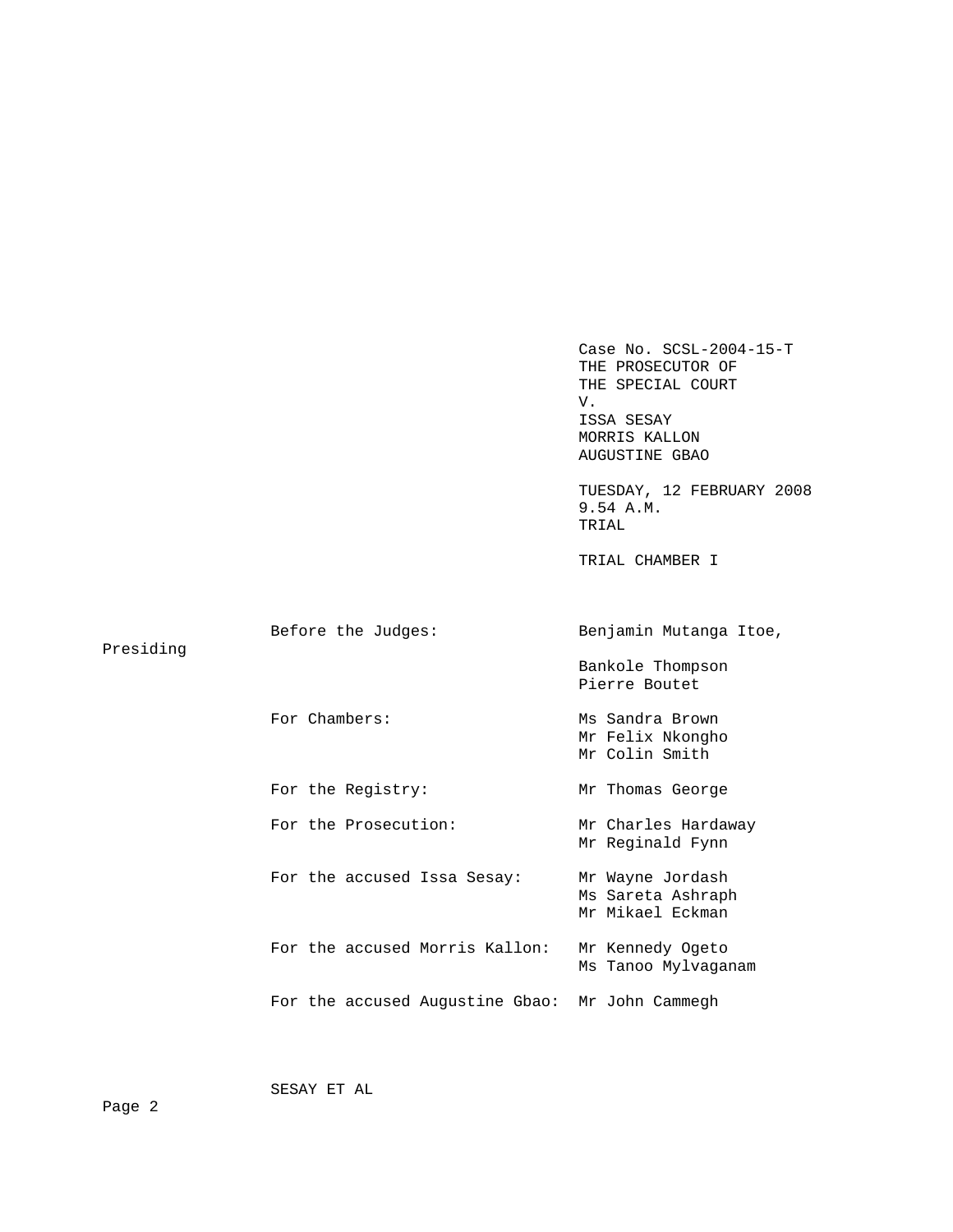1 [RUF1FEB08A-DG] 2 Tuesday, 12 February 2008 3 [Open session] 4 [The accused present] 5 [Upon commencing at 9.54 a.m.] 6 **b** [The witness entered Court] 7 PRESIDING JUDGE: Good morning learned counsel. I hope 8 that after the week's break, that was necessitated by judicial 9 necessities we are now poised to continuing the proceedings 09:55:04 10 smoothly to their logical conclusion up to the end of this 11 session which is envisaged for the 13 March 2008, and we count on 12 the parties to ensure that we do not have any interruptions to 13 these proceedings any more, which would delay the expeditiousness 14 of the process. So this said, I see the witness on the stand. 09:55:58 15 Mr Hardaway, you have something to say. 16 MR HARDAWAY: Yes, Your Honour. As it relates to this 17 particular witness in the stand, who I believe is DIS-127, the 18 Prosecution would be making a motion. It could be argued now or 19 at the time of the Prosecution's cross for an adjournment of the 09:56:31 20 Prosecution's cross-examination of this witness for one week. 21 Now, I can argue the points now if the Court wishes, or, at a 22 time that would be deemed appropriate for the Chamber. I rise 23 reluctantly, in terms of this motion especially giving the -- 24 PRESIDING JUDGE: You say it's DIS what?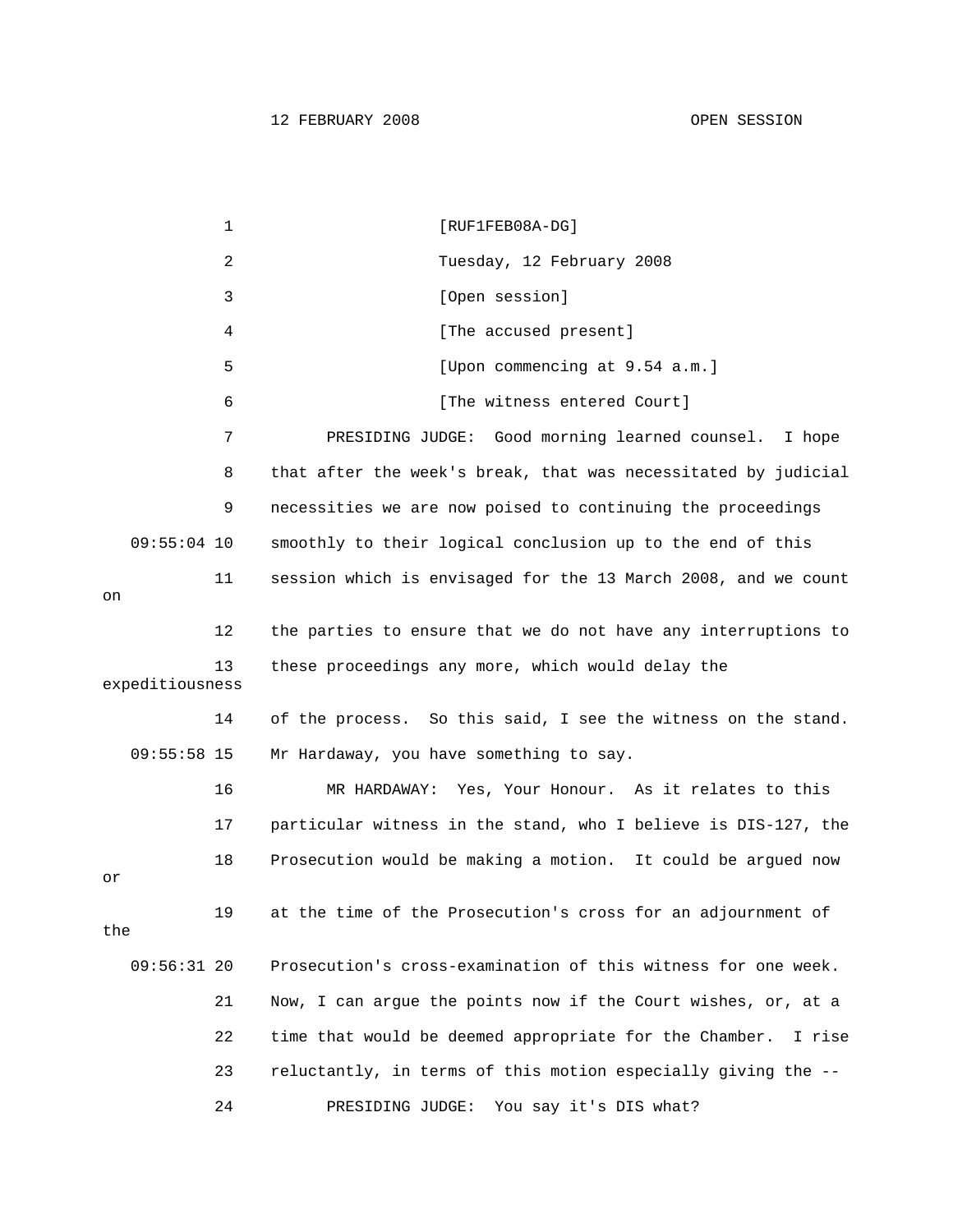09:57:03 25 MR HARDAWAY: 127.

 26 PRESIDING JUDGE: Mr Jordash, do you confirm that? 27 MR JORDASH: Yes, I do. Could I also come into this 28 discussion at this stage that I would be -- well I -- we would 29 find it useful to hear Mr Hardaway at least, at least an outline.

SCSL - TRIAL CHAMBER I

12 FEBRUARY 2008 OPEN SESSION

 SESAY ET AL Page 3

 1 Because clearly his objections must be based on the evidence he 2 anticipates to hear. If he outlines what that evidence is and 3 his concerns, it may well be, I can deal with that in chief by 4 not dealing with that evidence. Because we've called this 09:57:49 5 witness for a particular purpose, and it may be that we do not 6 need to deal with the section of evidence which concerns my 7 learned friend. So, it would be useful to us to hear what his 8 objections are going to be. 9 JUDGE BOUTET: I hope this is not a game -- and this is not 09:58:10 10 necessarily [indiscernible] of the Prosecution that we are

going 11 to embark upon, an episode of late disclosure that would cause

12 all sorts of motions of that nature as well. I hear what you

are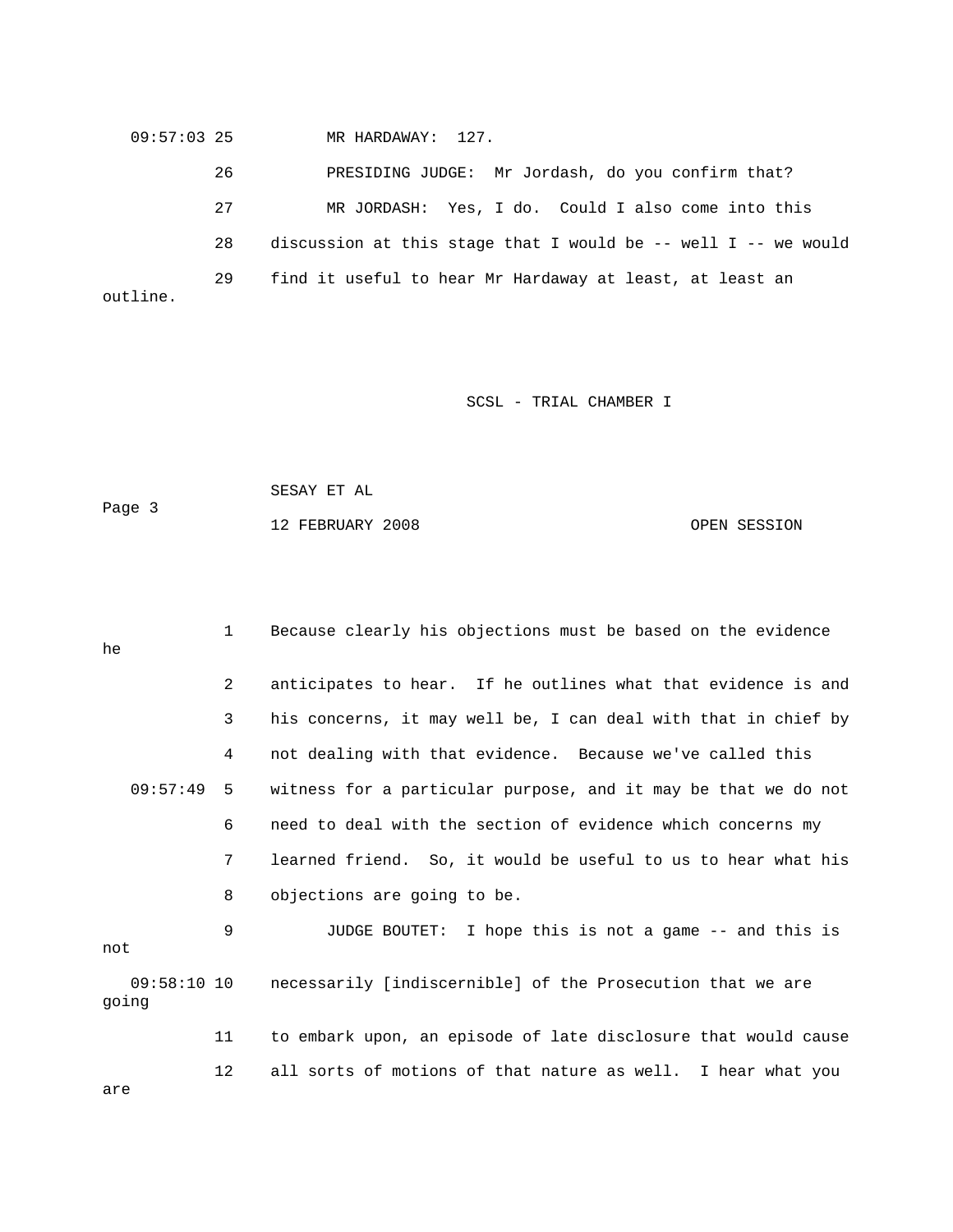| a    |                      | 13 | saying Mr Jordash, and if what this witness is called for even   |
|------|----------------------|----|------------------------------------------------------------------|
| to   |                      | 14 | very limited purpose, which I appreciate which is welcome news   |
|      | $09:58:25$ 15        |    | me at least, we'll all be focusing with witnesses, but the       |
| this |                      | 16 | Prosecution is ignorant of what you are intending to do with     |
|      |                      | 17 | witness, they have to assume that everything that you have       |
|      |                      | 18 | disclosed is open for examination-in-chief and [indiscernible]   |
|      |                      | 19 | that may explain. But I don't know. I cannot speak on their      |
|      | 09:58:4720<br>heard. |    | I know as much as you, do, because that's what we<br>behalf.     |
| time |                      | 21 | But I would wish and hope that $-$ - I know you've been granted  |
|      | result               | 22 | last week to prepare for witnesses but it may be that as a       |
|      |                      | 23 | of that, based on past experience that you have disclosed more   |
| the  |                      | 24 | information, and then I hope that's what I mean, this is now     |
| is   | $09:59:12$ 25        |    | trigger mechanism for more obligation for -- and I hope that     |
|      |                      | 26 | not the case, because we'll never see the end of the day with    |
|      |                      | 27 | this.<br>If by granting an adjournment causes more difficulty on |
| we   |                      | 28 | the other side and they are asking for an adjournment, I mean,   |
|      |                      | 29 | are no further ahead in this trial.                              |

SESAY ET AL

Page 4

12 FEBRUARY 2008 OPEN SESSION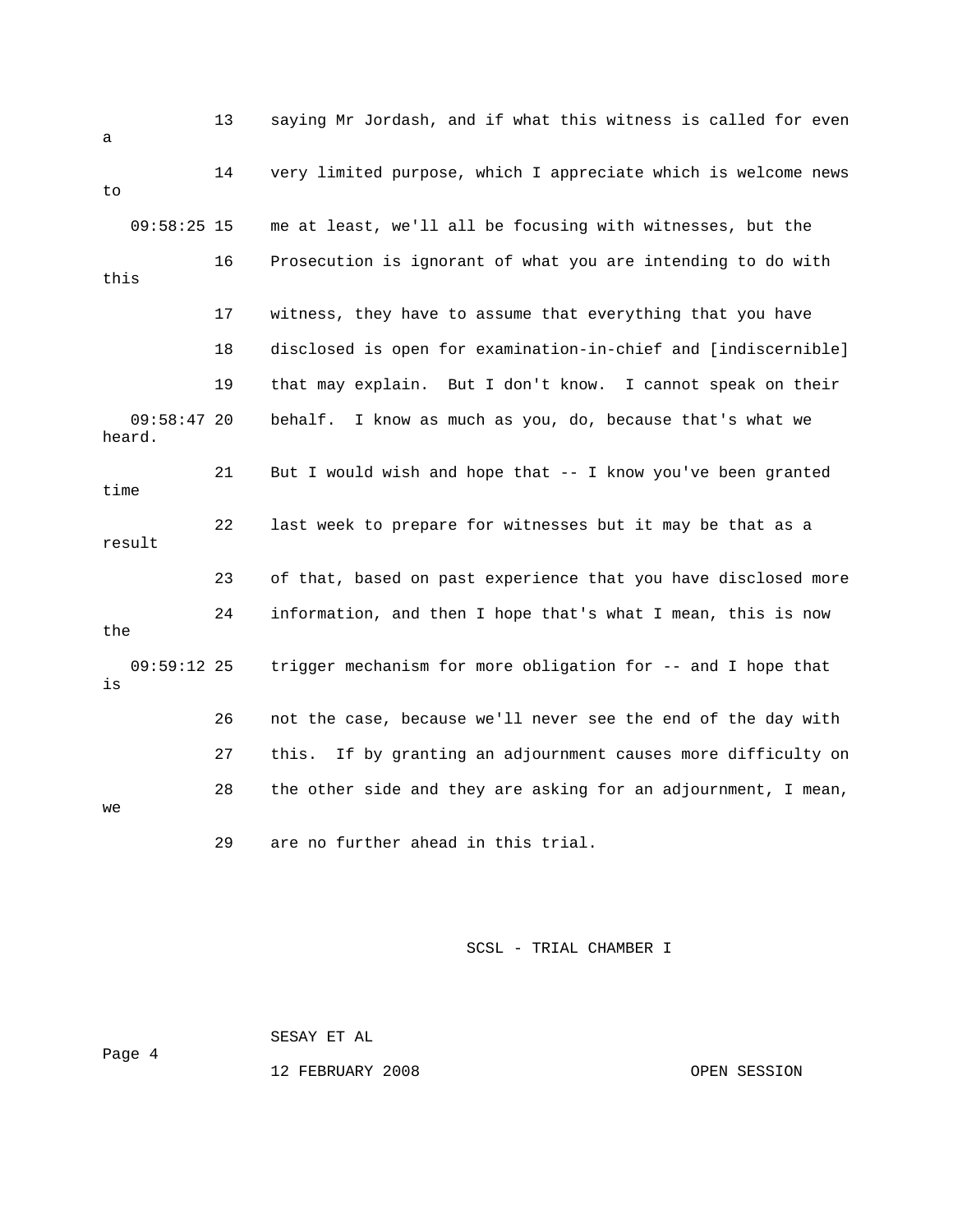1 MR JORDASH: But I don't know precisely what Prosecutions 2 objections are going to be. 3 PRESIDING JUDGE: Well, I don't know. I was just asking 4 myself the question. Mr Hardaway, what if we took the evidence 09:59:39 5 of this witness, you know, if we took it and we went through the 6 cross-examination at that time you would have known -- you would 7 have been ceased of the evidence that the witness has given 8 before this Tribunal and you would then be able to determine 9 whether this application is necessary or not for you to ask for 10:00:10 10 an adjournment for one week, in order to cross-examine the 11 witness. 12 Because, Mr Jordash says that you may well not be as 13 trained to this alternative, you know, of asking for an 14 adjournment. 10:00:29 15 MR HARDAWAY: Well, Your Honour, I am not asking for the 16 adjournment of the testimony period. It's just for the 17 Prosecution's cross-examination, and even as such, that would no 18 way prevent the presentation of other witnesses. 19 PRESIDING JUDGE: Because you said you wanted to make the 10:00:48 20 application now. 21 MR HARDAWAY: Yes I can make, I can make the points now. 22 JUDGE THOMPSON: But aren't you being pre-emptive? What 23 material do you have in your possession which seems to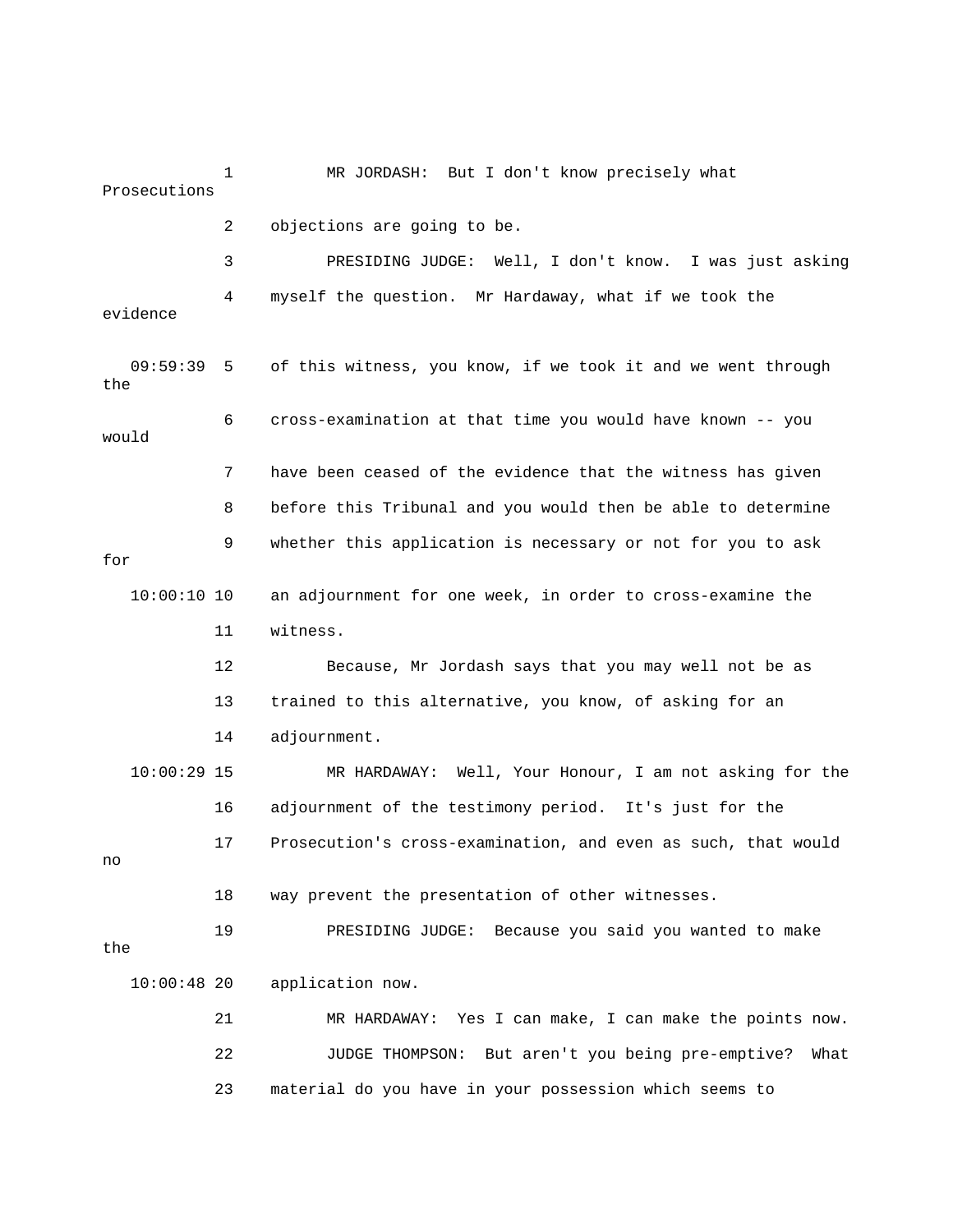24 precipitate the movement towards the direction that you want to 10:01:04 25 take the Court, which the Court may not be privy to? And isn't 26 it, as the other Judges have said, more prudent, and as Mr 27 Jordash is requesting, that you wait until the 28 examination-in-chief, and see whether this step that you intend 29 to take may well be necessary? Because it would sound as if - - I

SCSL - TRIAL CHAMBER I

 SESAY ET AL Page 5 12 FEBRUARY 2008 OPEN SESSION

 1 mean, of course one doesn't expect you to disclose all your 2 forensic cards at this stage, but it would sound as if the 3 application that you intend to make may well be essentially 4 pre-empted. 10:01:59 5 MR HARDAWAY: Your Honours, this is relation to 6 information - 7 PRESIDING JUDGE: And you may well, I mean you're asking 8 for one week, you know. There again it depends on how the 9 Chamber will look at that application. 10:02:06 10 MR HARDAWAY: Of course -- 11 PRESIDING JUDGE: It's -- there is, there's several 12 possibilities. I mean, it will well be you may not need, you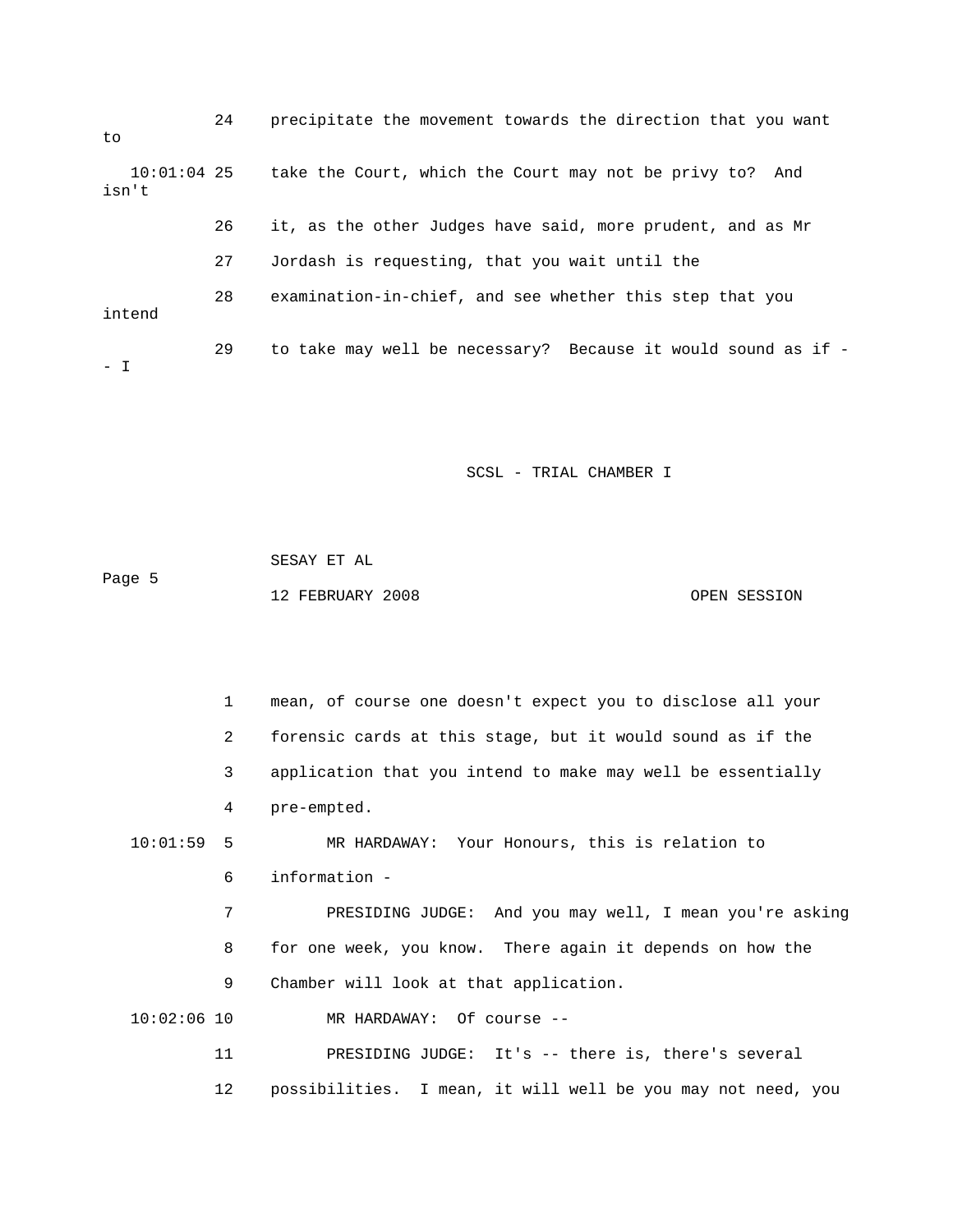13 know, you eventually not need the application, or rather the 14 adjournment, at all for the cross-examination. Or it may well be 10:02:22 15 that even if there were a necessity to grant you the adjournment 16 it wouldn't be for one week, because every application should be 17 examined on its own merits. 18 MR HARDAWAY: I do understand the Court's point as it -- 19 JUDGE THOMPSON: Yes. 10:02:41 20 MR HARDAWAY: Your Honour, please. 21 JUDGE THOMPSON: My feeling is that are we here in an area 22 you may well have been taking ex improviso. I'm not asking for 23 particulars. 24 MR HARDAWAY: Well Your Honour, I could actually give 10:02:52 25 particulars. That was going to be the basis of the Prosecution 26 request if, with the Court's pleasure, if I may proceed? 27 PRESIDING JUDGE: But allowing you go there, is listening 28 to the application. I mean, why don't we go on with the 29 evidence?

SCSL - TRIAL CHAMBER I

|        | SESAY ET AL      |              |
|--------|------------------|--------------|
| Page 6 |                  |              |
|        | 12 FEBRUARY 2008 | OPEN SESSION |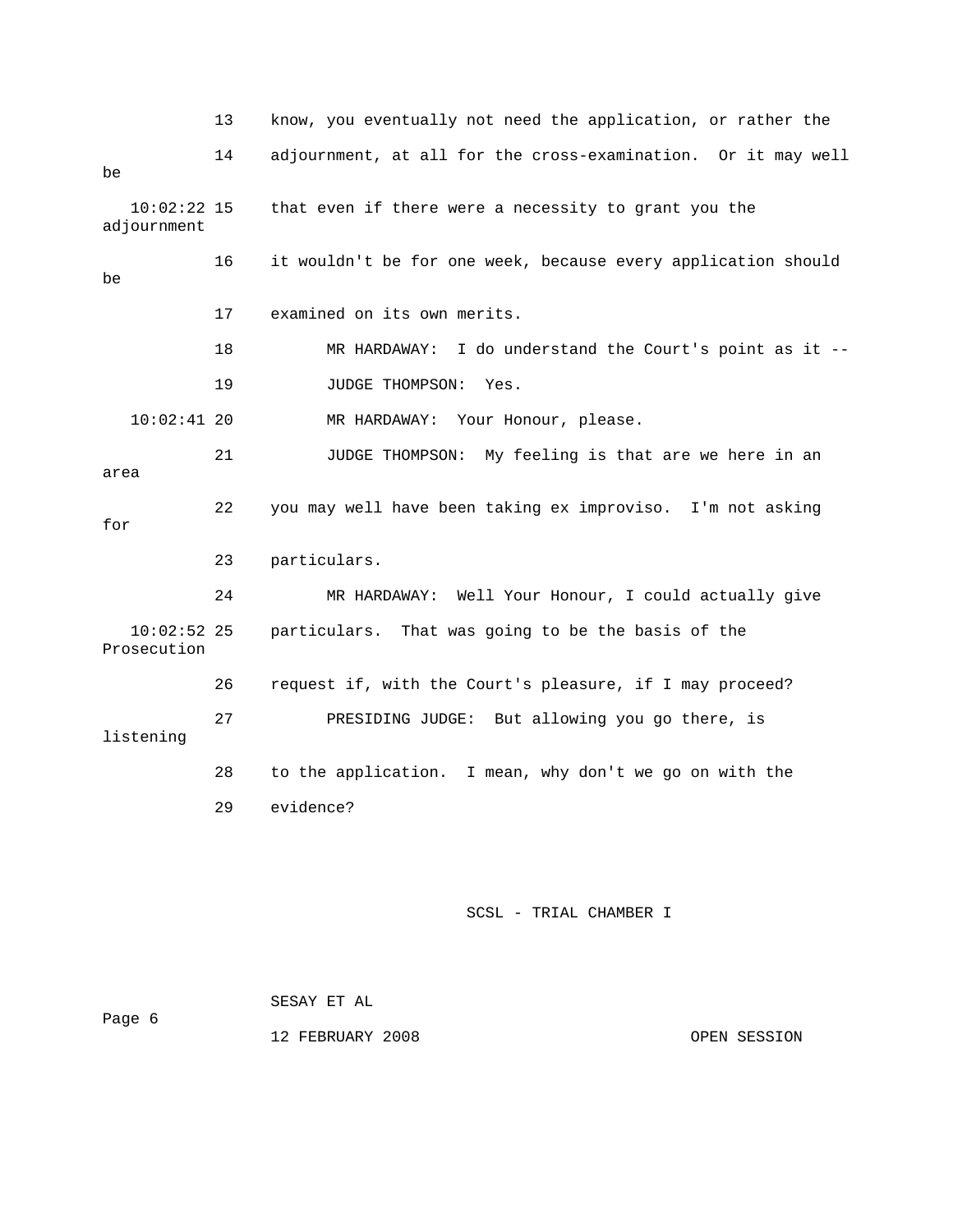1 MR HARDAWAY: Because, Your Honour, with all due respect 2 the -- 3 JUDGE THOMPSON: [Inaudible] taking the Court into your 4 confidence, and treating us with candour, are we in a kind of 10:03:22 5 situation where, in your considered opinion, and you've been 6 taking ex improviso? 7 MR HARDAWAY: I would say yes, Your Honour, on a particular 8 point. Based upon the additional filings by the Defence for this 9 witness, which was filed I believe yesterday, and which I believe 10:03:43 10 your court officer has copies of. 11 JUDGE THOMPSON: And it's critical to the Prosecution's 12 case? 13 MR HARDAWAY: Yes, Your Honour. 14 JUDGE THOMPSON: Not a collateral issue. 10:03:52 15 MR HARDAWAY: Your Honour, one of the points is -- 16 JUDGE THOMPSON: No, no, I don't want you to give me 17 particulars. I'm speaking in generalities, and I just want -- 18 MR HARDAWAY: I believe it does because -- 19 JUDGE THOMPSON: Not a collateral issue. 10:04:00 20 MR HARDAWAY: I believe it does, Your Honour. It goes to, 21 I don't know how to state it without stating it per se. 22 JUDGE THOMPSON: Well, I'm not saying that collateral, and 23 issues that are in controversy between the parties. Collateral 24 would be peripheral. 10:04:17 25 MR HARDAWAY: No. I don't believe this would be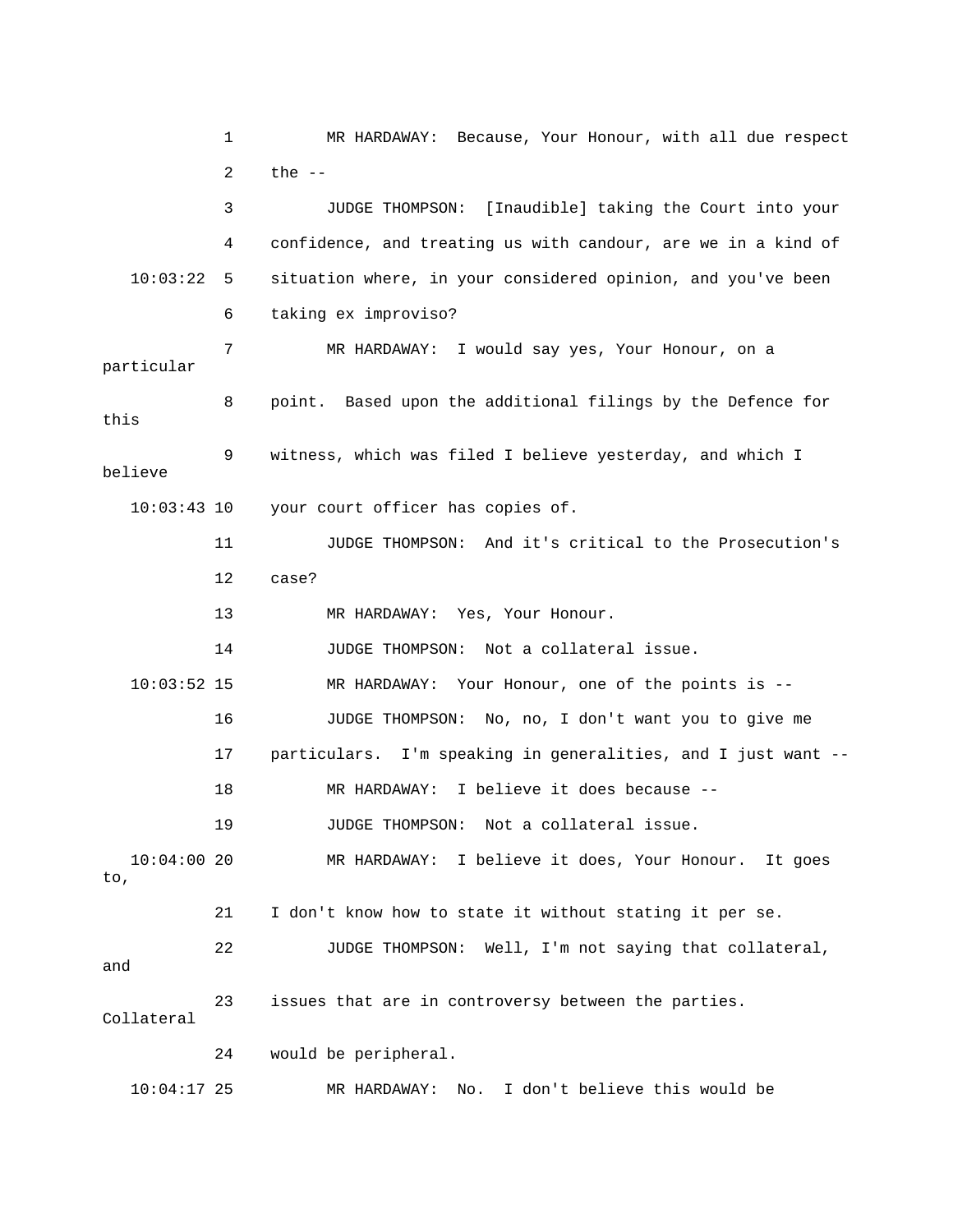- 26 peripheral, Your Honour --
- 27 JUDGE THOMPSON: Tangential --
- 28 MR HARDAWAY: -- at least on one of the major points.
- 29 JUDGE THOMPSON: I see, thank you.

 SESAY ET AL Page 7 12 FEBRUARY 2008 CPEN SESSION

|               | $\mathbf 1$ | PRESIDING JUDGE: Well, I, I think that we, you, you do        |
|---------------|-------------|---------------------------------------------------------------|
|               | 2           | not, you are not -- you do not object to the evidence of this |
| you're        | 3           | witness, you know, being taken at this point in time. All     |
| may           | 4           | saying is that if the evidence is taken, at the end of it you |
| 10:04:50      | 5           | ask for a week's adjournment. You will be, you will be asking |
|               | 6           | for a week's adjournment in order to prepare your             |
|               | 7           | cross-examination.                                            |
|               | 8           | MR HARDAWAY: If the evidence flows as --                      |
|               | 9           | PRESIDING JUDGE: May I finish?                                |
| $10:05:01$ 10 |             | MR HARDAWAY: I apologise, Your Honour.                        |
| things        | 11          | PRESIDING JUDGE: If, if, I mean, if there's certain           |
|               | 12          | which you have to investigate, as you say. I mean whilst the  |
| ready,        | 13          | case is, while the evidence has been recorded and you are     |
|               | 14          | your notice as to what you anticipate might handicap your     |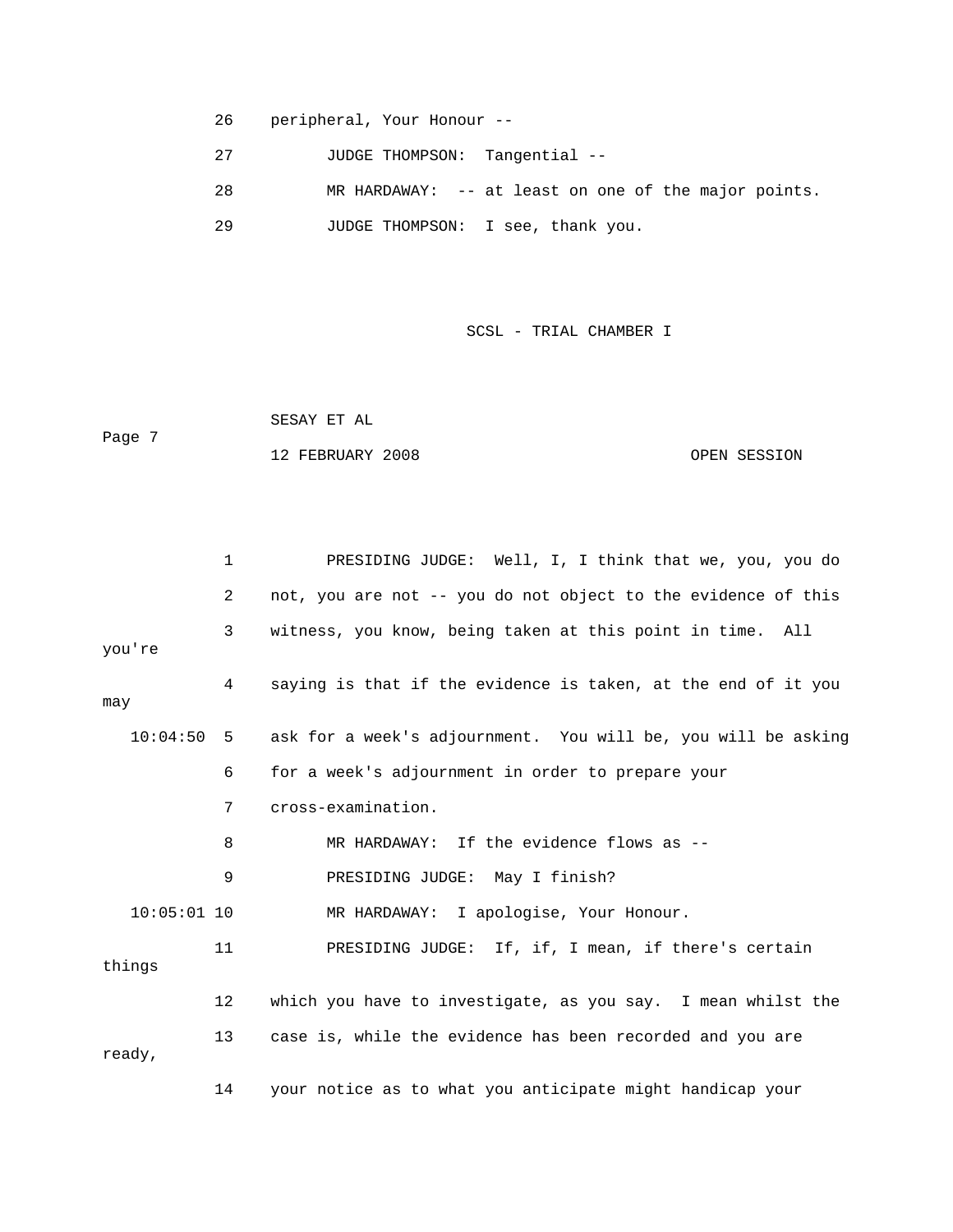| $10:05:24$ 15        |    | cross-examination. You may ask that it be investigated, you    |
|----------------------|----|----------------------------------------------------------------|
| this                 | 16 | know, at your level while the evidence is going on.<br>I mean, |
|                      | 17 | is how we should gain time. Is it, is it impossible, is it     |
| OTP                  | 18 | impossible you know, for your office, for the office of the    |
|                      | 19 | to carry out these investigations and to make the facts, you   |
| $10:05:48$ 20<br>his |    | know, available to you at the time this witness is concluding  |
|                      | 21 | evidence?                                                      |
|                      | 22 | MR HARDAWAY: Your Honour, based upon the information --        |
|                      | 23 | It doesn't necessarily require your<br>PRESIDING JUDGE:        |
|                      | 24 | personal intervention, your personal presence, you know, in    |
| $10:05:56$ 25        |    | investigating those material facts which you could easily      |
|                      | 26 | communicate to other collaborators in your office.             |
| require              | 27 | MR HARDAWAY: It would not require my, it would not             |
|                      | 28 | my physical presence, Your Honour, but the results of any said |
| the                  | 29 | investigation by the OTP I would submit, would be critical to  |

| Page 8 | SESAY ET AL      |              |
|--------|------------------|--------------|
|        | 12 FEBRUARY 2008 | OPEN SESSION |

 1 Prosecution's ability to fully test the evidence of this witness,

2 if this witness testifies as to the points not only in the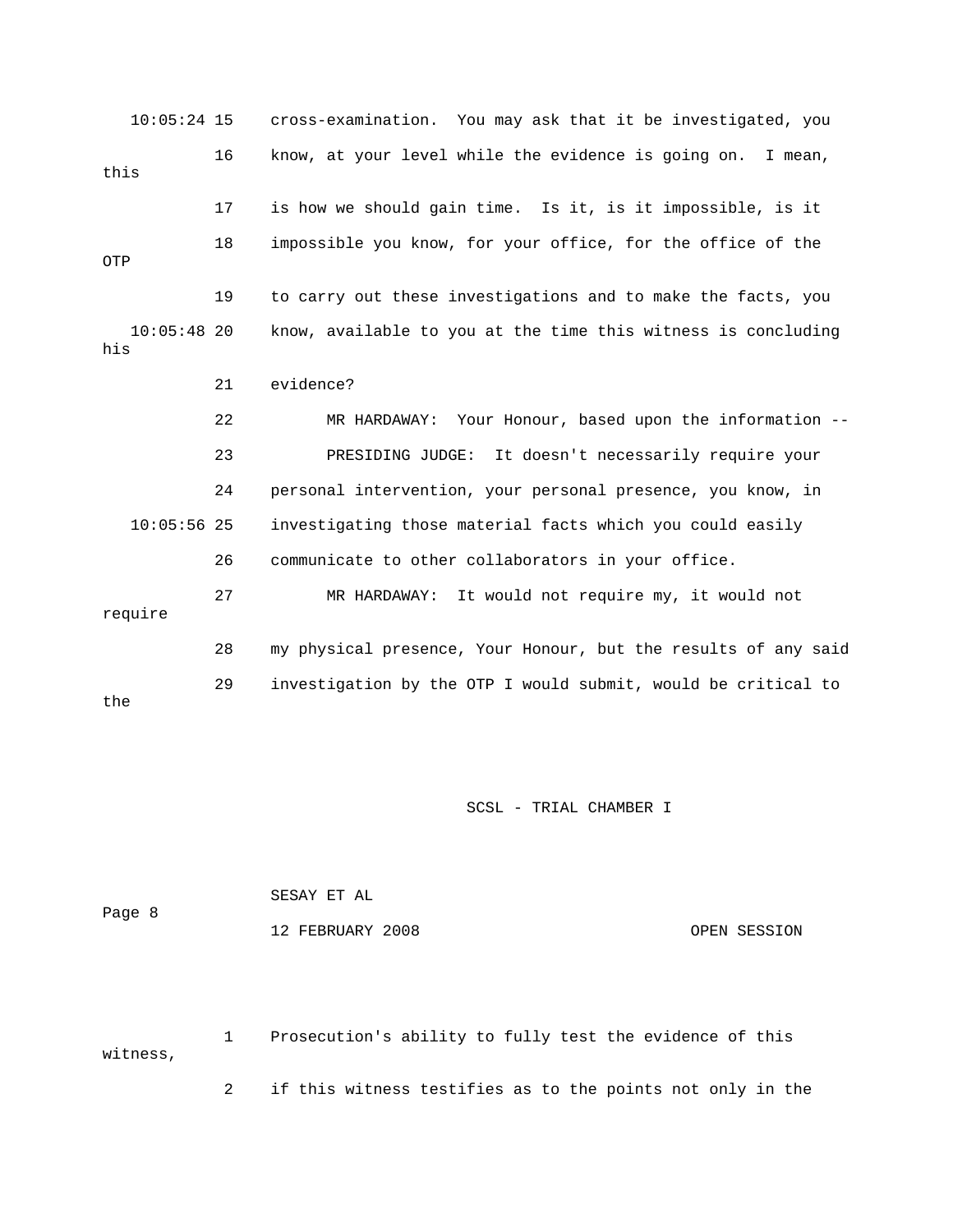3 original summary, but upon the additional information that we 4 received yesterday. 10:06:25 5 PRESIDING JUDGE: But that has always been -- well, if that 6 is it, I mean, is it -- well, certainly if information you 7 received yesterday is one of the ex improviso's, you know-- 8 MR HARDAWAY: Yes. 9 PRESIDING JUDGE: -- that my colleague is referring to, 10:06:42 10 then we could take the evidence and then, you know, you can be 11 looking at it whilst we're going on here. 12 MR HARDAWAY: I put myself in the Court's hands. I wanted 13 to raise this with the Court now, as opposed to when it came time 14 for the Prosecution -- 10:06:54 15 JUDGE THOMPSON: But to buttress what my learned colleague 16 is saying. You have the resources to pursue these matters even 17 while we're proceeding, isn't it? You seem to be -- 18 MR HARDAWAY: We are in the process of it. 19 JUDGE THOMPSON: [Inaudible] -- more resources. 10:07:10 20 MR HARDAWAY: I don't want to use the dreaded "R" word for 21 my colleague, Mr Jordash, but we are, once we had this 22 information we started our investigation, and it's been 23 unsuccessful at this point, but we -- 24 JUDGE THOMPSON: Well we have no doubt about your

 10:07:25 25 capabilities given the resources that you are endowed with. So

26 why don't you let us just focus on that and see how things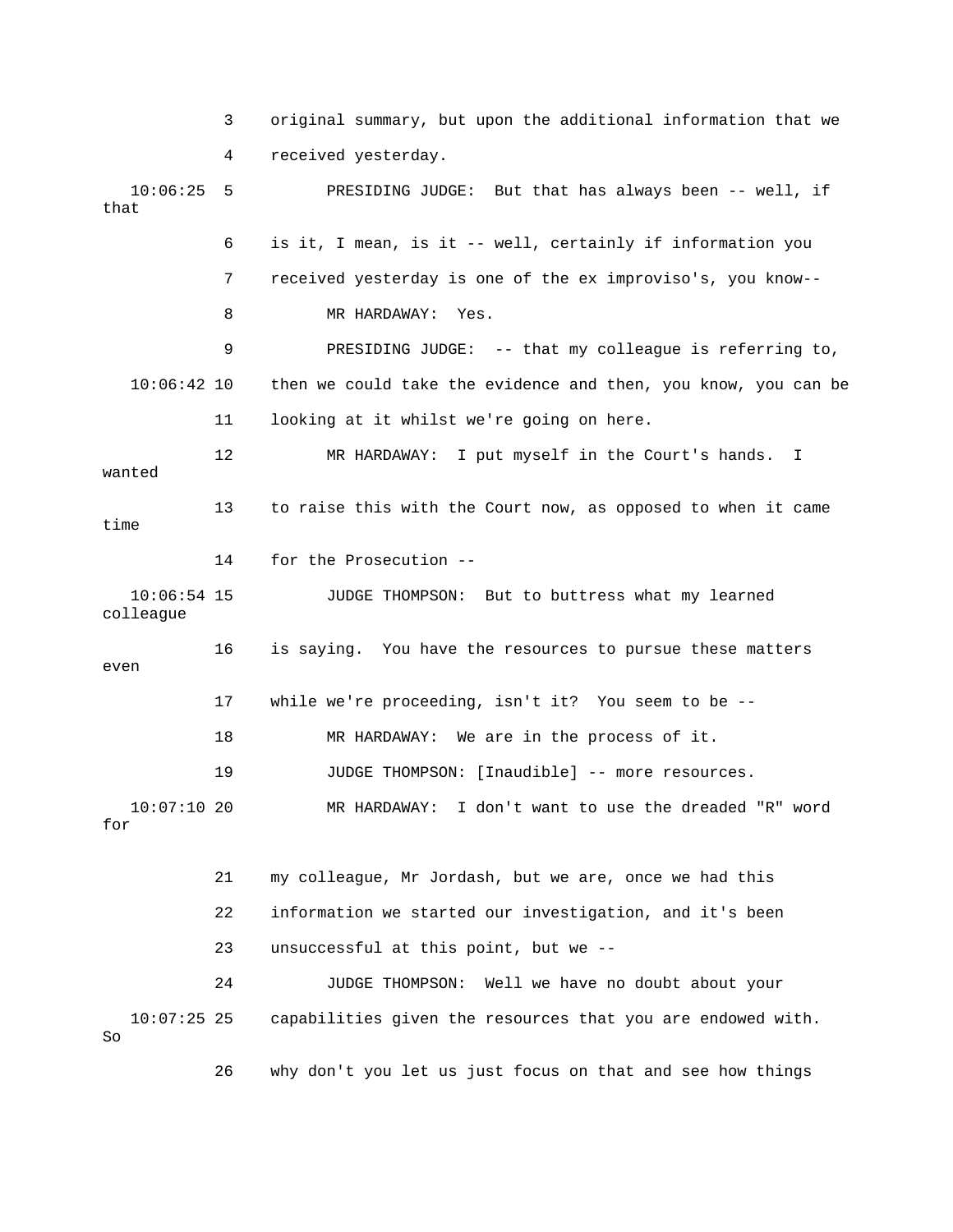27 evolve, rather than give us notice of something that might well 28 be -- become unnecessary if your, your investigations and your

29 resources prove equal to the task.

SCSL - TRIAL CHAMBER I

 SESAY ET AL Page 9 12 FEBRUARY 2008 OPEN SESSION

 1 MR HARDAWAY: I understand the Court's point. I just again 2 wanted to put the Court on notice as to the potential -- 3 PRESIDING JUDGE: No. We are, we are put on notice. We 4 have taken note of your concerns. 10:08:00 5 MR HARDAWAY: Very well, Your Honour, thank you. 6 PRESIDING JUDGE: And when it comes to time we will address 7 those concerns, Mr Hardaway. 8 MR HARDAWAY: Very well Your Honour, thank you. 9 PRESIDING JUDGE: Right. Mr Jordash, did you, I hope that 10:08:13 10 the matter can rest there because we are going on with this 11 witness. 12 MR JORDASH: Well, I was simply hoping that if the 13 Prosecution could state their objective -- 14 PRESIDING JUDGE: No. 10:08:19 15 MR JORDASH: I might be able to --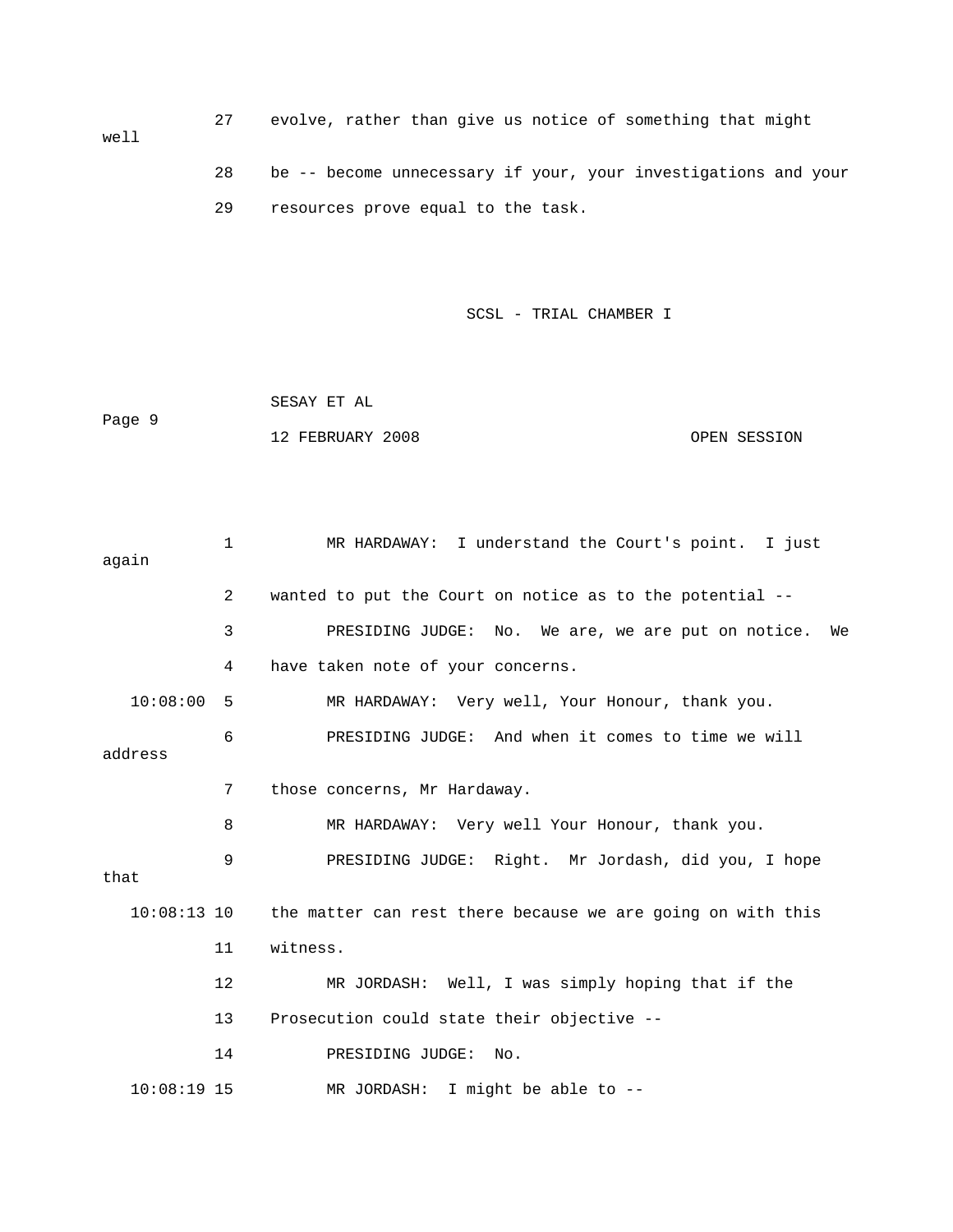| now.  |               | 16 | PRESIDING JUDGE: We don't want to state the objection          |
|-------|---------------|----|----------------------------------------------------------------|
| know, |               | 17 | We want to go on with this witness and then we'll see, you     |
| It    |               | 18 | at that time, whether we'll grant him the adjournment at all.  |
| to    |               | 19 | might, like you yourself have said, become unnecessary for us  |
|       | $10:08:37$ 20 |    | consider the applications for the adjournment. So our          |
|       |               | 21 | preoccupation is to go on with this witness today that we have |
|       |               | 22 | him, rather than be diverted into objections and collateral    |
|       |               | 23 | issues that delay the proceedings, you know, for the Court.    |
|       |               | 24 | JUDGE THOMPSON: And Mr Jordash, learned counsel has            |
|       | $10:08:55$ 25 |    | considered that they have the resources.                       |
|       |               | 26 | MR JORDASH: Yes.<br>I'll leave it there.                       |
|       |               | 27 | PRESIDING JUDGE: Yes, Mr Ogeto.                                |
|       |               | 28 | MR OGETO: Good morning, my Lords.                              |
|       |               | 29 | PRESIDING JUDGE: Good morning.                                 |

|         | SESAY ET AL      |              |
|---------|------------------|--------------|
| Page 10 |                  |              |
|         | 12 FEBRUARY 2008 | OPEN SESSION |

 1 MR OGETO: With your permission, my Lords, if I could 2 introduce a new member of the Kallon Defence. Her name is Ms 3 Tanoo Mylvaganam. Tanoo is T-A-N-O-O. Mylvaganam is -- 4 PRESIDING JUDGE: Is it Kanoo or Tanoo?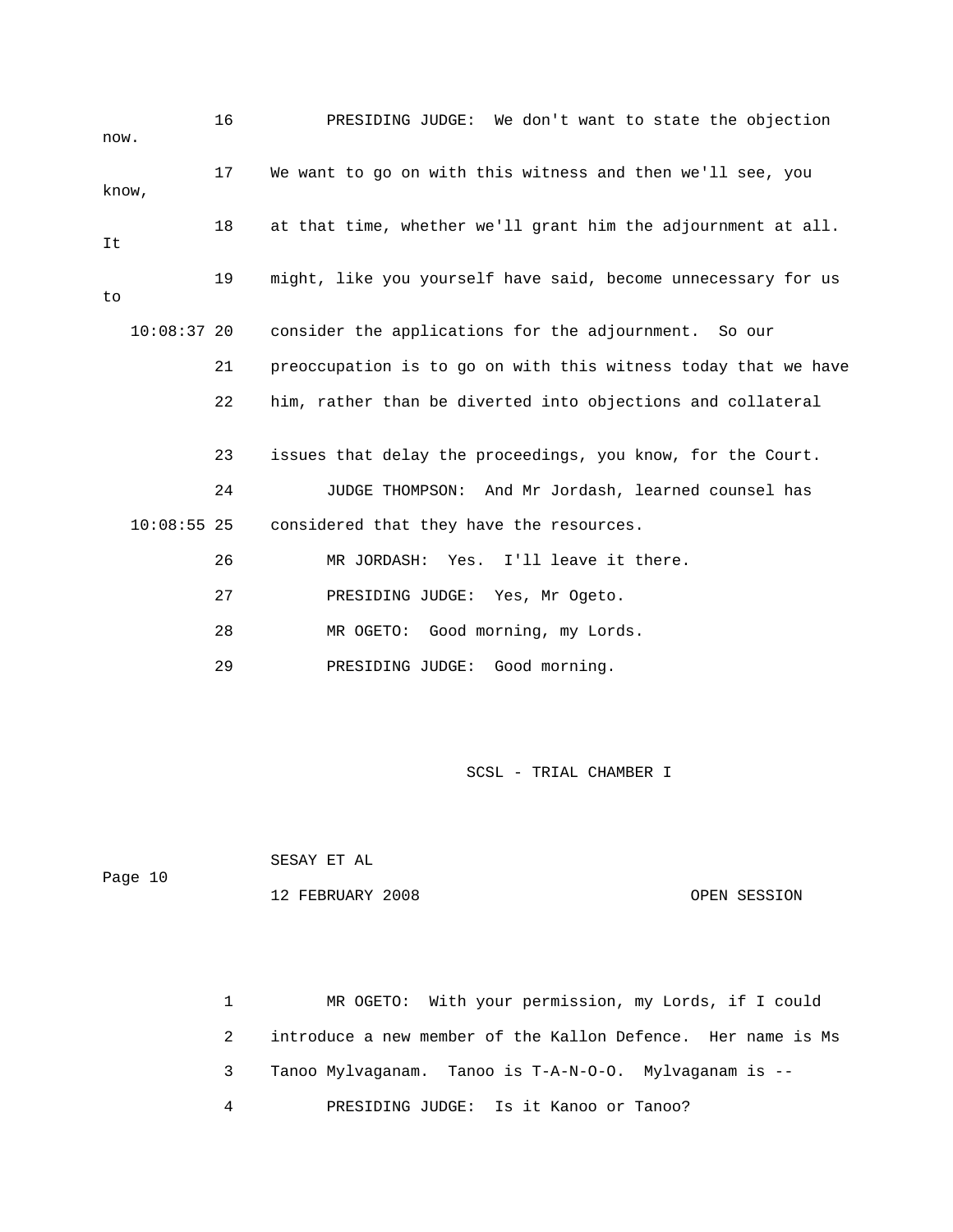10:09:28 5 MR OGETO: Tanoo. 6 PRESIDING JUDGE: T-A-N -- 7 MR OGETO: O-O. 8 PRESIDING JUDGE: Yes. 9 MR OGETO: And then the other name is M-Y-L-V-A-G-A-N-A-M. 10:09:54 10 PRESIDING JUDGE: Tanoo Mylvaganam. 11 MR OGETO: Yes, My Lords. Ms Mylvaganam is from the 12 English Bar. She is joining the Kallon Defence as co-counsel. 13 JUDGE BOUTET: Did you say as co-counsel? 14 MR OGETO: Yes, My Lords, as co-counsel. 10:10:17 15 JUDGE BOUTET: How many legal co-counsel may I ask, just 16 for my own information, do you have in the Kallon Defence team, 17 two? 18 MR OGETO: Two co-counsel. 19 JUDGE BOUTET: So you have a lead counsel and two 10:10:28 20 co-counsel? 21 MR OGETO: We have lead counsel -- 22 JUDGE BOUTET: I'm not challenging you, I'm just asking for 23 information, that's all. Yes, sorry. 24 MR OGETO: We have lead counsel one, and then we have lead 10:10:40 25 counsel two, and then we have two co-counsel. 26 JUDGE BOUTET: Okay. It seemed to me a new descriptive of 27 teams as they are organised. That's why I'm asking, for my own 28 information. 29 MR OGETO: It's an internal organisation of the team --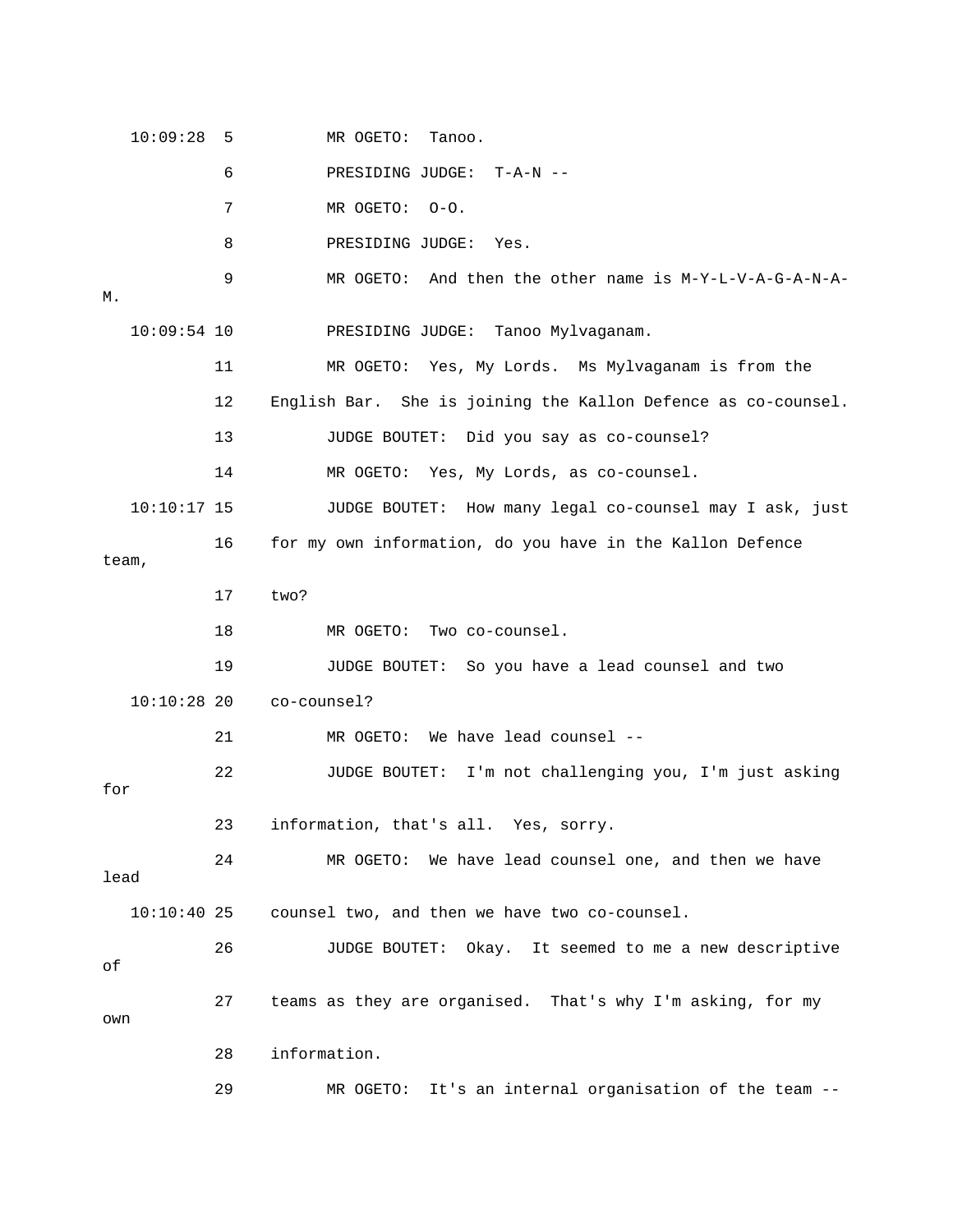| Page 11 | SESAY ET AL      |              |
|---------|------------------|--------------|
|         | 12 FEBRUARY 2008 | OPEN SESSION |

|                       | 1              | JUDGE BOUTET: Thank you very much.                         |
|-----------------------|----------------|------------------------------------------------------------|
|                       | $\overline{a}$ | MR OGETO: -- to facilitate the proceedings.                |
|                       | 3              | JUDGE BOUTET: I'm not challenging this, I'm just asking    |
|                       | 4              | for my own information as to how you are organised.        |
| 10:11:04              | -5             | MR OGETO: That is how we are organised, My Lord.           |
|                       | 6              | JUDGE BOUTET: Thank you.                                   |
|                       | 7              | PRESIDING JUDGE: And what is Mr Dumbuya?                   |
|                       | 8              | MR OGETO: Mr Dumbuya is co-counsel.                        |
|                       | 9              | PRESIDING JUDGE: Co-counsel.                               |
| $10:12:01$ 10         |                | MR OGETO: Yes.                                             |
|                       | 11             | PRESIDING JUDGE: Okay, thank you. Yes?                     |
|                       | 12             | WITNESS: DIS-127 [Sworn]                                   |
|                       | 13             | [The witness answered through interpreter]                 |
|                       | 14             | PRESIDING JUDGE: Witness DIS-127?                          |
| $10:12:03$ 15<br>If I |                | MR JORDASH: DIS-127, Your Honour. Language is Krio.        |
| deal                  | 16             | may apply to go into a closed session, please. I'd like to |
|                       | 17             | with the first --                                          |
| Jordash,              | 18             | PRESIDING JUDGE: Just a minute please. Yes, Mr             |
|                       | 19             | you say you are applying for a closed session?             |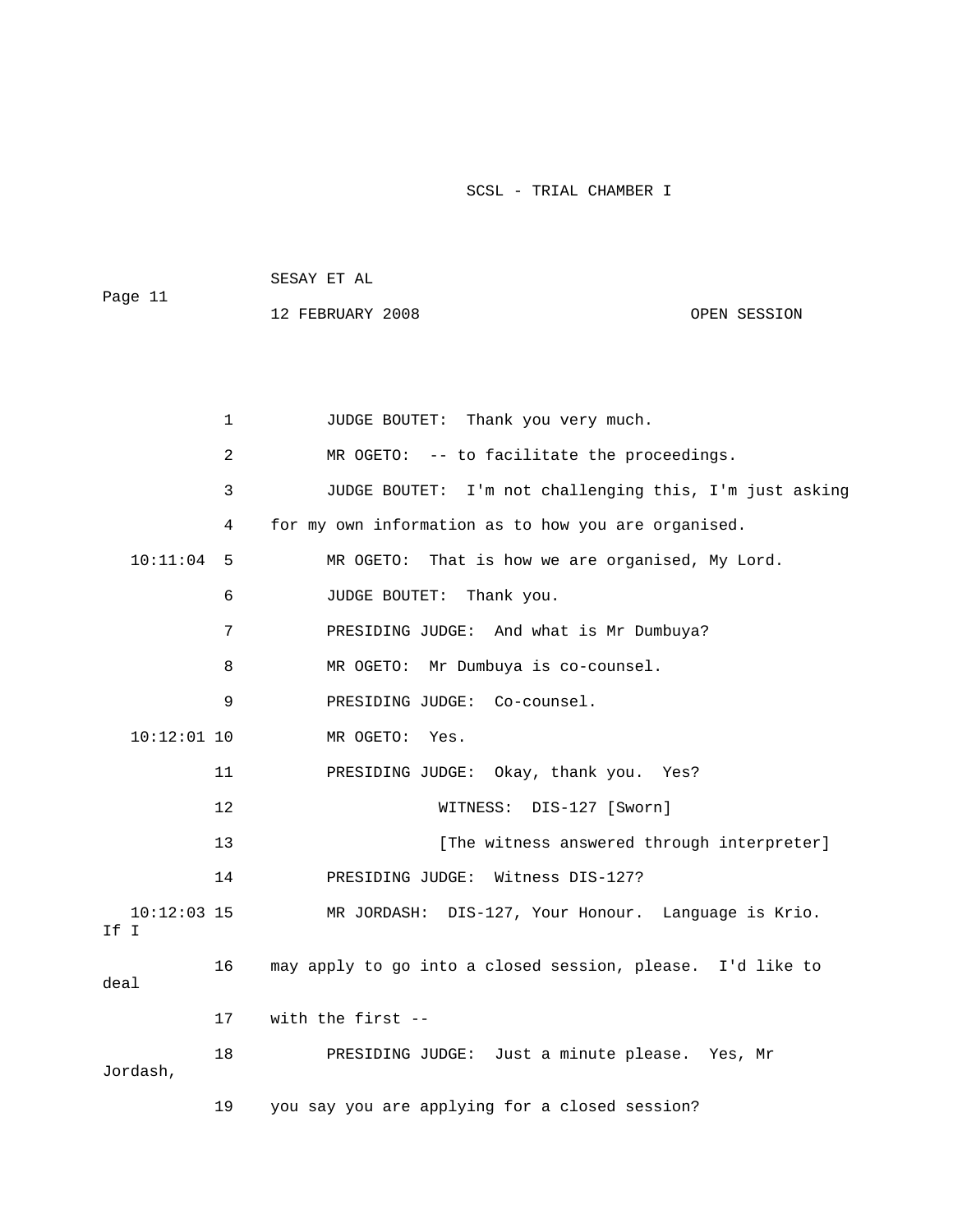| $10:13:26$ 20        |    | MR JORDASH: I think it would be possible to take the           |
|----------------------|----|----------------------------------------------------------------|
|                      | 21 | witness largely in an open session, but only if the first 30   |
| in                   | 22 | minutes are, which deal with his biography, can be dealt with  |
| to a                 | 23 | a closed session. After that, what I'd like to do, is refer    |
| get                  | 24 | particular commander as Commander C, which will enable us to   |
| $10:13:53$ 25<br>put |    | around identifying the witness in an open session. I haven't   |
|                      | 26 | that very clearly, but first 30 minutes into a closed session, |
|                      | 27 | that's what I would request. The rest of the testimony in an   |
| commander            | 28 | open session providing we could refer to a particular          |

29 as Commander C.

## SCSL - TRIAL CHAMBER I

|         | SESAY ET AL      |              |
|---------|------------------|--------------|
| Page 12 |                  |              |
|         | 12 FEBRUARY 2008 | OPEN SESSION |

| a            |   | PRESIDING JUDGE: Yes, Court management can we move into        |
|--------------|---|----------------------------------------------------------------|
|              | 2 | closed session please, for Mr Jordash to make his application? |
|              | 3 | Incidentally Mr Ogeto I'm sorry about this but before we       |
| acknowledge  | 4 | move into a closed session the Chamber would like to           |
| $10:16:41$ 5 |   | the presence of Ms Tanoo, to the proceedings and welcome her   |
| and          | 6 | heartily, you know, within your team to wish her all the best  |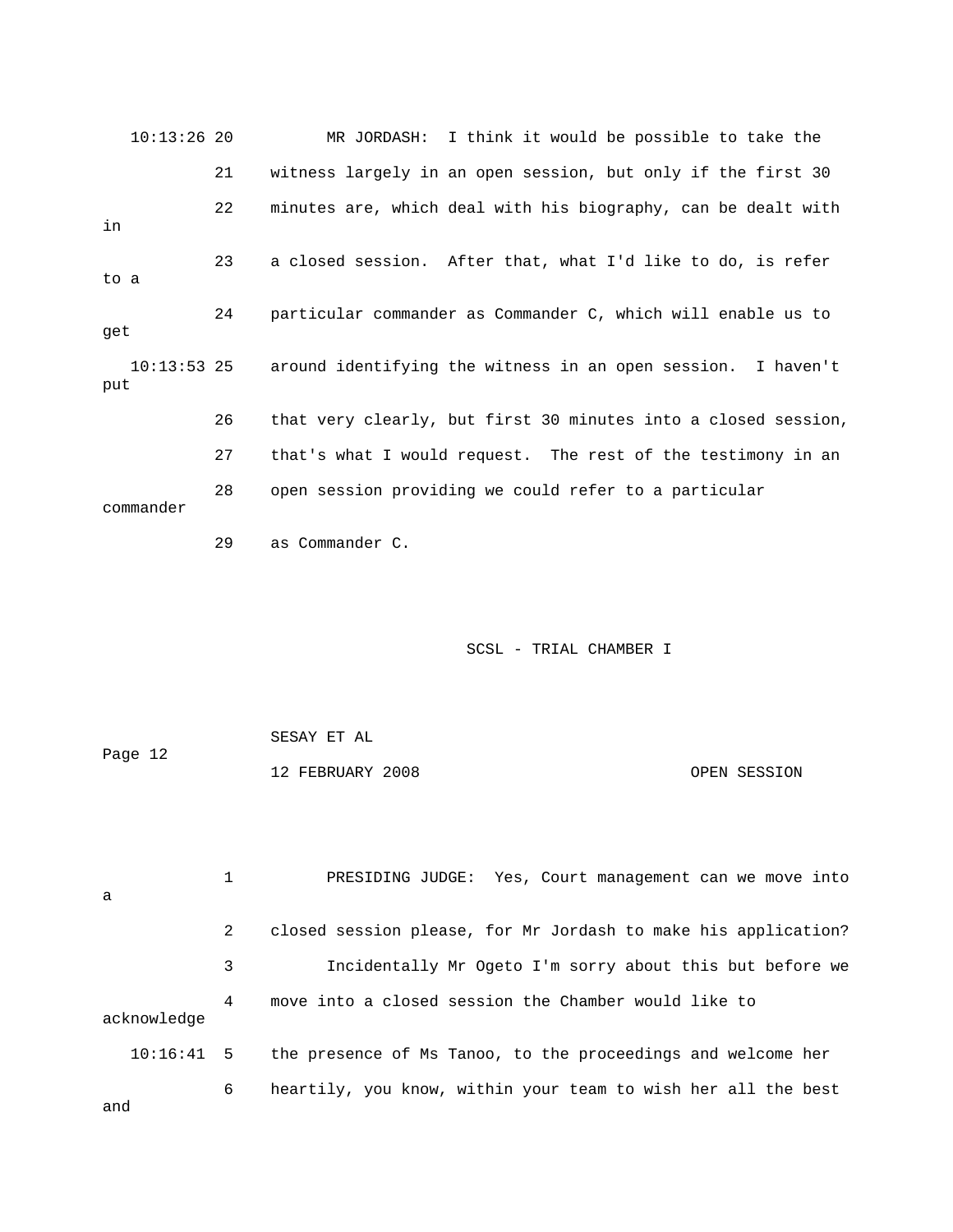7 to assure her that we would collaborate with her to move the 8 process you know forward and that she would contribute largely to 9 this process and particularly to it's expeditiousness because we 10:17:09 10 want to bring it to a close, you know, sooner than later. You're 11 welcome. Thank you. 12 [At this point in the proceedings, a portion of the 13 transcript, pages 13 to 28, was extracted and sealed under 14 separate cover, as the proceeding was heard in a closed session] 15 16 17 18 19 20 21 22 23 24 25 26 27 28 29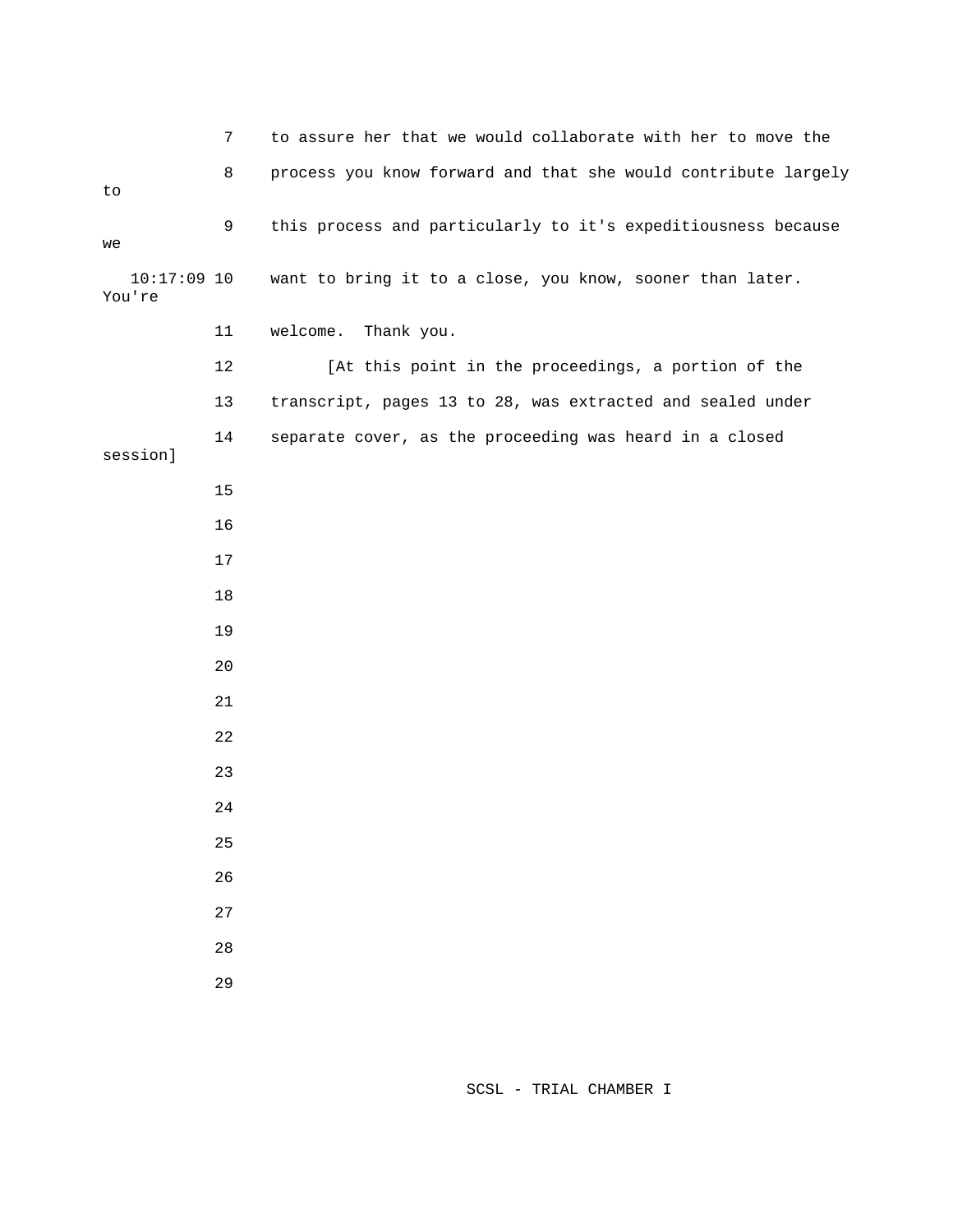SESAY ET AL Page 29

12 FEBRUARY 2008 OPEN SESSION

1 [Open session] 2 MR GEORGE: Court is in open session now. 3 PRESIDING JUDGE: We will now resume the trial in a public 4 session. This is an ruling of the Chamber in respect of the 10:59:21 5 closed session application made by learned counsel for the first 6 accused, Mr Jordash. Consistent with the general requirements 7 that criminal proceedings are to be conducted in public as 8 enjoined by Rule 78 of the Rules of Procedure and Evidence of 9 this Court and taking into consideration Article 17(2) of the 10:59:36 10 Statute of the Court but exceptionally as authorised by Rule 11 79(A)(ii) of the said Rules and the need to protect witnesses as 12 provided for in Rule 75, this Chamber on the application of 13 learned counsel Mr Jordash for the first accused for a certain 14 portion of the testimony of witness number DIS-127, to be heard 11:00:09 15 in a closed session for the first 30 minutes did by way of an 16 exceptional procedure grant the said application for reasons 17 advanced in support there of. We will now proceed with the 18 examination-in-chief of this witness for the rest of his 19 testimony. Mr Jordash, you may proceed please. 11:00:36 20 MR JORDASH: Thank you. 21 Q. Mr Witness, I want to deal with one general subject and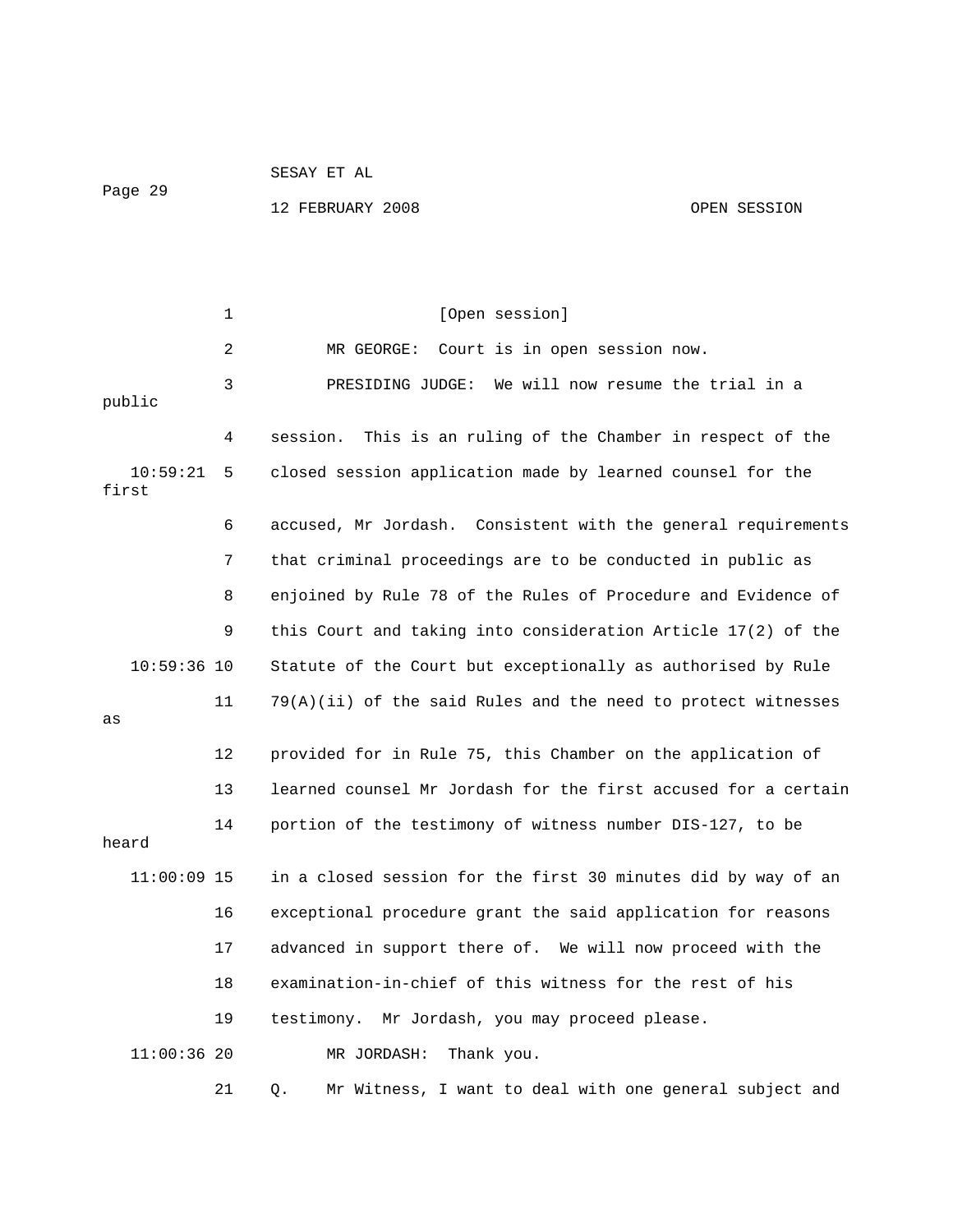| time          | 22 | then move straight to the junta period. Do you recall the     |
|---------------|----|---------------------------------------------------------------|
|               | 23 | of the Abidjan peace talks?                                   |
|               | 24 | Yes, sir.<br>Α.                                               |
| $11:01:05$ 25 |    | During the talks do you know if the war stopped or not?<br>Q. |
| the           | 26 | When they made the negotiations initially there was --<br>Α.  |
| again.        | 27 | war stopped a while. We had not been going on offensive       |
| presumptuous? | 28 | And "we" I take to mean the RUF or am I being<br>Q.           |
|               | 29 | It's the RUF that we are talking about.<br>Α.                 |

 SESAY ET AL Page 30 12 FEBRUARY 2008 OPEN SESSION

 1 Q. So the RUF were not going on offensive and did something 2 happen? 3 A. Yes. 4 Q. What happened? 11:02:02 5 A. So we are at Zogoda when the Kamajors starting attacking 6 all our areas. They attack us up to the zoo bush. 7 Q. Were you personally in Zogoda at the time they attacked? 8 A. Yes, sir. 9 Q. Did you become aware then or later whether the Kamajors had

11:02:34 10 attacked other places besides Zogoda at the same time?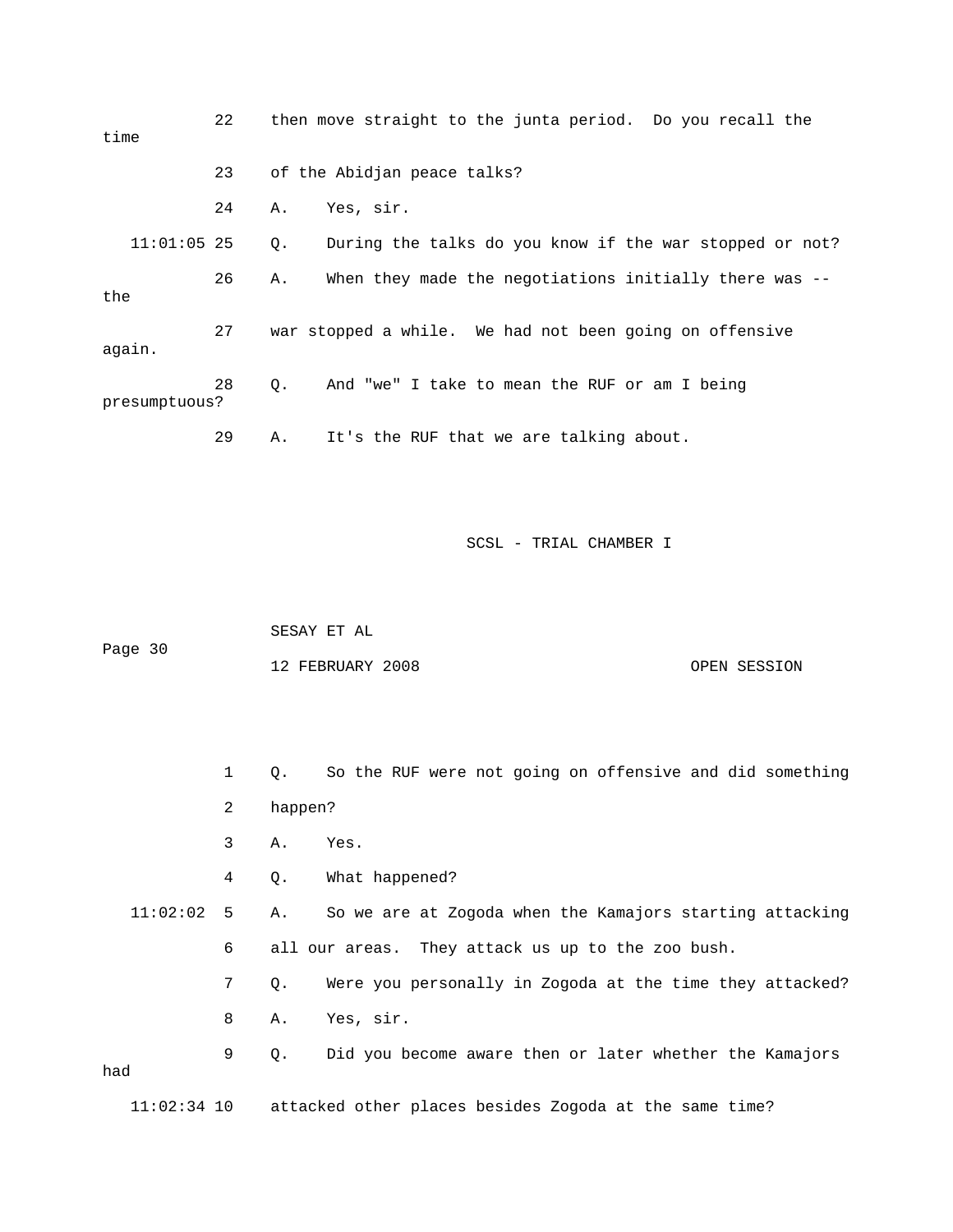|                      | 11 | Α.          | Well, we were at Zogoda that was where the pressure was   |
|----------------------|----|-------------|-----------------------------------------------------------|
|                      | 12 | mainly.     |                                                           |
| Kamajors             | 13 | Q.          | And what happened to the RUF in Zogoda after the          |
|                      | 14 |             | had attacked?                                             |
| $11:03:04$ 15<br>we  |    | Α.          | We were attacked and we were disbursed initially, later   |
| later                | 16 |             | came together, we divided the group to go to Kailahun and |
|                      | 17 | to Pujehun. |                                                           |
|                      | 18 | Q.          | Did the RUF who was scattered from Zogoda fight the       |
|                      | 19 |             | Kamajors at this time?                                    |
| $11:03:26$ 20<br>not |    | Α.          | At that time we did not have any ammunitions so we were   |
|                      | 21 |             | able to fight them.                                       |
|                      | 22 | Ο.          | So where did the RUF travel to?                           |
| way                  | 23 | Α.          | One group which was led by xxxxx xxxxx went by Pujehun    |
|                      | 24 |             | to go Pujehun. The other group decided to go to Kailahun. |
| $11:03:55$ 25        |    |             | Your Honours would the witness be<br>THE INTERPRETER:     |
|                      | 26 |             | instructed to repeat the last segment of his testimony.   |
|                      | 27 |             | MR JORDASH: Can you just repeat the last sentence Mr      |
|                      | 28 | Witness.    |                                                           |
|                      | 29 | Α.          | We divided the group into two in Zogoda, one group was    |

 SESAY ET AL Page 31

12 FEBRUARY 2008 OPEN SESSION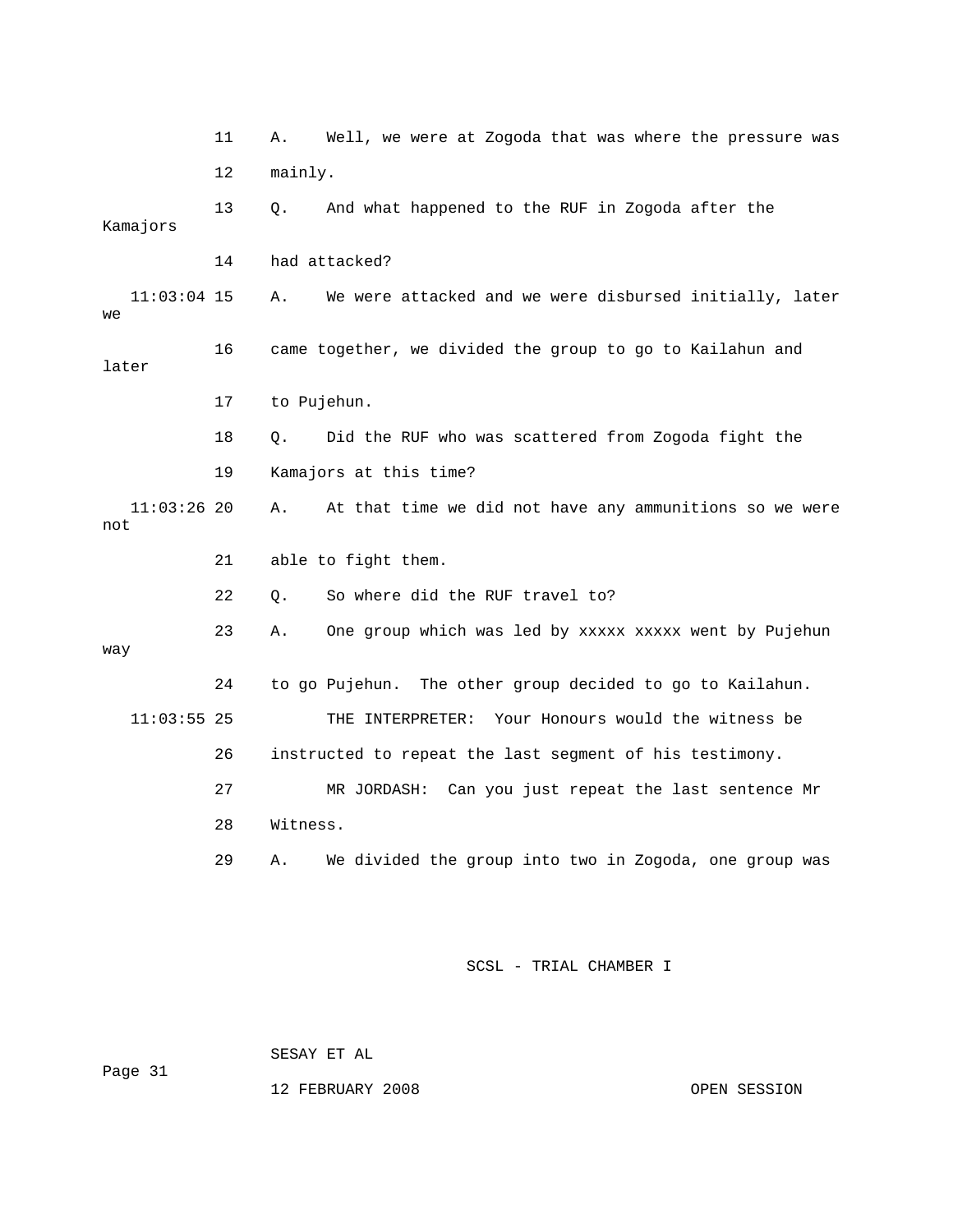| led  |               | 1  |                                      | headed by xxxx xxxxx on the Pujehun way, the other group was  |
|------|---------------|----|--------------------------------------|---------------------------------------------------------------|
|      |               | 2  | by xxxxx xxxxxx to go to Kailahun.   |                                                               |
|      |               | 3  | Q.                                   | And did any of the RUF have any ammunition at this stage      |
|      |               | 4  | within the two groups do you know?   |                                                               |
|      | 11:04:47      | 5  | No.<br>Α.                            |                                                               |
|      |               | 6  | Q.                                   | Did the RUF go on any offensives when they were fleeing       |
|      |               | 7  | from Kamajors at Zogoda?             |                                                               |
| and  |               | 8  | Α.                                   | We that had been coming would meet them and would fight       |
|      |               | 9  | would pass.                          |                                                               |
|      | $11:05:01$ 10 |    | Fight with what?<br>Q.               |                                                               |
|      |               | 11 | Α.                                   | Because we -- in our group a lot of people had a lot of       |
|      |               | 12 |                                      | zeal, so we would enter so that was how we had been moving.   |
|      |               | 13 | Q.                                   | Did the RUF attack any towns or villages during this          |
|      |               | 14 | attempt to escape from the Kamajors? |                                                               |
| we   | $11:05:35$ 15 |    | Α.                                   | When we came, one village that was called Bassala, there      |
|      |               | 16 |                                      | were attacked by Kamajors and they scattered the whole group. |
|      |               | 17 | Q.                                   | Listen to the question. Did the RUF attack any towns or       |
|      |               | 18 |                                      | villages when they were trying to escape from the Kamajors?   |
| that |               | 19 | Α.                                   | Yes when we came, we wanted to attack that village so         |
| was  | $11:06:04$ 20 |    |                                      | we could go through, but we were not able to do so, so that   |
|      |               | 21 | why we were disbursed.               |                                                               |
|      |               | 22 | Q.                                   | Did the RUF take any property at this stage during this       |
|      |               | 23 | fleeing from the Kamajors?           |                                                               |
|      |               | 24 | Α.                                   | No because everybody was running to go. Everybody was         |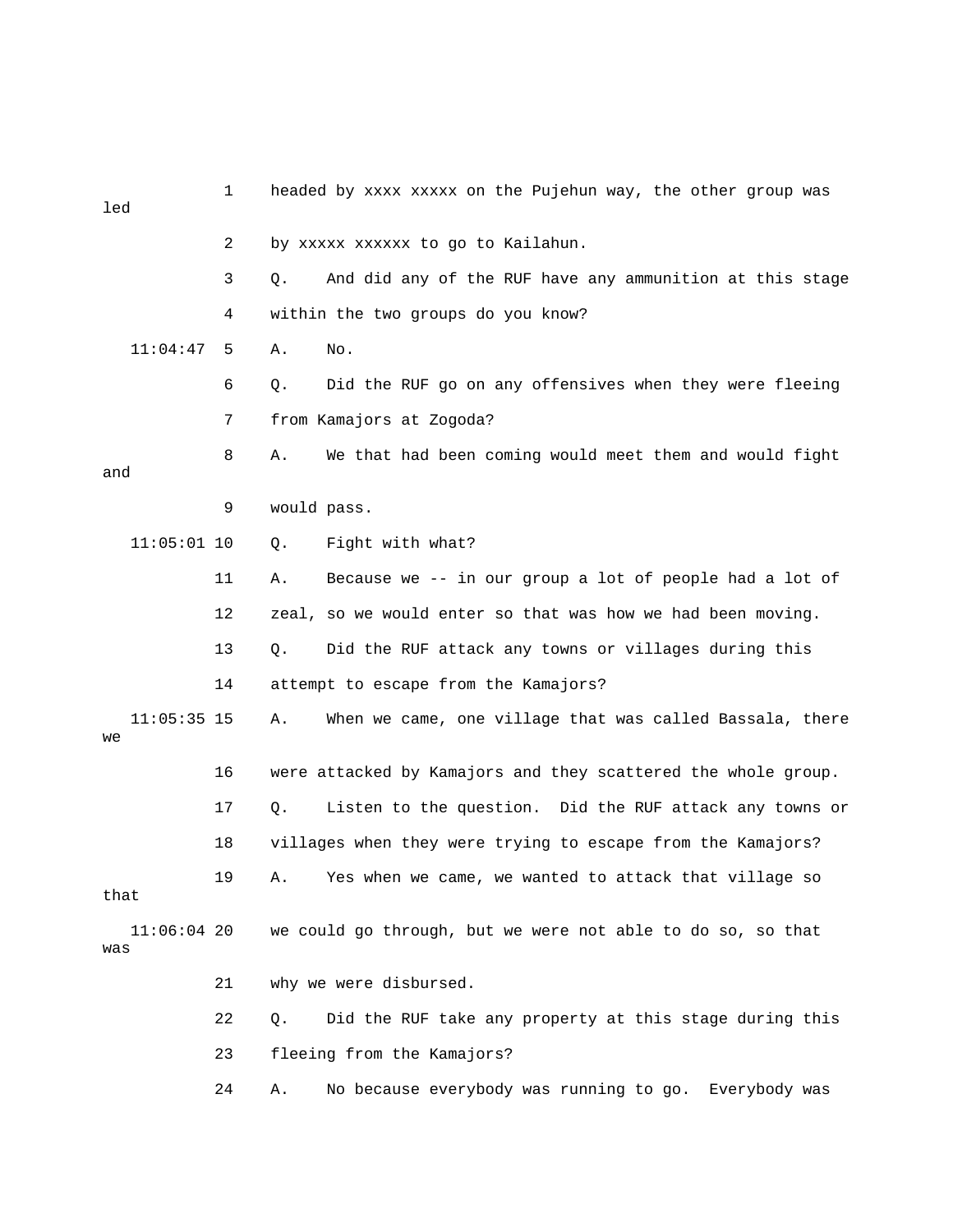11:06:26 25 afraid. 26 Q. Did this happen in 1996? 27 A. 1996, November. 28 Q. So after fleeing in November 1996 and everyone being 29 scattered and acting defensively, where did everyone end up from

SCSL - TRIAL CHAMBER I

 SESAY ET AL Page 32 12 FEBRUARY 2008 OPEN SESSION

 1 the RUF? 2 A. So a lot of people were killed, a lot of people were 3 captured but, for us, God bless, we were able to arrive at Giema. 4 Q. And in early 1997 were the RUF stationed then in Giema? 11:07:33 5 A. Yes. 6 Q. And where were the RUF in Giema at that time getting their 7 food from? 8 A. Well, at that time when we had arrived we used to see they 9 had an area where they would go to do business and they would 11:07:56 10 have some rice and other condiments. 11 Q. Were civilians mine -- were civilians farming at that time? 12 A. Yes.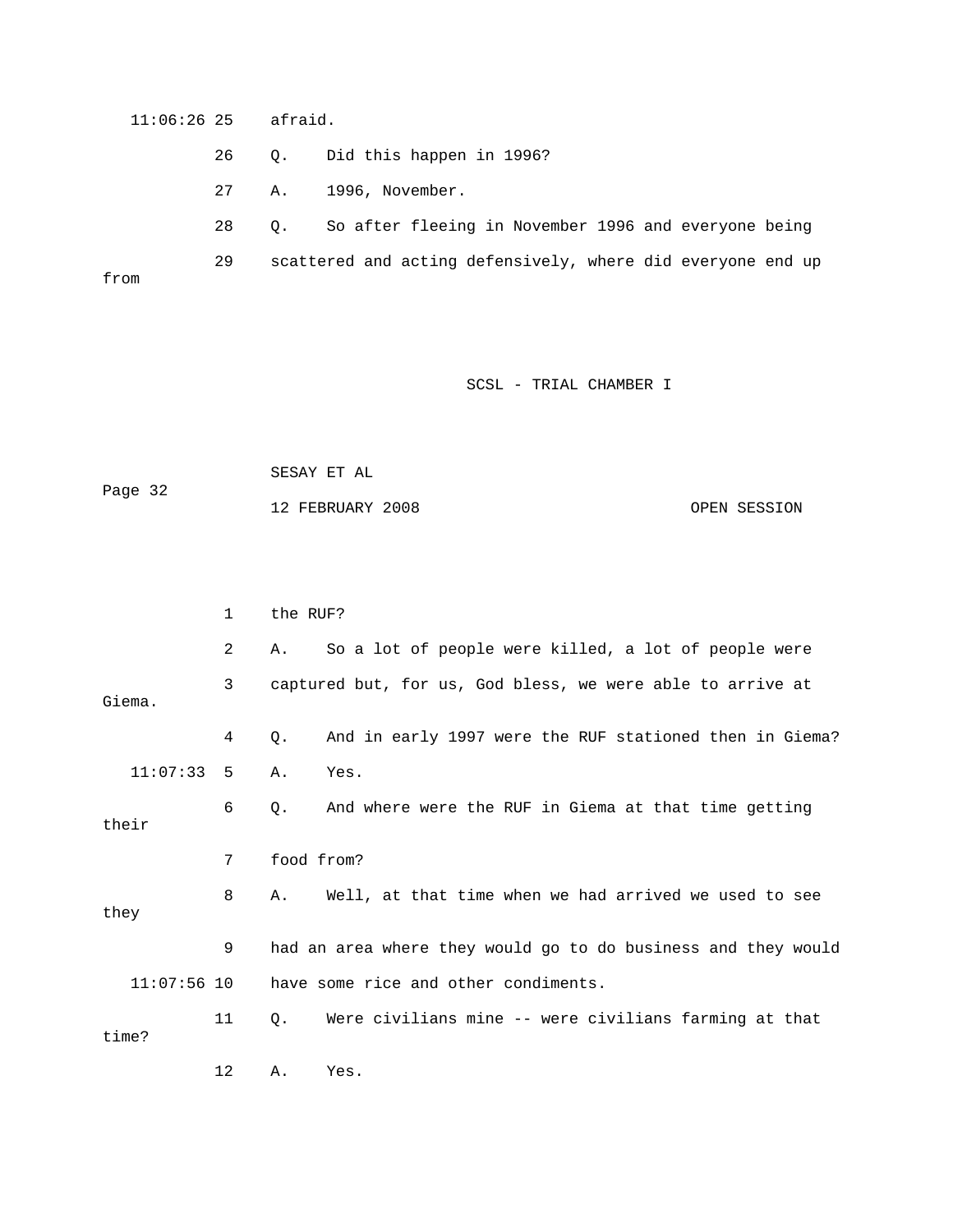| on            | 13 | Q.                   | Thank you. Were there any further attacks, do you know,        |
|---------------|----|----------------------|----------------------------------------------------------------|
|               | 14 |                      | the RUF from early 1997 until the junta period in Kailahun?    |
| $11:08:33$ 15 |    | Α.<br>Yes.           | We were attacked at Giema in fact --                           |
|               | 16 |                      | PRESIDING JUDGE: Allow him to drink some water please          |
|               | 17 | before he continues. |                                                                |
| please        | 18 |                      | MR JORDASH: Could the translator just repeat that              |
|               | 19 | because I missed it. |                                                                |
| $11:08:56$ 20 |    |                      | THE INTERPRETER: Would the learned counsel ask that            |
|               | 21 | question again.      |                                                                |
|               | 22 |                      | MR JORDASH:                                                    |
| please.       | 23 | Q.                   | Could you just repeat your last answer Mr Witness,             |
|               | 24 | Α.                   | We were attacked by Kamajors but we fought, the very day       |
| $11:09:16$ 25 |    |                      | that was the time that they told us that we were overthrown in |
|               | 26 | Freetown.            |                                                                |
| know          | 27 | О.                   | Thank you. And just to complete this subject do you            |
| <b>RUF</b>    | 28 |                      | at this time, from November 1996 until the junta, where the    |
|               | 29 |                      | where getting ammunition from?                                 |

| Page 33 | SESAY ET AL      |              |
|---------|------------------|--------------|
|         | 12 FEBRUARY 2008 | OPEN SESSION |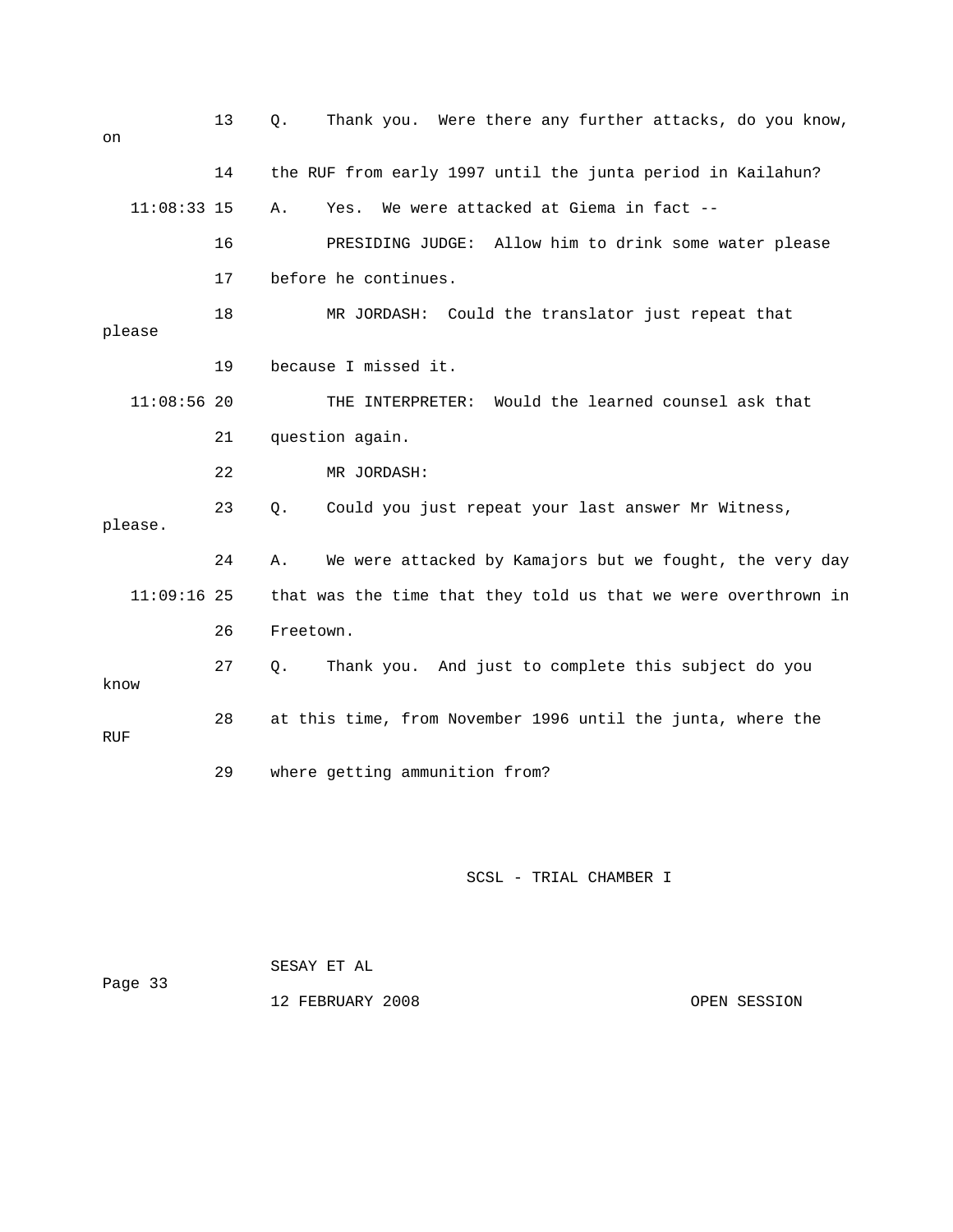| to            | 1  | Α.          | We heard that Mosquito was the one that had been going       |
|---------------|----|-------------|--------------------------------------------------------------|
|               | 2  |             | Liberia to the ULIMO, it was from there that he used to get  |
|               | 3  | ammunition. |                                                              |
|               | 4  | Q.          | And who in Liberia was Sam Bockarie getting ammunition       |
| 11:10:08      | 5  | from?       |                                                              |
|               | 6  | Α.          | Well, we knew that it was ULIMO that was in that whole       |
|               | 7  |             | area, there he used to go and get the ammunition.            |
|               | 8  | Q.          | Do you know if Sam Bockarie also was getting arms from       |
|               | 9  |             | anywhere at that point?                                      |
| $11:10:27$ 10 |    | Α.          | No.                                                          |
|               | 11 | Q.          | Do you know if he was getting arms from anywhere?            |
| arms          | 12 | Α.          | It was from that ULIMO in Liberia there he used to get       |
|               | 13 |             | and some other ammunition.                                   |
| that          | 14 |             | PRESIDING JUDGE: Did he get arms from anywhere else,         |
| $11:10:51$ 15 |    |             | is what counsel wants to know. Besides ULIMO did he get arms |
|               | 16 |             | from anywhere else.                                          |
|               | 17 |             | Well, I don't know. I did not see that.<br>THE WITNESS:      |
|               | 18 |             | MR JORDASH:                                                  |
|               | 19 | Q.          | Thank you. Let me -- let us move to the junta period.        |
| $11:11:34$ 20 |    |             | Which area of Freetown were you based in when you came, Mr   |
|               | 21 | Witness?    |                                                              |
|               | 22 | Α.          | Well, we were at Villa 101.                                  |
|               | 23 | $Q$ .       | Villa -- is that an area?                                    |
|               | 24 | Α.          | Villa 101. xxxxxxx.                                          |
| $11:11:59$ 25 |    | Q.          | Be careful not to give too specific information about        |
|               | 26 |             | exactly where you were staying.<br>Okay?                     |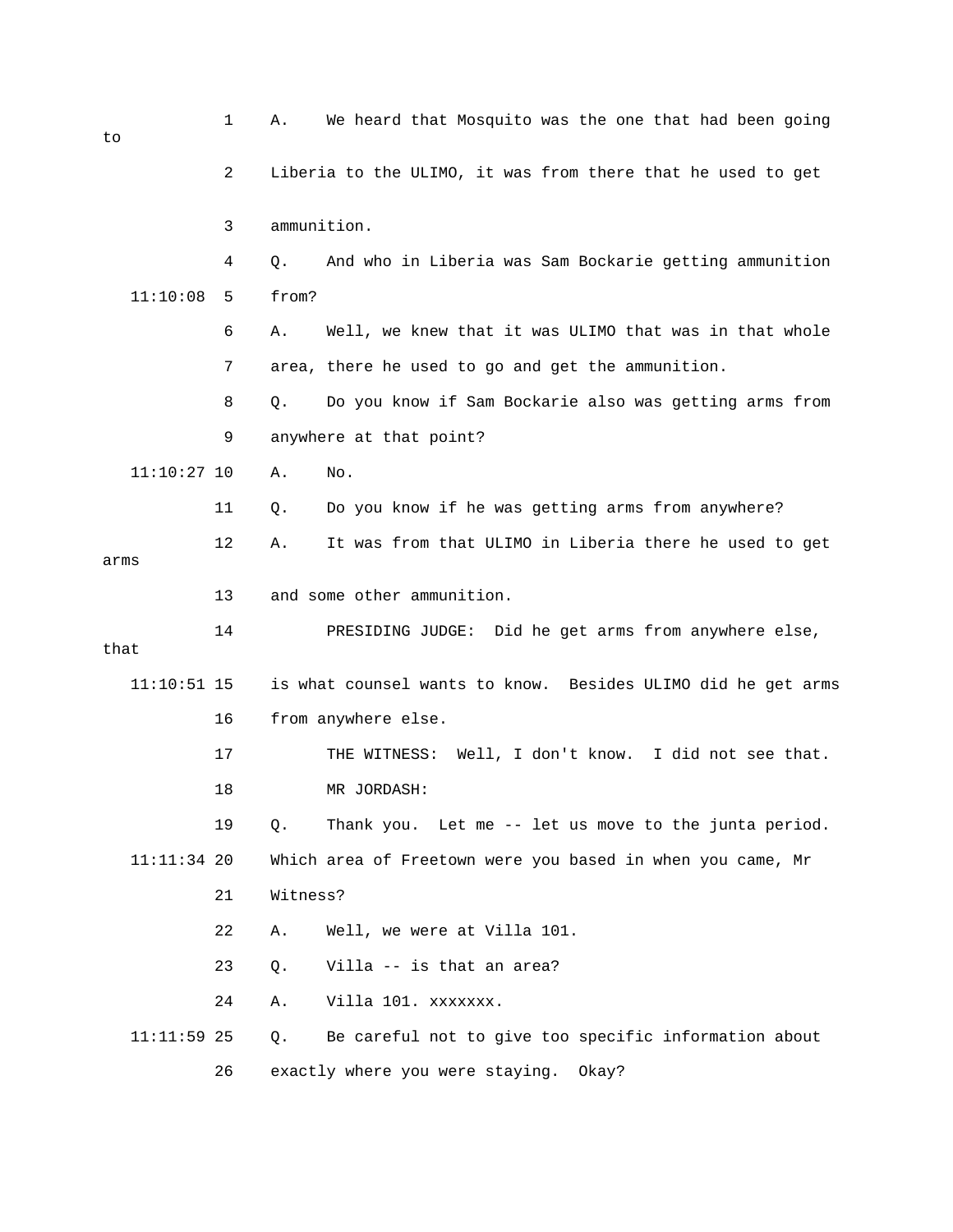the

- 28 closed session. During the closed session.
- 29 MR JORDASH: Yes exactly.
	- SCSL TRIAL CHAMBER I

 SESAY ET AL Page 34 12 FEBRUARY 2008 OPEN SESSION

 1 PRESIDING JUDGE: Yes. 2 MR JORDASH: 3 Q. Were you aware of men from the Western Jungle being 4 stationed in Freetown? 11:12:36 5 A. Yes, they were in Freetown here. 6 Q. Do you know who the men from the Western Jungle were taking 7 orders from? 8 A. Yes, sir. 9 Q. Who were they taking orders from? 11:12:48 10 A. It was Superman. Superman Denis Mingo. It was from him 11 that they had been taking orders. 12 Q. Did you become aware of Issa Sesay in Freetown? 13 A. Yes. I saw him. 14 Q. Did you observe him organising anything in Freetown? 11:13:31 15 A. The only thing he used to make sure that all the various 16 areas had supplies, that is food and this was given to the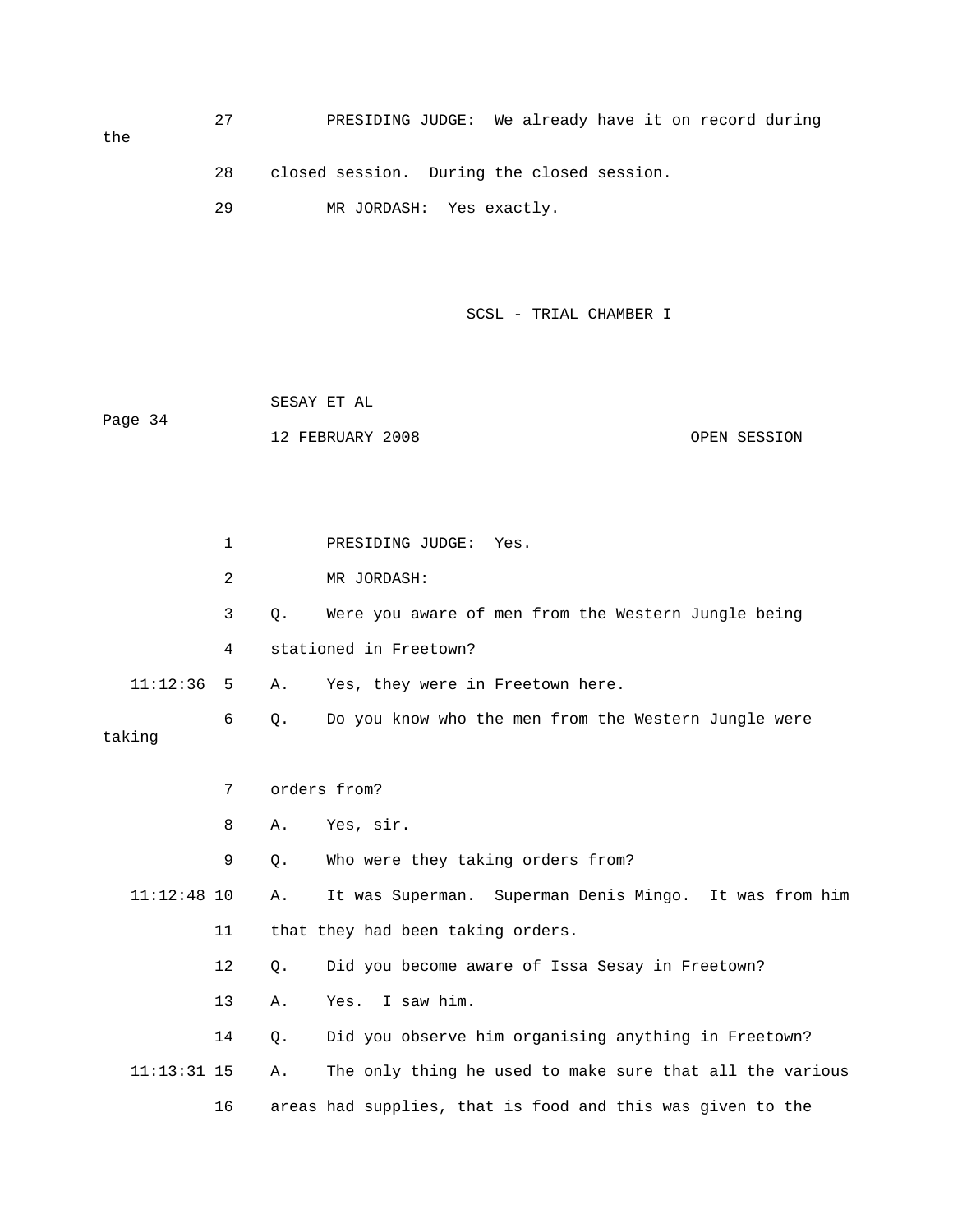|               | 17 |       | various soldiers.                                        |
|---------------|----|-------|----------------------------------------------------------|
|               | 18 | Q.    | The soldiers from which group?                           |
|               | 19 | Α.    | Kailahun and other -- and the other areas, the north and |
| $11:14:04$ 20 |    |       | the western, he used to try.                             |
| Tongo;        | 21 | Q.    | Now, you've told us that at some stage you went to       |
|               | 22 |       | is that right?                                           |
|               | 23 | Α.    | Yes.                                                     |
| the           | 24 | Q.    | When you went to Tongo, were you residing anywhere near  |
| $11:14:39$ 25 |    |       | mining pits?                                             |
|               | 26 | Α.    | Well, when I went to Tongo I was at xxxxx xxxxx in the   |
|               | 27 | town. |                                                          |
|               | 28 | Q.    | How far is xxxxxx xxxxx from the mining pits?            |
|               | 29 | Α.    | Well, I can't tell but it was -- the town itself where   |
|               |    |       |                                                          |
|               |    |       |                                                          |

|              |                | SESAY ET AL                                                   |              |  |  |  |
|--------------|----------------|---------------------------------------------------------------|--------------|--|--|--|
| Page 35      |                | 12 FEBRUARY 2008                                              | OPEN SESSION |  |  |  |
|              |                |                                                               |              |  |  |  |
|              |                |                                                               |              |  |  |  |
|              | $\mathbf{1}$   | xxxxx Street was. It was in town itself.                      |              |  |  |  |
|              | $\overline{2}$ | Did you go to Tongo for a particular reason Mr Witness?<br>Q. |              |  |  |  |
| to           | 3              | Yes. It was xxxx xxxxxx who sent me with some materials<br>Α. |              |  |  |  |
|              | 4              | go and mine for diamonds for him?                             |              |  |  |  |
| $11:15:47$ 5 |                | $\circ$ .<br>Did you go with anyone else?                     |              |  |  |  |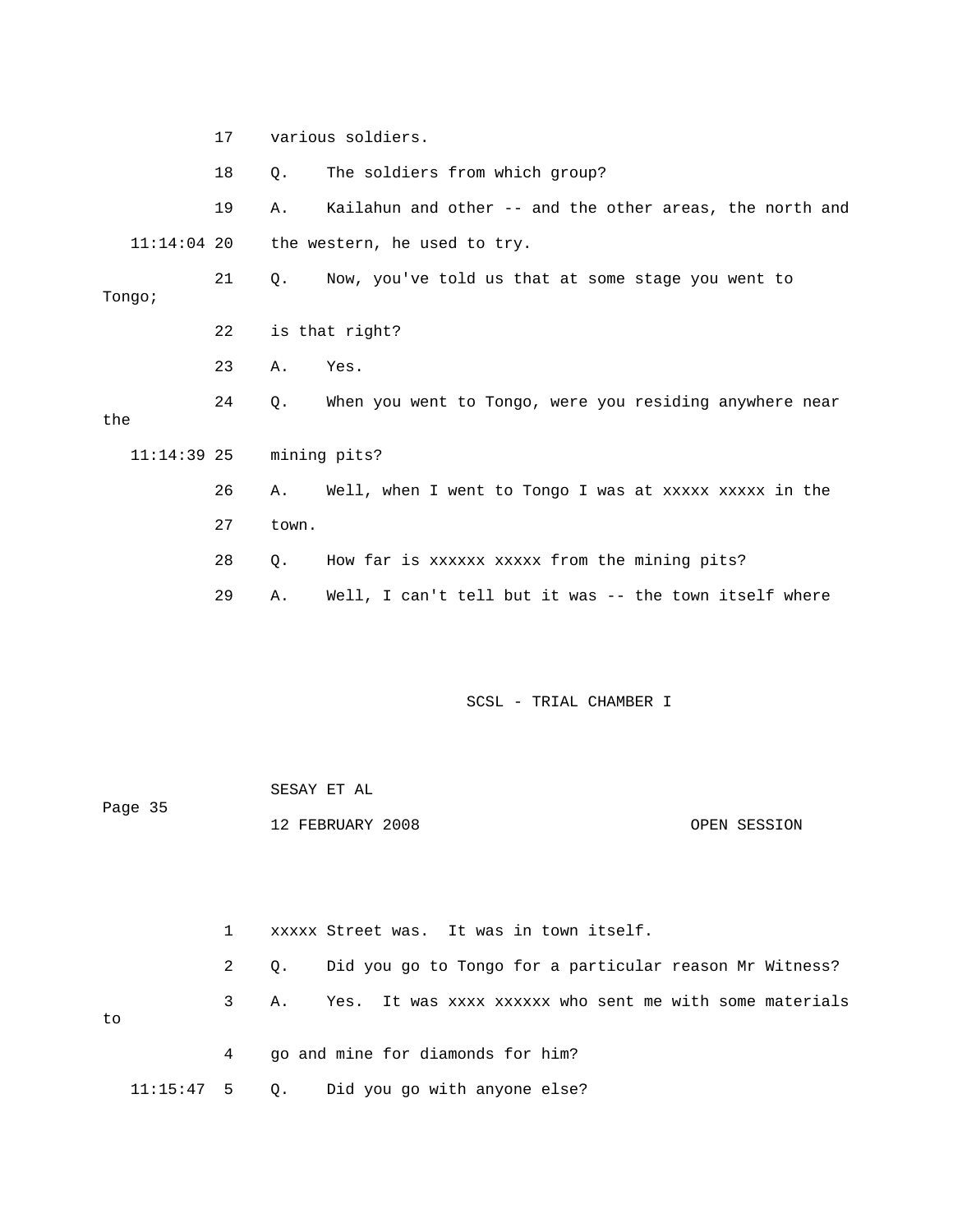|     |               | 6  | Α.    | Yes xxxx, xxxx, all of us went together.                   |
|-----|---------------|----|-------|------------------------------------------------------------|
| the |               | 7  | Q.    | And when you arrived in Tongo, did you yourself go to      |
|     |               | 8  |       | mining pit?                                                |
|     |               | 9  | Α.    | Yes, I went and saw where the mining was going on.         |
|     | $11:16:08$ 10 |    | Q.    | And did you go once or did you go more than once?          |
|     |               | 11 | Α.    | I went there more than once, because I was there for a     |
|     |               | 12 | week. |                                                            |
|     |               | 13 | Q.    | And did you, yourself, mine?                               |
|     |               | 14 | Α.    | That was the time that the<br>No, I did not start to mine. |
|     | $11:16:31$ 15 |    |       | intervention started so everybody was afraid, so I left    |
|     |               | 16 |       | everything with OG and I moved and I came.                 |
|     | mining        | 17 | Q.    | Before moving, because of the intervention, who was        |
|     |               | 18 |       | in Tongo, from what you observed?                          |
|     |               | 19 |       | PRESIDING JUDGE: That's a question. I don't know           |
|     | $11:16:51$ 20 |    |       | whether -- did he mine?                                    |
|     |               | 21 |       | MR JORDASH:<br>No.                                         |
|     |               | 22 |       | PRESIDING JUDGE: He said he didn't mine.                   |
|     |               | 23 |       | MR JORDASH: Let me clarify, Your Honour.                   |
|     |               | 24 |       | PRESIDING JUDGE:<br>Please.                                |
|     | $11:16:56$ 25 |    |       | MR JORDASH:                                                |
|     |               | 26 | Q.    | Did you mine, you personally, mine, Mr Witness?            |
|     |               |    |       |                                                            |
|     |               | 27 | Α.    | No.                                                        |
|     |               | 28 | Q.    | Did you observe if OG was mining, personally?              |
|     |               | 29 | Α.    | OG mined before I went there.                              |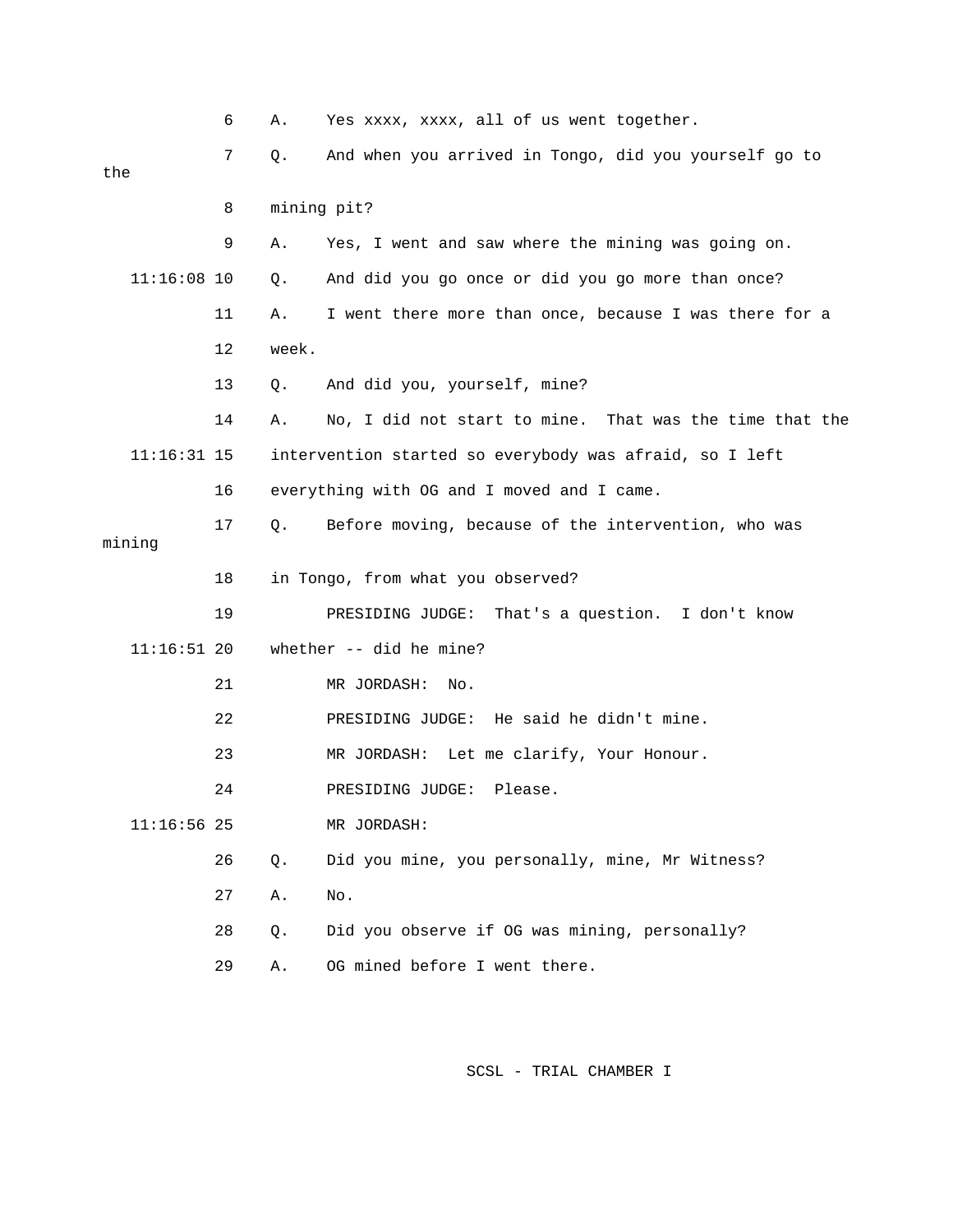| Page 36       |              |        | 12 FEBRUARY 2008<br>OPEN SESSION                        |
|---------------|--------------|--------|---------------------------------------------------------|
|               |              |        |                                                         |
|               | $\mathbf{1}$ | Q.     | Did you observe who was mining when you were present in |
|               | 2            | Tongo? |                                                         |
|               | 3            | Α.     | I saw a lot of people mining but during that time there |
|               | 4            |        | were soldiers, there were RUFs, so.                     |
| 11:17:43      | 5            | Q.     | Was it just soldiers in RUF mining?                     |
| that          | 6            | Α.     | Because, because during that time those were the ones   |
|               | 7            |        | I only saw.                                             |
|               | 8            | Q.     | And did you observe who the soldiers were mining for?   |
|               | 9            | Α.     | No.                                                     |
| $11:18:10$ 10 |              | Q.     | Did you observe anyone being forced to mine?            |
|               | 11           | Α.     | No.                                                     |
|               | 12           | Q.     | Did you observe any children with guns?                 |
|               | 13           | Α.     | No.                                                     |
| that          | 14           | $Q$ .  | Now, moving forward to the intervention, is it right    |
| 11.10.10.17   |              |        |                                                         |

 11:18:49 15 you went from Tongo to Daru? 16 PRESIDING JUDGE: When he says -- 17 THE WITNESS: Yes, sir. 18 PRESIDING JUDGE: When he says he did not observe children 19 with guns, where did he not observe children with guns? It is 11:19:07 20 in -- himself said he never mined, but where did he not observe 21 children with guns?

22 MR JORDASH:

SESAY ET AL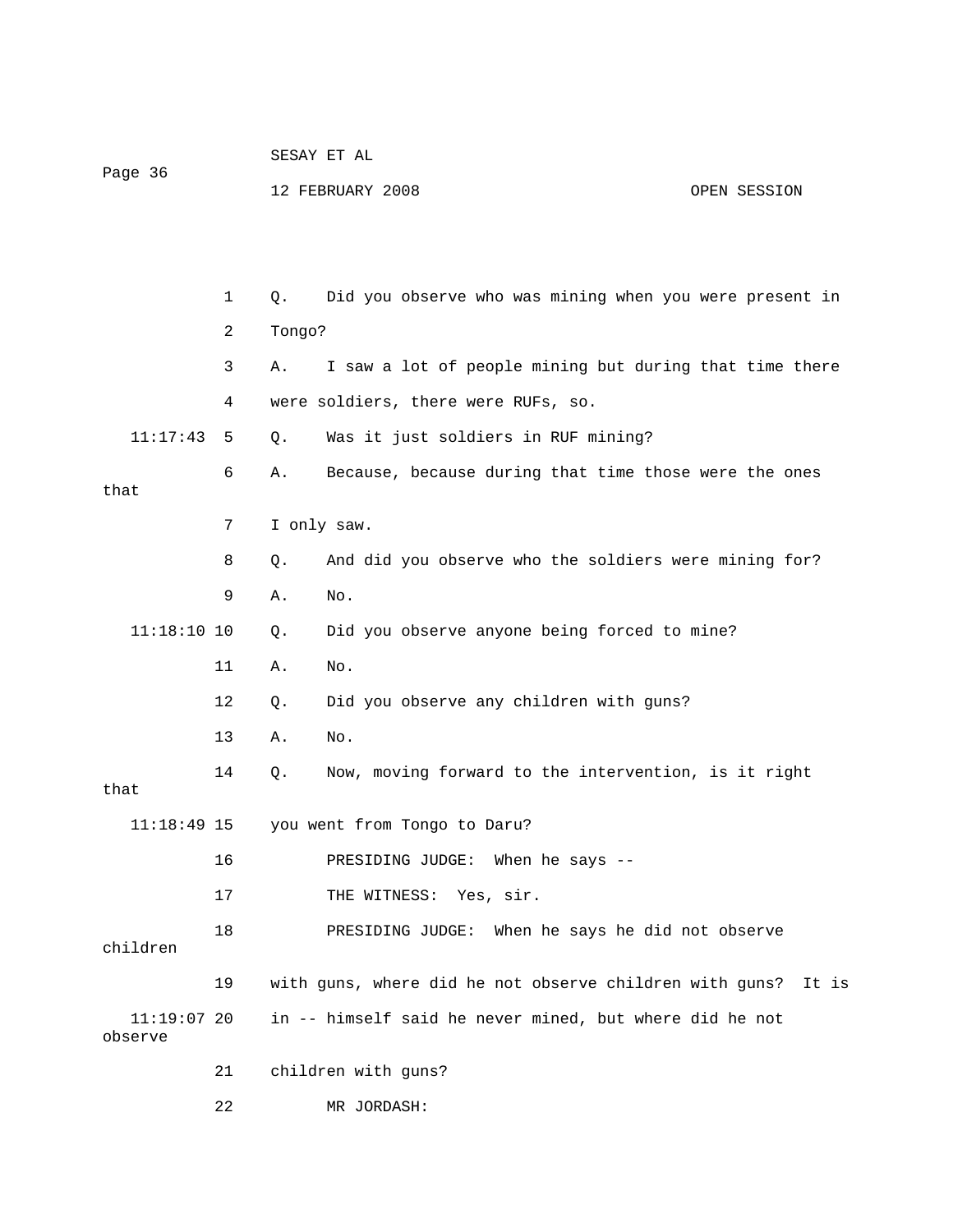23 Q. You went to the mining pits, is that right, or some of 24 them?

11:19:19 25 A. Yes. Yes.

- 26 Q. You told us that you went on several occasions?
- 27 A. Yes, I went there more than once.
- 28 Q. And you also went within Tongo Town; is that right?

29 A. Yes.

SCSL - TRIAL CHAMBER I

 SESAY ET AL Page 37 12 FEBRUARY 2008 OPEN SESSION

 1 Q. And the street you were staying at is in Tongo Town; is 2 that right? 3 A. Yes. 4 Q. Were there soldiers patrolling in Tongo Town? 11:19:51 5 A. Yes. 6 Q. Were there soldiers patrolling at the Tongo pits that you 7 went to? 8 A. Yes. 9 Q. Within the town and at the pits, did you observe any 11:20:16 10 children with guns in either place? 11 A. I did not see any children with guns. 12 Q. Within Tongo Town, did you observe civilians?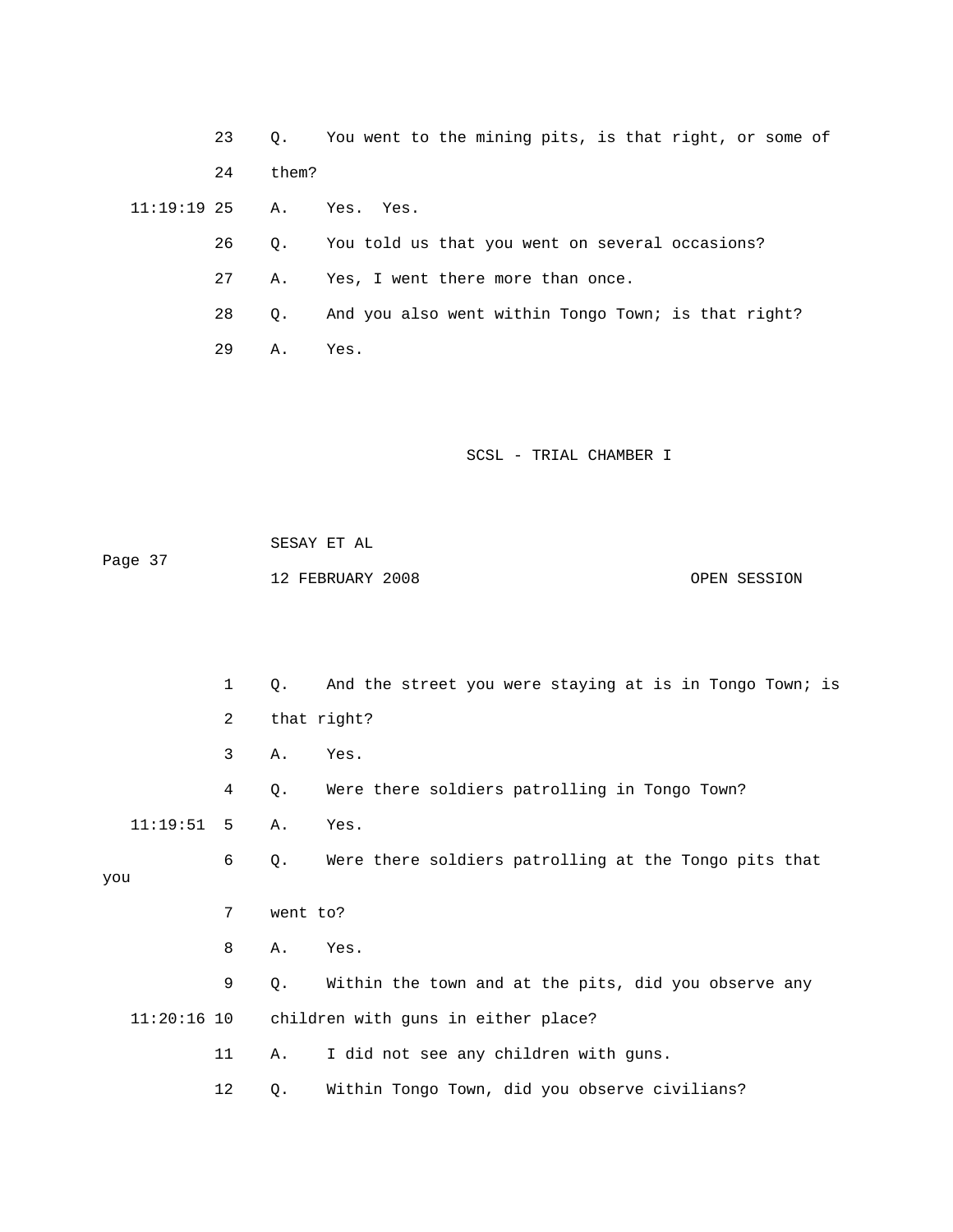|                            | 13 | Α.         | Yes.                                                           |
|----------------------------|----|------------|----------------------------------------------------------------|
|                            | 14 | Q.         | What were they doing?                                          |
| $11:20:37$ 15              |    | Α.         | Most of them were doing the same mining.                       |
|                            | 16 | Q.         | So, did you observe them moving around the town or not,        |
|                            | 17 | civilians? |                                                                |
|                            | 18 | Α.         | Yes, sir.                                                      |
|                            | 19 | Q.         | How do you know they were doing mining?                        |
| $11:20:59$ 20<br>soldiers, |    | Α.         | They, themselves, were in the pit. So when the                 |
|                            | 21 |            | all of them joined together, and they had been working in the  |
|                            | 22 |            | pit, I saw them.                                               |
|                            | 23 | Q.         | And you saw them working in the pits?                          |
|                            | 24 | Α.         | Yes, with the soldiers.                                        |
| $11:21:20$ 25<br>describe  |    | Q.         | When you say working with the soldiers, could you              |
|                            | 26 |            | what you saw?                                                  |
| guns,                      | 27 | Α.         | What I saw, I would see with the soldiers with their           |
| the                        | 28 |            | with the civilians, they had been digging and where they took  |
|                            | 29 |            | gravel, it would be divided.<br>The civilians would have, have |

| Page 38 | SESAY ET AL      |              |
|---------|------------------|--------------|
|         | 12 FEBRUARY 2008 | OPEN SESSION |

1 theirs, and the soldiers would have theirs.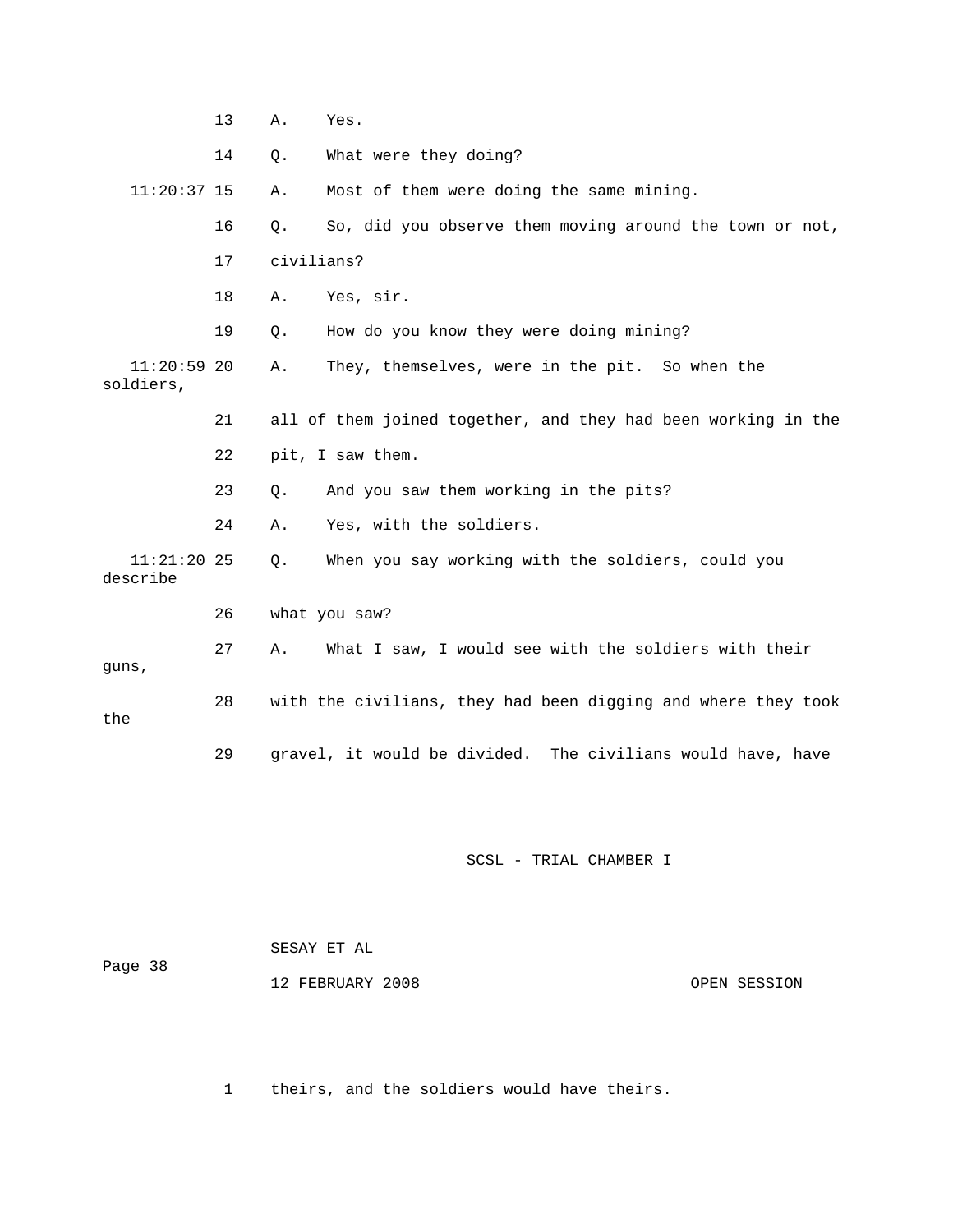|                         | 2  | When you just described soldiers with guns, you made a<br>Q.  |
|-------------------------|----|---------------------------------------------------------------|
|                         | 3  | particular gesture with your arms; what were you trying to    |
|                         | 4  | indicate?                                                     |
| 11:22:00<br>soldiers, I | 5  | PRESIDING JUDGE: Their guns were hung on their                |
|                         | 6  | suppose.                                                      |
|                         | 7  | MR JORDASH: Yes, exactly, I was trying to get it on the       |
|                         | 8  | record, Your Honour.                                          |
|                         | 9  | PRESIDING JUDGE:<br>Yes.                                      |
| $11:22:11$ 10           |    | MR JORDASH:                                                   |
|                         | 11 | So where were the guns when the soldiers were --<br>Q.        |
|                         | 12 | They used to put them on their backs.<br>Α.                   |
| between                 | 13 | So was there any cooperation from what you observed<br>$Q$ .  |
| mining                  | 14 | the soldiers and the civilians or were they doing separate    |
| $11:22:36$ 15           |    | enterprises?                                                  |
| timeframe,              | 16 | PRESIDING JUDGE: Mr Jordash, I don't know this                |
|                         | 17 | I would imagine, because he says they were in Freetown with   |
| go                      | 18 | [REDACTED] and them. Is [REDACTED] who sent him to Tongo to   |
|                         | 19 | That's his evidence. Now, when he's talking of<br>and mine.   |
| $11:22:53$ 20           |    | soldiers, and this must be during the junta period, when he's |
|                         | 21 | talking of soldiers, what, can he tell us, you know, what     |
| what                    | 22 | soldiers these were? Were they soldiers of the SLE? I mean    |
|                         | 23 | of -- I mean, let him --                                      |
|                         | 24 | MR JORDASH:<br>Certainly.                                     |
| $11:23:14$ 25           |    | This<br>PRESIDING JUDGE: Yes.<br>What was the composition?    |
|                         | 26 | generic term of "soldiers," what did they comprise of?        |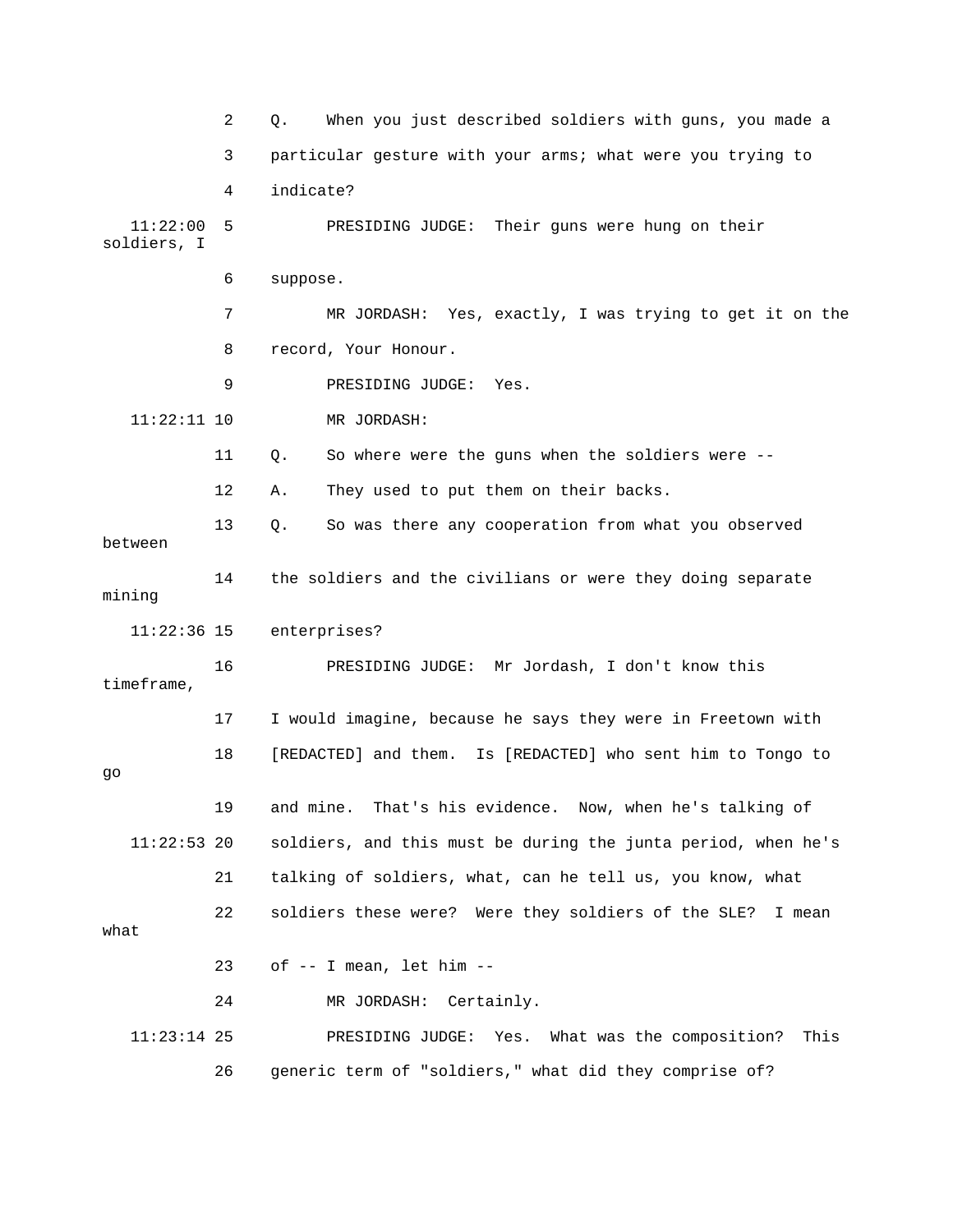27 MR JORDASH: Do you follow the learned Judge's questions, 28 Mr Witness? Just before you answer the question, be careful

29 about saying what position --

SCSL - TRIAL CHAMBER I

 SESAY ET AL Page 39 12 FEBRUARY 2008 OPEN SESSION

 1 A. Uh-huh. 2 Q. -- what position you occupied with whom, without using the 3 term "Commander C", okay? 4 PRESIDING JUDGE: I'm sorry I used the real name of 11:23:48 5 Commander C. And let it be redacted from the records, please. 6 It should be redacted, you know, from the records of the public 7 session. It's Commander C I was referring to, Mr Witness. 8 THE WITNESS: Okay. So, when you went and went to the 9 mining pit, there were fighters there you've told us, with their 11:24:13 10 guns holstered on their backs; am I right? 11 A. Yes. 12 Q. From which group did the soldiers you observed come from? 13 A. SLA and RUF, but you had more SLA soldiers. 14 Q. So SLAs and RUF. Do you know if there was a command 11:24:55 15 structure at the mining pit?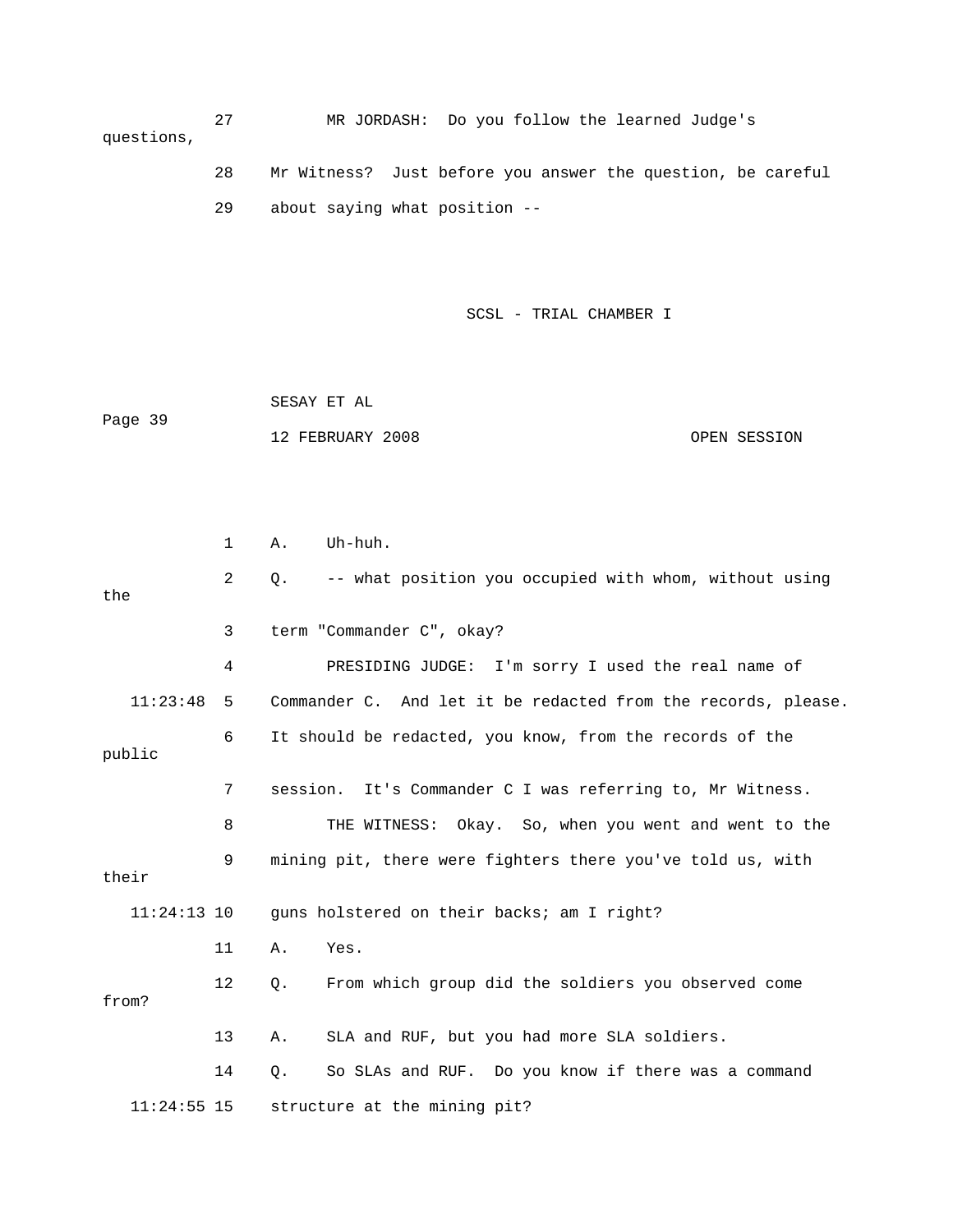|               | 16 | Α. | No, I did not see any command structure there.             |
|---------------|----|----|------------------------------------------------------------|
|               | 17 | О. | Do you know if the mining was organised or were people     |
|               | 18 |    | doing private mining?                                      |
|               | 19 | Α. | Well, I did not know whether it was organised, but I saw   |
| $11:25:17$ 20 |    |    | them digging.                                              |
|               | 21 | Q. | Within a particular mining pit, were the SLAs working      |
| SLAs?         | 22 |    | alongside the RUF, or were there separate pits for RUF and |
|               | 23 |    | What was the arrangement you saw?                          |
|               | 24 | Α. | Well, what I saw, everybody was working for himself.       |
| $11:25:51$ 25 |    | Q. | Right. Were any civilians working for soldiers, or were    |
|               | 26 |    | civilians working for themselves?                          |
|               | 27 | Α. | Civilians had been working with soldiers, together.        |
|               | 28 | Q. | Do you mean physically at the side of them, or were they   |
|               | 29 |    | joining forces to help each other?                         |
|               |    |    |                                                            |

 SESAY ET AL Page 40 12 FEBRUARY 2008 OPEN SESSION

 1 MR HARDAWAY: Objection, Your Honour, leading. 2 THE WITNESS: Yes. Soldiers would have shovels and 3 civilians would have shovels, and all of them would be working 4 together. 11:26:40 5 MR JORDASH: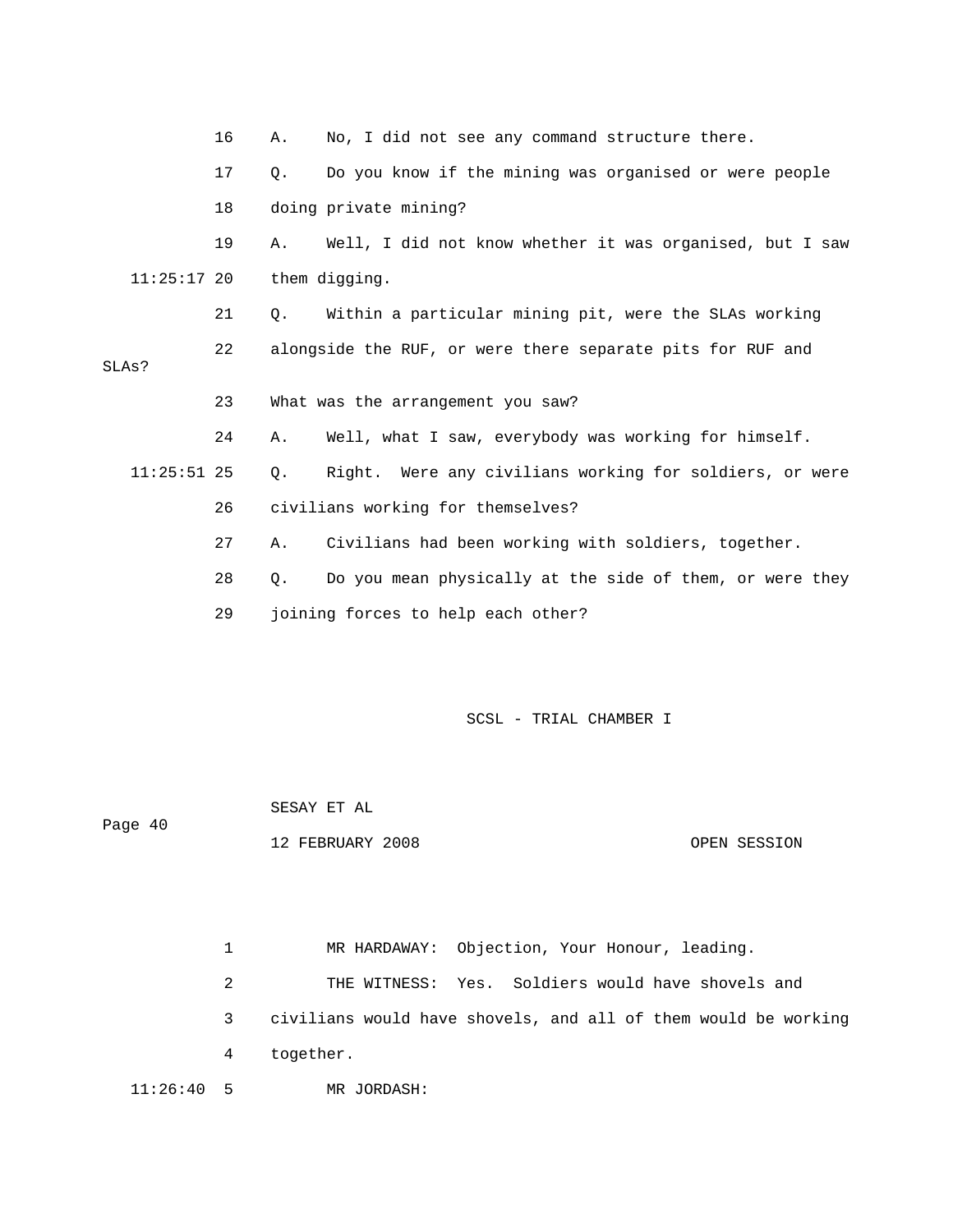6 Q. Could you describe what you mean by working -- 7 JUDGE BOUTET: Maybe, Mr Jordash, when there is an 8 objection you could ask the witness to not answer the question. 9 I mean, there's been an objection to your question, so. 11:26:49 10 MR JORDASH: Yes. 11 JUDGE BOUTET: I think it is only fair that we hear the 12 objection and if it is founded that I am now, I mean now we're -- 13 there was an objection but it's a useless objection, the answer 14 has been given, so. 11:27:03 15 MR JORDASH: Well, it was only because Mr Hardaway sat down 16 immediately, which is not his usual approach to objections, that 17 I thought perhaps he was not pursuing it with any vigour. But -- 18 JUDGE BOUTET: Well, I take it that he sat down simply 19 because the answer was coming out at that particular moment. 11:27:23 20 MR JORDASH: Certainly I take Your Honour's point, and I 21 apologise. 22 PRESIDING JUDGE: Well, we would like objections which have 23 been taken to questions to be made very, very promptly, and 24 before the answer comes, because that's a problem we have in the 11:27:33 25 proceedings. When the objections are made belatedly it becomes 26 difficult, or when the answer to the question has been proffered 27 already, then it becomes difficult to rule on the objection. But 28 it's definitely not Mr Hardaway's practice to be slow at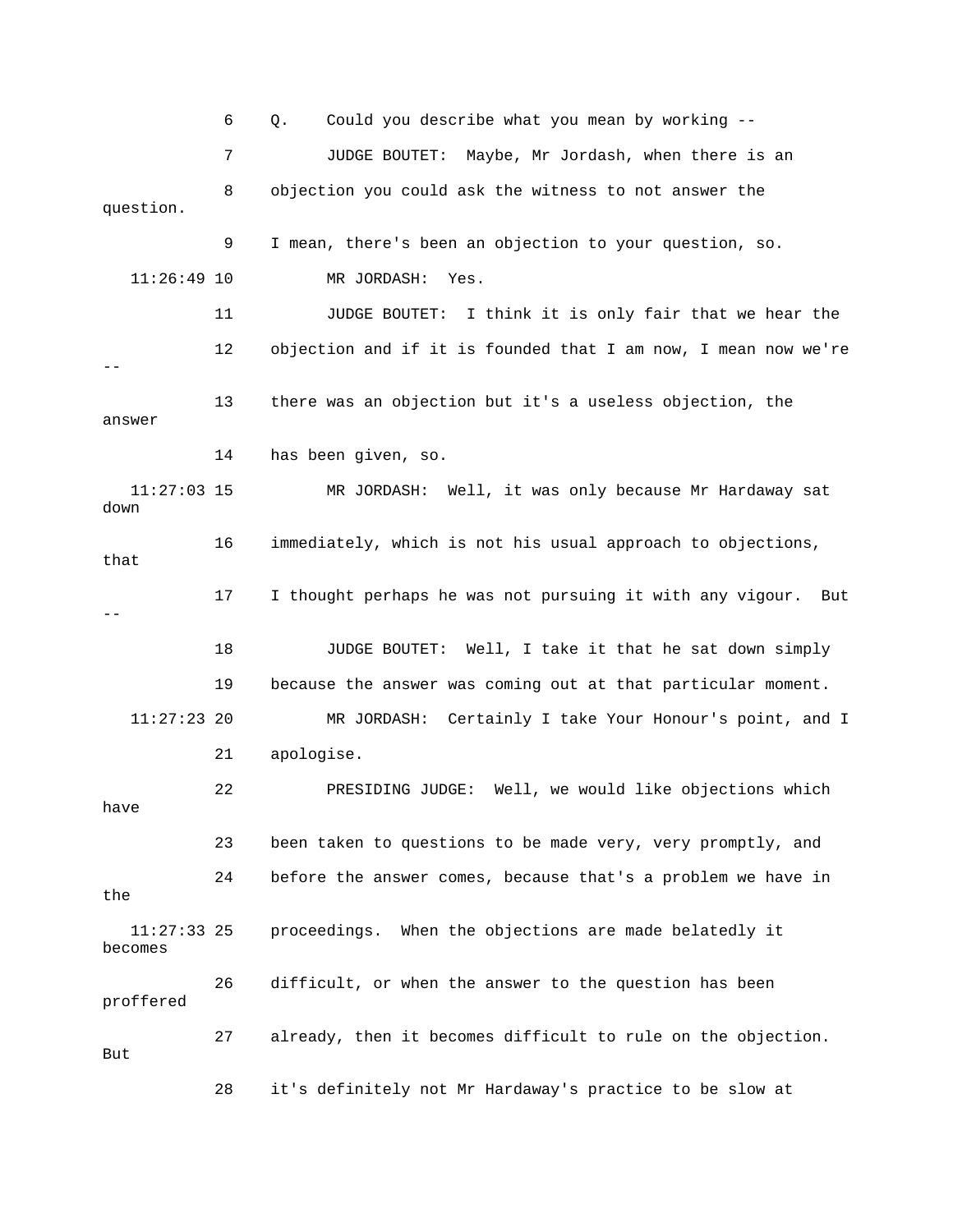29 objecting, that's for sure.

SCSL - TRIAL CHAMBER I

 SESAY ET AL Page 41 12 FEBRUARY 2008 OPEN SESSION

|                     | 1  | MR HARDAWAY: Part of the problem is, Your Honour, I            |
|---------------------|----|----------------------------------------------------------------|
|                     | 2  | $don't --$                                                     |
|                     | 3  | PRESIDING JUDGE: Maybe it is, it is, I think, you are          |
| before              | 4  | smarter in getting your answers in, you know, quite fast       |
| 11:28:01            | 5  | the objection comes in so.                                     |
|                     | 6  | MR HARDAWAY: It's an issue of timing, Your Honour.<br>I        |
| middle              | 7  | don't want to cut off my learned friend when he's in the       |
|                     | 8  | of the question, because maybe at the end of it, it may not be |
|                     | 9  | objectionable. So I try to time it at the end.                 |
| $11:28:14$ 10<br>he |    | PRESIDING JUDGE: As soon as he finishes it, as soon as         |
| your                | 11 | pronounces the last word of his question, then you spring on   |
|                     | 12 | feet and you make your objection, that's what we are saying.   |
|                     | 13 | MR HARDAWAY: Yes, Your Honour.                                 |
| proceed.            | 14 | PRESIDING JUDGE: Yes. Yes, Mr Jordash, you may                 |
| $11:28:34$ 15       |    | MR JORDASH:                                                    |
| you                 | 16 | Mr Witness, I'm sorry to press you on this, but I want<br>0.   |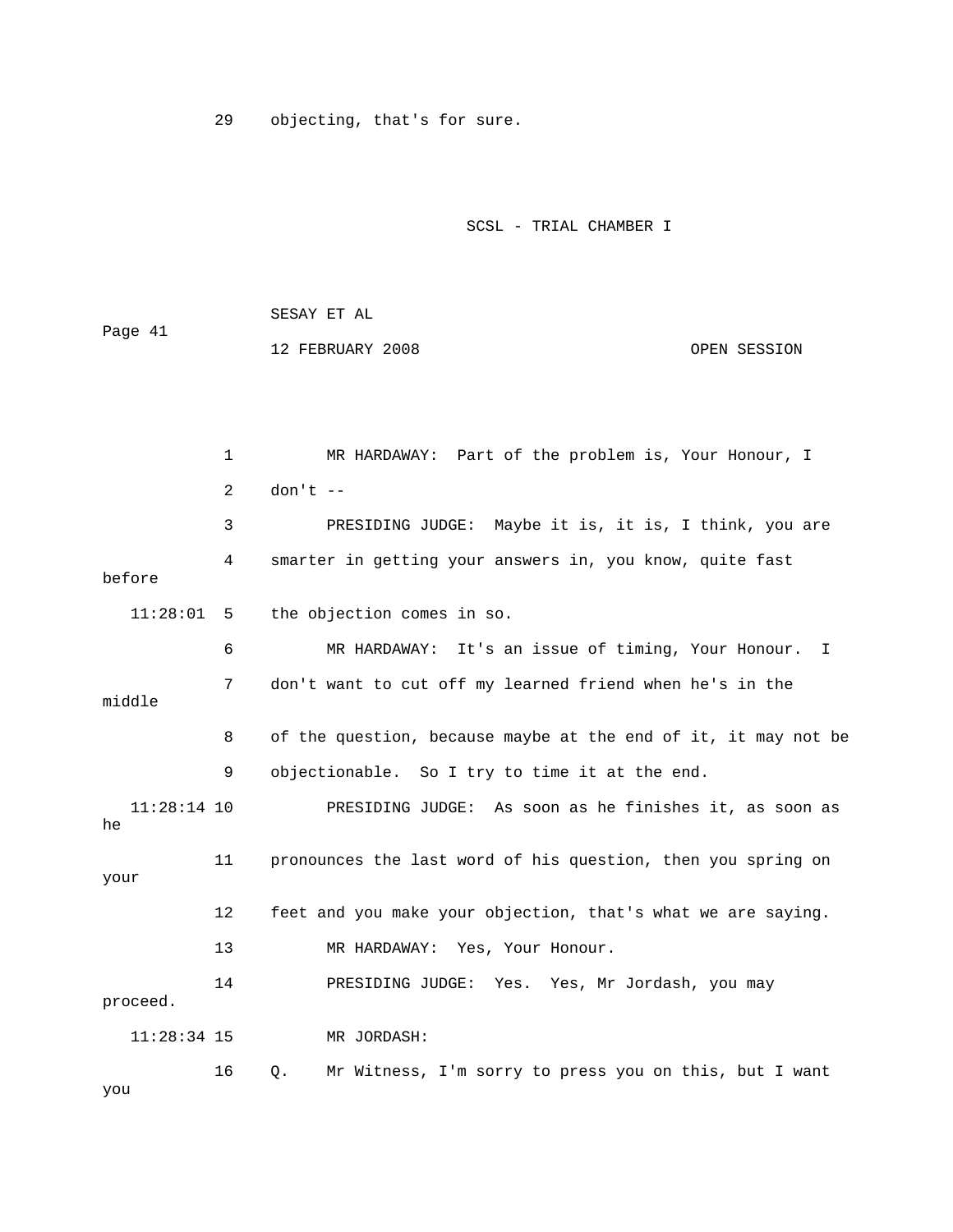| or            | 17 | to help the Court a bit more on this point. You used the word  |
|---------------|----|----------------------------------------------------------------|
|               | 18 | the words "that they were working together, soldiers and       |
|               | 19 | civilians." Try and describe what you mean by that?            |
| $11:28:58$ 20 |    | What I meant by that, no, they were not being forced to<br>Α.  |
|               | 21 | work. They were working for themselves. When they cut the      |
| would         | 22 | gravel, I would see them dividing the gravel. The soldiers     |
|               | 23 | have their own gravel and the civilians would have theirs.     |
|               | 24 | PRESIDING JUDGE: Soldiers were working for themselves -        |
| $11:29:16$ 25 |    | or rather, the civilians were working for themselves, and that |
| saying?       | 26 | they were not being forced to work; is that what you are       |
|               | 27 | THE WITNESS: Yes.                                              |
|               | 28 | PRESIDING JUDGE: And that when they work, they would           |
|               | 29 | divide it, they would bring it out and divide it; is that what |

 SESAY ET AL Page 42 12 FEBRUARY 2008 OPEN SESSION

 1 you are saying? 2 THE WITNESS: What I wanted to say, is when they went 3 together, and they got the gravel they would divide it. The 4 civilians would have theirs -- 11:29:43 5 PRESIDING JUDGE: Let's do things chronologically.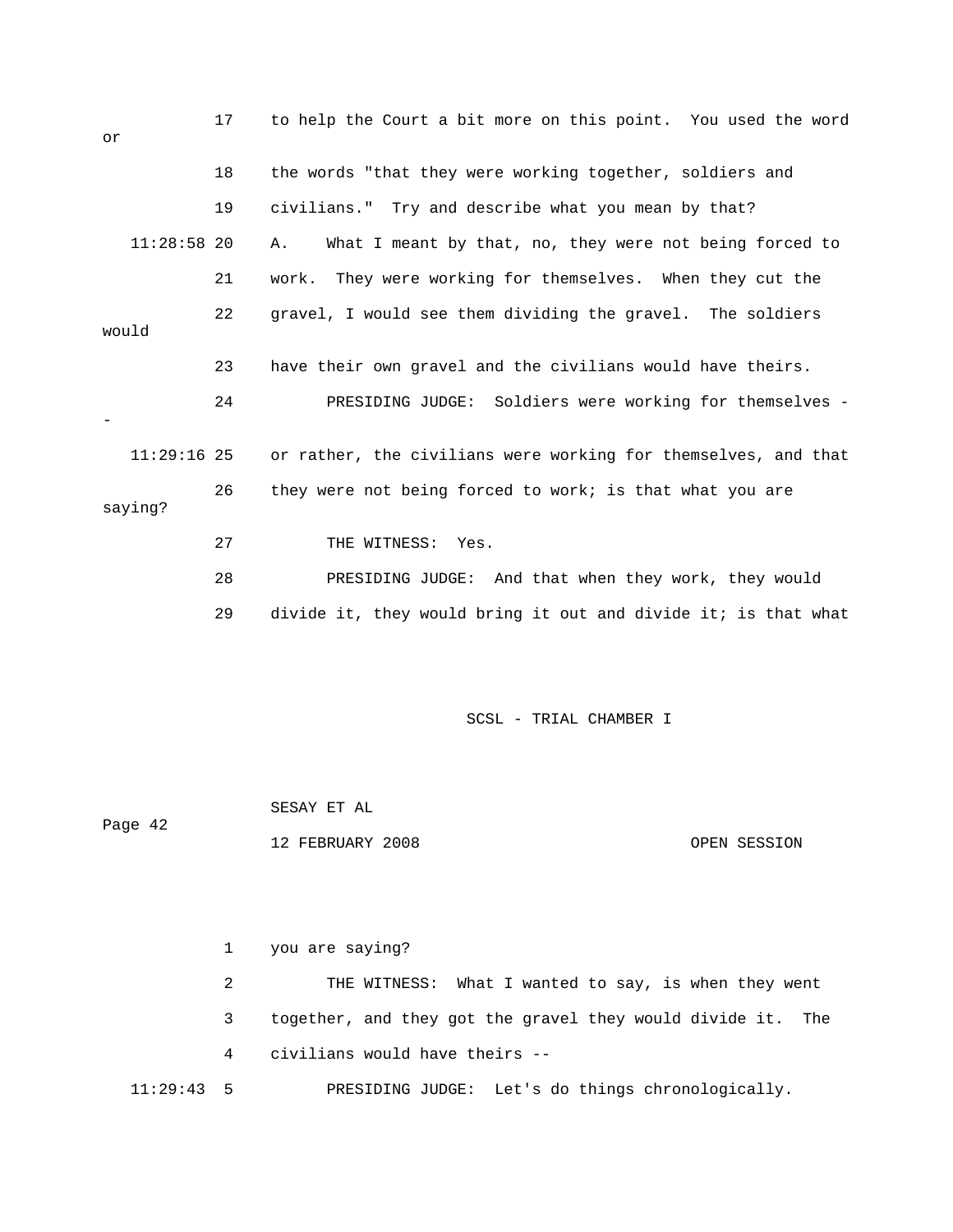|      |               | 6  |         | Civilians were not forced to work, were not forced to do the |
|------|---------------|----|---------|--------------------------------------------------------------|
|      |               | 7  |         | mining. That is what you are saying?                         |
|      |               | 8  |         | THE WITNESS: Yes, sir.                                       |
|      |               | 9  |         | PRESIDING JUDGE: Yes, you may move from there then.          |
|      | $11:30:09$ 10 |    |         | MR JORDASH:                                                  |
| the  |               | 11 | Q.      | They were not forced, and then you saw them separating       |
| did  |               | 12 |         | gravel, into two piles: One pile went to where, and -- where |
|      |               | 13 |         | the two piles go?                                            |
| pile |               | 14 | Α.      | The one pile would go to the soldiers, and the other         |
|      | $11:30:25$ 15 |    |         | would go to the civilians who were working.                  |
|      |               | 16 | Q.      | Thank you. Now, let's move on to the intervention.<br>You    |
|      |               | 17 |         | left from Tongo to Daru as you've told us?                   |
|      |               | 18 | Α.      | Yes.                                                         |
|      |               | 19 | Q.      | Did you leave alone?                                         |
|      | $11:30:55$ 20 |    | Α.      | Yes.                                                         |
|      |               | 21 | Q.      | Was anyone else leaving Tongo?                               |
| go.  |               | 22 | Α.      | Yes, I left everybody. It was I alone that decided to        |
|      |               | 23 |         | So everybody was there. I left them there.                   |
|      |               | 24 | Q.      | When you arrived in Daru, did you remain in Daru for a       |
|      | $11:31:30$ 25 |    | period? |                                                              |
|      |               | 26 | Α.      | Yes, I was there for two, three days.                        |
|      |               | 27 |         | PRESIDING JUDGE:<br>And when you left, you left OG there?    |
|      |               | 28 |         | THE WITNESS: Yes, sir.                                       |
|      |               | 29 |         | MR JORDASH:                                                  |
|      |               |    |         |                                                              |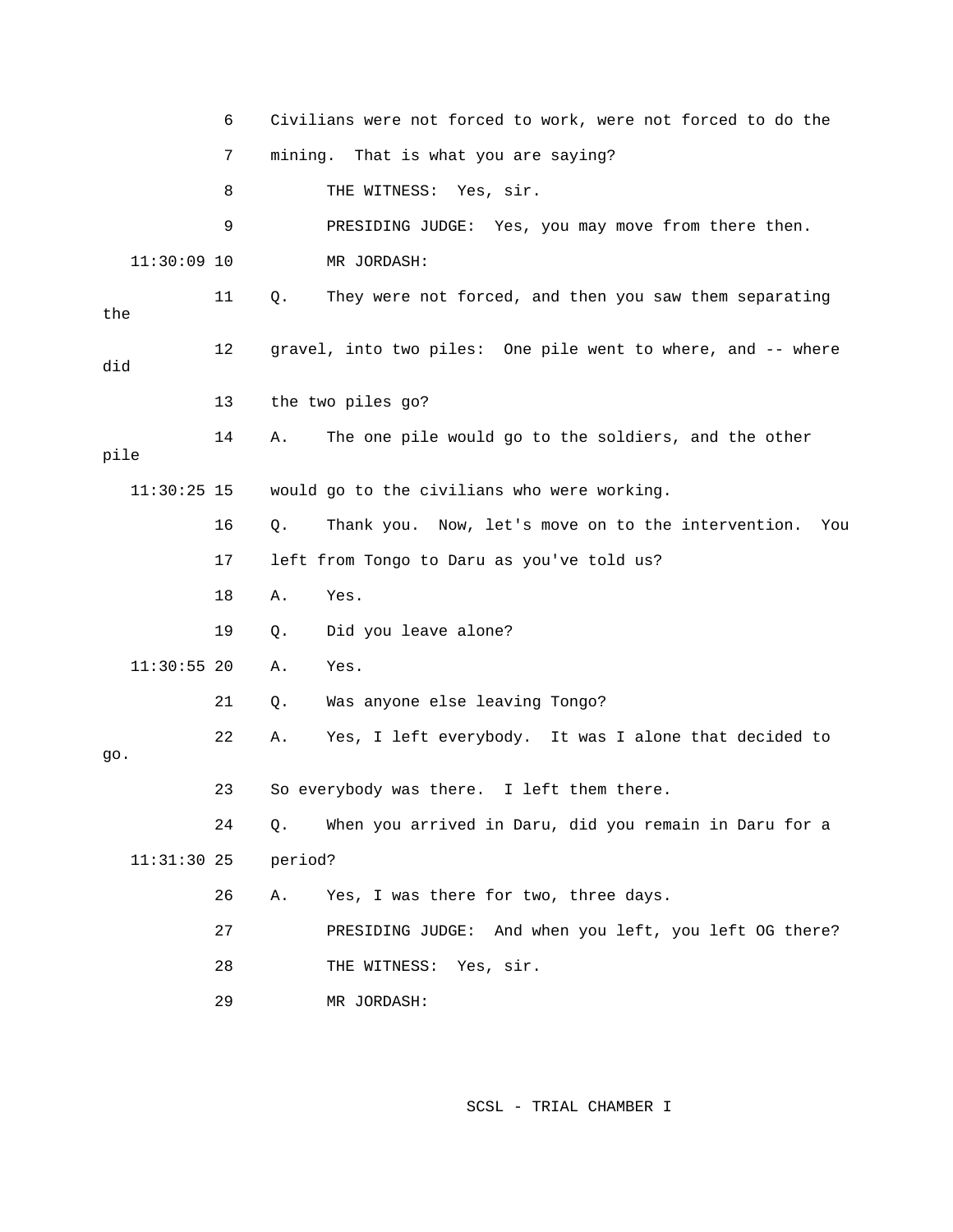## SESAY ET AL Page 43

12 FEBRUARY 2008 CPEN SESSION

|               | 1  | During the time, that you were in Daru, did you observe<br>О.    |
|---------------|----|------------------------------------------------------------------|
|               | 2  | anyone coming from the Tongo, and Kenema end?                    |
| coming        | 3  | At that time initially I would see -- I saw people<br>Α.         |
|               | 4  | from Kenema, Daru, Segbwema.                                     |
| 11:32:06      | 5  | Which people were coming?<br>О.                                  |
|               | 6  | Civilians would come, I saw soldiers.<br>Α.                      |
|               | 7  | Why were they coming?<br>Q.                                      |
|               | 8  | Some came from Tongo, Segbwema, Kenema.<br>Α.                    |
|               | 9  | Why?<br>О.                                                       |
| $11:32:28$ 10 |    | When they heard that there was intervention in Freetown<br>Α.    |
|               | 11 | here that was the time that they started becoming jittery.<br>At |
|               | 12 | that time they had not entered Kenema.                           |
|               | 13 | Did you know why the civilians were jittering?<br>Q.             |
| RUF           | 14 | If ECOMOG left them -- if ECOMOG left them in the<br>Α.<br>Yes.  |
| $11:33:02$ 15 |    | zones they would be killed, and that's why they were afraid.     |
|               | 16 | And where did you go to during this intervention, Mr<br>Q.       |
|               | 17 | Witness, ECOMOG?                                                 |
| beginning     | 18 | THE INTERPRETER: Your Honours I did not get the                  |
|               | 19 | of the witness's testimony.                                      |
| $11:33:25$ 20 |    | MR JORDASH: I think there might be something wrong with          |
| else          | 21 | either the system or my headphones. I don't know if anyone       |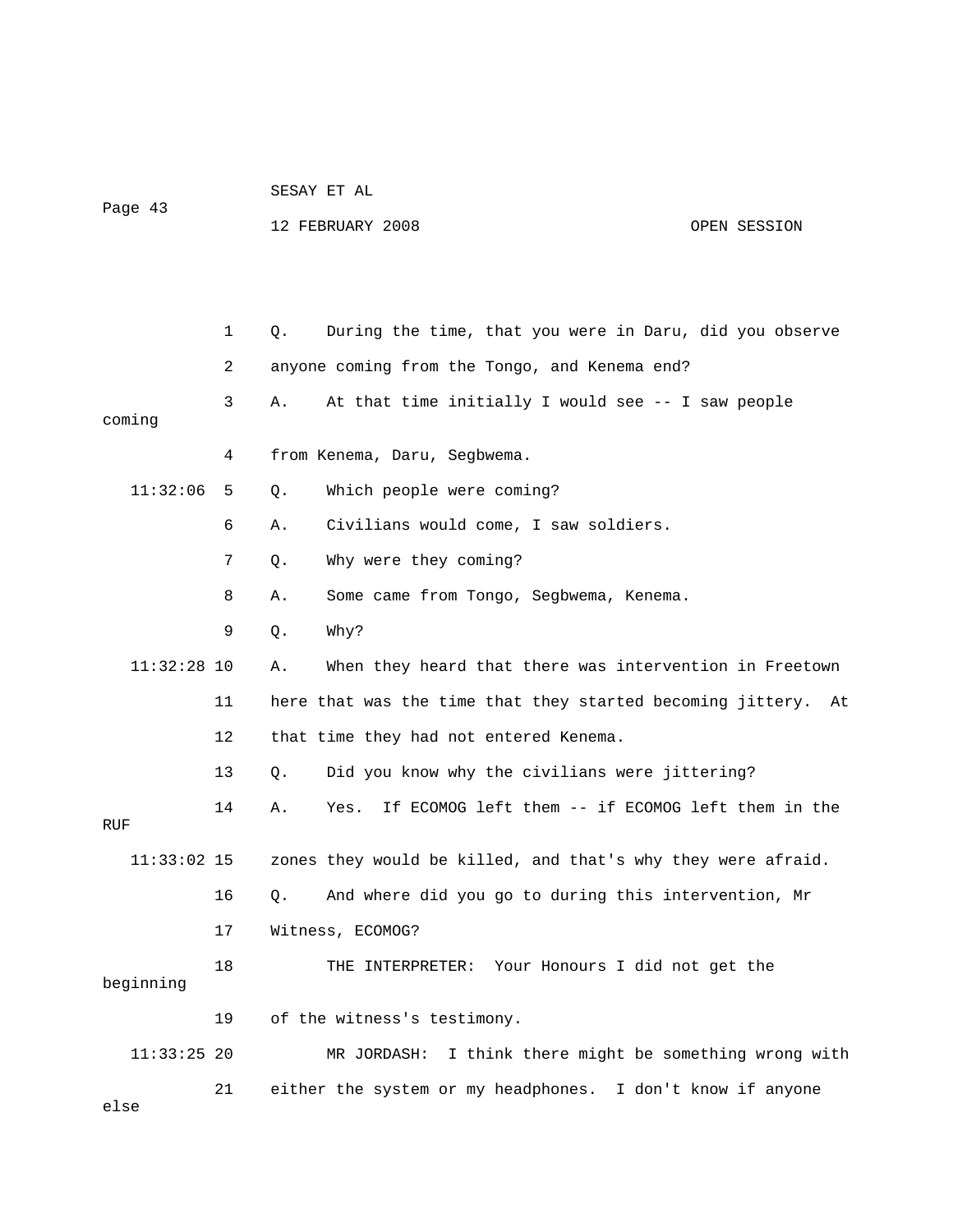| heard         | 22 |               | is having problems. I think they must be because no ones |       |  |                                                        |
|---------------|----|---------------|----------------------------------------------------------|-------|--|--------------------------------------------------------|
|               | 23 | the question. |                                                          |       |  |                                                        |
|               | 24 |               | JUDGE BOUTET: It depends what your problem is.           |       |  |                                                        |
| $11:33:42$ 25 |    |               |                                                          |       |  | MR JORDASH: It just very echoing. No one else just me. |
|               | 26 |               | Let's try that again.                                    |       |  |                                                        |
|               | 27 |               | JUDGE BOUTET:                                            | Okay. |  |                                                        |
|               | 28 |               | MR JORDASH:                                              |       |  |                                                        |
|               | 29 | 0.            | Where did you go Mr Witness?                             |       |  |                                                        |

 SESAY ET AL Page 44

12 FEBRUARY 2008 OPEN SESSION

 1 A. Well, from Daru I went to Kailahun. 2 Q. When you arrived in Kailahun, was anyone else arriving 3 around that time? 4 A. Everybody was running to go. Everybody. Some people had 11:34:17 5 been running to go to Liberian border and we went to Kailahun. 6 Q. Who ran to the Liberian border? 7 A. Civilians run to go to the Liberian border, even the 8 soldiers, the SLA. 9 Q. A few people went to the Liberian border or many people, 11:34:44 10 are you able to give an idea? 11 A. I cannot tell the number, but they were many.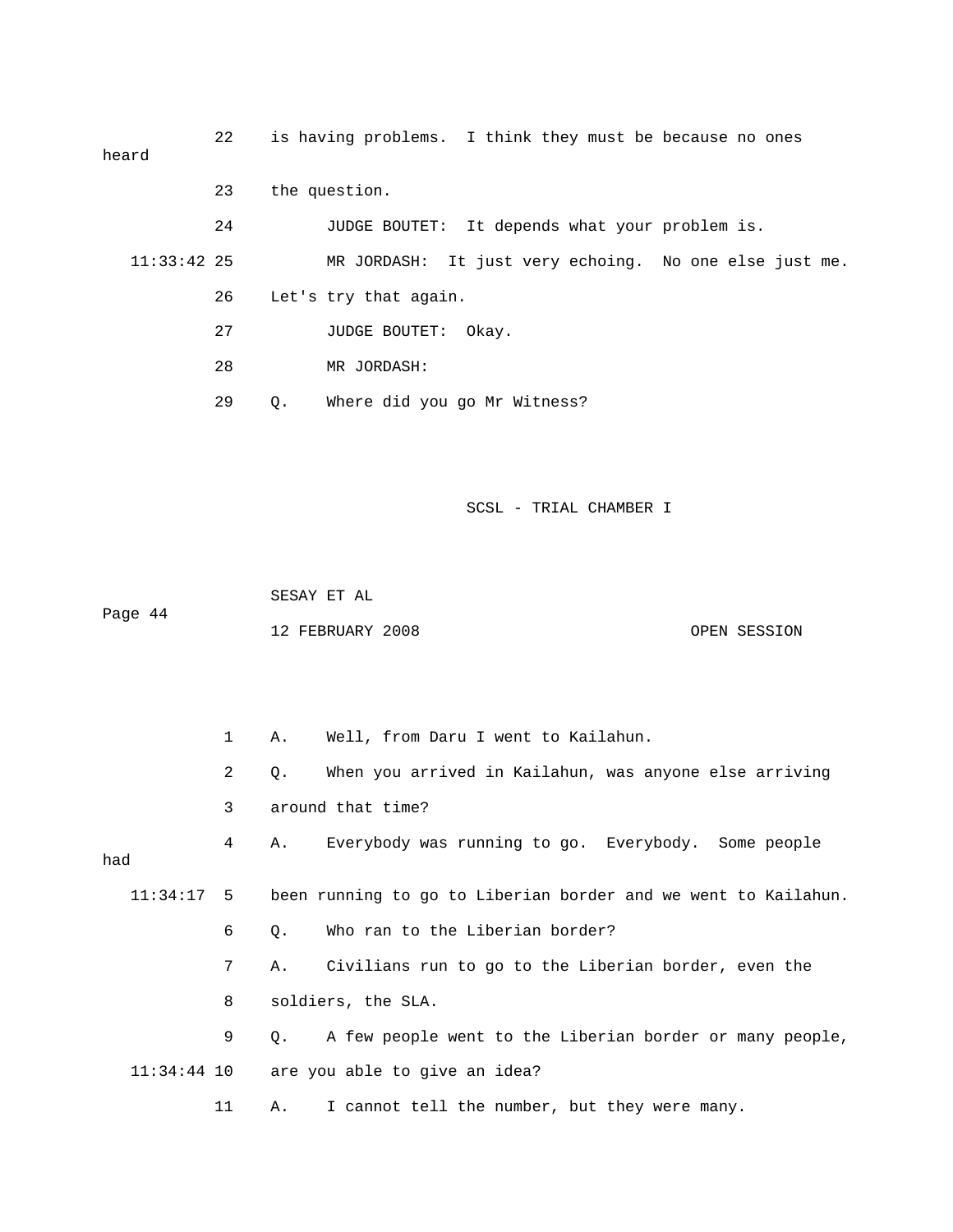| how                    | 12 | Now, let me jump you forward now to Buedu. Do you know |                                                            |
|------------------------|----|--------------------------------------------------------|------------------------------------------------------------|
| moved                  | 13 |                                                        | long you were in Buedu for after the intervention when you |
|                        | 14 |                                                        | from Kailahun?                                             |
| $11:35:31$ 15          |    | Α.                                                     | Well, I cannot recall but I did not stay there long.       |
| Commander              | 16 | Q.                                                     | When you were there in Buedu, were you based with          |
|                        | 17 | C?                                                     |                                                            |
|                        | 18 | Α.                                                     | Yes, sir.                                                  |
|                        | 19 | Q.                                                     | Were you living with Commander C?                          |
| $11:36:01$ 20          |    | Α.                                                     | Yes, sir.                                                  |
|                        | 21 | Q.                                                     | Were you conducting any functions at that time with        |
|                        | 22 |                                                        | Commander C?                                               |
|                        | 23 | Α.                                                     | Well, no I had not been doing any other job. I was just    |
|                        | 24 | with him.                                              |                                                            |
| $11:36:19$ 25<br>Buedu |    | Q.                                                     | Were you moving around the area or did you remain in       |
|                        | 26 |                                                        | at this time?                                              |
|                        | 27 | Α.                                                     | During that time it was -- we were in Buedu.               |
|                        | 28 | Q.                                                     | Did you see Issa Sesay in Buedu.                           |
|                        | 29 | Α.                                                     | Yes I saw him.                                             |
|                        |    |                                                        |                                                            |
|                        |    |                                                        |                                                            |

|         | SESAY ET AL |  |  |
|---------|-------------|--|--|
| Page 45 |             |  |  |

12 FEBRUARY 2008 **OPEN SESSION**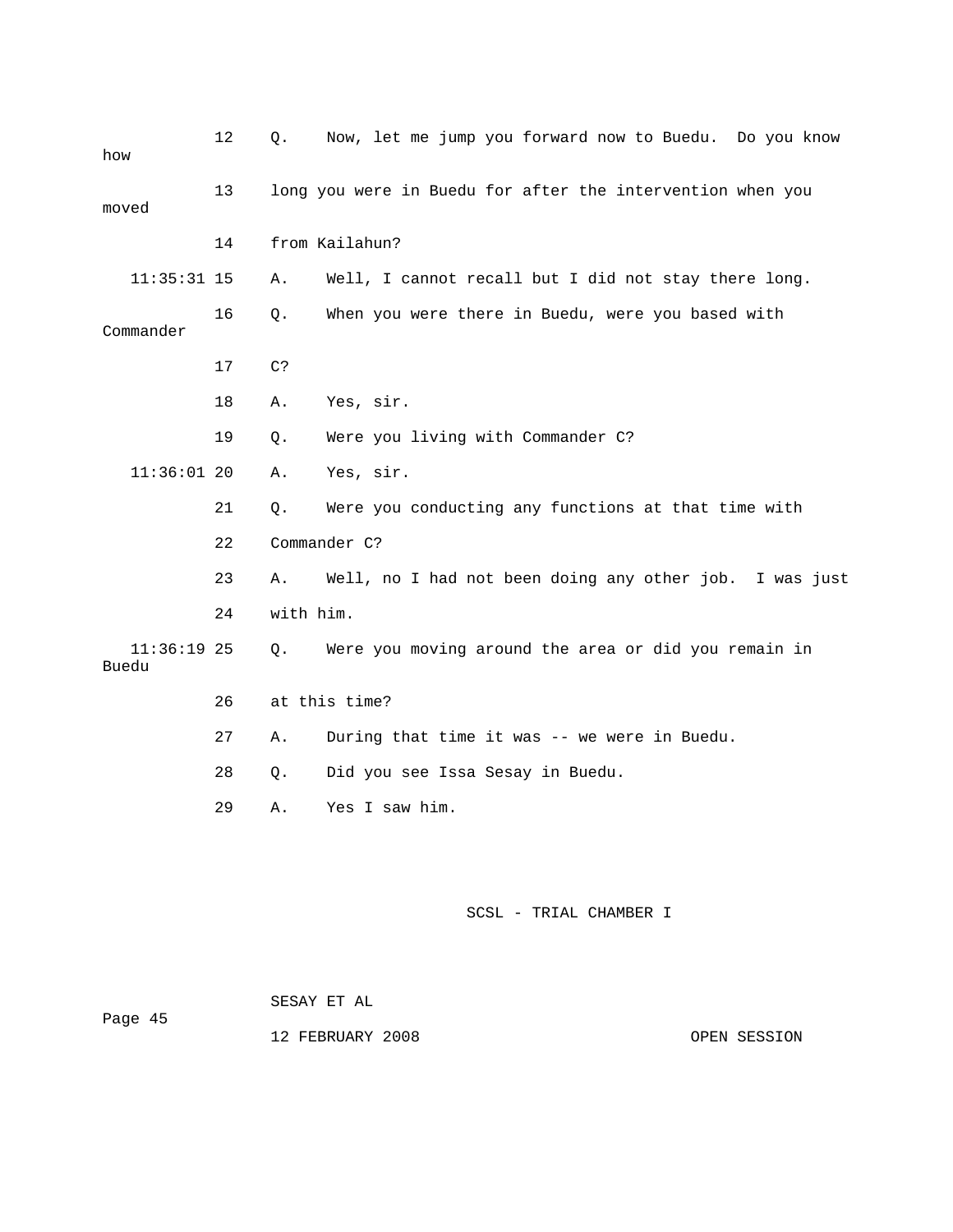|  |  | Was he well? |  |
|--|--|--------------|--|
|--|--|--------------|--|

2 A. No.

3 Q. Did you observe what was wrong with him?

4 A. Yes, I knew that he was not well. He was shot at.

11:36:59 5 Q. Do you recall where you saw him in Buedu?

6 A. Yes, I saw him where he was in his house.

7 Q. Was that the house opposite Sam Bockarie's house?

8 A. Yes.

9 Q. Did you go to that house and see him there?

11:37:33 10 A. Yes.

11 Q. Did you see him carrying out any functions when he was

12 there at his house wounded?

13 A. No, he was not well. He was a wounded individual.

14 Q. Did you see him moving around at all?

11:38:01 15 A. No.

16 Q. I noticed the time, Your Honour.

17 PRESIDING JUDGE: Any few short questions we can take?

Is

to

18 it -- or did you -- are you looking at time because you want

19 move to a new episode or so.

 11:38:45 20 MR JORDASH: Yes, a new area I was going to deal with -- 21 well I could ask a couple more questions if Your Honour wants. 22 PRESIDING JUDGE: Please do.

23 MR JORDASH:

 24 Q. Did you see Issa Sesay security when you went and saw him 11:39:02 25 at his house?

> 26 A. I saw -- during the time that I went, I saw one security 27 there, the time I went there.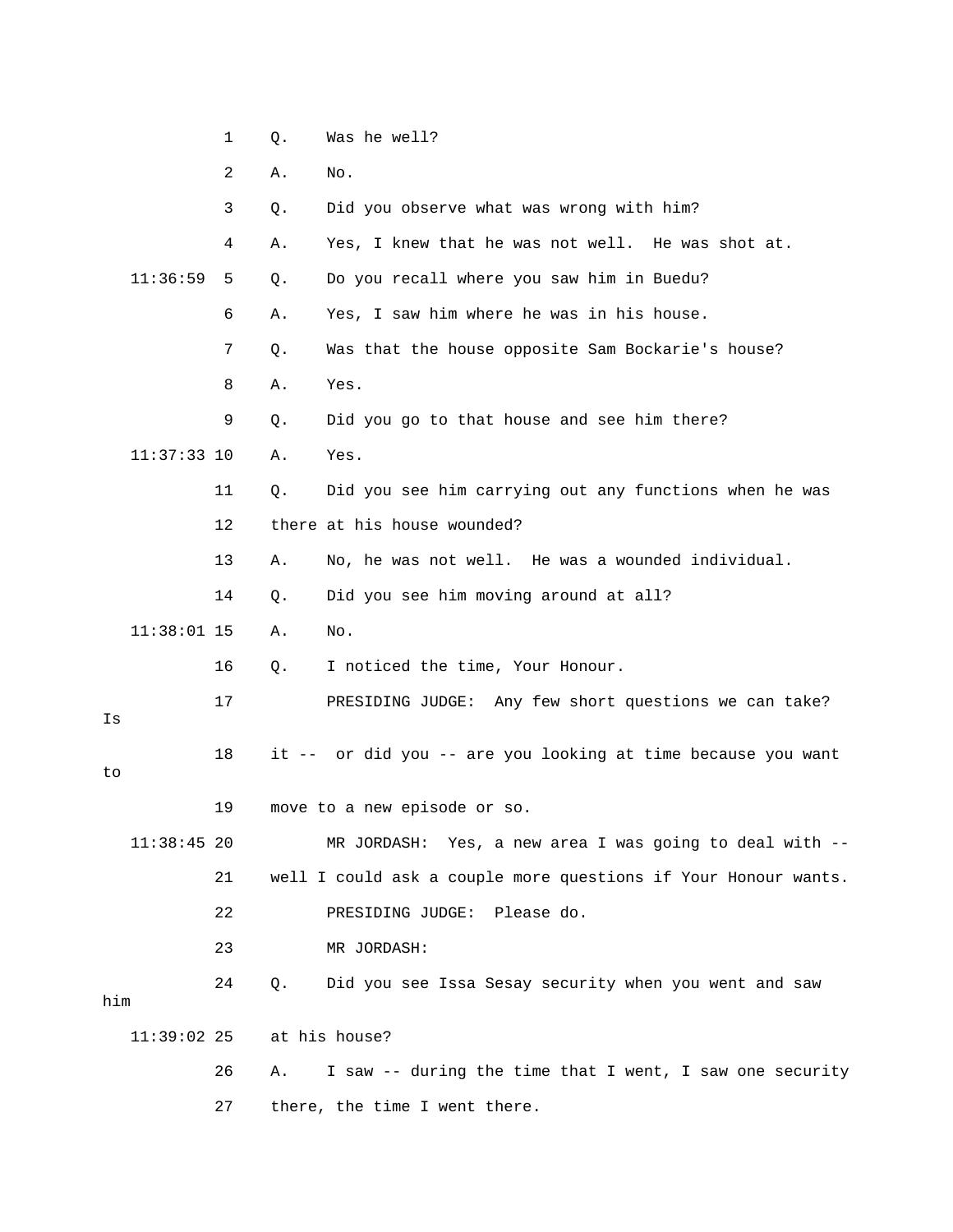28 Q. And how old approximately was that security? Was the 29 security a child or an adult?

SCSL - TRIAL CHAMBER I

 SESAY ET AL Page 46 12 FEBRUARY 2008 CONSIDERING COPEN SESSION

|               | 1<br>Α.  | It was a full-grown individual.                         |
|---------------|----------|---------------------------------------------------------|
|               | 2        | PRESIDING JUDGE: When you say he was full-grown, I mean |
|               | 3        | what do you mean? What do you mean.                     |
|               | 4        | THE WITNESS: It was not a child, it was a man.          |
| 11:39:56      | 5        | PRESIDING JUDGE: Of about how old.                      |
|               | 6        | THE WITNESS: Well, above 21, upwards.                   |
|               | 7        | MR JORDASH:                                             |
|               | 8<br>Q.  | Did you ever hear of a man called Foday Kallon?         |
|               | 9<br>Α.  | Yes. Yes.                                               |
| $11:40:41$ 10 | Q.       | Did you ever hear if anything happened to him?          |
|               | 11<br>Α. | Yes, I heard that he had died.                          |
|               | 12<br>Q. | Did you hear how he died?                               |
| 13            | Α.       | No really, I did not know how he died, but I heard that |
|               | 14       | information.                                            |
| $11:41:21$ 15 | Q.       | Did you hear where he died?                             |
| 16            | Α.       | I heard that it was at Buedu.                           |
| 17            | Q.       | Do you know or did you hear?                            |
| 18            | Α.       | I only heard about that.                                |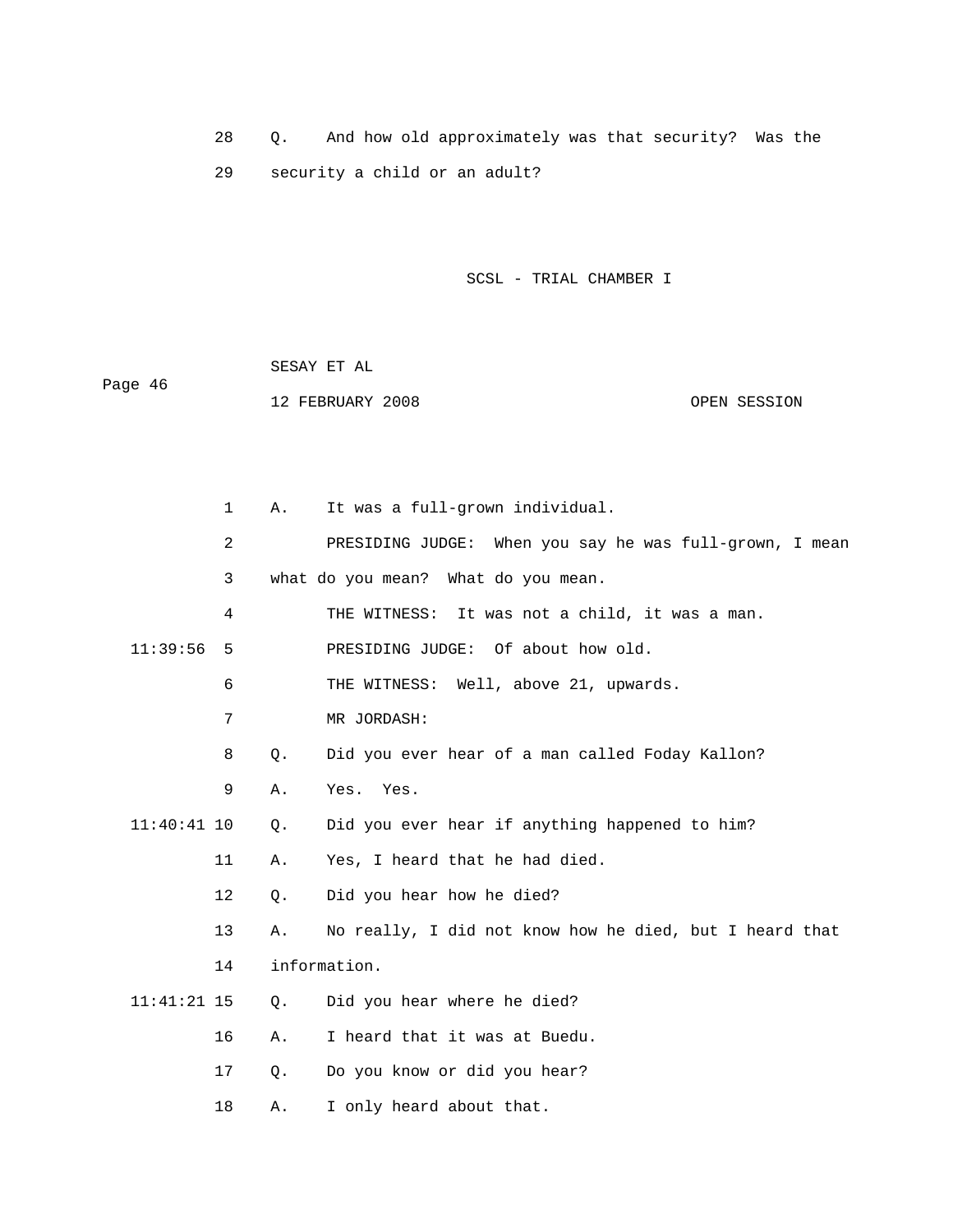19 Q. Can you remember what you heard, anymore details? 11:41:56 20 PRESIDING JUDGE: He said he heard and that he doesn't 21 remember how he died. He's answered the question. That question 22 is answered. 23 MR JORDASH: I was just checking to see if he could recall 24 anything else. 11:42:08 25 PRESIDING JUDGE: He said that he heard that he died but he 26 did not hear how he died. He only heard, you know that he was 27 dead, and he received this information. 28 MR JORDASH: Well, he might have heard something else. 29 It's a long time ago. But if Your Honour prefers I'll leave it,

SCSL - TRIAL CHAMBER I

| Page 47 | SESAY ET AL      |              |
|---------|------------------|--------------|
|         | 12 FEBRUARY 2008 | OPEN SESSION |

 1 I'll leave it. 2 PRESIDING JUDGE: Yes, I prefer, you know, because there is 3 an answer to that question. Maybe, you want to break or so now. 4 We may break off.

11:42:37 5 MR JORDASH: I'm happy to continue if Your Honours want.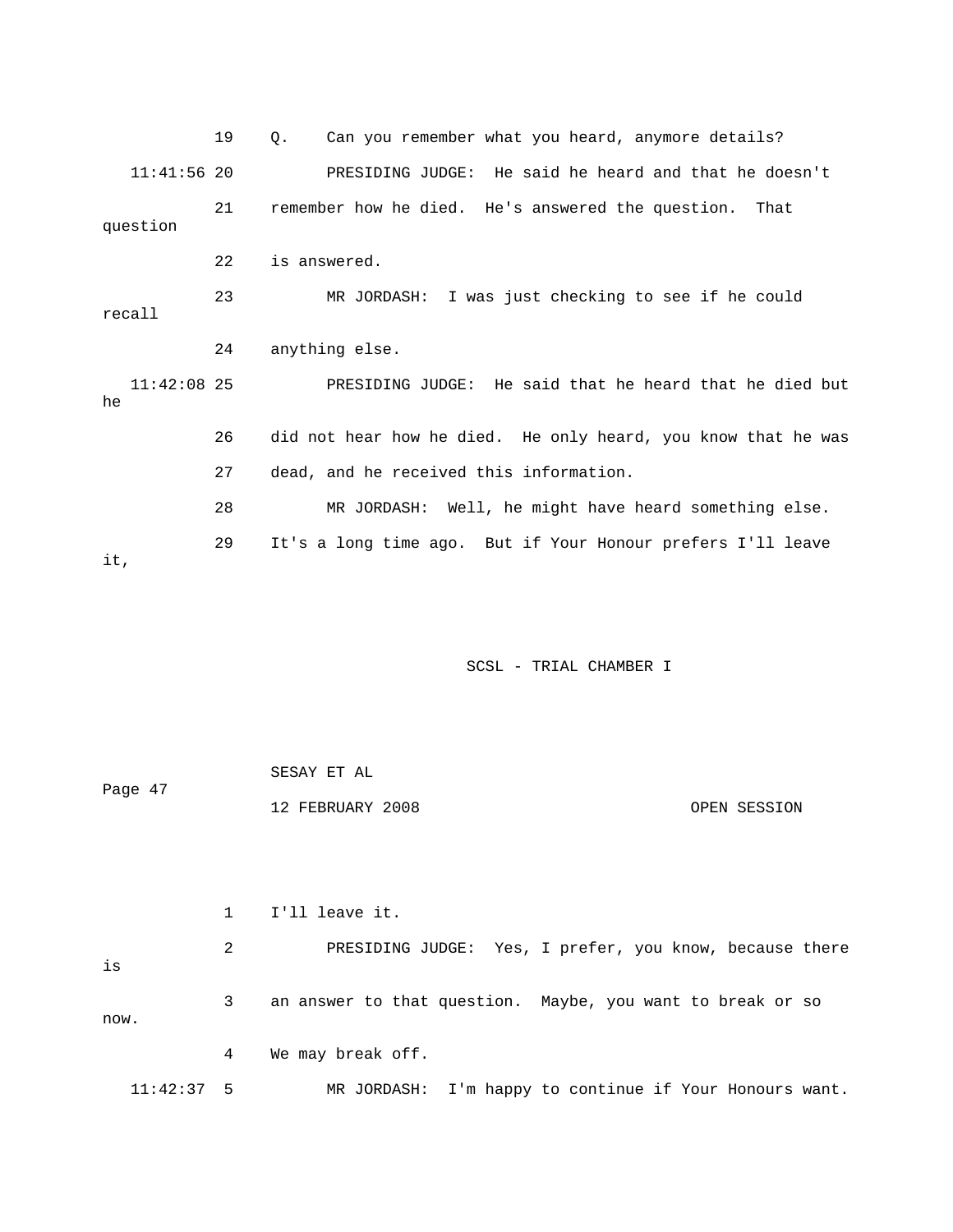6 PRESIDING JUDGE: We'll break here and we'll resume when  $W \ominus$  7 return. The Chamber will recess please, for a few minutes. We 8 will rise. 9 [Break taken at 11.43 a.m.] 12:18:14 10 [Upon resuming at 12.04 p.m.] 11 PRESIDING JUDGE: We resume the session. Mr Jordash, 12 presume the proceedings. 13 MR JORDASH: Thank you. 14 Q. Now, you told us when we were in a closed session that you 12:18:29 15 went to -- actually before I ask you that, did you hear - ever 16 hear or do you have any knowledge of the death of xxxxxxx? 17 A. I heard about it. I do not know how he died. 18 Q. I'll leave it at that then. Let me take you briefly to 19 Jokibu, where you were reporting to Saddam; is that correct? 12:19:15 20 A. Yes. 21 Q. Were you reporting to anyone else? 22 A. I was not reporting to any other person. 23 Q. When you were in Koindu, when you were reporting to CPO 24 Saffa, were you reporting to anyone else? 12:19:39 25 A. No. 26 Q. Thank you. Now let me take you -- let me ask you this: Do 27 you know who Saddam reported to from Jokibu? 28 A. Yes. 29 Q. Who did he report to?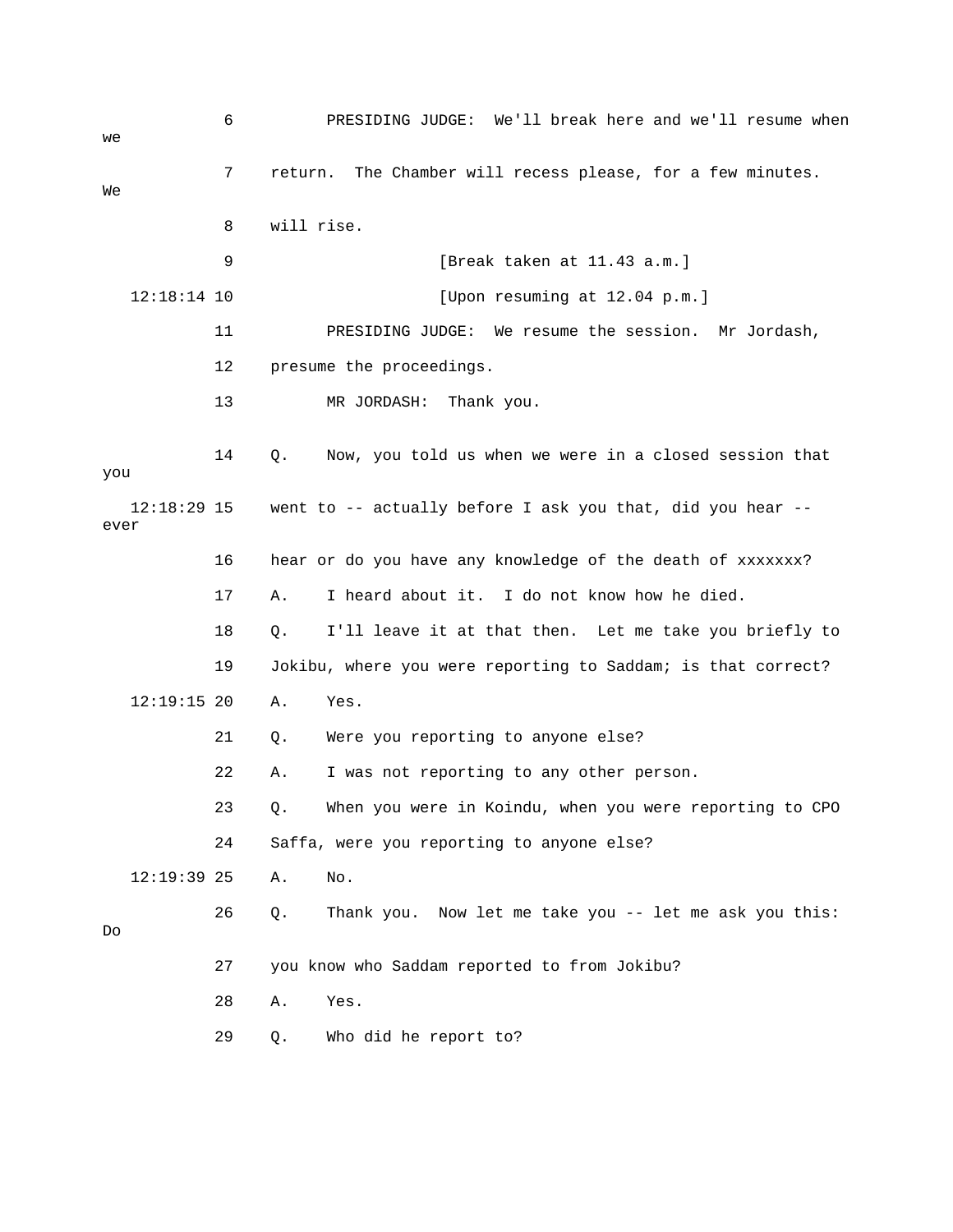|               |                | SESAY ET AL                                                   |  |  |  |  |
|---------------|----------------|---------------------------------------------------------------|--|--|--|--|
| Page 48       |                | 12 FEBRUARY 2008<br>OPEN SESSION                              |  |  |  |  |
|               |                |                                                               |  |  |  |  |
|               |                |                                                               |  |  |  |  |
| was           | $\mathbf{1}$   | He used to report to Mosquito during the time when he<br>Α.   |  |  |  |  |
|               |                |                                                               |  |  |  |  |
|               | $\overline{a}$ | at Buedu.                                                     |  |  |  |  |
|               | 3              | How do you know that?<br>Q.                                   |  |  |  |  |
|               | 4              | I was in the place and I would see him. We go to make<br>Α.   |  |  |  |  |
| 12:20:30      | 5              | And they would compile reports and send them to<br>reports.   |  |  |  |  |
|               | 6              | Mosquito.                                                     |  |  |  |  |
| what          | 7              | Did you ever hear that, or, when you say you saw him,<br>Q.   |  |  |  |  |
|               | 8              | do you mean precisely?                                        |  |  |  |  |
|               |                |                                                               |  |  |  |  |
|               | 9              | What I meant was that I was seated, when they made a<br>Α.    |  |  |  |  |
| $12:20:45$ 10 |                | report, he went with it to the signal and sent it straight to |  |  |  |  |
|               | 11             | Mosquito.                                                     |  |  |  |  |
|               | 12             | Thank you. Does that mean you were -- let me break this<br>Q. |  |  |  |  |
|               | 13             | down a bit. How would the report be sent?                     |  |  |  |  |
| make          | 14             | Anything that happened at the front line, they would<br>Α.    |  |  |  |  |
| $12:21:09$ 15 |                | the report, it would be written and it would be signed to the |  |  |  |  |
|               | 16             | senior man and it was the senior man that would direct it to  |  |  |  |  |
|               | 17             | Mosquito.                                                     |  |  |  |  |
|               | 18             | And did you observe the report writing or the radio<br>Q.     |  |  |  |  |
|               | 19             | communication which sent the report?                          |  |  |  |  |
| $12:21:33$ 20 |                | It was sent through the radio communication.<br>Α.            |  |  |  |  |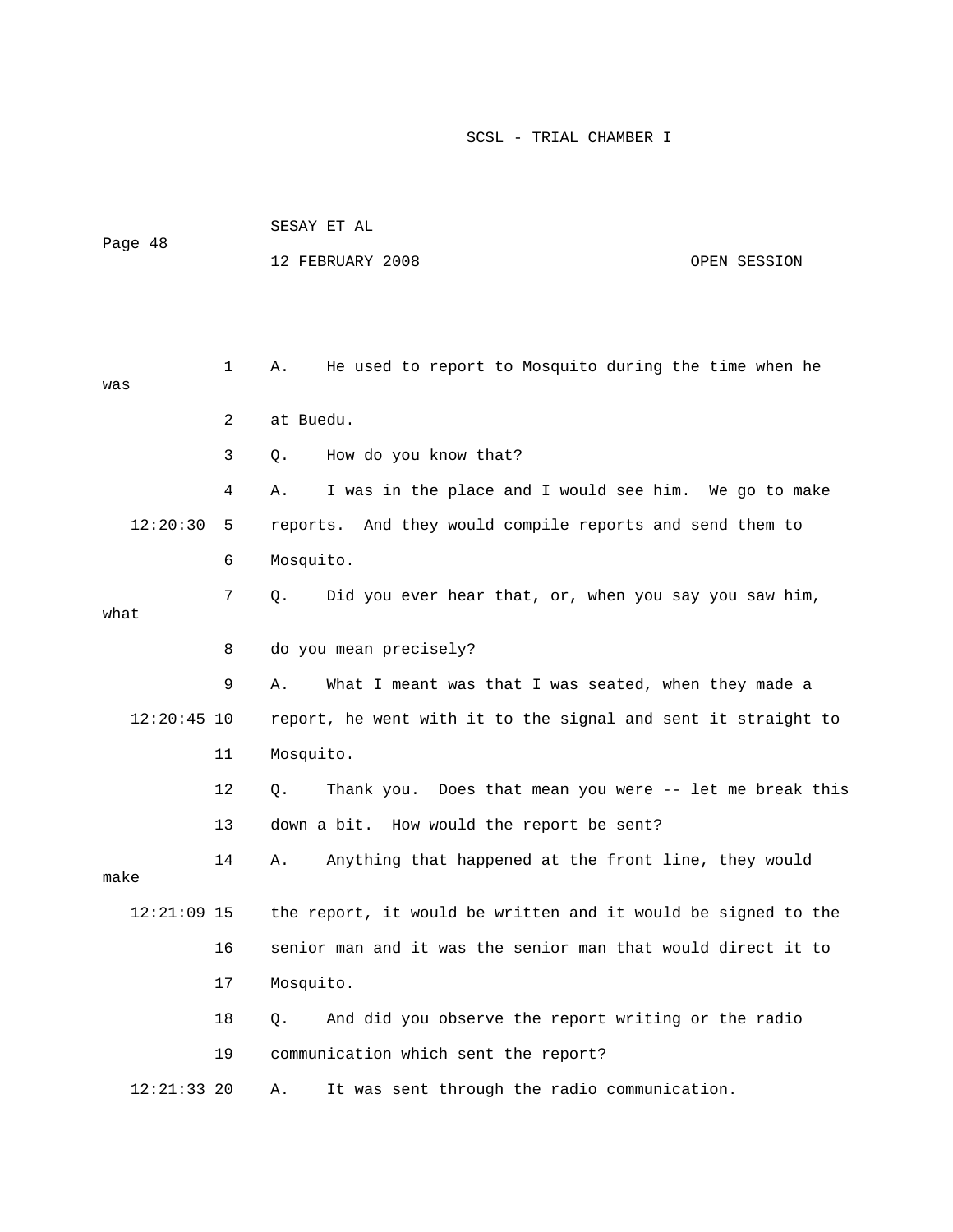|  |  | Which bit did you observe in this process? |
|--|--|--------------------------------------------|
|--|--|--------------------------------------------|

22 A. It was at Jokibu, where we were.

| Did         | 23 | Yeah, but you talked about the report being compiled.<br>Q.   |
|-------------|----|---------------------------------------------------------------|
| this?       | 24 | you ever observe it being compiled or were you told about     |
| 12:22:07 25 |    | JUDGE BOUTET: Well, he just testified the reports, if I       |
| and         | 26 | understood what he said, reports were made to the front lines |
| line        | 27 | then sent back wherever. And so, unless he was at the front   |
| up.         | 28 | I don't see how he could say that he saw them being written   |
| at          | 29 | This is what he just said. He said the reports are prepared   |

SCSL - TRIAL CHAMBER I

| Page 49 | SESAY ET AL      |              |
|---------|------------------|--------------|
|         | 12 FEBRUARY 2008 | OPEN SESSION |

 1 the front lines. 2 MR JORDASH: But he hasn't said he wasn't at the front 3 lines. So I was thinking -- 4 JUDGE BOUTET: Well, he said that he was sitting somewhere 12:22:29 5 and saw the report going to the signal people so anyhow. 6 MR JORDASH: Well, he might have been sitting at the front

7 line that's what I was trying to work out.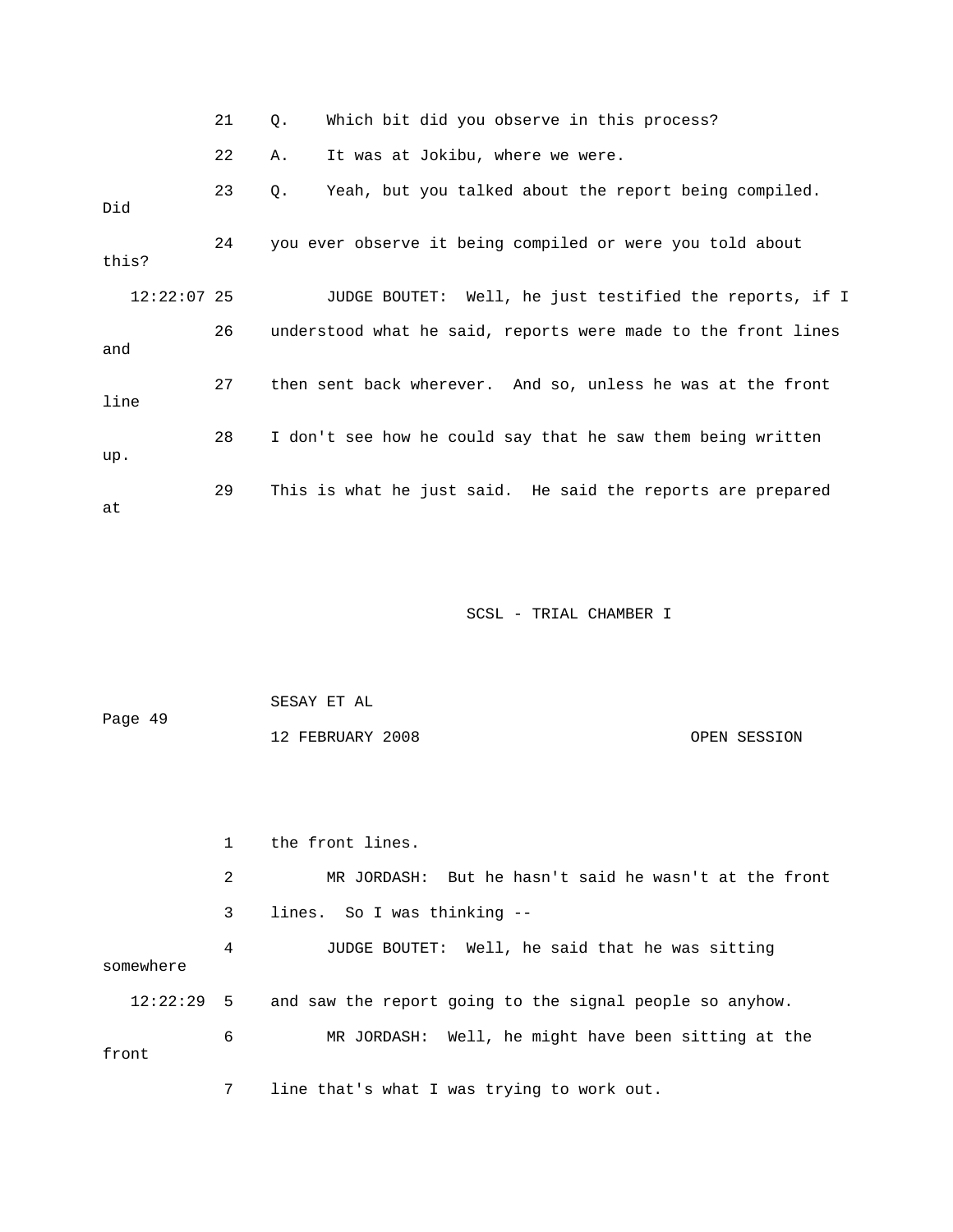| how           | 8  | JUDGE BOUTET: Well, if he's sitting at the front line,          |
|---------------|----|-----------------------------------------------------------------|
| at            | 9  | can he be also sitting by the signal people sending the report  |
| $12:22:48$ 10 |    | the rear. But anyhow clarify that because it is certainly not   |
|               | 11 | clear to me.                                                    |
|               | 12 | MR JORDASH:                                                     |
|               | 13 | Which bit did you -- in this communication chain, which<br>Q.   |
|               | 14 | bit, if any, did you observe? Do you understand my question?    |
| $12:23:12$ 15 |    | Repeat the question.<br>Α.                                      |
| compiled,     | 16 | You've mentioned several things. Reports being<br>Q.            |
|               | 17 | reports being sent on by the radio via the signal unit and I'm  |
|               | 18 | just trying to find out for the Court which bit you observed    |
|               | 19 | which allowed you to draw the conclusion that the reports were  |
| $12:23:42$ 20 |    | going to Sam B -- Mosquito?                                     |
| between       | 21 | Well, I was at one time, when there was an ambush<br>Α.         |
| back,         | 22 | Bunumbu and Kigbai, when after that ambush, when they came      |
|               | 23 | that was the time that they made that report. They informed     |
|               | 24 | Mosquito about all that happened in the ambush.<br>All that was |
| 12:24:08 25   |    | captured was sent to Mosquito.                                  |
|               | 26 | Where were you when you --<br>Q.                                |
|               | 27 | I was at the front line.<br>Α.                                  |
|               | 28 | What did you -- who did you see compiling the report?<br>$Q$ .  |
|               | 29 | The Commander, he himself, who was Saddam.<br>Α.                |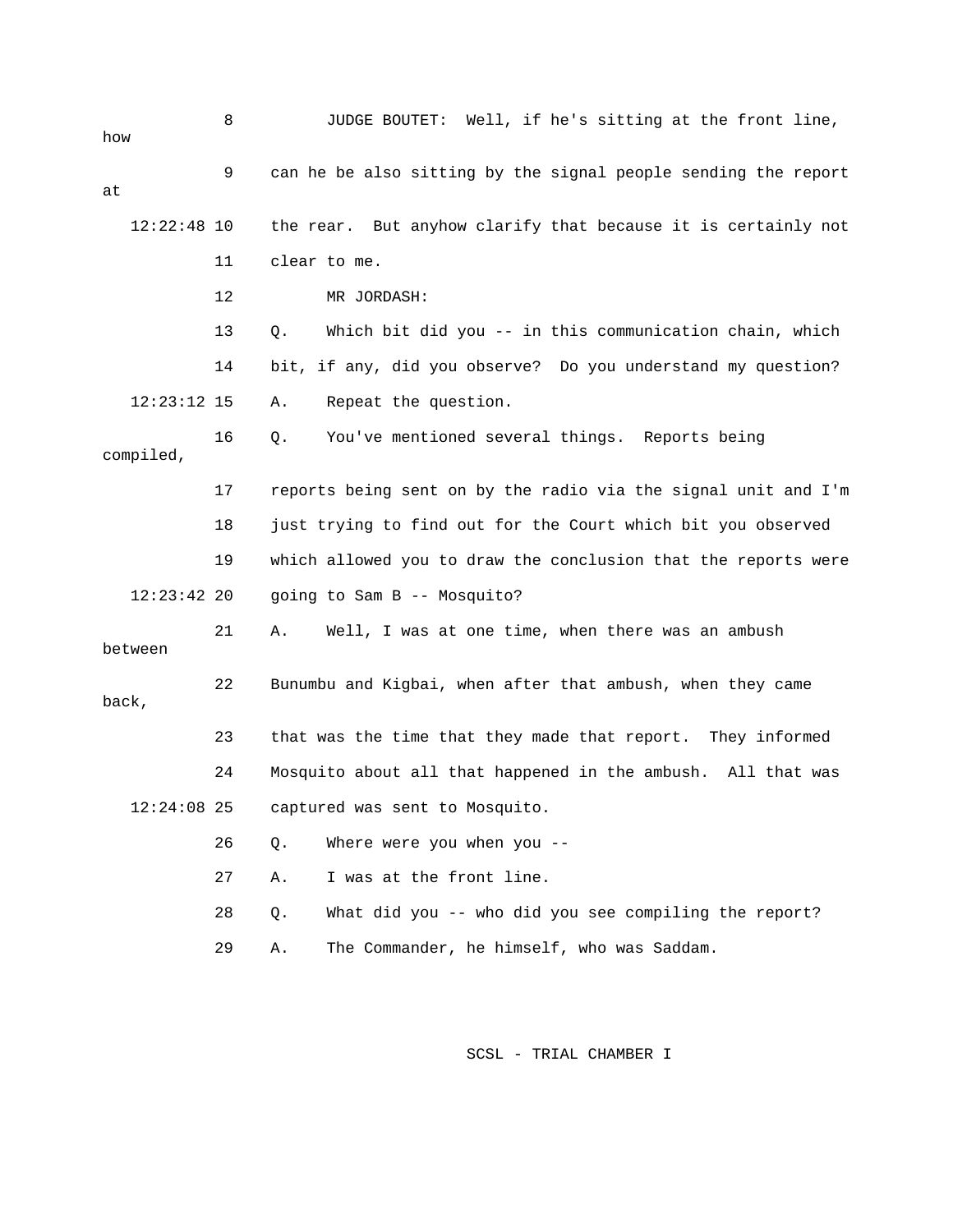| Page 50       |              | SESAY ET AL |                                                              |              |  |  |
|---------------|--------------|-------------|--------------------------------------------------------------|--------------|--|--|
|               |              |             | 12 FEBRUARY 2008                                             | OPEN SESSION |  |  |
|               |              |             |                                                              |              |  |  |
|               |              |             |                                                              |              |  |  |
|               | $\mathbf{1}$ | Q.          | Were you present?                                            |              |  |  |
|               | 2            | Α.          | Yes, sir.                                                    |              |  |  |
|               | 3            | Q.          | Was your assignment at the front line at Jokibu or           |              |  |  |
|               | 4            |             | somewhere else?                                              |              |  |  |
| 12:24:40      | 5            | Α.          | I was at the front line.                                     |              |  |  |
|               | 6            | Q.          | What were you doing at the front line?                       |              |  |  |
| repel         | 7            | Α.          | We were there in case of any attack, we were there to        |              |  |  |
| problem       | 8            |             | any attack and if we were there, if there was any other      |              |  |  |
|               | 9            |             | we'll be able to foil it.                                    |              |  |  |
| $12:25:10$ 10 |              | $Q_{\star}$ | Now, moving to Koindu.                                       |              |  |  |
|               | 11           |             | JUDGE BOUTET: At the front line were you a bodyguard or      |              |  |  |
|               | 12           |             | just a fighting soldier.                                     |              |  |  |
|               | 13           |             | THE WITNESS: When I went to the front line, I was a          |              |  |  |
|               | 14           | fighter.    |                                                              |              |  |  |
| $12:25:41$ 15 |              |             | MR JORDASH:                                                  |              |  |  |
|               | 16           | Q.          | And when you were in Koindu, what were you?                  |              |  |  |
|               | 17           | Α.          | I was a fighter also in Koindu.                              |              |  |  |
|               | 18           | Q.          | Did you observe any communications from Saffa to any         |              |  |  |
|               | 19           |             | commander, any reports.                                      |              |  |  |
| $12:26:05$ 20 |              | Α.          | Yes.                                                         |              |  |  |
|               | 21           | Q.          | What did you observe?                                        |              |  |  |
|               | 22           | Α.          | The day when the Guineans came close to Koindu when we       |              |  |  |
|               | 23           |             | repelled them, when we burnt the war tank from there we came |              |  |  |

back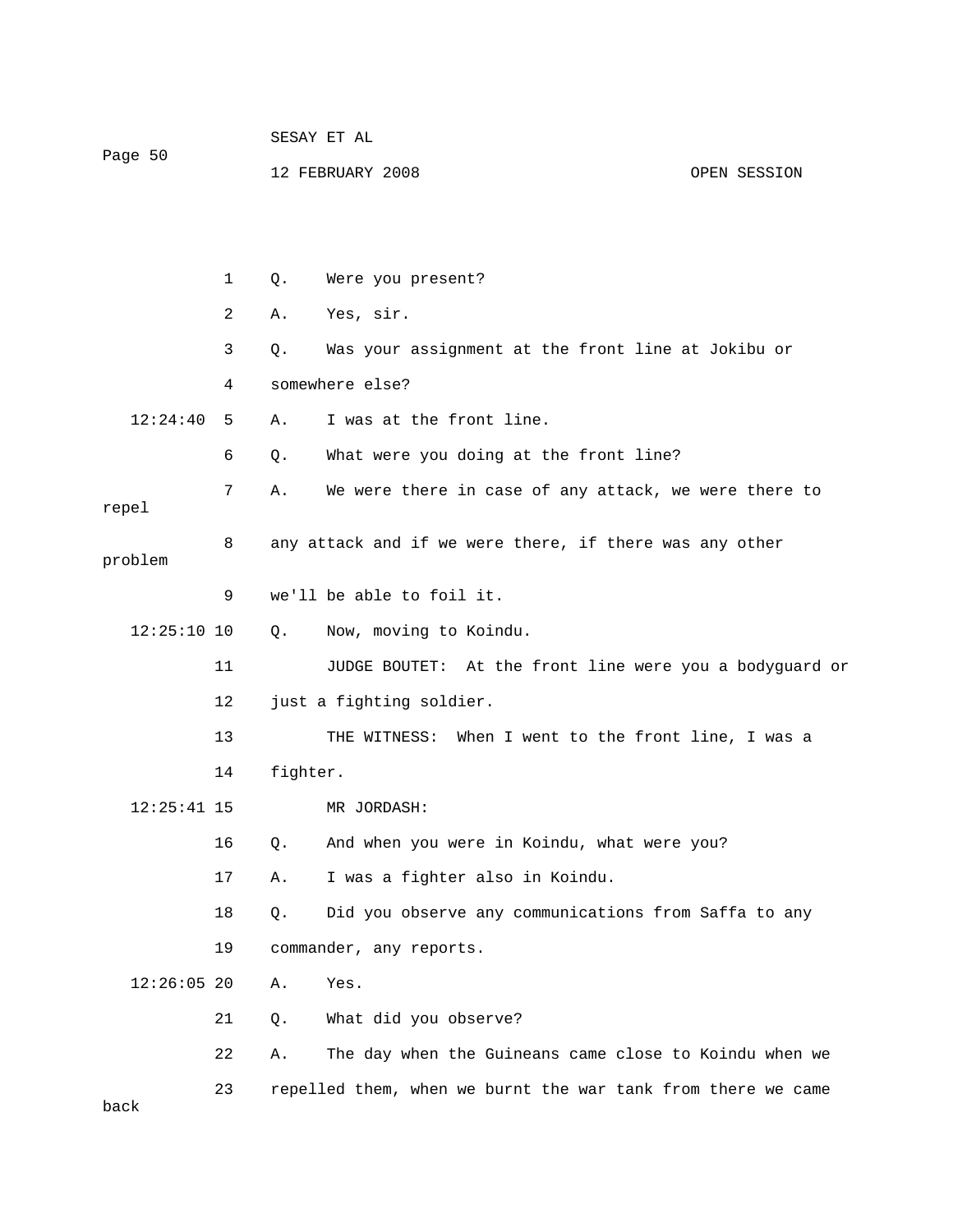24 to the town, the commander sat down and wrote a report and sent

12:26:26 25 it to Mosquito. That was done before me.

26 Q. Were you present?

- 27 A. Yes, sir.
- 28 Q. Were you present when he wrote the report or when it was

29 sent?

## SCSL - TRIAL CHAMBER I

 SESAY ET AL Page 51 12 FEBRUARY 2008 OPEN SESSION

| it. |               | $\mathbf{1}$ | Α. | I was there when he wrote the report and when he sent    |
|-----|---------------|--------------|----|----------------------------------------------------------|
|     |               | 2            | Q. | And how did he send it?                                  |
| the |               | 3            | Α. | It was the signal man that he sent it to. He went with   |
|     |               | 4            |    | report to the signal man and the signal man sent it.     |
| let | 12:27:02      | 5            | 0. | Let me move you forward, Mr Witness, to when you are --  |
|     | right?        | 6            |    | me rephrase that, from Koindu you went to Buedu; is this |
|     |               | 7            | Α. | Yes.                                                     |
|     | 1998?         | 8            | 0. | This was just before the attack on Kono in December      |
|     |               | 9            | Α. | Yes, sir.                                                |
|     | $12:27:33$ 10 |              | Q. | Did somebody call you to go from Buedu to Kono?          |
|     |               | 11           | Α. | Yes.                                                     |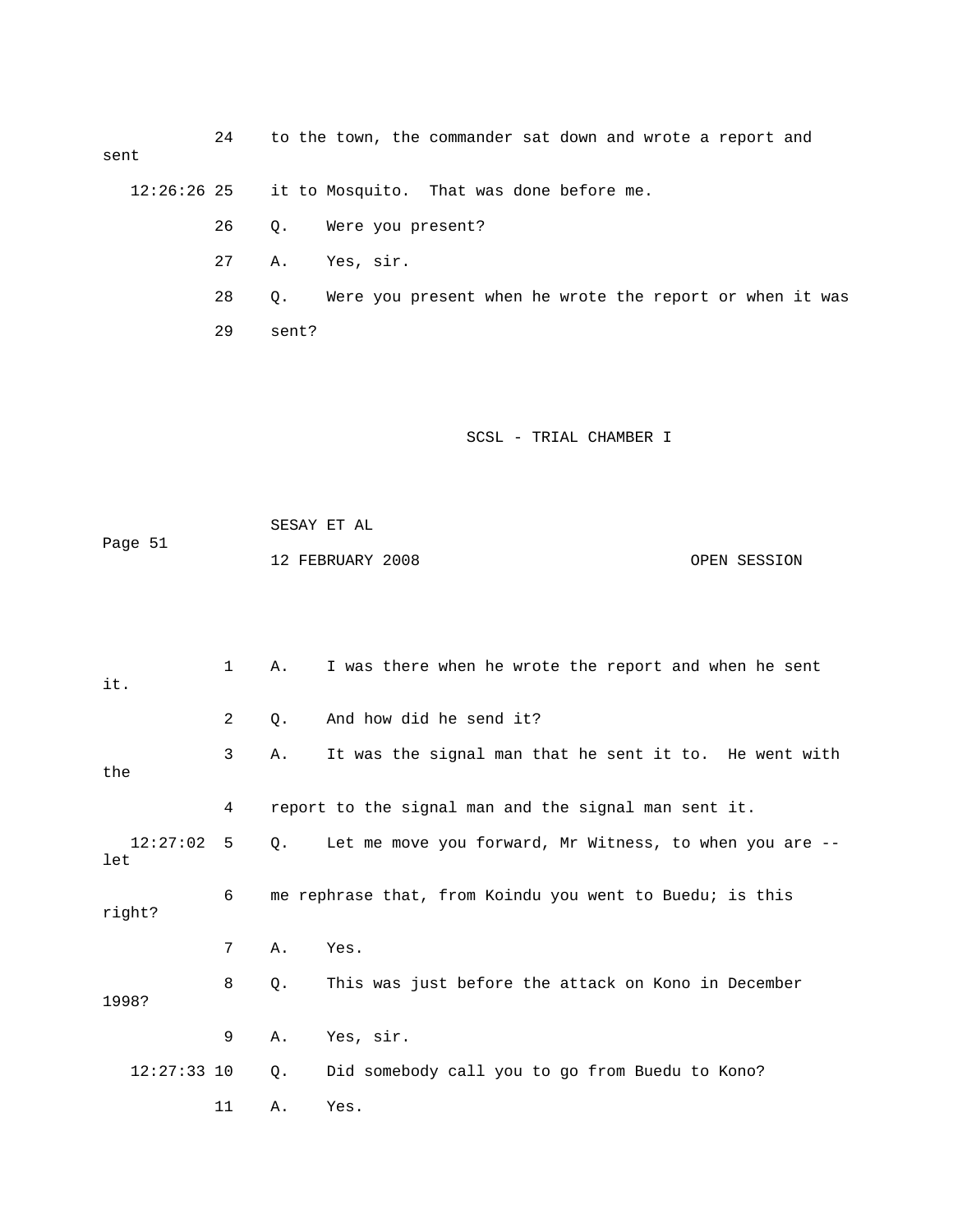|               | 12 | Q.     | Or from Koindu to Buedu?                                |
|---------------|----|--------|---------------------------------------------------------|
|               | 13 | Α.     | Yes, sir.                                               |
| from          | 14 | $Q$ .  | Let me try to be a bit clearer. Did someone call you    |
| $12:27:55$ 15 |    |        | Koindu to Buedu?                                        |
|               | 16 | Α.     | Yes, sir.                                               |
|               | 17 | Q.     | Who called you from Koindu to Buedu?                    |
|               | 18 | Α.     | XXXX XXXXX.                                             |
| to            | 19 | О.     | And did he indicate why he was calling you from Koindu  |
| $12:28:12$ 20 |    | Buedu? |                                                         |
|               | 21 | Α.     | When I came back he told me.                            |
|               | 22 | $Q$ .  | What did he tell you?                                   |
|               | 23 | Α.     | He said that I was to go with Issa to Kono.             |
|               | 24 | $Q$ .  | Did he tell you why you were to go with Issa to Kono?   |
| $12:28:33$ 25 |    | Α.     | Yes, sir.                                               |
|               | 26 | Q.     | What did he say?                                        |
|               | 27 | Α.     | So that we could attack Kono.                           |
| to            | 28 | $Q$ .  | Were you the only combatant that was called from Koindu |
|               | 29 |        | Buedu at that time or were there others?                |

 SESAY ET AL Page 52 12 FEBRUARY 2008 CPEN SESSION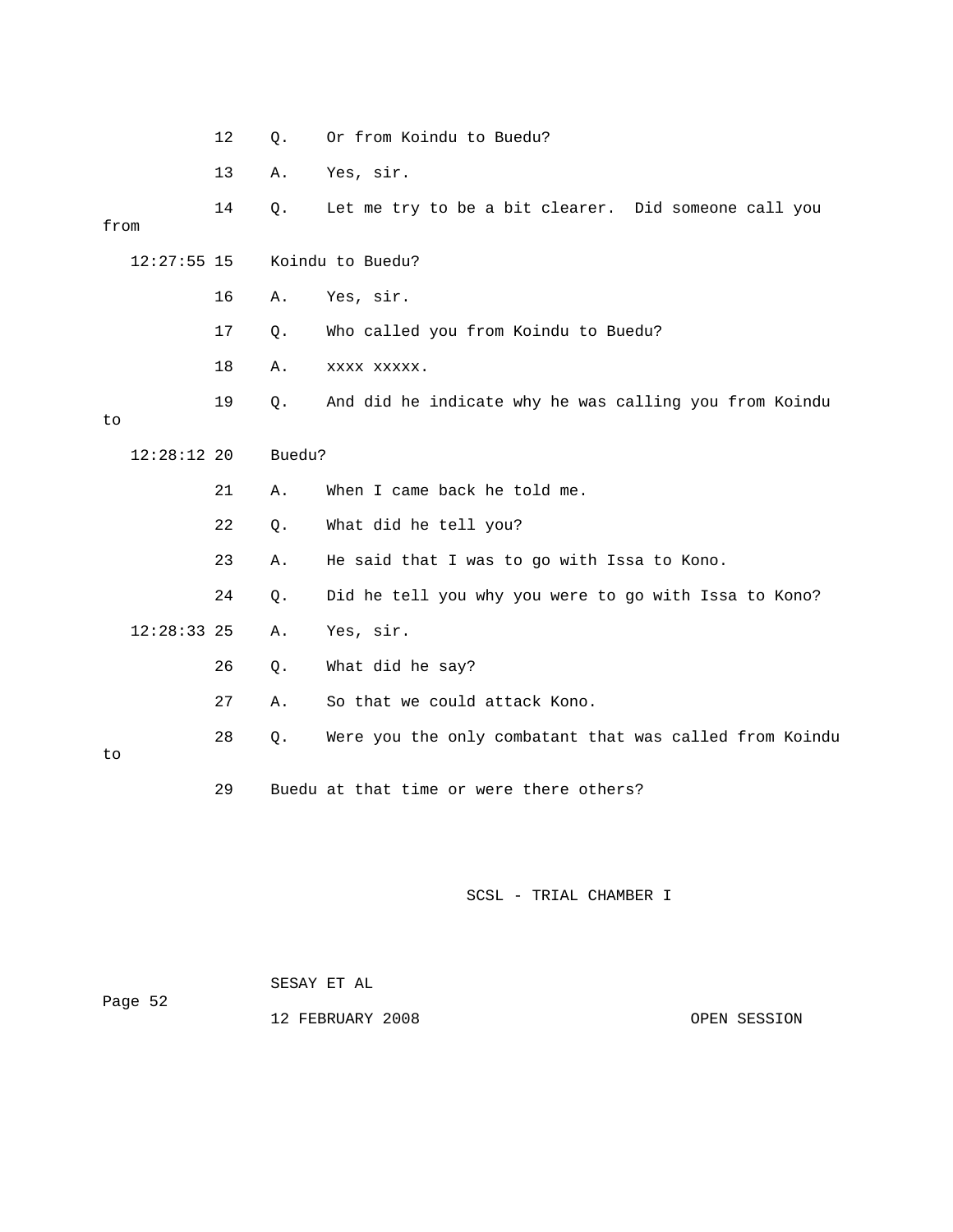|                         | 1  | Α.     | There were others, but all of us came together.               |
|-------------------------|----|--------|---------------------------------------------------------------|
|                         | 2  | Q.     | At around this time, were any commanders in Buedu?            |
|                         | 3  | Α.     | Yes, at that time I saw some commanders.                      |
|                         | 4  | Q.     | Can you recall who you saw in Buedu at this time?             |
| 12:29:41                | 5  | Α.     | I can recall Issa, I can recall Kallon, TF1 371 was also      |
|                         | 6  | there. |                                                               |
|                         | 7  | $Q$ .  | Do you know if Issa Sesay had been in Buedu previous to       |
|                         | 8  |        | this or had he been elsewhere?                                |
|                         | 9  | Α.     | He was in Pendembu.                                           |
| $12:30:04$ 10           |    |        | PRESIDING JUDGE: Issa, Kallon, TF1 371, were they the         |
|                         | 11 |        | only ones who were there, the only commanders who were there. |
|                         | 12 |        | THE WITNESS:<br>No. Mosquito was there.                       |
|                         | 13 |        | Were there any others.<br>MR JORDASH:                         |
|                         | 14 | Α.     | There were others but I cannot recall their names now.        |
| $12:30:28$ 15           |    | Ο.     | Fair enough. Long time ago. Do you know whether they'd        |
|                         | 16 |        | been called to Buedu at this time?                            |
|                         | 17 | Α.     | Yes, they were called.                                        |
|                         | 18 | Q.     | Do you know if others, other fighters were instructed as      |
|                         | 19 |        | you were to go to Kono?                                       |
| $12:31:13$ 20<br>alone. |    | Α.     | Yes, they called upon other fighters. It was not I            |
|                         | 21 | Q.     | And were you told specifically what was going to happen,      |
|                         | 22 |        | what the plan was?                                            |
|                         | 23 | Α.     | Xxxx xxxxxx had to tell me that we were to attack<br>Yes.     |
|                         | 24 | Kono.  |                                                               |
| $12:31:48$ 25<br>were   |    | Q.     | At this time, when you were told by TF1 -371 that you         |
|                         | 26 |        | going to attack Kono, was any other plan mentioned?           |
| told                    | 27 | Α.     | Well, I did not know about any other plan.<br>They only       |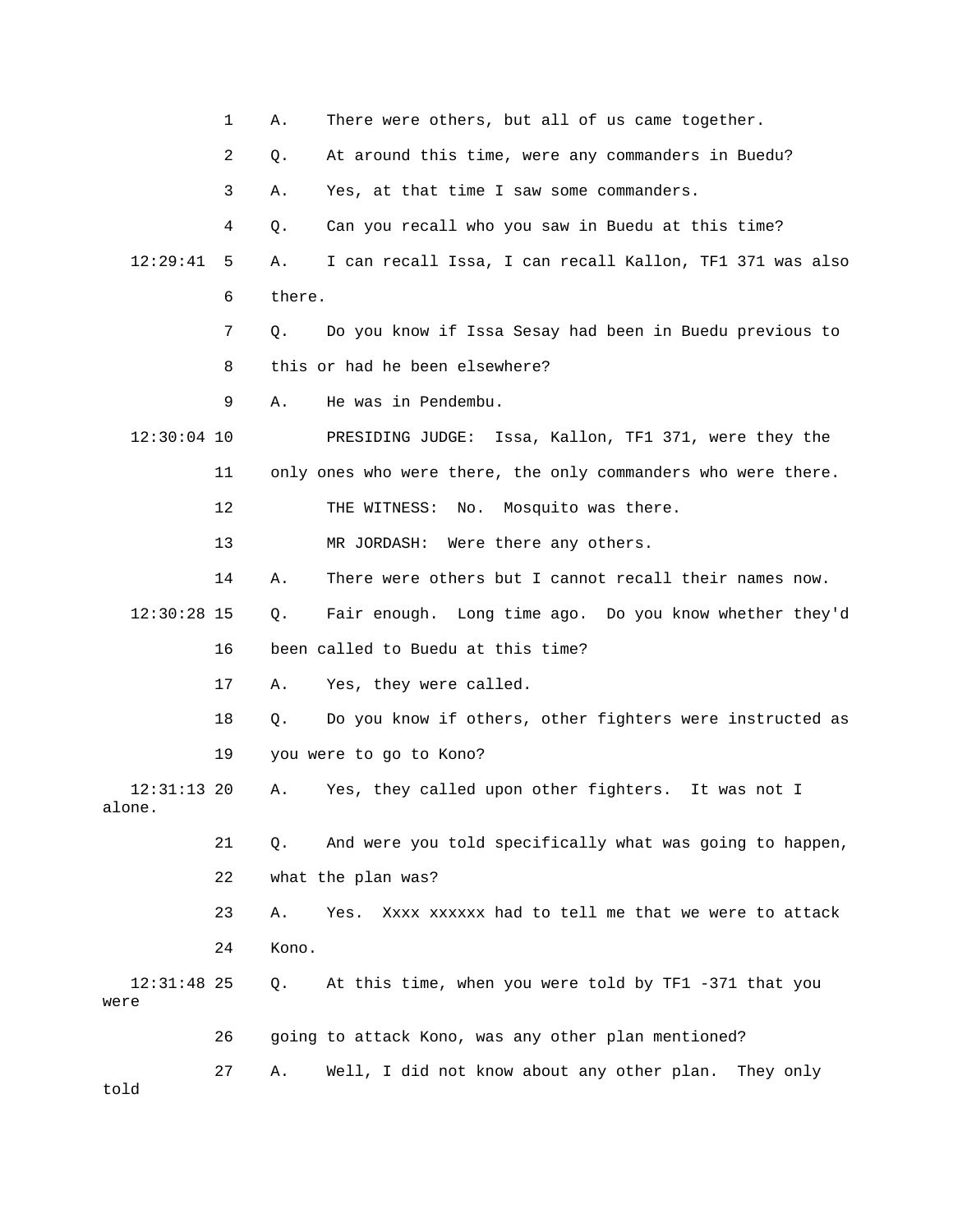28 us about Kono.

29 Q. How long were you in Buedu before setting off to Kono?

SCSL - TRIAL CHAMBER I

| Page 53 | SESAY ET AL      |              |
|---------|------------------|--------------|
|         | 12 FEBRUARY 2008 | OPEN SESSION |

|               | $\mathbf 1$ | Α.        | About two, three days.                                  |
|---------------|-------------|-----------|---------------------------------------------------------|
|               | 2           | Q.        | During that two or three days, what did you do?         |
|               | 3           | Α.        | Well, nothing I just been --                            |
|               | 4           | Q.        | You had just been?                                      |
| 12:32:49      | 5           | Α.        | I was just in Buedu.                                    |
|               | 6           | Q.        | Did you -- on the day you left Buedu what happened? How |
|               | 7           |           | was it you came to leave Buedu?                         |
|               | 8           | Α.        | We left with some other commanders, we all travelled.   |
|               | 9           | О.        | Which other commanders did you leave with, can you      |
| $12:33:27$ 10 |             | remember? |                                                         |
|               | 11          | Α.        | We that went, I can recall some at that time.           |
|               | 12          | $Q$ .     | Who do you recall?                                      |
|               | 13          | Α.        | I can recall xxxxx TF1-371. I could recall Issa again,  |
|               | 14          | Kallon.   | These are the ones that I could recall now and the      |
| $12:34:02$ 15 |             |           | others, I've forgotten their names.                     |
|               | 16          | Q.        | And are you able to give an idea how many fighters left |
|               | 17          |           | with the commanders?                                    |
|               |             |           |                                                         |

18 A. In Buedu or to go?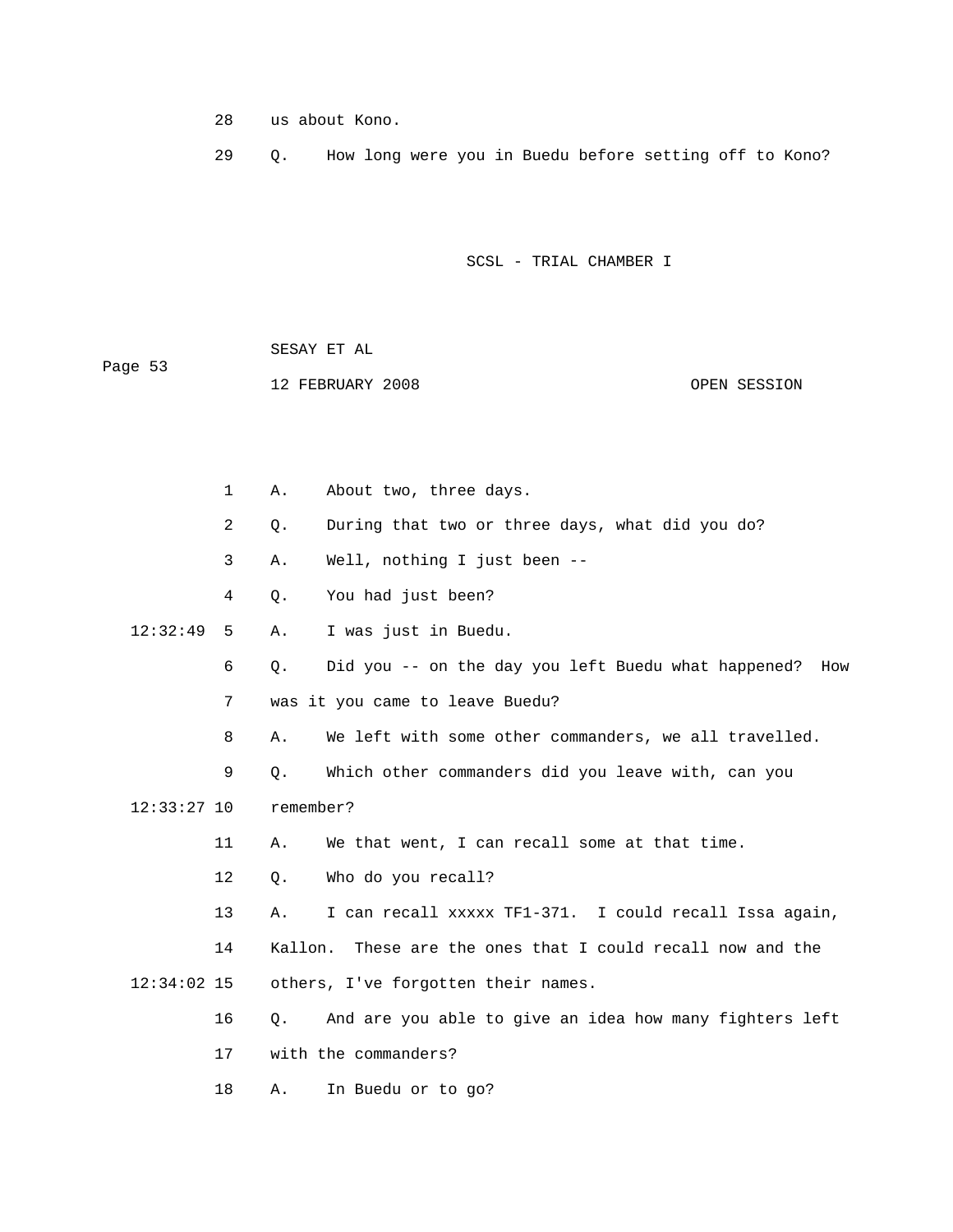|                          | 19 | Q. | Who went from Buedu and travelled towards Kono?        |
|--------------------------|----|----|--------------------------------------------------------|
| $12:34:38$ 20<br>number. |    | Α. | We were in large numbers. I cannot tell the exact      |
|                          | 21 | Q. | Do you know if there was more than a hundred, or less? |
|                          | 22 | Α. | We that went were not up to hundred.                   |
|                          | 23 | Q. | And how did you travel, on foot or by vehicle?         |
| waterside.               | 24 | Α. | Well, we travelled by vehicles from Buedu to the       |
| $12:35:19$ 25            |    | Q. | Were you in a vehicle, and if so who with?             |
|                          | 26 | Α. | Yes, sir.                                              |
|                          | 27 | Q. | Did you travel anywhere near Commander C?              |
|                          | 28 | Α. | Yes, we were in his vehicle when we were going.        |
|                          | 29 | Q. | Did you observe if any arms or ammunition was taken?   |

|          |                | SESAY ET AL |                                                     |  |  |
|----------|----------------|-------------|-----------------------------------------------------|--|--|
| Page 54  |                |             | 12 FEBRUARY 2008<br>OPEN SESSION                    |  |  |
|          |                |             |                                                     |  |  |
|          |                |             |                                                     |  |  |
|          | $1 \quad \Box$ | Α.          | Yes.                                                |  |  |
|          | $\overline{2}$ | Q.          | Were there any arms taken?                          |  |  |
|          | 3              | Α.          | Except the arms that we had, and we had one weapon, |  |  |
| which    |                |             |                                                     |  |  |
|          | 4              |             | we had, and that I saw.                             |  |  |
| 12:36:05 | 5 <sub>1</sub> | Q.          | What was the weapon?                                |  |  |
|          | 6              | Α.          | The weapon was for a jet.                           |  |  |
|          | 7              | $Q$ .       | The weapon was to do what in relation to the jet?   |  |  |
|          | 8              | Α.          | To put it down.                                     |  |  |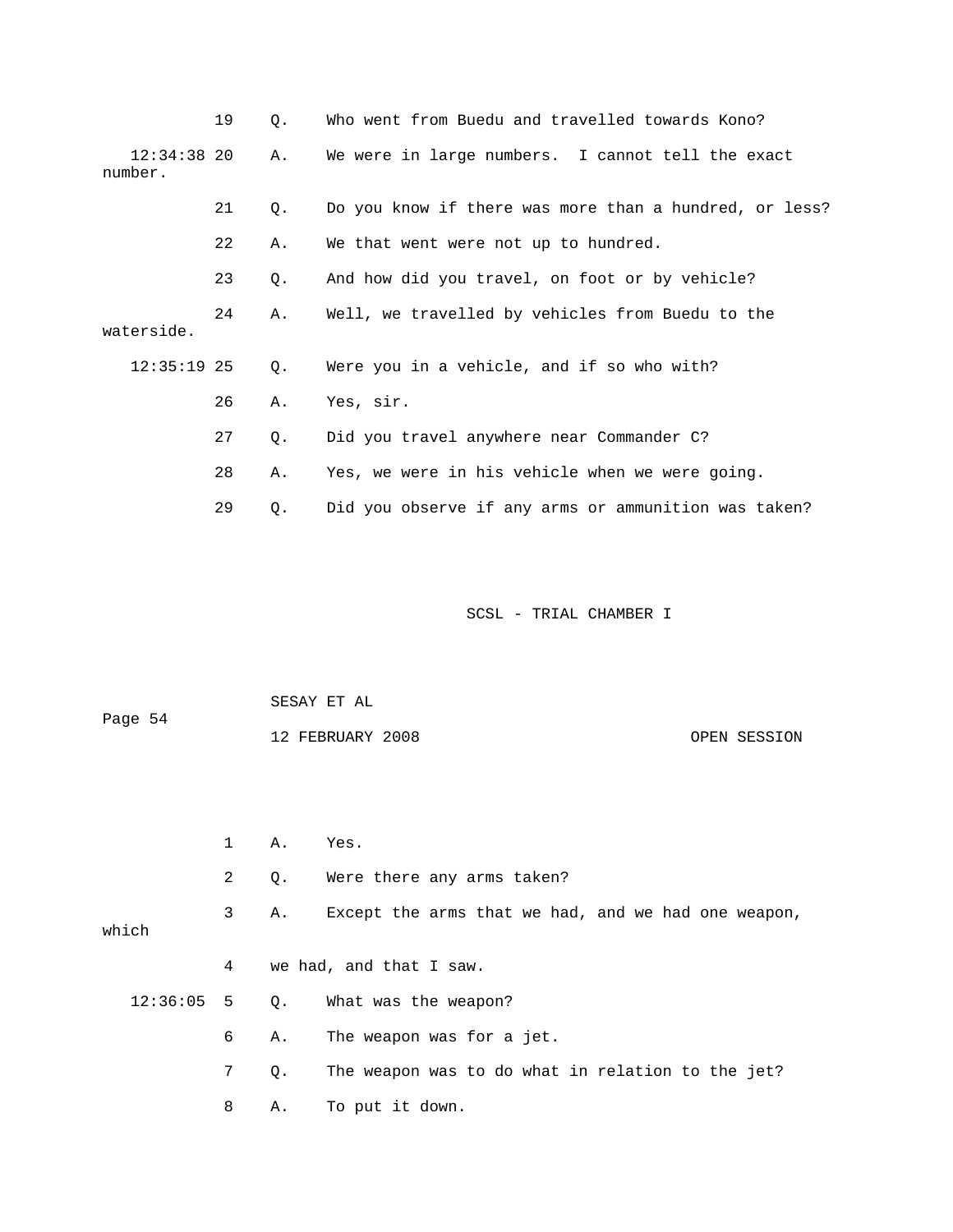| shoulder, |               | 9  | Q.         | And you just held up your right hand up to your             |
|-----------|---------------|----|------------|-------------------------------------------------------------|
|           | $12:36:31$ 10 |    |            | is that how the gun would be held?                          |
| was       |               | 11 | Α.         | This was the place where they used to put it.<br>Yes.<br>It |
|           |               | 12 |            | called a chaser.                                            |
|           |               | 13 | Q.         | Chaser. And had you seen that weapon before?                |
|           |               | 14 | Α.         | No, that was the only time that I saw it.                   |
|           | $12:36:56$ 15 |    | Q.         | And the remaining arms, what were they, that you saw?       |
|           |               | 16 | Α.         | $AK-47$ .                                                   |
| what?     |               | 17 | Q.         | Did you observe if any of the AK-47s were new arms or       |
| when      |               | 18 | Α.         | They were old arms. The ones that we had been using         |
|           |               | 19 |            | we were on duty.                                            |
|           | $12:37:31$ 20 |    | Q.         | And the ammunition, was this ammunition -- do you know      |
|           |               | 21 |            | where the ammunition came from?                             |
|           |               | 22 | Α.         | Well, we understood that they were from Liberia.            |
|           |               | 23 | Q.         | But how was the ammunition and the chaser carried to the    |
|           |               | 24 | Moa River? |                                                             |
| been      | $12:37:57$ 25 |    |            | MR HARDAWAY: Objection, Your Honour. No evidence has        |
|           |               | 26 |            | led as the witness going to the Moa River.                  |
|           |               | 27 |            | PRESIDING JUDGE: Sustained.                                 |
| Kono.     |               | 28 |            | MR JORDASH: He has to go to the Moa River to get to         |
| mention   |               | 29 |            | PRESIDING JUDGE: No. It is sustained. He didn't             |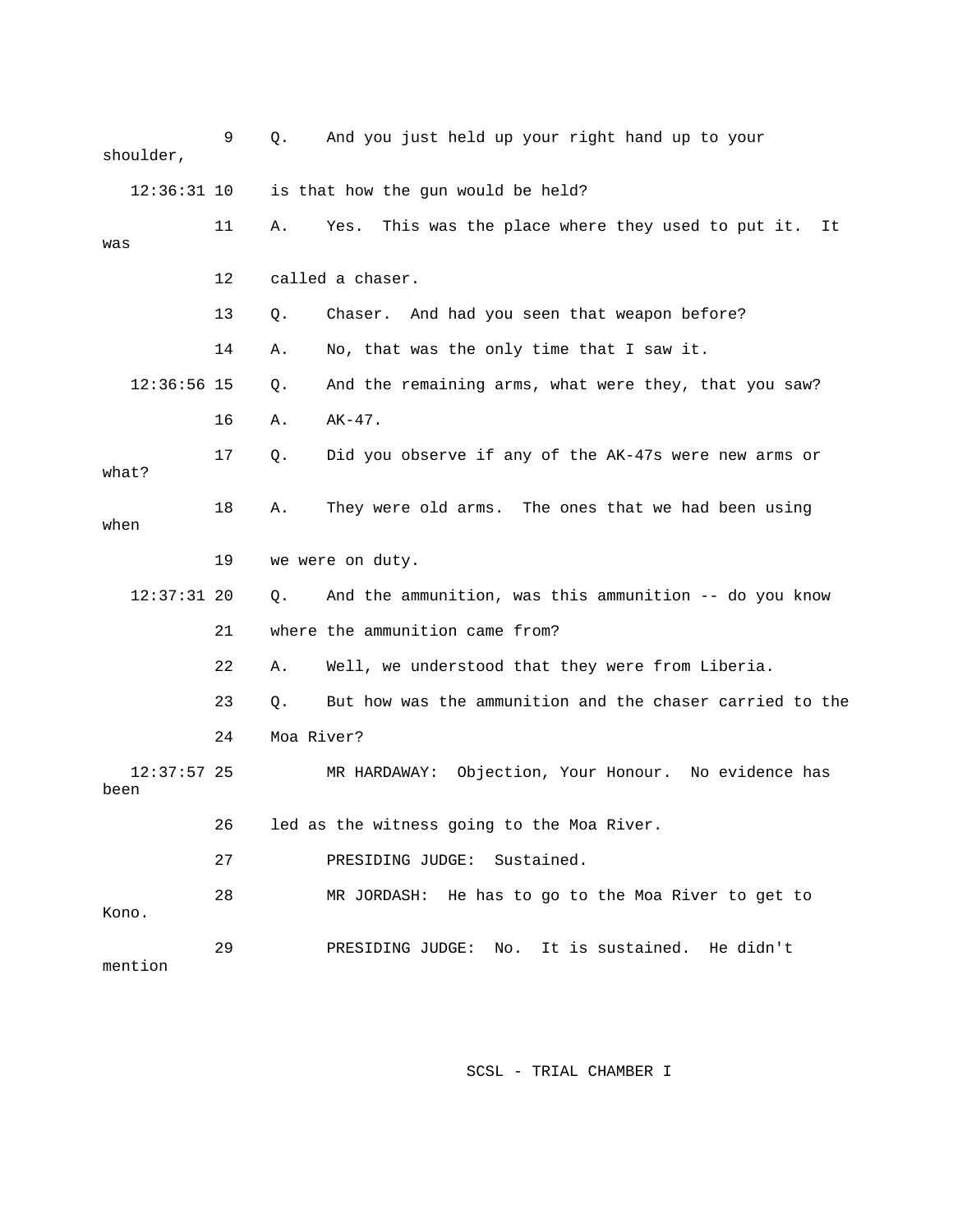| Page 55 | SESAY ET AL      |              |
|---------|------------------|--------------|
|         | 12 FEBRUARY 2008 | OPEN SESSION |

|     |               | $\mathbf 1$    | anything about Moa River. |                                                           |  |
|-----|---------------|----------------|---------------------------|-----------------------------------------------------------|--|
|     |               | $\overline{2}$ |                           | MR JORDASH:                                               |  |
|     |               | 3              | Q.                        | Were there any rivers on the way to Kono?                 |  |
|     |               | 4              |                           | PRESIDING JUDGE: He has said. Go on, he has said.         |  |
|     | 12:38:30      | 5              |                           | MR JORDASH:                                               |  |
|     |               | 6              | О.                        | There was a river on the way to Kono?                     |  |
|     |               | 7              | Α.                        | River Moa.                                                |  |
|     |               | 8              | Q.                        | Thank you. Did you go to the Moa?                         |  |
|     |               | 9              | Α.                        | Yes, sir.                                                 |  |
| the | $12:38:41$ 10 |                | О.                        | How were the -- well I better not ask that either.<br>Was |  |
|     |               | 11             |                           | ammunition taken as far as Moa, or not?                   |  |
|     |               | 12             | Α.                        | They were taken to Moa.                                   |  |
|     |               | 13             | О.                        | How was the ammunition taken to the Moa?                  |  |
|     |               | 14             | Α.                        | They were put in vehicles.                                |  |
|     | $12:39:15$ 15 |                | Q.                        | Were there any civilians on the journey to the Moa?       |  |
|     |               | 16             | Α.                        | We did not go there with any civilians.                   |  |
|     |               | 17             | Q.                        | Were there any children on the journey to the Moa?        |  |
|     |               | 18             | Α.                        | No, sir.                                                  |  |
|     |               | 19             | О.                        | Did any of the -- you may have answered this and I        |  |
|     | $12:39:44$ 20 |                |                           | apologise if it's repetitive. Did anyone walk to the Moa? |  |
| men |               | 21             | Α.                        | It's not all of us went into the vehicle. Some of the     |  |
|     |               | 22             | walked.                   |                                                           |  |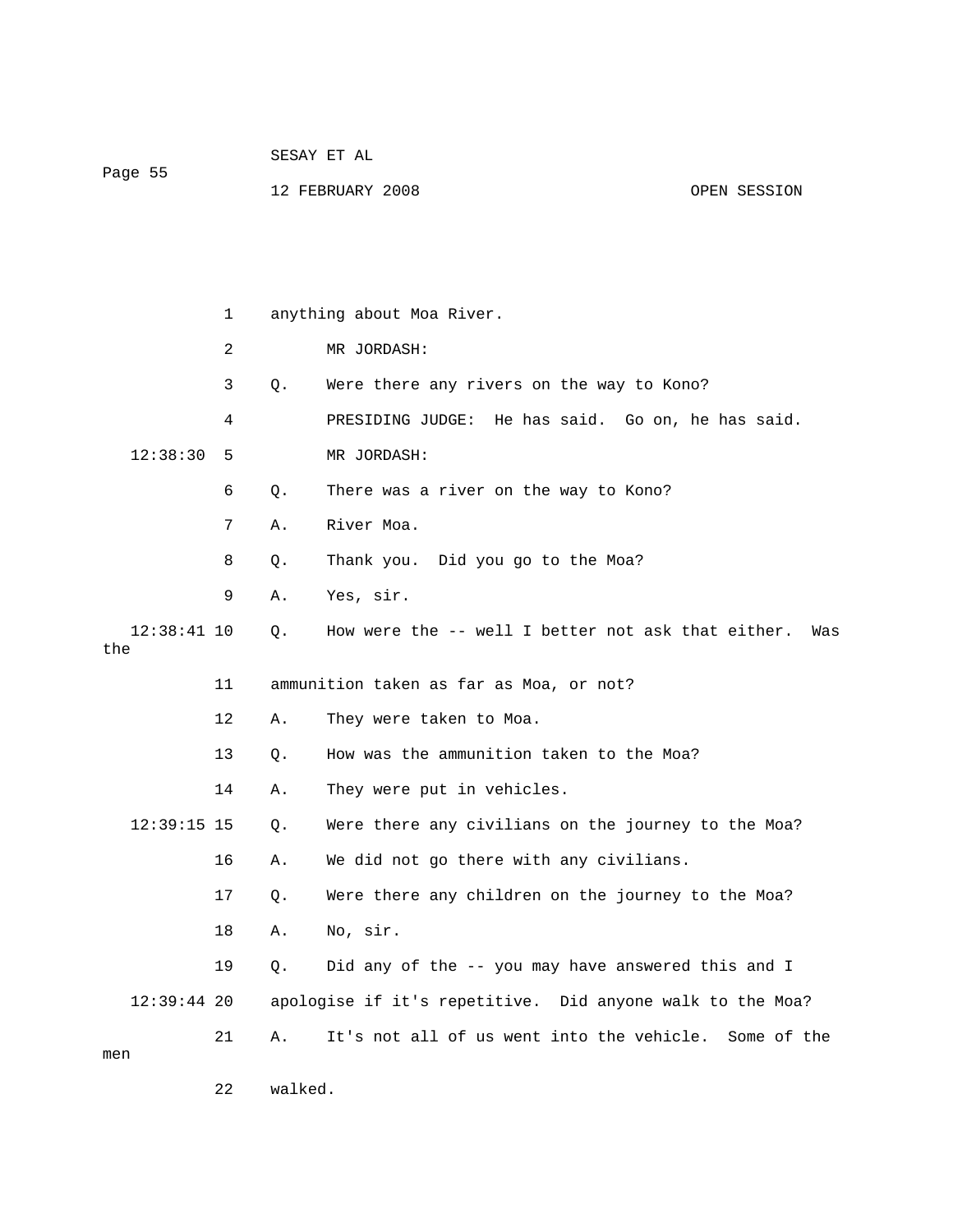|               | 23          | Q.       | When you arrived at the Moa, what happened there, Mr    |
|---------------|-------------|----------|---------------------------------------------------------|
|               | 24          | Witness? |                                                         |
| $12:40:09$ 25 |             | Α.       | We crossed the Moa.                                     |
|               | 26          | Q.       | How did you cross the Moa?                              |
| we            | 27          | Α.       | We used canoes, these small canoes. These were the ones |
|               | 28          |          | used to cross.                                          |
|               | 29          | Q.       | How did the ammunition -- well, did the ammunition and  |
| the           |             |          |                                                         |
|               |             |          |                                                         |
|               |             |          |                                                         |
|               |             |          | SCSL - TRIAL CHAMBER I                                  |
|               |             |          |                                                         |
|               |             |          | SESAY ET AL                                             |
| Page 56       |             |          |                                                         |
|               |             |          | 12 FEBRUARY 2008<br>OPEN SESSION                        |
|               |             |          |                                                         |
|               |             |          |                                                         |
|               | $\mathbf 1$ |          | arms cross the Moa?                                     |
|               | 2           | Α.       | Yes.                                                    |
|               | 3           | Q.       | How did that cross the Moa?                             |
|               | 4           | Α.       | They were put in a canoe and they crossed with them.    |
| 12:41:00      | 5           | Q.       | Did Issa Sesay cross the Moa?                           |
|               | 6           | Α.       | Yes, himself crossed.                                   |
|               | 7           | Q.       | And did Commander C cross the Moa?                      |
|               | 8           | Α.       | No.                                                     |
|               | 9           | Q.       | Did you cross the Moa?                                  |
| $12:41:00$ 10 |             | Α.       | Yes, sir.                                               |
|               | 11          | Q.       | Now, did any others remain with Commander C?            |
|               | 12          | Α.       | Yes, yes, sir.                                          |
|               |             |          |                                                         |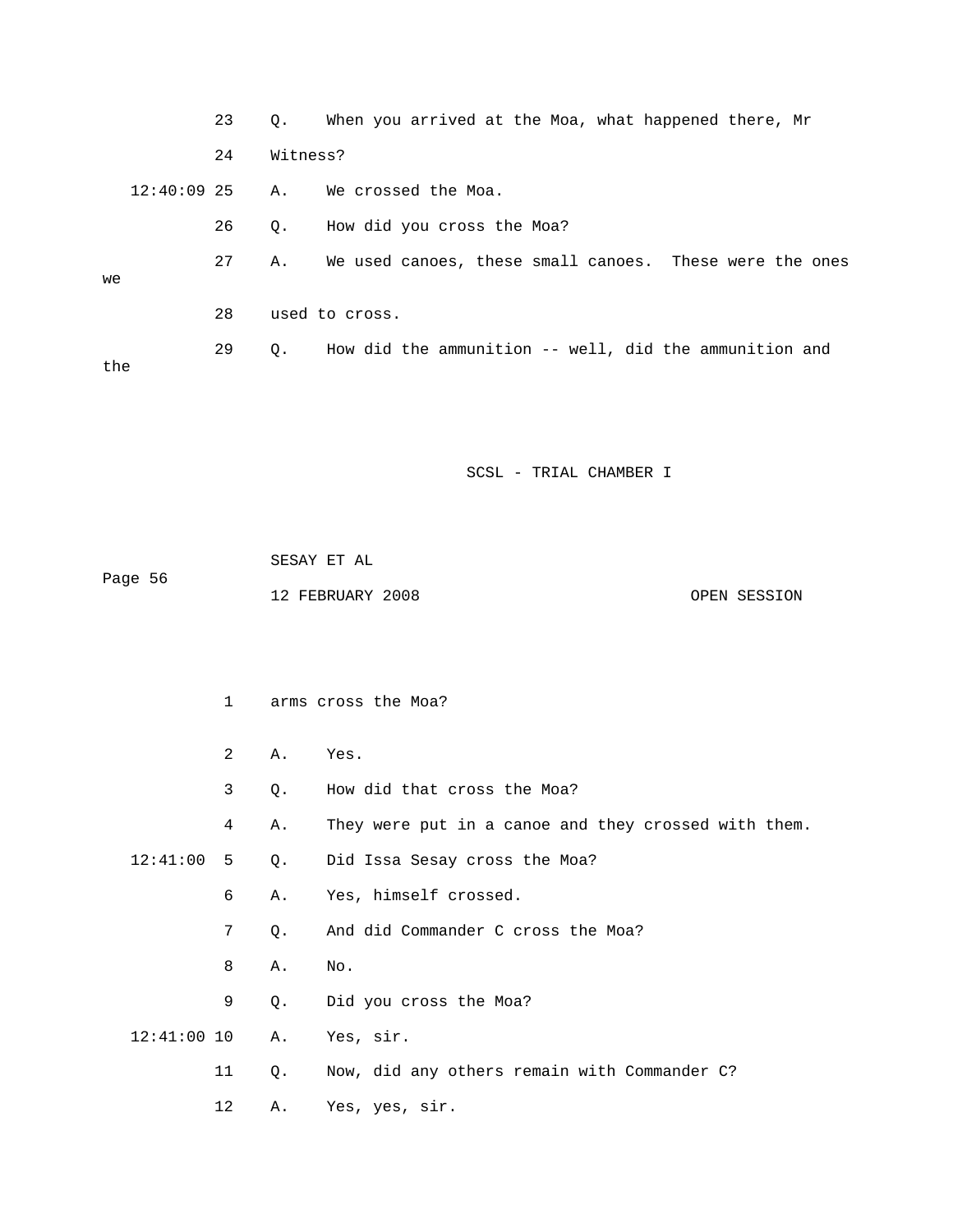| at        |               | 13 | Q.    | Do you know approximately how many men were left behind  |
|-----------|---------------|----|-------|----------------------------------------------------------|
|           |               | 14 |       | the Kailahun end of the Moa?                             |
| $\circ f$ | $12:41:28$ 15 |    | Α.    | Not really. I cannot tell the exact number as a matter   |
|           |               | 16 | fact. |                                                          |
|           |               | 17 | Q.    | Did the majority, or the minority, of the men cross the  |
|           |               | 18 | Moa?  |                                                          |
| than      |               | 19 | Α.    | We that were on the waterside that crossed were more     |
|           | $12:41:51$ 20 |    |       | those that were left.                                    |
|           | anyone        | 21 | Q.    | When you arrived at the other side of the Moa, was       |
|           |               | 22 |       | there to meet you?                                       |
|           |               | 23 | Α.    | Yes, sir.                                                |
|           |               | 24 | Q.    | Who was there to meet you?                               |
|           | $12:42:04$ 25 |    | Α.    | Soldiers came from Kono jungle, from the Guinea Highway, |
|           |               | 26 |       | and they went and received us.                           |
|           |               | 27 | Q.    | Were there more people who met you than your number or   |
|           |               | 28 | less? |                                                          |
|           |               | 29 |       | PRESIDING JUDGE: Get soldiers from where? Get soldiers   |
|           |               |    |       |                                                          |
|           |               |    |       |                                                          |

| Page 57 | SESAY ET AL      |
|---------|------------------|
|         | 12 FEBRUARY 2008 |
|         |                  |

OPEN SESSION

1 from where, Guinea Highway?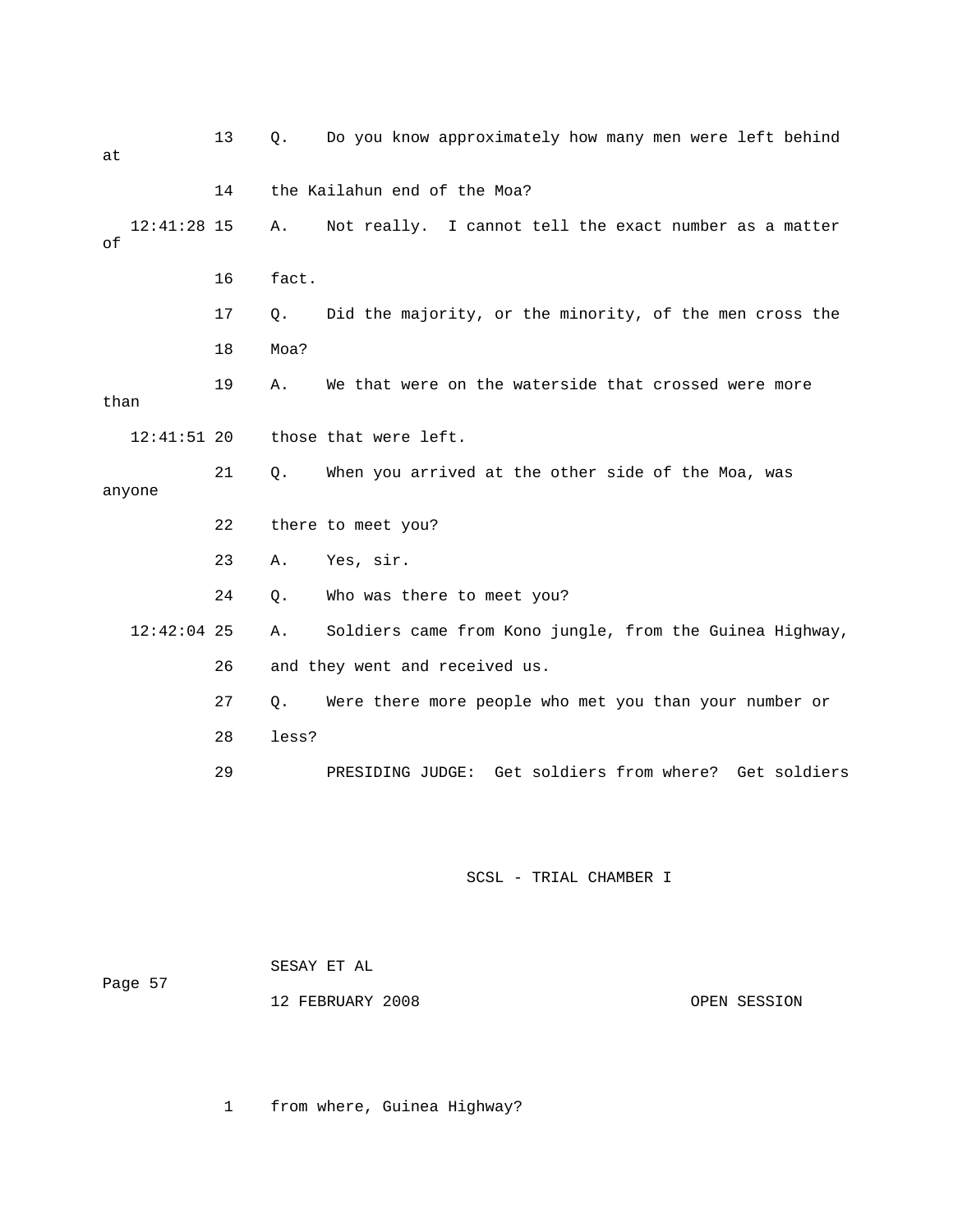|      |               | 2  |          | THE WITNESS: Yes.                                           |
|------|---------------|----|----------|-------------------------------------------------------------|
|      |               | 3  |          | MR JORDASH:                                                 |
|      |               | 4  | Q.       | Are you able to say whether there was --                    |
| were | 12:42:42      | 5  |          | PRESIDING JUDGE: The soldiers who you met at the Moa,       |
|      |               | 6  |          | they only from Guinea Highway?                              |
|      |               | 7  |          | THE WITNESS: Yes, sir.                                      |
| οf   |               | 8  |          | PRESIDING JUDGE: And you said there were about how many     |
|      |               | 9  | them?    |                                                             |
| 50.  | $12:42:56$ 10 |    |          | THE WITNESS: Well, there were about, there were around      |
|      |               | 11 |          | MR JORDASH:                                                 |
| any  |               | 12 | $Q$ .    | Did you know any of these men, Mr Witness, or recognise     |
|      |               | 13 | of them? |                                                             |
|      |               | 14 | Α.       | I knew them.                                                |
|      | $12:43:20$ 15 |    | Q.       | Can you remember any of their names at this time?           |
|      |               | 16 | Α.       | No, I cannot recall because I'd taken a long time.          |
| you  |               | 17 | Q.       | What did these men do when they arrived at the Moa and      |
|      |               | 18 | all met? |                                                             |
|      |               | 19 |          | A. Well, they went to help us to bring the ammunition.      |
|      | $12:43:54$ 20 |    | Q.       | Were there any civilians amongst them?                      |
|      |               | 21 | Α.       | No.                                                         |
|      |               | 22 | $Q$ .    | How do you know?                                            |
|      |               | 23 | Α.       | I saw the men, they were soldiers because recruits had      |
| they |               | 24 |          | given ammunition to soldiers, because if there was anything |
|      | $12:44:15$ 25 |    |          | would just drop them. So they were soldiers.                |
|      | sentence.     | 26 | Q.       | We got a strange translation there or a strange             |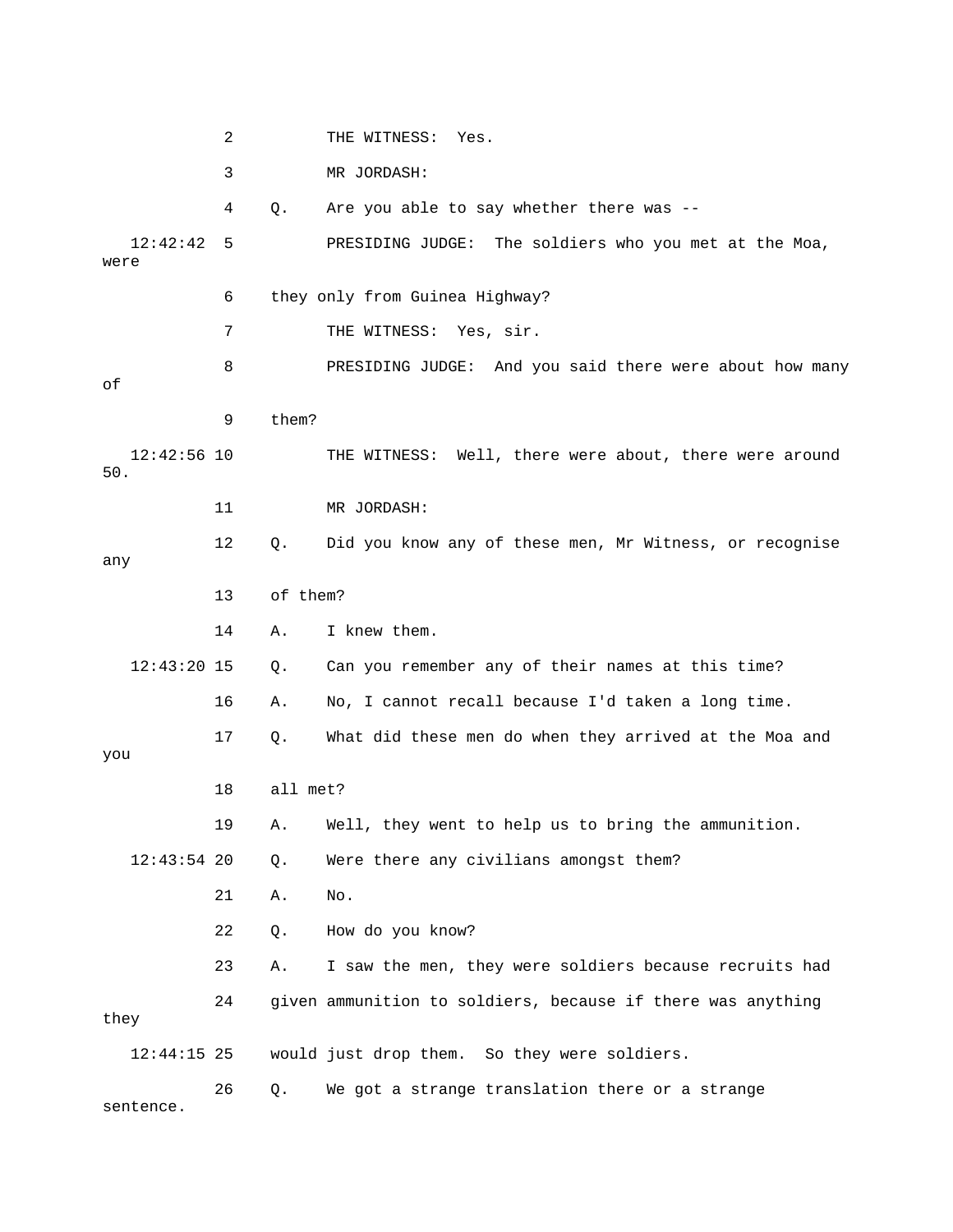27 Let's try and work out which it is.

28 PRESIDING JUDGE: Indeed it is strange.

29 MR JORDASH:

```
 SCSL - TRIAL CHAMBER I
```
 SESAY ET AL Page 58 12 FEBRUARY 2008 CPEN SESSION

| why               | $\mathbf{1}$   | You said that they were soldiers and you gave a reason<br>Ο. |  |  |
|-------------------|----------------|--------------------------------------------------------------|--|--|
|                   | $\overline{2}$ | it was soldiers. Could you give the reason again, why it was |  |  |
|                   | 3              | soldiers who came to the Moa?                                |  |  |
| soldiers.         | 4              | Yes. I said that ammunition, they were taken by<br>Α.        |  |  |
| 12:44:46<br>would | 5              | If they gave them to soldiers, if anything happened, they    |  |  |
| carried           | 6              | just drop them and run away. That is why they were being     |  |  |
|                   | 7              | by soldiers.                                                 |  |  |
|                   | 8              | PRESIDING JUDGE: You mean?                                   |  |  |
|                   | 9              | THE WITNESS: They will not give arms to civilians.           |  |  |
| $12:45:06$ 10     |                | PRESIDING JUDGE: Nothing is wrong with the translation.      |  |  |
|                   | 11             | MR JORDASH: Yes.                                             |  |  |
|                   | 12             | Why would they not give arms to civilians?<br>Q.             |  |  |
|                   | 13             | Civilians must know about arms. If you gave arms to a<br>Α.  |  |  |
|                   | 14             | civilian, he will just take them and drop them and go away.  |  |  |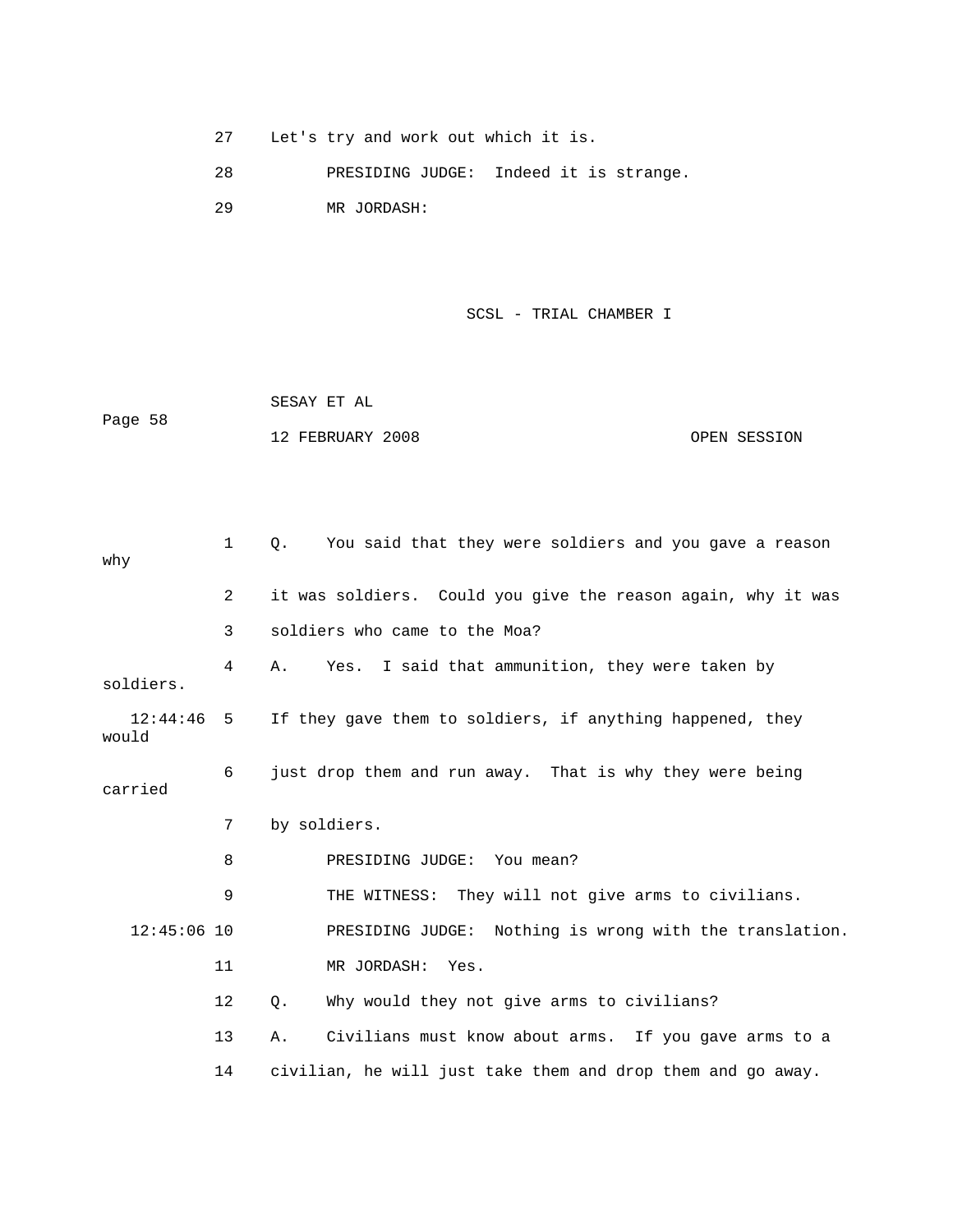12:45:21 15 Q. And from the Moa to Guinea highway, were there any Kamajors 16 there in these areas? 17 A. They are not seated in any town, but they were around the 18 bushes. 19 PRESIDING JUDGE: So Mr Witness, what you're saying is that 12:45:49 20 the 50 soldiers you met on the other side who met you, you know, 21 and who came from the Guinea Highway were not civilians, and that 22 it is these soldiers who carried the arms that you brought, and 23 that you crossed with, you know, to the other side of the Moa? 24 THE WITNESS: Yes, sir. 12:46:26 25 MR JORDASH: 26 Q. When the arms were carried by the soldiers, was there any 27 security for them? 28 A. Yes. 29 Q. How were the men arranged in order to guard against SCSL - TRIAL CHAMBER I

SESAY ET AL

12 FEBRUARY 2008 OPEN SESSION

1 Kamajors attacks, can you remember?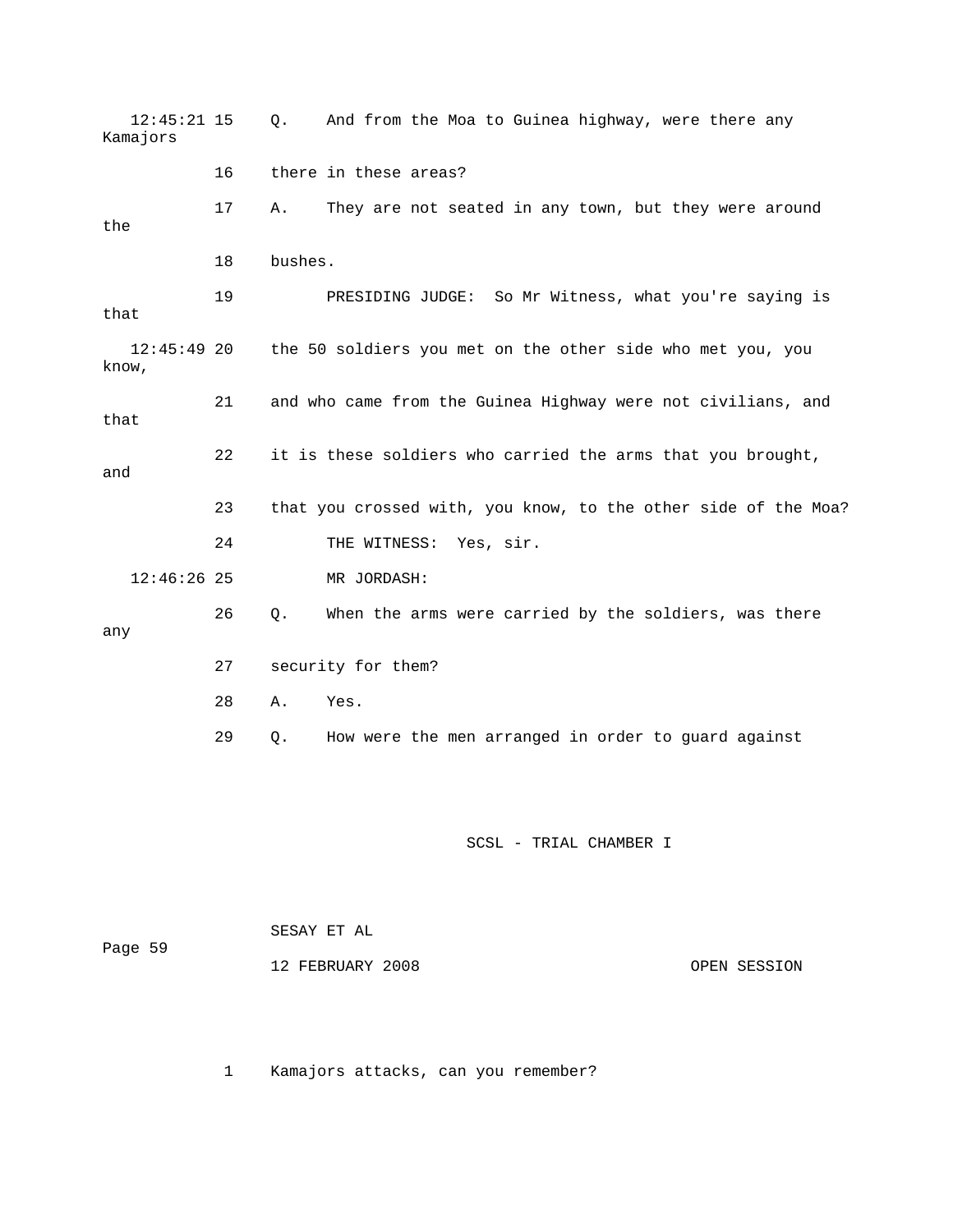| one           |                   | 2  | Yes, there was one group that was ahead and the other<br>Α. |                                                                         |  |
|---------------|-------------------|----|-------------------------------------------------------------|-------------------------------------------------------------------------|--|
|               |                   | 3  |                                                             | was at the middle and the other one was at the rear.                    |  |
|               |                   | 4  | Q.                                                          | Where were you?                                                         |  |
| 12:46:58      |                   | 5  | Α.                                                          | I was at the middle.                                                    |  |
|               |                   | 6  | Q.                                                          | Where was the ammunition?                                               |  |
|               |                   | 7  | Α.                                                          | At the middle.                                                          |  |
|               |                   | 8  | Q.                                                          | Where was Sesay?                                                        |  |
|               |                   | 9  | Α.                                                          | He was at the middle.                                                   |  |
| $12:47:07$ 10 |                   |    | Q.                                                          | Were there any children amongst the fighters who came to                |  |
|               |                   | 11 |                                                             | help carry the ammunition?                                              |  |
|               |                   | 12 | Α.                                                          | No.                                                                     |  |
|               |                   | 13 | Q.                                                          | Were there any attacks by Kamajors on the way?                          |  |
|               |                   | 14 | Α.                                                          | No.                                                                     |  |
| $12:47:37$ 15 |                   |    | Q.                                                          | Are you able to remember, and it's not problem if you                   |  |
|               |                   | 16 |                                                             | cannot, are you able to remember what the ammunition was?               |  |
|               |                   | 17 |                                                             | PRESIDING JUDGE: Can he start with the arms first.                      |  |
|               |                   | 18 |                                                             | He said the arms.<br>MR JORDASH:                                        |  |
|               |                   | 19 |                                                             | PRESIDING JUDGE: He referred to the AKs and the                         |  |
| $12:48:03$ 20 |                   |    |                                                             | anti-aircraft or chaser or so. I don't know whether that's              |  |
| was           |                   | 21 |                                                             | another name. Can that be referred to as a chaser. Okay.<br>$\mathbf I$ |  |
|               |                   | 22 |                                                             | equating it to an AA.                                                   |  |
|               |                   | 23 |                                                             | MR JORDASH: Might be.                                                   |  |
|               |                   | 24 |                                                             | PRESIDING JUDGE: A missile. Okay.                                       |  |
| $12:48:32$ 25 |                   |    |                                                             | MR JORDASH:                                                             |  |
|               |                   | 26 | Q.                                                          | Have you ever heard of a Sam seven?                                     |  |
| about,        |                   | 27 |                                                             | JUDGE BOUTET: Why -- isn't it what he was talking                       |  |
|               | 28<br>the chaser. |    |                                                             |                                                                         |  |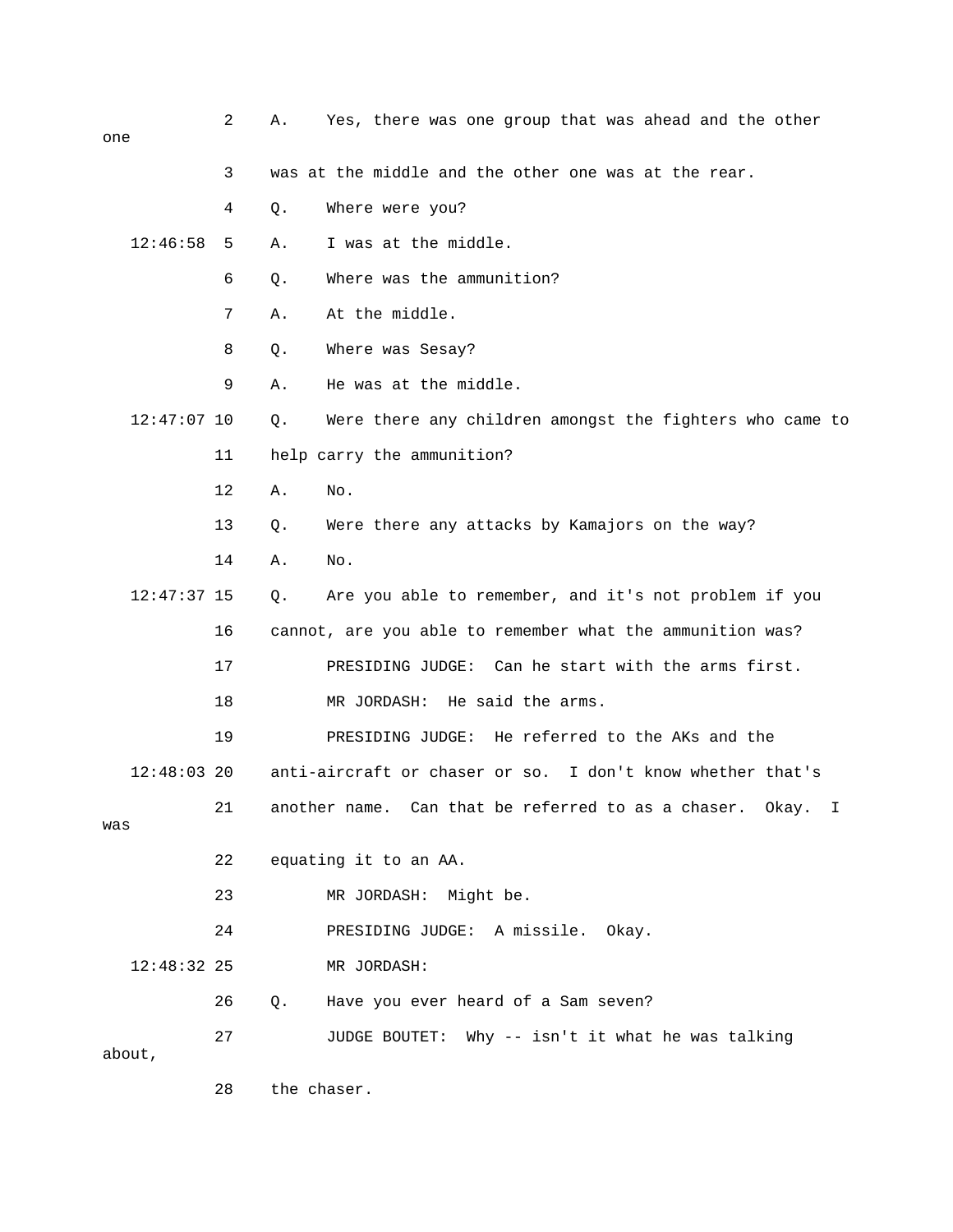29 MR JORDASH: That's [indiscernible].

SCSL - TRIAL CHAMBER I

 SESAY ET AL Page 60 12 FEBRUARY 2008 OPEN SESSION 1 Q. Sam seven, is that familiar to you? 2 A. Yes, it is. 3 Q. In your mind is that the same or different to a chaser? 4 A. Well, I don't really understand about what I saw they used 12:48:55 5 to call it a chaser. I do not know the real name. That is how 6 it is called. 7 Q. What about ammunition? Are you able to say what the 8 ammunition was? 9 A. AK rounds, G3 and GMG and RPG rockets. 12:49:32 10 Q. And do you recall how many men it took to carry the 11 ammunition? 12 A. I cannot recall the amount now. 13 Q. Fair enough. I don't know if you answered the question  $-$  14 yes, you did. Now, did you arrive at the Guinea Highway? 12:50:00 15 A. Yes, sir. 16 Q. And from the time you left the Moa to the time you arrived 17 at the Guinea Highway, was there any fighting whatsoever?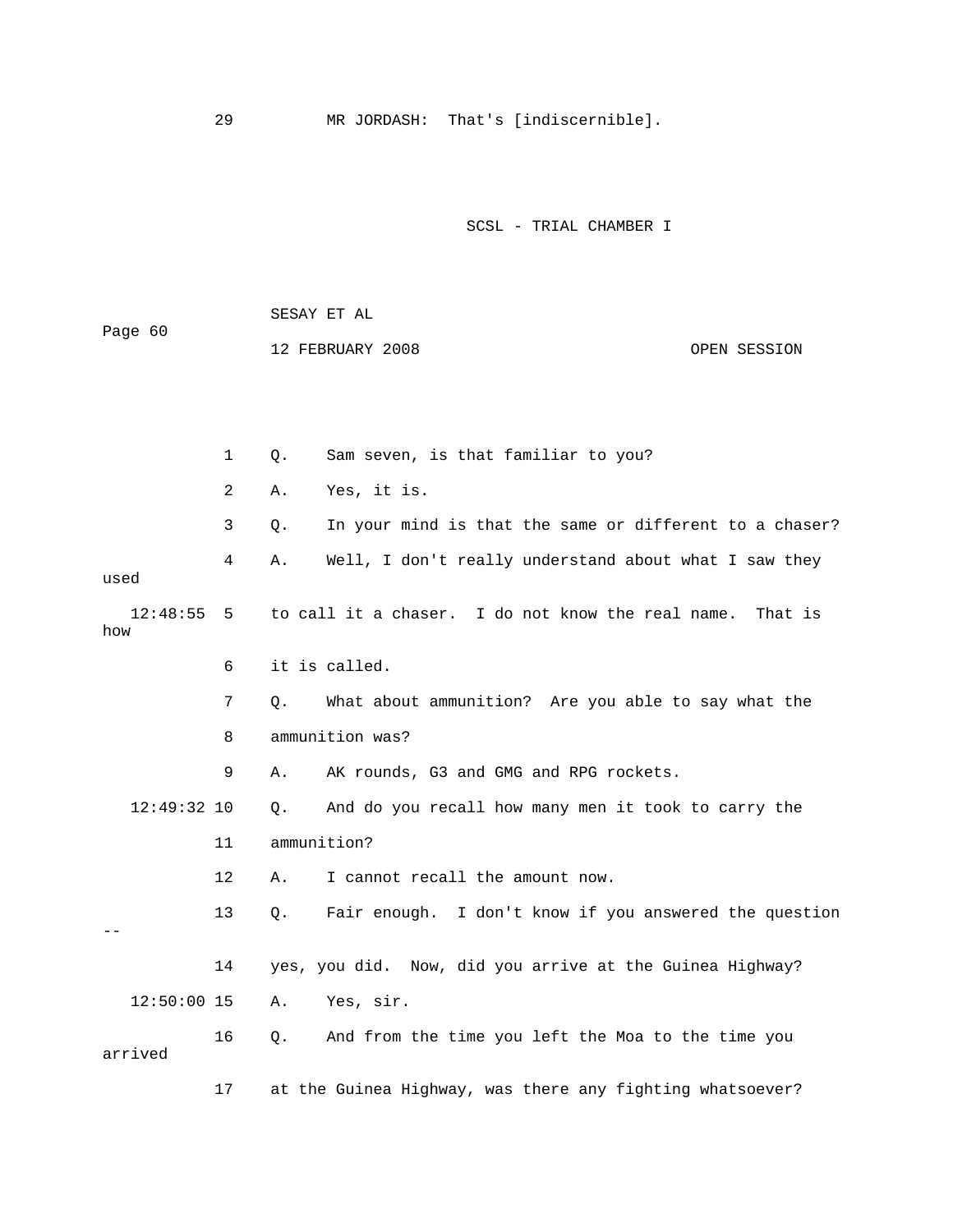|                      | 19 | $\circ$ . | When you arrived at the Guinea Highway, what did you          |
|----------------------|----|-----------|---------------------------------------------------------------|
| $12:50:22$ 20        |    |           | observe, were there other soldiers there?                     |
|                      | 21 | Α.        | Yes, sir.                                                     |
|                      | 22 | Q.        | Were there other -- sorry, were there civilians there?        |
|                      | 23 | Α.        | Yes, sir.                                                     |
|                      | 24 | Q.        | What were the civilians doing there, did you observe?         |
| $12:50:38$ 25<br>the |    | Α.        | Mm-hmm. The two days that I spent there, I saw them at        |
|                      | 26 |           | zoo bush, I did not see them doing any of their work.         |
| time?                | 27 | $\circ$ . | Did you observe how they were being treated at that           |
| being                | 28 | Α.        | When I went there, I observed that I did not see them         |
|                      | 29 |           | badly treated. Because I saw them move them, I saw some other |

18 A. No.

SCSL - TRIAL CHAMBER I

|         | SESAY ET AL      |              |
|---------|------------------|--------------|
| Page 61 |                  |              |
|         | 12 FEBRUARY 2008 | OPEN SESSION |

 1 people dressed in raga [sic]. 2 Q. Dressed in raga, what's that? 3 A. They were dressed well, that was what I meant. They were 4 dressed well. Without any problems. 12:51:27 5 Q. Were there any children in the zoo bush? 6 A. Yes.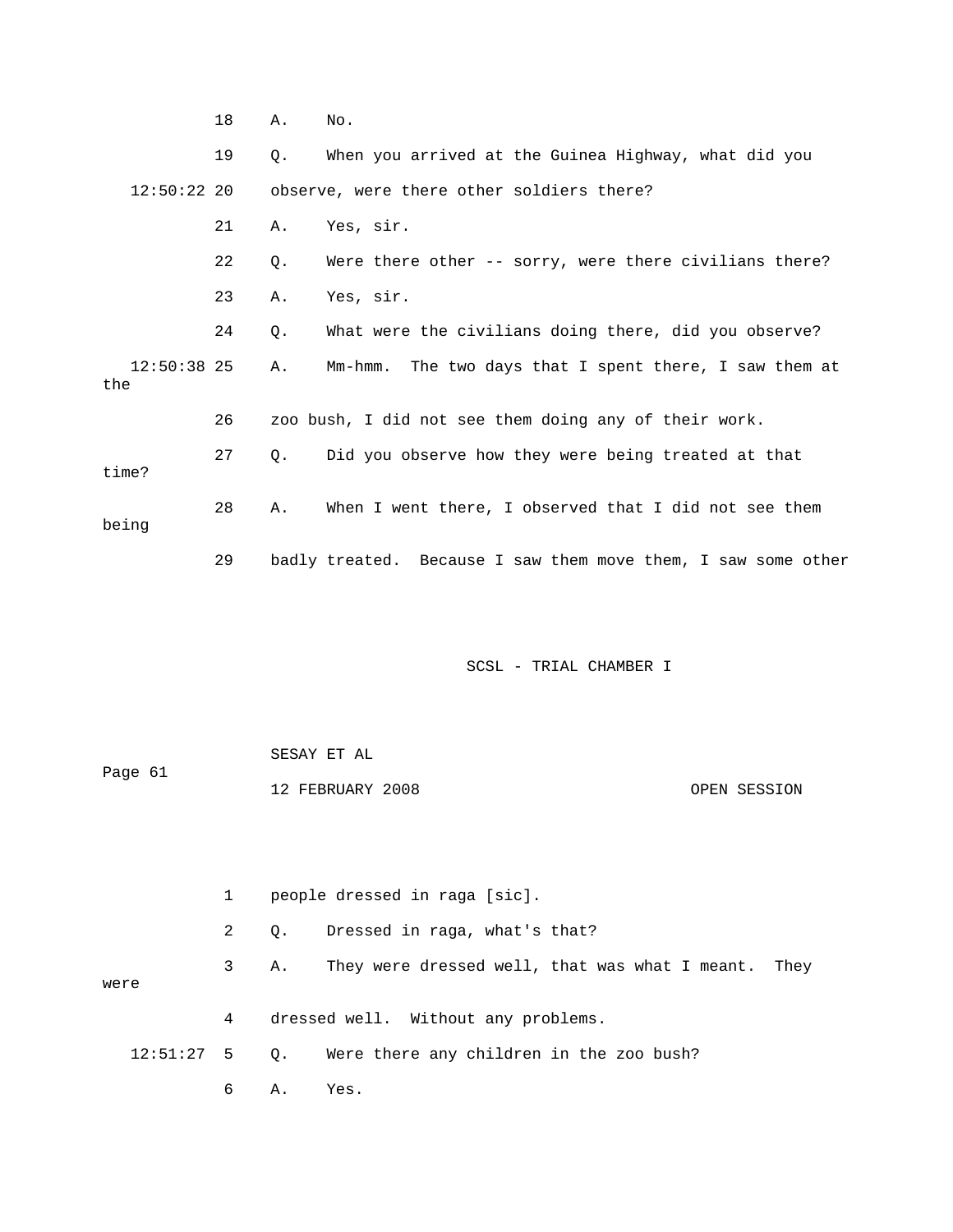7 Q. What were they doing there? 8 A. Most of them had been living with their families, their 9 mothers and their fathers. 12:51:47 10 Q. When you arrived at the Guinea Highway in the two days you 11 were there, were there any gatherings of people? 12 PRESIDING JUDGE: You said they were living with their 13 families and their fathers or what? What did you say? Sorry I 14 didn't get that. That the children they were living with their 12:52:06 15 families and -- 16 MR JORDASH: You said -- who were they living with? You 17 said their fathers, their -- 18 A. They were with their mothers. 19 Q. Did you observe any harassment? 12:52:35 20 A. No, I did not observe that. 21 Q. When you were there for two days, were there any gatherings 22 of fighters? 23 A. Yes, when we were going to mission, we had a muster parade. 24 Q. Who led the muster parade? 12:53:01 25 A. It was Issa. 26 Q. Were you present during the master parade? 27 A. Yes, sir. 28 Q. Can you recall the kind of things that Mr Sesay said during 29 the muster parade?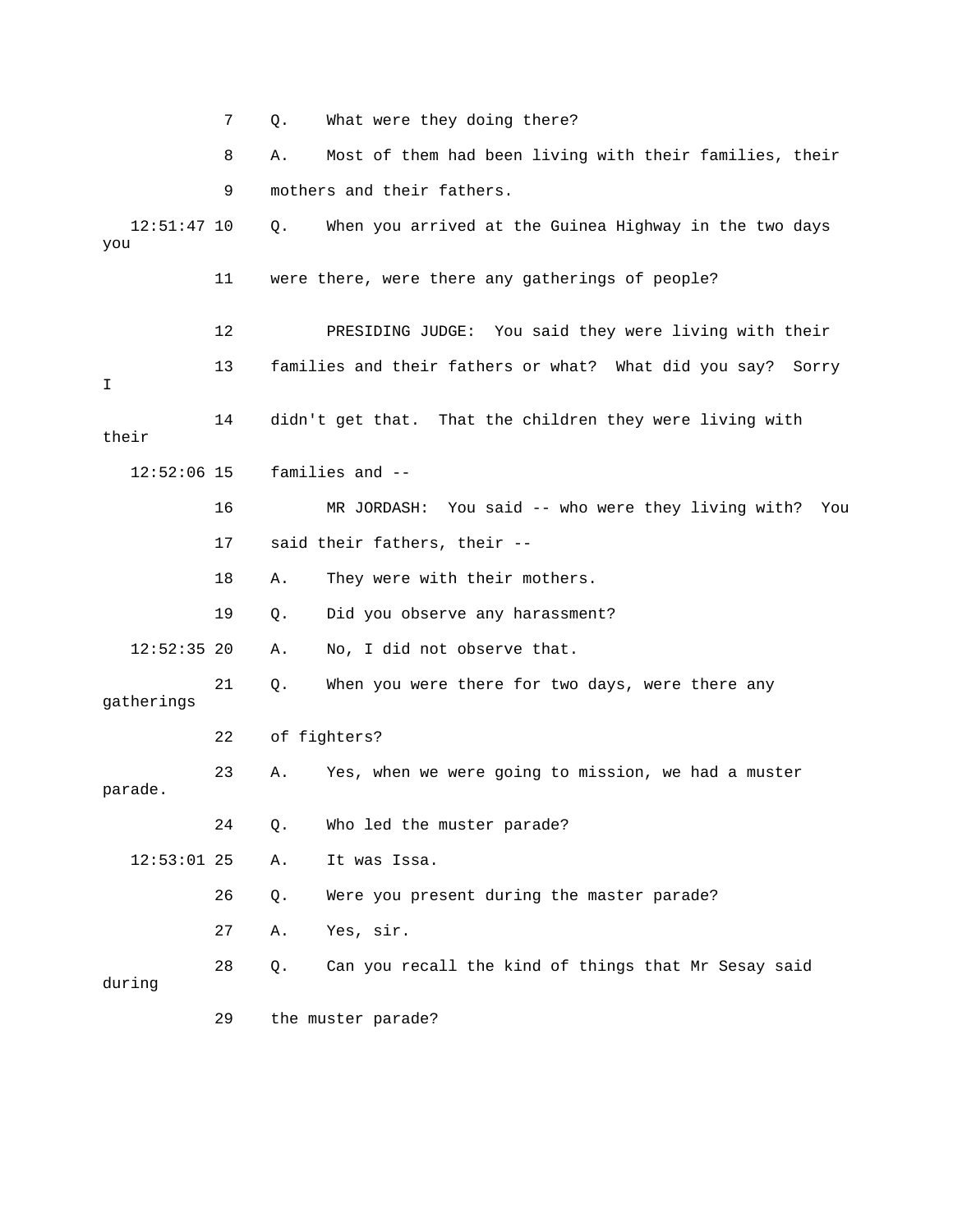|                            |    | SESAY ET AL                                                                                                                |                                                               |              |  |
|----------------------------|----|----------------------------------------------------------------------------------------------------------------------------|---------------------------------------------------------------|--------------|--|
| Page 62                    |    |                                                                                                                            | 12 FEBRUARY 2008                                              | OPEN SESSION |  |
|                            |    |                                                                                                                            |                                                               |              |  |
|                            |    |                                                                                                                            |                                                               |              |  |
|                            | 1  | Α.                                                                                                                         | Yes, I could recall some.                                     |              |  |
|                            | 2  | Q.                                                                                                                         | What did he say?                                              |              |  |
|                            | 3  | Α.                                                                                                                         | He said that the attack that we were going to in Kono         |              |  |
|                            | 4  |                                                                                                                            | nobody should kill innocent civilians, nobody should burn     |              |  |
| 12:53:36                   | 5  |                                                                                                                            | people's houses, and then no looting.                         |              |  |
|                            | 6  | Q.                                                                                                                         | And were there any military plans made or spoken about?       |              |  |
| group,                     | 7  | Α.                                                                                                                         | Yes, I heard when they arranged the group, another            |              |  |
| town.                      | 8  |                                                                                                                            | they said the other group should go this way to attack the    |              |  |
|                            | 9  | Q.                                                                                                                         | Which town?                                                   |              |  |
| $12:54:17$ 10              |    | Α.                                                                                                                         | Kono.                                                         |              |  |
|                            | 11 | Q.                                                                                                                         | How many groups were made?                                    |              |  |
|                            | 12 | Α.                                                                                                                         | The one that I could recall, like Akim had a group for        |              |  |
| <b>XXXXXX</b><br>Kallon -- | 13 | Kimberlite and Rambo had another group for Lebanon, then<br>had another group for Gbesse market area.<br>14<br>Then Morris |                                                               |              |  |
| $12:54:36$ 15              |    |                                                                                                                            | went to the highway in an ambush. Then we that stayed were in |              |  |
|                            | 16 | the ambush to enter.                                                                                                       |                                                               |              |  |
|                            | 17 | Q.                                                                                                                         | Who's we?                                                     |              |  |
| the                        | 18 | Α.                                                                                                                         | Guinea Highway, the other people that remain.                 | We were      |  |
|                            | 19 |                                                                                                                            | ones that were there.                                         |              |  |
| $12:54:59$ 20              |    | Q.                                                                                                                         | Who led that group?                                           |              |  |
|                            | 21 | Α.                                                                                                                         | The commander was there but --                                |              |  |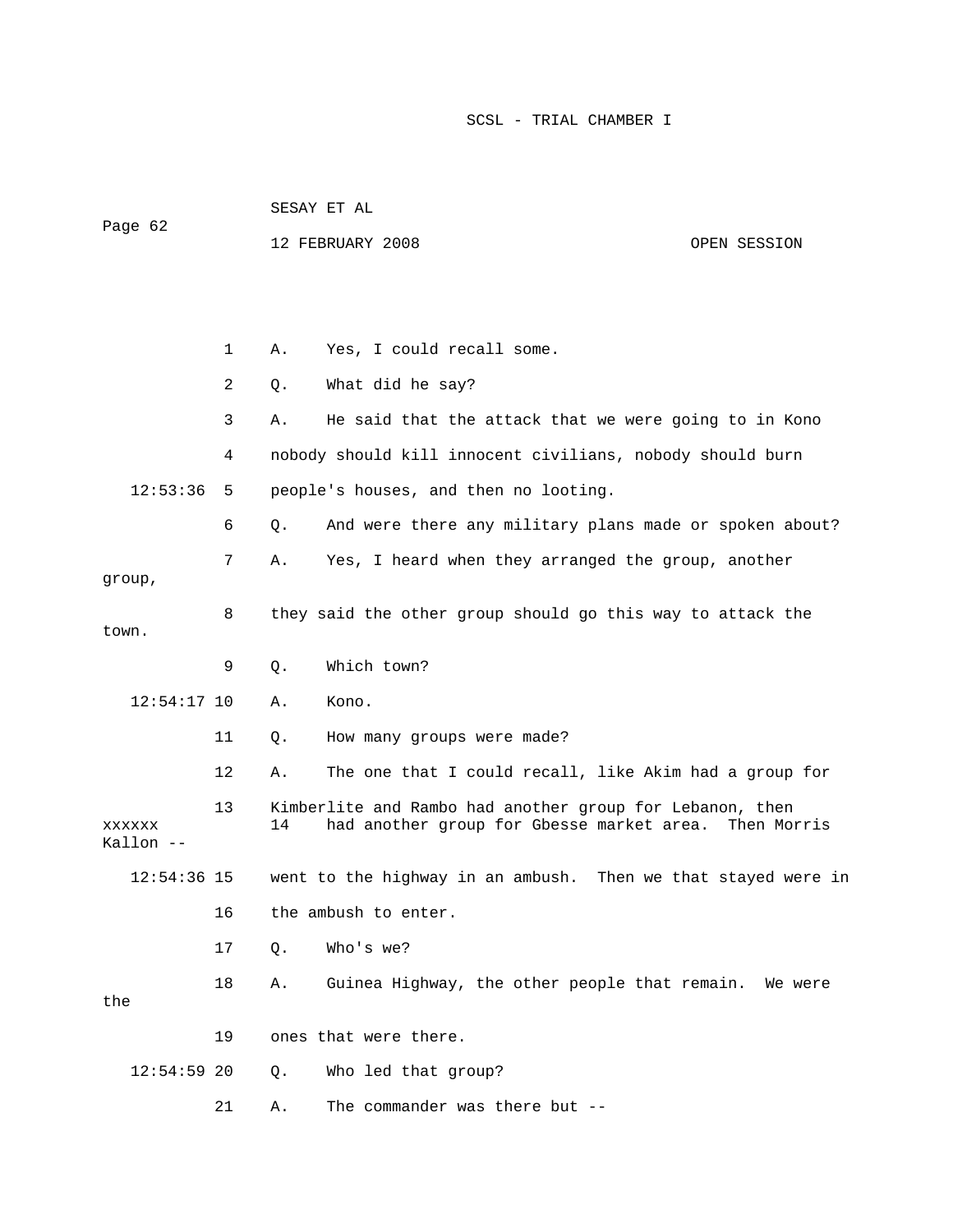22 INTERPRETER: Sorry. Take those groups again. 23 PRESIDING JUDGE: Take those groups again. Akim, Rambo 24 Lebanon and -- 12:55:19 25 THE WITNESS: Yes. xxxxxx and other commanders in Gbesse 26 market area. 27 PRESIDING JUDGE: Then you were for the ambush? Yes? 28 THE WITNESS: No. We were in the Guinea Highway. The main 29 road to enter into Koidu, there we were.

SCSL - TRIAL CHAMBER I

 SESAY ET AL Page 63 12 FEBRUARY 2008 OPEN SESSION

| right.   | 1 |    | MR JORDASH: Morris Kallon for the ambush; is that             |
|----------|---|----|---------------------------------------------------------------|
|          | 2 | Α. | Yes, on the highway.                                          |
|          | 3 | Q. | Was any other attack mentioned at this formation?<br>Any      |
|          | 4 |    | other plan besides the attack on Kono?                        |
| 12:56:09 | 5 | Α. | Well, I did not really know but I knew more about Kono.       |
| ask      | 6 | Q. | The group that you were in, I think you said but I'll         |
| was      | 7 |    | you again because it may not have come out very clear.<br>Who |
|          | 8 |    | the group led by, the group that you were in?                 |
|          | 9 | Α. | Issa he himself was there in that group.                      |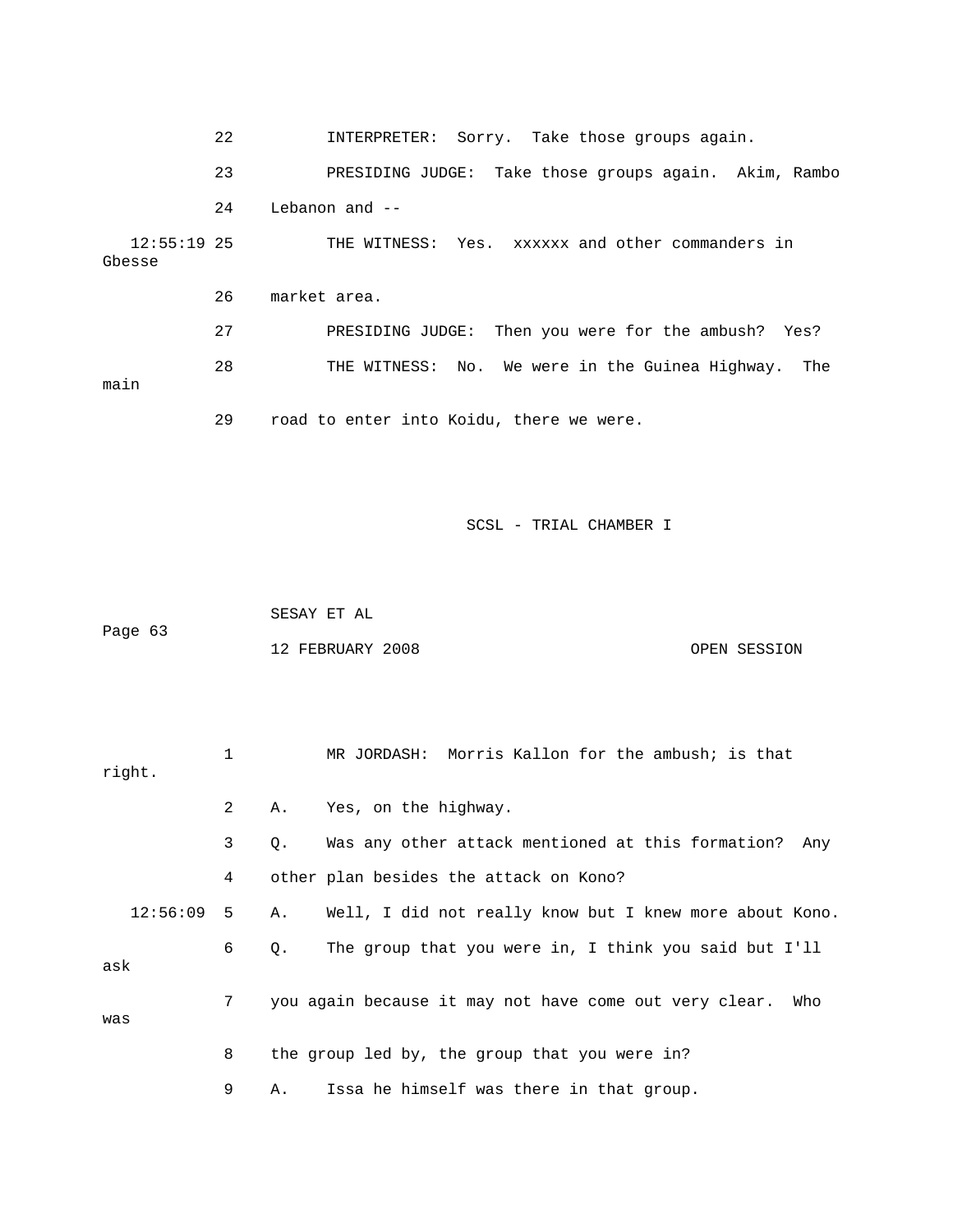| $12:56:47$ 10              |    |        | PRESIDING JUDGE:<br>In which group.                        |
|----------------------------|----|--------|------------------------------------------------------------|
|                            | 11 |        | The group from the Guinea Highway.<br>THE WITNESS:         |
|                            | 12 |        | MR JORDASH:                                                |
|                            | 13 | Q.     | What route -- well, did these groups attack Koidu Town?    |
|                            | 14 |        | PRESIDING JUDGE: Who led the group from Guinea Highway.    |
| $12:57:13$ 15              |    |        | THE WITNESS: Well, it was Issa that was there.             |
|                            | 16 |        | PRESIDING JUDGE: I said who led it. You said he was        |
|                            | 17 | there. | Who led it. The question is very simple.                   |
|                            | 18 |        | THE WITNESS:<br>Issa.                                      |
|                            | 19 |        | MR JORDASH:                                                |
| 12:57:42 20                |    | Q.     | After the formation, was this plan executed?               |
|                            | 21 | Α.     | Yes, the plan was carried out.                             |
|                            | 22 | Q.     | And what did your group do?                                |
|                            | 23 | Α.     | Well, our own group, we were not able to enter.            |
|                            | 24 | Q.     | So what happened?                                          |
| $12:58:08$ 25<br>capturing |    | Α.     | When I left the place, and other groups started            |
| enter.                     | 26 |        | other areas but we were in that group; we were not able to |
|                            | 27 | О.     | Did you and your group fight to try to enter?              |
|                            | 28 | Α.     | Yes.                                                       |
|                            | 29 | Q.     | Did Issa Sesay fight?                                      |

 SESAY ET AL Page 64

12 FEBRUARY 2008 CPEN SESSION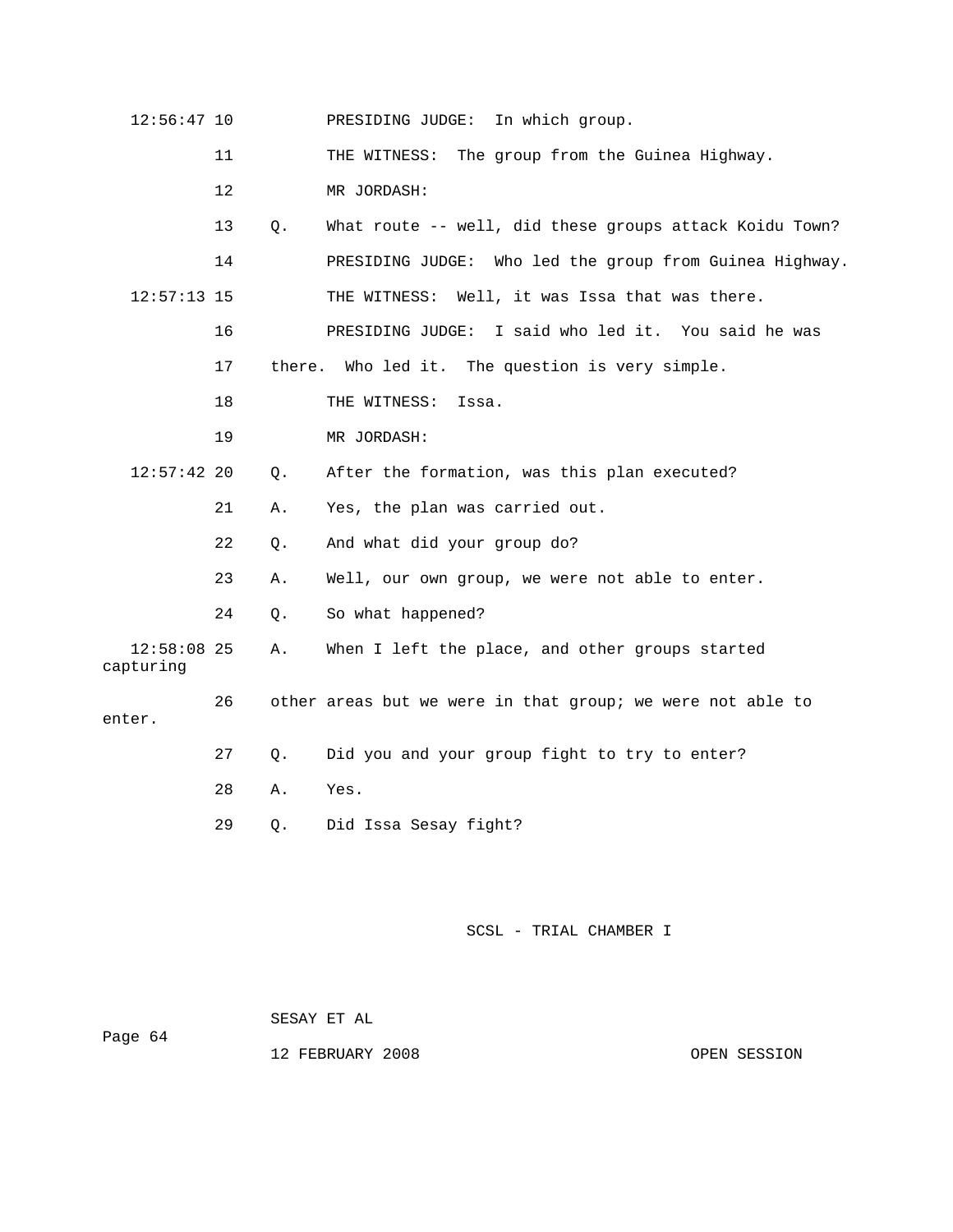|                       | $\mathbf 1$ | Α.    | Yes. Yes.                                                  |
|-----------------------|-------------|-------|------------------------------------------------------------|
|                       | 2           | Q.    | And did the other groups have success in capturing Koidu   |
|                       | 3           | Town? |                                                            |
|                       | 4           | Α.    | Yes.                                                       |
| 12:58:46<br>captured? | 5           | Q.    | What did your group do after Koidu Town had been           |
| we                    | 6           | Α.    | When they captured the main areas, they came back where    |
|                       | 7           | were. | They came and met us and all of us went together.          |
|                       | 8           | Q.    | When these attacks by these different groups occurred,     |
|                       | 9           |       | where were the women and children?                         |
| $12:59:13$ 10         |             | Α.    | They were in the bush, in the zoo bush.                    |
| Highway               | 11          | Q.    | Is that a different zoo bush to the one at Guinea          |
|                       | 12          |       | or the same one?                                           |
|                       | 13          | Α.    | It was in the Guinea Highway but it was in the zoo bush    |
|                       | 14          |       | that we made a zoo bush, in the zoo bush to the forest.    |
| $12:59:39$ 15         |             | Q.    | Did Issa Sesay have a communication set?                   |
|                       | 16          | Α.    | Yes, we had a communication set, on the rear.              |
|                       | 17          | Q.    | Did you observe him communicate with anyone?               |
|                       | 18          | Α.    | Yes, when xxxx had captured and sent the information to    |
|                       | 19          | him.  |                                                            |
| 13:00:29 20           |             | Q.    | Captured where?                                            |
|                       | 21          | Α.    | Kimberlite.                                                |
|                       | 22          | Q.    | Did you hear any other communications at that time?        |
|                       | 23          | Α.    | Yes, the $--$                                              |
|                       | 24          |       | Your Honours, will the witness be asked to<br>INTERPRETER: |
| $13:00:29$ 25         |             |       | repeat the last segment of his testimony.                  |
|                       | 26          |       | MR JORDASH:                                                |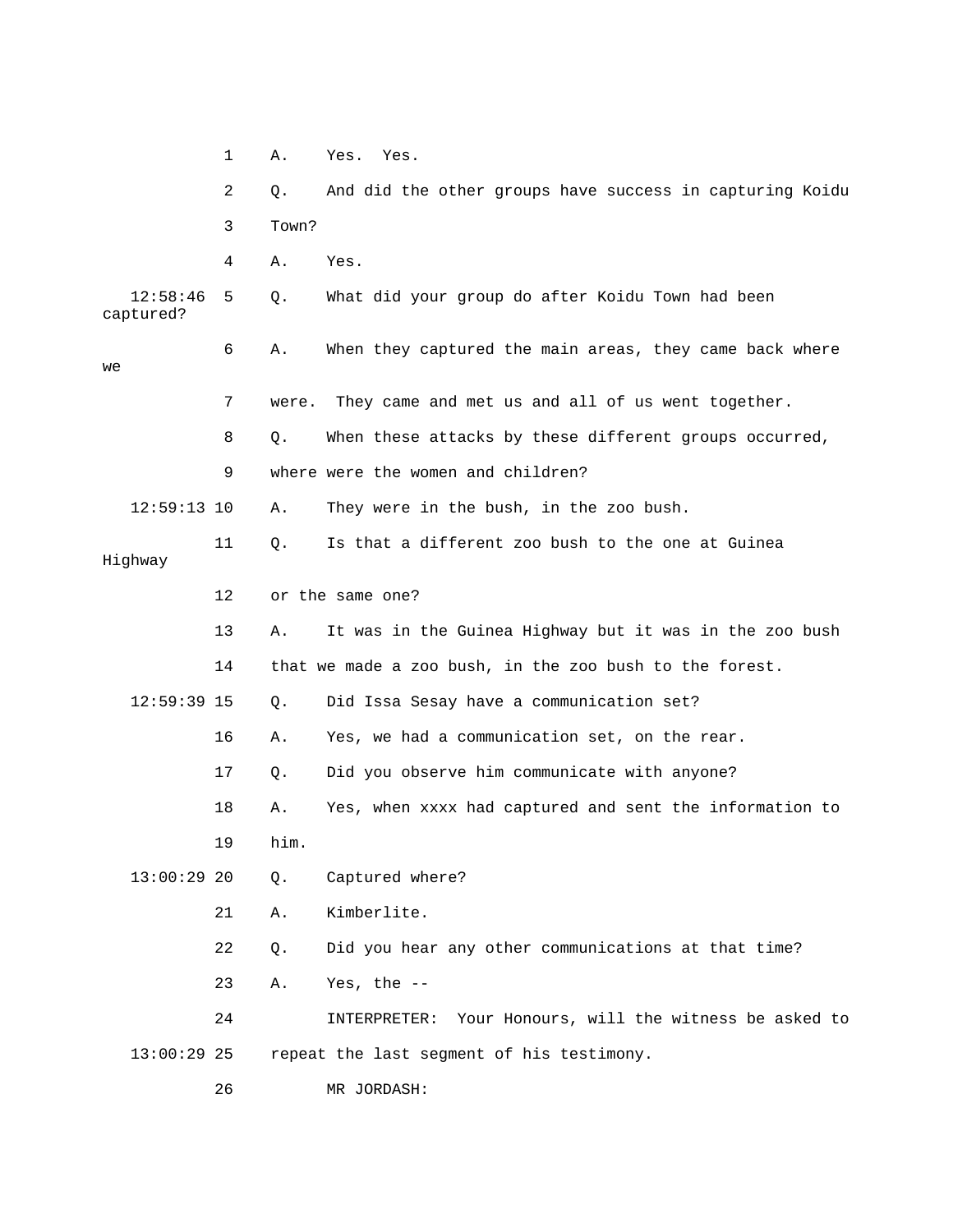27 Q. Just repeat that last answer for the translator. Just 28 repeat the last answer you gave? 29 A. Rambo that was at Lebanon, he himself when he succeeded, he

SCSL - TRIAL CHAMBER I

 SESAY ET AL Page 65 12 FEBRUARY 2008 OPEN SESSION

 1 informed Issa. 2 Q. When you entered -- well, let me be clear. Did anyone else 3 communicate from what you heard? 4 A. Well, I cannot recall now. 13:01:17 5 Q. Fair enough. When you entered Koidu Town -- did you enter 6 Koidu Town, Mr Witness? 7 A. Yes. We entered later at night. 8 Q. Did you enter with Issa Sesay or not? 9 A. I entered with him. All of us entered. 13:01:42 10 Q. Did you see any civilians in Koidu Town when you entered? 11 A. At that time I did not see any civilians. It was during 12 the night. 13 Q. Did you see any ECOMOG? 14 A. Yes. They had been capturing ECOMOG and they had been 13:02:05 15 coming with them.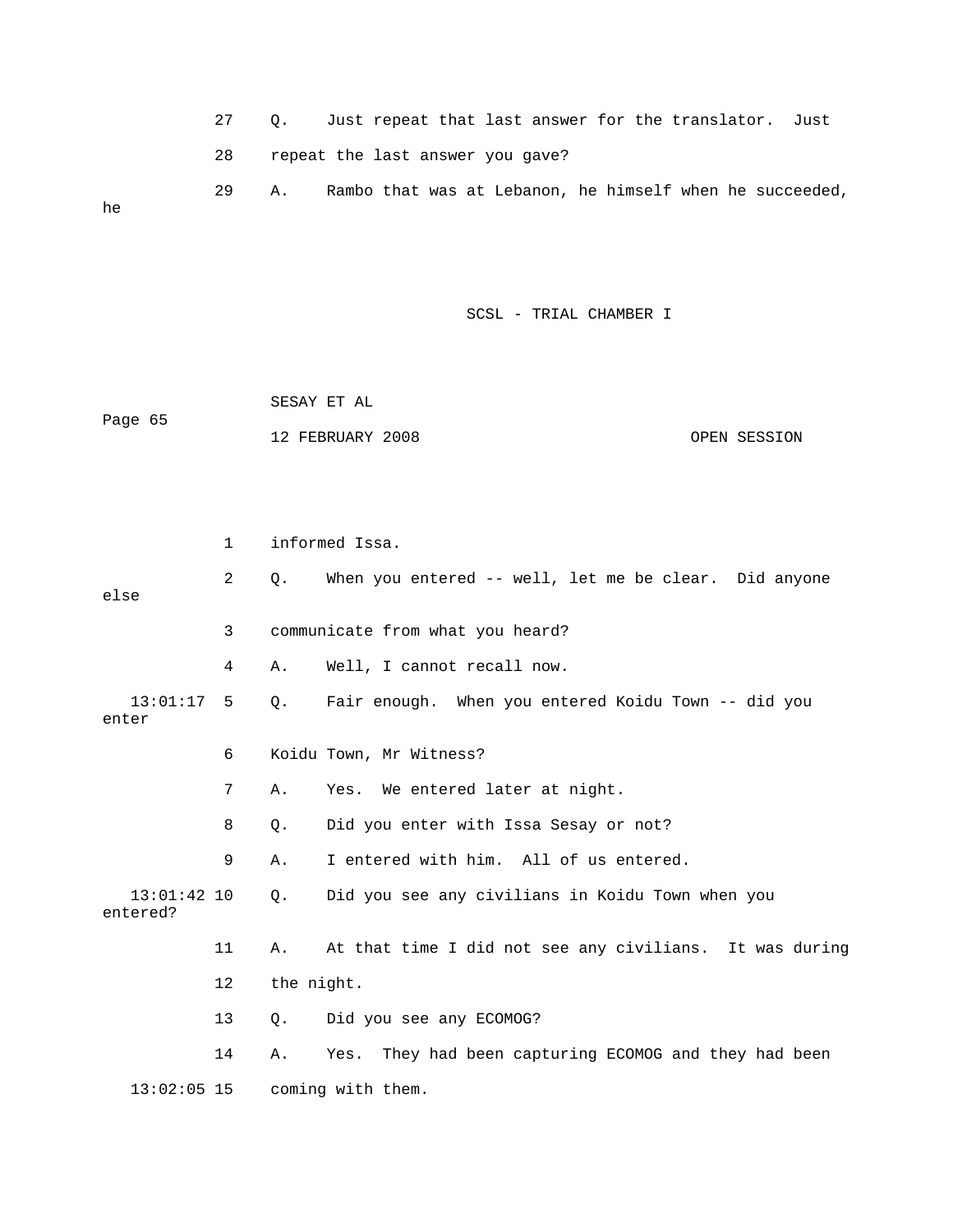|               | 16 | Q.         | Where were they?                                             |
|---------------|----|------------|--------------------------------------------------------------|
|               | 17 | Α.         | It was, they were at Issa's house where they were coming     |
|               | 18 | with them. |                                                              |
|               | 19 | Q.         | Where was that?                                              |
| $13:02:37$ 20 |    | Α.         | At Lebanon.                                                  |
|               | 21 | Q.         | How were they treated?                                       |
| was           | 22 | Α.         | I did not see that they were badly treated because it        |
|               | 23 |            | Issa that was talking to them and encouraging them. They had |
| that          | 24 |            | been eating, they would sit down and relax. I did not see    |
| $13:02:39$ 25 |    |            | they were badly treated.                                     |
| Issa          | 26 | Q.         | Do you know if from what you observed the instructions       |
| not?          | 27 |            | Sesay had given about treatment of civilians were obeyed or  |
|               | 28 | Α.         | Well, some men obeyed, some men were in the corners, who     |
| say.          | 29 |            | were not able to see. Some used to accept what he used to    |

| Page 66 | SESAY ET AL      |              |
|---------|------------------|--------------|
|         | 12 FEBRUARY 2008 | OPEN SESSION |

 1 Q. After Koidu Town had been captured, did you remain in Koidu 2 Town? Did the RUF remain in Koidu Town?

3 A. Yes, I was there.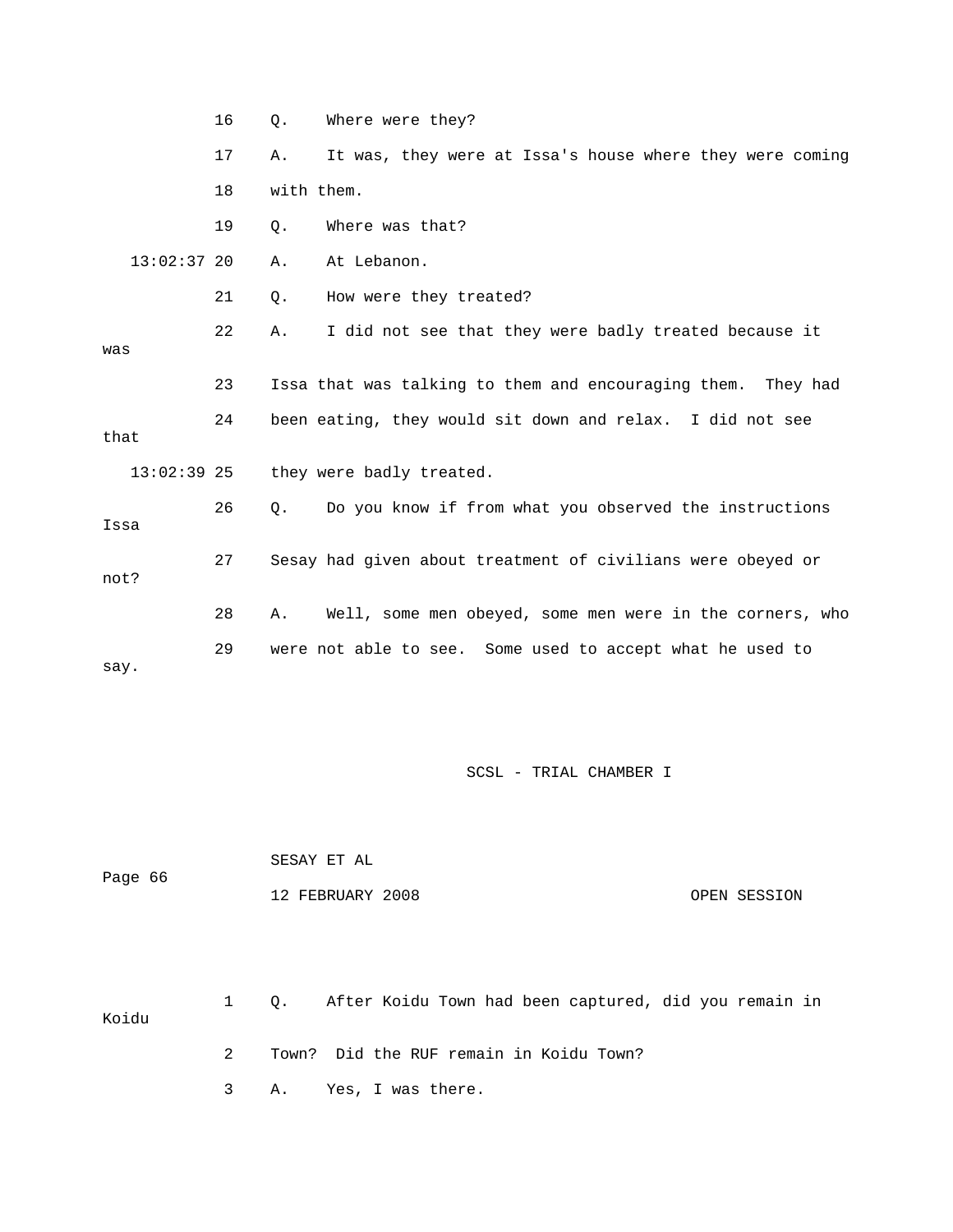|                                           |               | 4  | Q.          | Did others travel on?                                   |
|-------------------------------------------|---------------|----|-------------|---------------------------------------------------------|
|                                           | 13:03:43      | 5  | Α.          | Yes.                                                    |
|                                           |               | 6  | Q.          | Where did they travel to?                               |
|                                           |               | 7  | Α.          | They came to Bumpeh.                                    |
|                                           | captured      | 8  | Q.          | Did you become aware of any other plan after they       |
|                                           |               | 9  | Koidu Town? |                                                         |
| been                                      | $13:04:07$ 10 |    | Α.          | Well, I was in Kono, I was there. Still, fighting had   |
|                                           |               | 11 |             | going on at Bumpeh and the other areas.                 |
|                                           | mission       | 12 | Q.          | Did you become aware of any other plan or any other     |
|                                           |               | 13 |             | that happened?                                          |
|                                           |               | 14 | Α.          | Well, they had been advancing. They had been advancing. |
|                                           | $13:04:39$ 15 |    |             | PRESIDING JUDGE: Advancing to where, to Bumpeh?         |
| they                                      |               | 16 |             | Towards where they had based at Bumpeh,<br>THE WITNESS: |
|                                           |               | 17 |             | had been trying to go ahead.                            |
|                                           |               | 18 |             | MR JORDASH:                                             |
|                                           |               | 19 | $Q$ .       | Towards where?                                          |
|                                           | $13:04:53$ 20 |    | Α.          | Towards Masingbi.                                       |
|                                           |               | 21 | Q.          | Did you hear if any further instructions were given by  |
| 22<br>anyone about advancing to Masingbi? |               |    |             |                                                         |
|                                           |               | 23 | Α.          | Well, I wouldn't know.                                  |
| Do                                        |               | 24 | Q.          | You mentioned there about some men acting in corners.   |
|                                           | $13:05:29$ 25 |    |             | you recall anyone called xxxxx?                         |
|                                           |               | 26 | Α.          | Yes, sir.                                               |
|                                           |               | 27 | Q.          | Who was he?                                             |
|                                           |               |    |             |                                                         |
|                                           |               | 28 | Α.          | He was an SLA.                                          |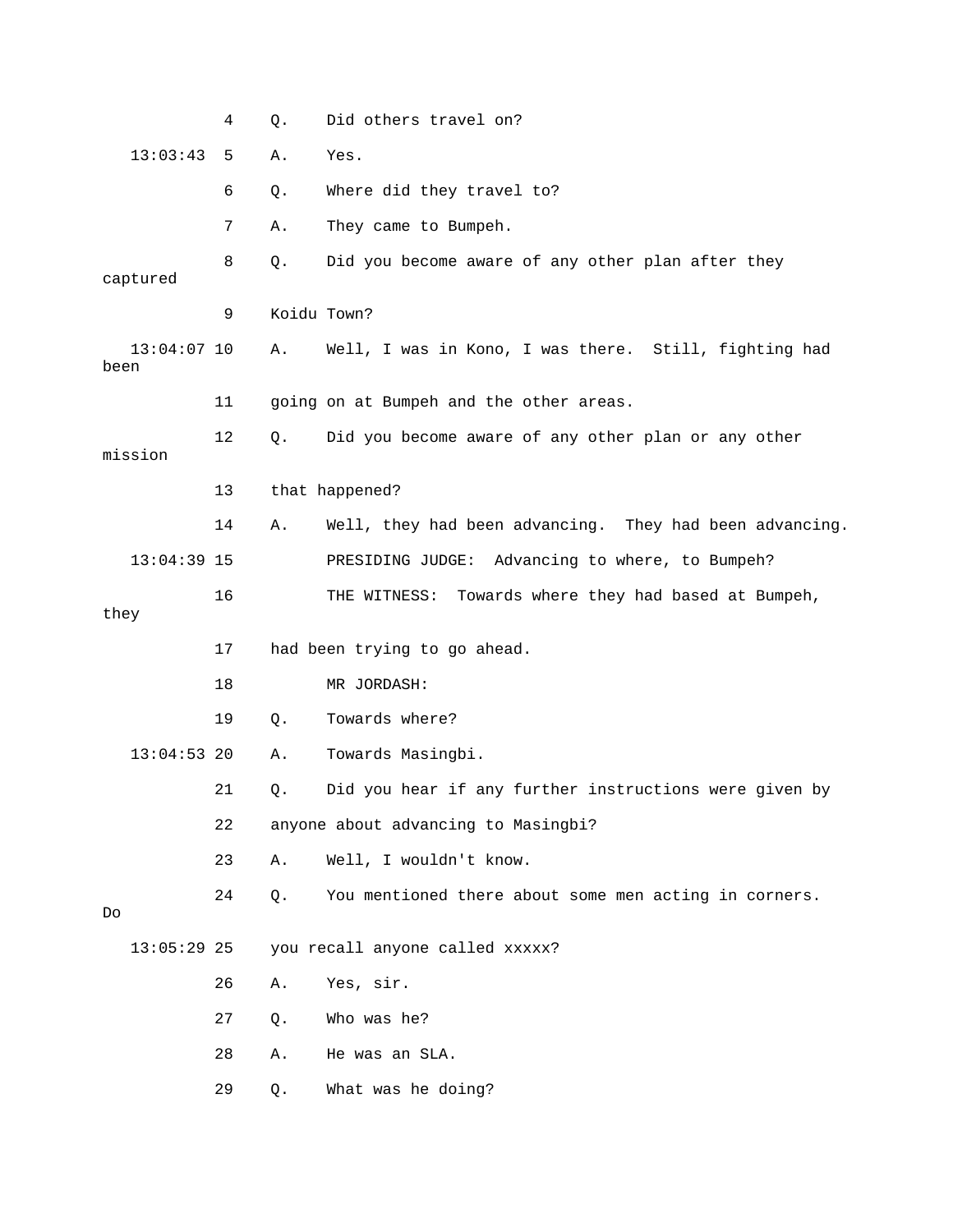|                              |              | SESAY ET AL            |                                                             |              |  |
|------------------------------|--------------|------------------------|-------------------------------------------------------------|--------------|--|
| Page 67                      |              |                        | 12 FEBRUARY 2008                                            | OPEN SESSION |  |
|                              |              |                        |                                                             |              |  |
|                              |              |                        |                                                             |              |  |
|                              | $\mathbf{1}$ | Α.                     | Well, when we captured Kono, initially was just at one      |              |  |
|                              | 2            |                        | particular place and he had been looting civilian property. |              |  |
|                              | 3            | Q.                     | What happened?                                              |              |  |
|                              | 4            | Α.                     | Civilians came and complained to Issa.                      |              |  |
| 13:06:14                     | 5            | Q.                     | Where had he been looting?                                  |              |  |
| it                           | 6            | Α.                     | It was at Koakoyima. I don't know the exact place but       |              |  |
| 7<br>was based at Koakoyima. |              |                        |                                                             |              |  |
| capture                      | 8            | Q.                     | And was this at the time, or after, or before the           |              |  |
| 9                            |              | of Koidu Town?         |                                                             |              |  |
| $13:06:42$ 10                |              | Α.                     | When we were captured Kono, by then.                        |              |  |
|                              | 11           | Q.                     | What happened to Sarki, if anything?                        |              |  |
| went                         | 12           | Α.                     | Issa, when the complaint was lodged to him, he<br>Yes.      |              |  |
| 13                           |              |                        | to him --                                                   |              |  |
|                              | 14           |                        | THE INTERPRETER: Your Honours, would the witness be         |              |  |
| $13:07:04$ 15                |              | instructed to go slow? |                                                             |              |  |
|                              | 16           |                        | MR JORDASH:                                                 |              |  |
|                              | 17           | Q.                     | Just take your time, there's no hurry. Just repeat what     |              |  |
|                              | 18           |                        | you just said?                                              |              |  |

SESAY ET AL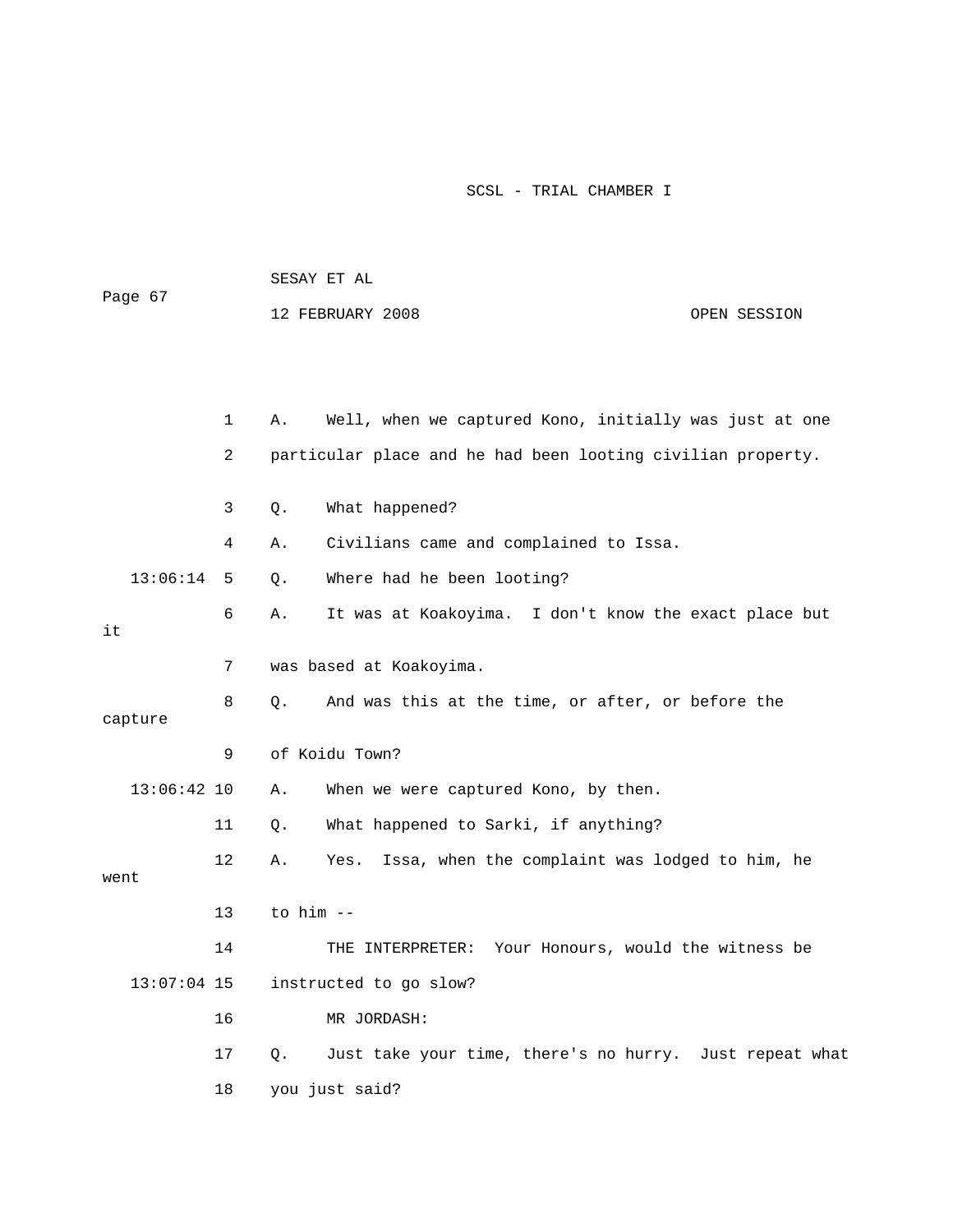19 A. When the civilian went and lodged a complaint to him that 13:07:24 20 xxxxx had been looting the civilians, Issa came there. And when 21 he came, we saw the things as he had looted. We saw some in the 22 room. Issa became angry because he has said that nobody should 23 loot, but he had been looting in the corner so he wanted to do 24 something bad to him. But the civilians, they called Issa again 13:07:51 25 and pleaded with him. They said he should not do anything that 26 was bad to him, and that he should take him from that particular 27 area and send him to the frontline. 28 Q. What happened to the properties? 29 PRESIDING JUDGE: When they said he was going to do a bad

SCSL - TRIAL CHAMBER I

 SESAY ET AL Page 68 12 FEBRUARY 2008 OPEN SESSION

 1 thing to him, what was the bad thing? 2 THE WITNESS: Well, if they told you not to do something 3 that was bad and they did it, then you could be shot at. 4 MR JORDASH: 13:08:30 5 Q. What happened to the looted properties?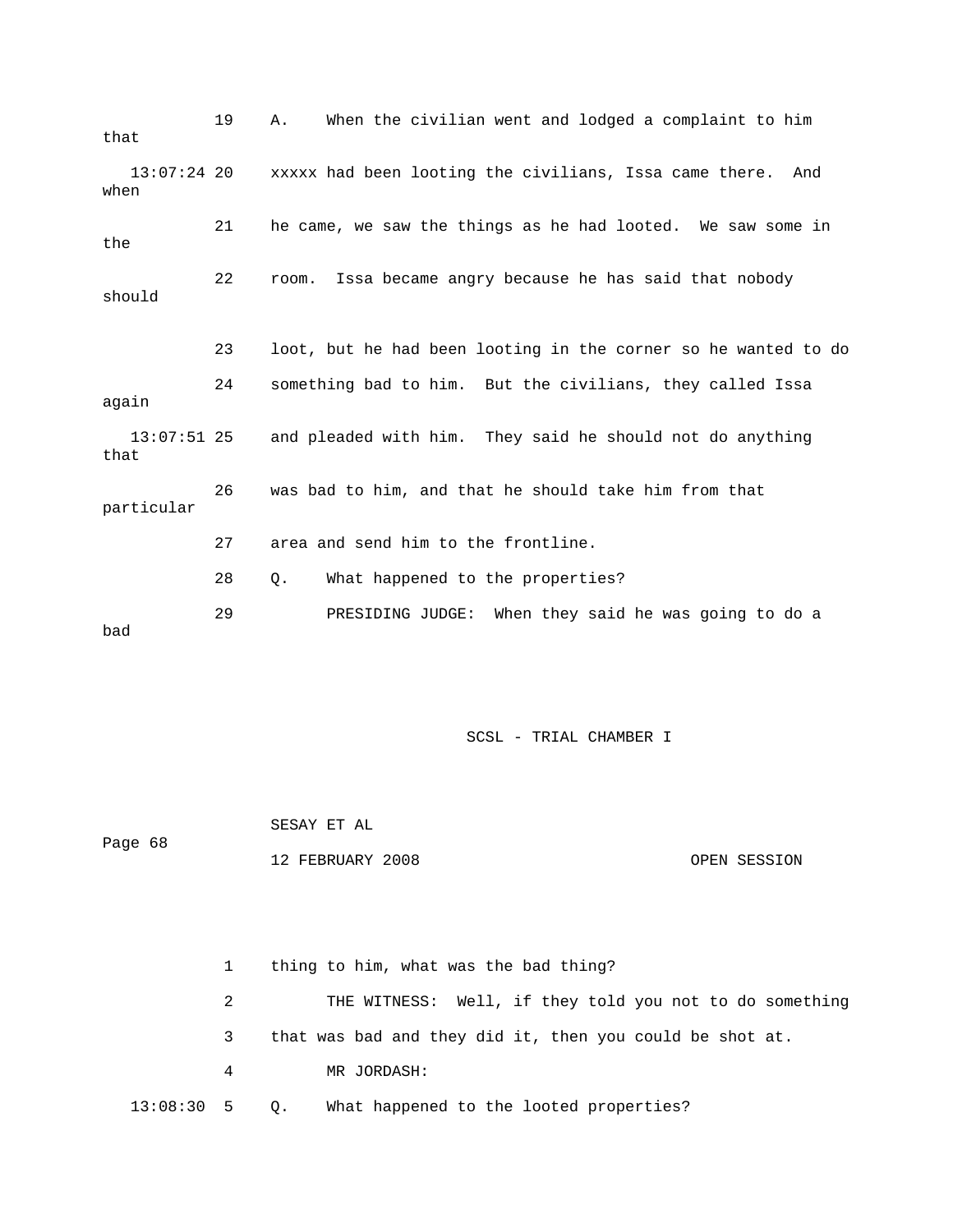6 A. Well, those that claimed them, they told them that these 7 properties were given to them. 8 Q. Given to who? 9 A. The civilians who came and said that those were their 13:08:54 10 properties, they were given to them. 11 MR JORDASH: Your Honour, I notice the time. And if I may 12 just briefly address Your Honours in the absence of the witness. 13 I have probably about 20 minutes or so, maybe 30 minutes at the 14 absolute maximum, but I'd like to address you about something 13:09:26 15 before the lunch-break if I may. It will only take 30 seconds 16 just to inform you of something. 17 PRESIDING JUDGE: Yes. Okay. So the witness can be taken 18 out. 19 **Industry [The witness stood down]**  13:10:55 20 PRESIDING JUDGE: Yes? 21 MR JORDASH: I just thought I should, I don't know 22 obviously, what application my learned friend is going to make, 23 and I don't raise this issue for that purpose. But I wanted to 24 inform Your Honours that this witness's mother died last week, 13:11:12 25 and he has to be away by the end of the day, whatever happens in 26 terms of cross-examination, because it's the seven-day period 27 tomorrow, and the witness kindly agreed to remain in Freetown to 28 give evidence today, but really needs to be away by the end of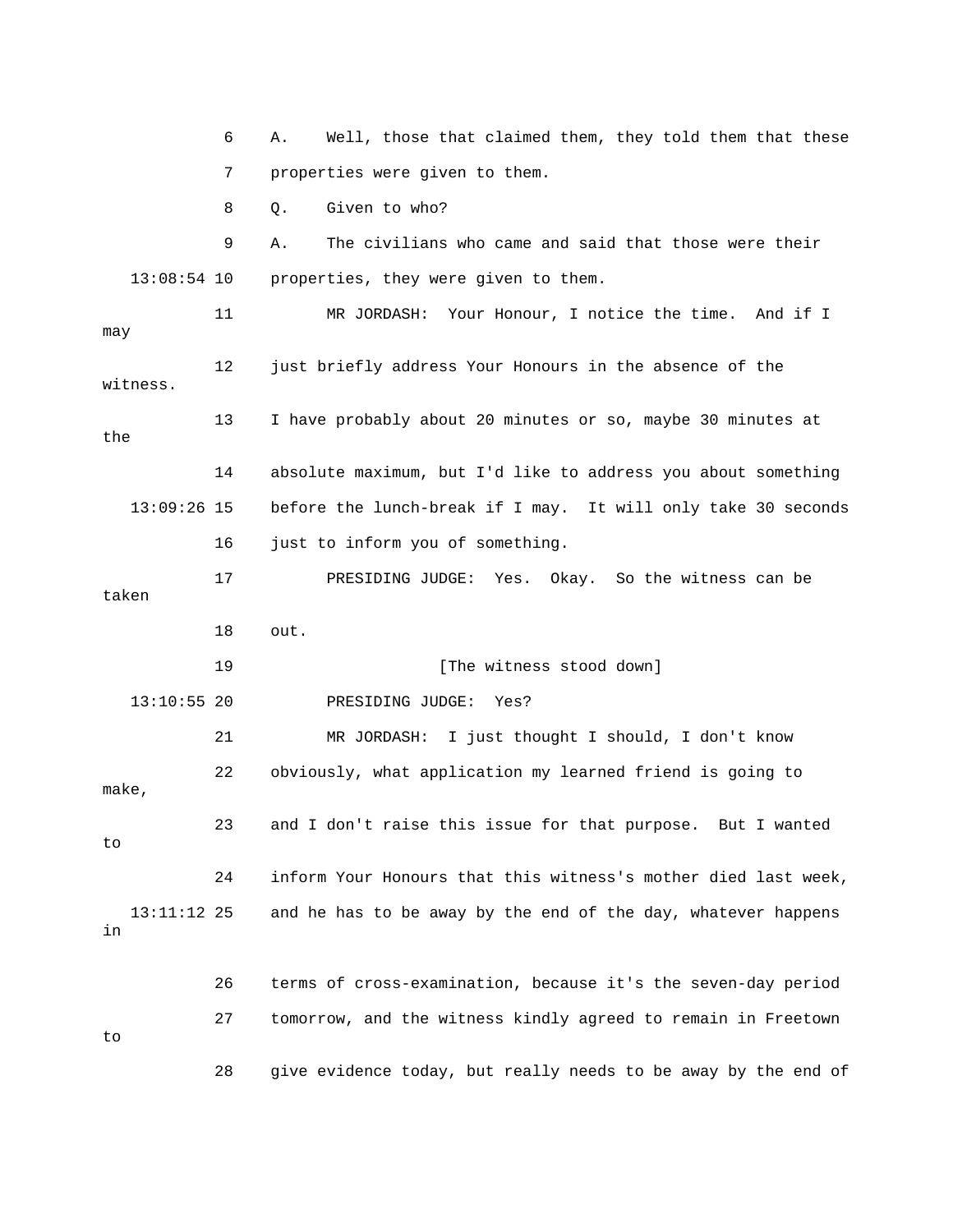29 the day. And if necessary I'll make the requisite application

SCSL - TRIAL CHAMBER I

|         | SESAY ET AL      |              |
|---------|------------------|--------------|
| Page 69 |                  |              |
|         | 12 FEBRUARY 2008 | OPEN SESSION |

 1 the time, but he remained under some sufferance to try to keep to 2 the Court schedule, but absolutely has to be at home tomorrow. 3 JUDGE BOUTET: But I'm curious to understand a bit what's 4 going on. If that is the case, he knew that yesterday. Why is 13:12:04 5 it this witness is the first one you called, when whatever the 6 Prosecution may say you'll serve additional information on him  $-$  7 about him, yesterday. And yet this is your first witness that we 8 have, and you know that this witness is in this family situation 9 difficulty. Why is it this is your first witness? I'm just 13:12:24 10 curious and surprised by this because you had more, you have more 11 than one witness to call, so. 12 MR JORDASH: Well, technically we actually don't have more 13 than one witness to call. We have one possible witness we can 14 call this afternoon, if he's being treated for a leg injury which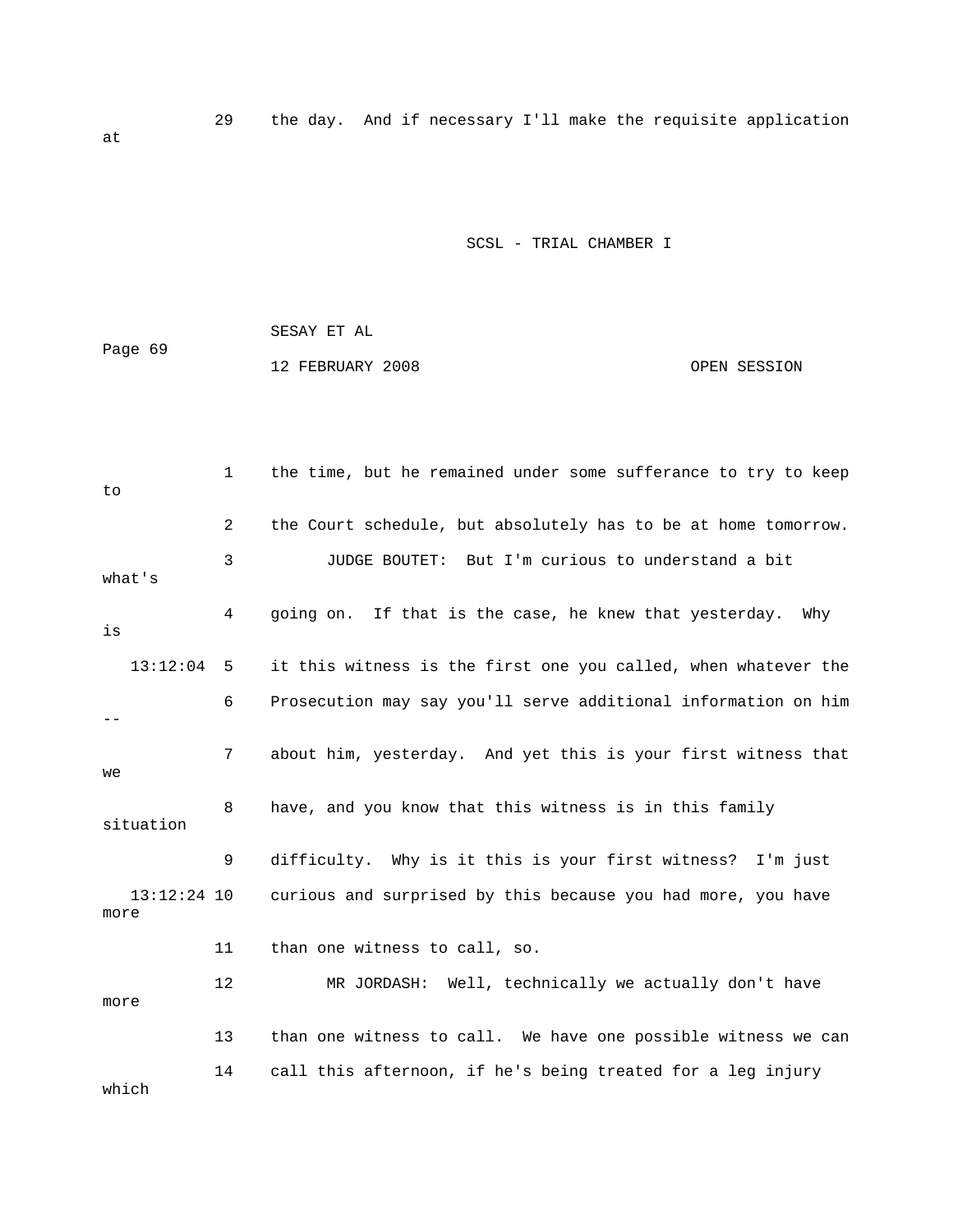13:12:45 15 he's been waiting to have treated for a few days. But without 16 this witness we would not have been able to fill the day, because 17 we've had investigators out in the field trying to get witnesses 18 into Freetown with some success, but we are -- and we expect to 19 be able to continue without delay, but not if this witness wasn't 13:13:09 20 called. This witness allows us to catch up a little bit further, 21 which will enable us to continue without delay but if this 22 witness hadn't been called I would have been asking Your Honours 23 for another adjournment. 24 PRESIDING JUDGE: Why? Why ask us for another adjournment, 13:13:27 25 after one week? 26 MR JORDASH: Because we're dependent upon witnesses coming 27 into town. And with the best will in the world we can't 28 frog-march into the Court. 29 PRESIDING JUDGE: Are you suggesting, Mr Jordash, that the

#### SCSL - TRIAL CHAMBER I

|         | SESAY ET AL      |              |
|---------|------------------|--------------|
| Page 70 |                  |              |
|         | 12 FEBRUARY 2008 | OPEN SESSION |

1 Court will move at your pace, at the pace at which you are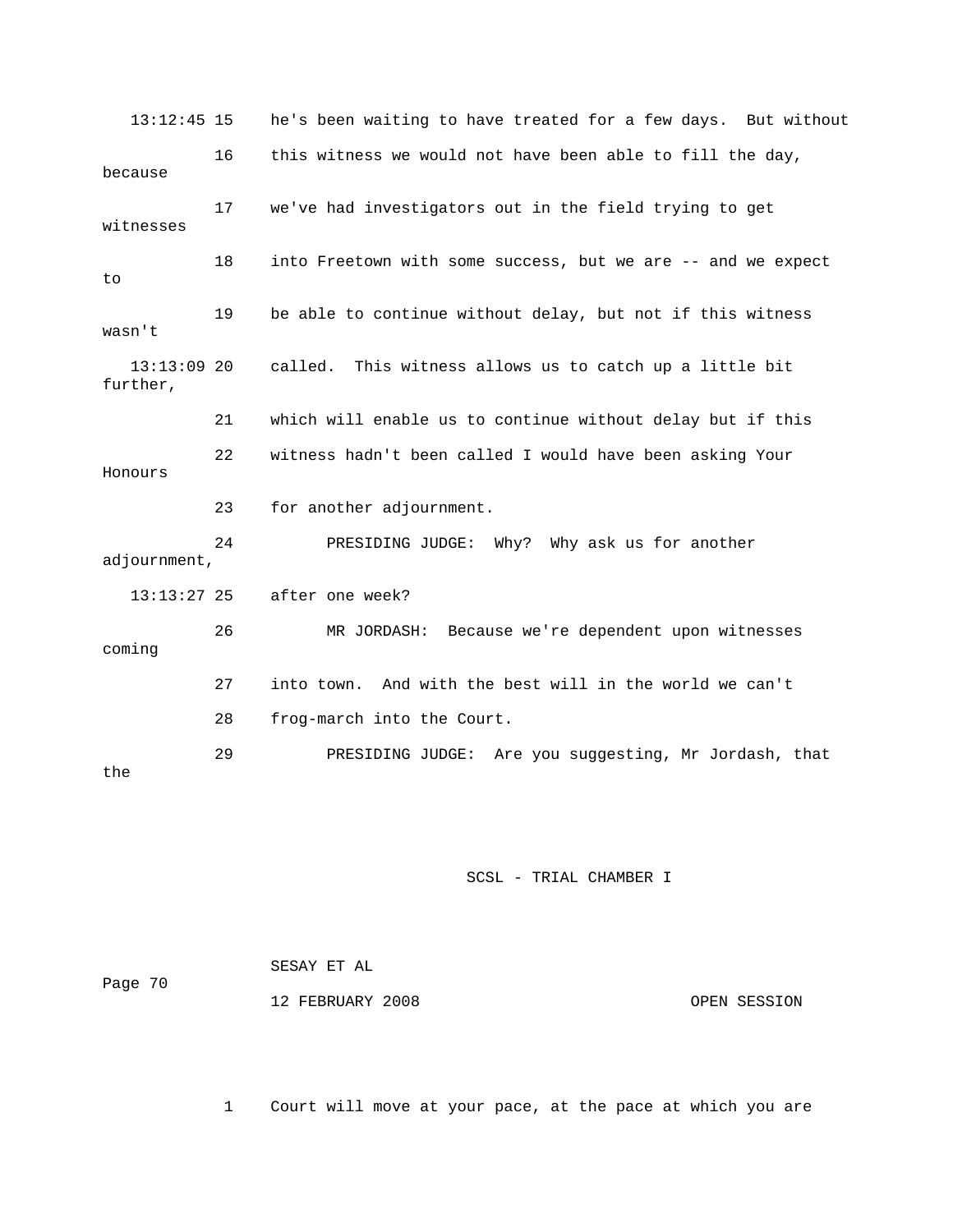2 getting your witnesses?

3 MR JORDASH: Well, I can't --

 4 PRESIDING JUDGE: Have you -- have you taken -- have you 13:13:44 5 addressed your mind to the length of time. You remember when you 6 were asking for an adjournment, Mr Hardaway, you know, posing 7 your adjournment which we granted notwithstanding his opposition, 8 said that, you know, we are getting to near two years, or is it 9 18 months he said, since they closed their case. 13:14:09 10 MR JORDASH: Yeah. 11 PRESIDING JUDGE: And I think I would advise you to consult 12 your diary and to see, because we have the time frames, you know, 13 within which we thought that your case should have been ready and 14 that we should be moving without any interruptions, in any 13:14:29 15 circumstances that you may imagine. I know you are expecting, 16 you know, you would raise an issue of resources and so on and so 17 forth but I'm afraid, Mr Jordash, we will not continue with this 18 case this way, you know, to say that after granting you a week's 19 adjournment we would again be faced with another application for 13:14:49 20 you to adjourn this case. We will not continue adjourning the 21 case this way. 22 I'm afraid this is my reaction to this because it is not 23 fair to the Court, that after a week's adjournment when we expect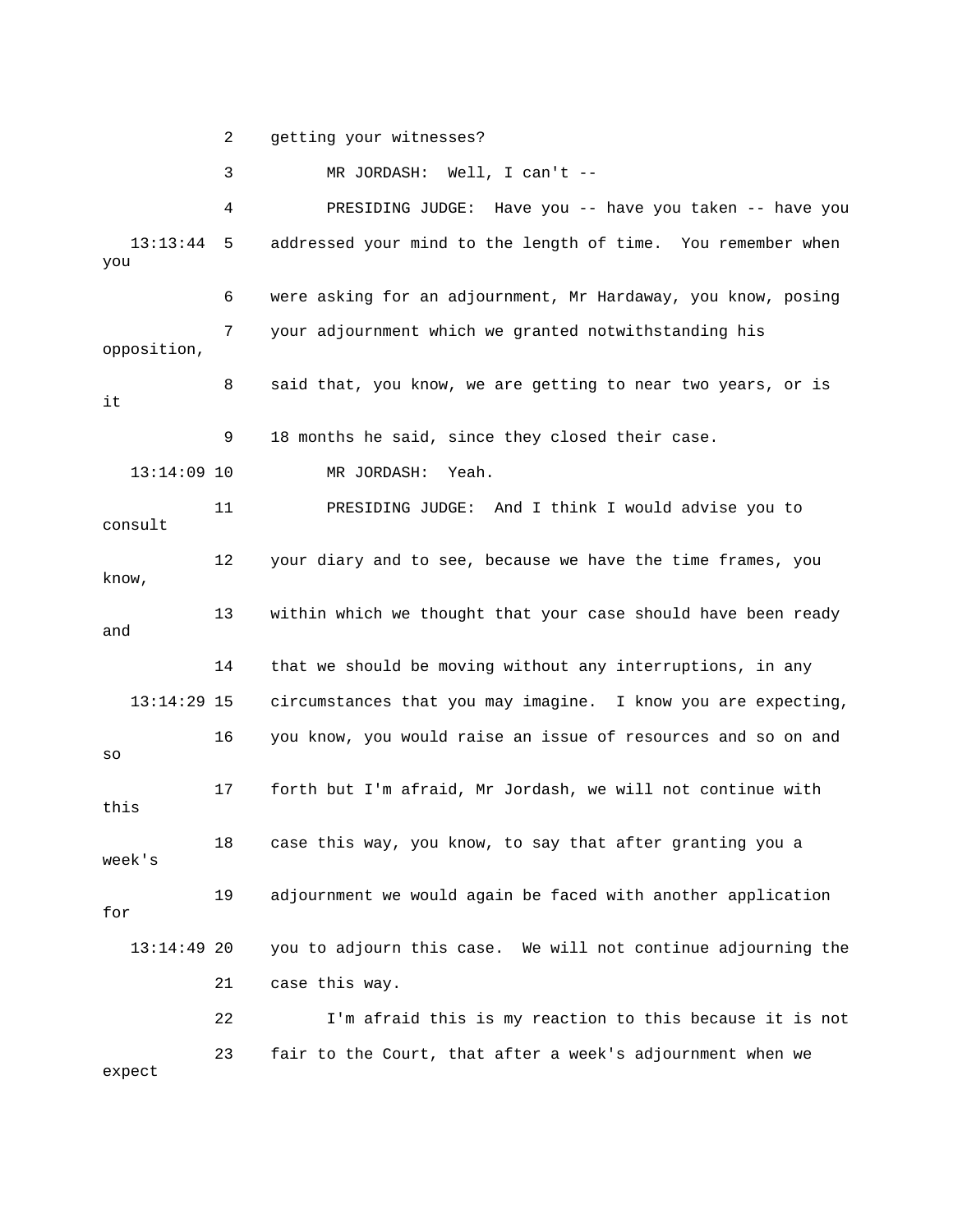24 that you would have lined up a number of witnesses, you will be 13:15:10 25 coming up again with an application for an adjournment. And like 26 my colleague has mentioned, if this witness has an occasion as 27 important as this in his family, why should he be the one that 28 should be called? What has been happening within the past one 29 week? Why should it be this witness and not some other witness,

SCSL - TRIAL CHAMBER I

 SESAY ET AL Page 71 12 FEBRUARY 2008 OPEN SESSION

| adjournment            | 1              | or why should it be that even if we have to grant the          |
|------------------------|----------------|----------------------------------------------------------------|
|                        | $\overline{2}$ | to the Prosecution for them to cross-examine, that we will not |
| it's a                 | 3              | have another witness in this room to testify? I am afraid      |
| οf                     | 4              | very difficult scenario, you know, we are very, very conscious |
| $13:15:52$ 5<br>rights |                | the rights of the accused person under Rule 17 but those       |
|                        | 6              | have their limitations as well. They have their limitations.   |
|                        | 7              | They are not absolute rights.                                  |
| sure                   | 8              | MR JORDASH: Your Honour with greatest respect I'm not          |
| for                    | 9              | what I'm being criticised for since I've made no application   |
| $13:16:11$ 10          |                | an adjournment. What I've done is $-$ -                        |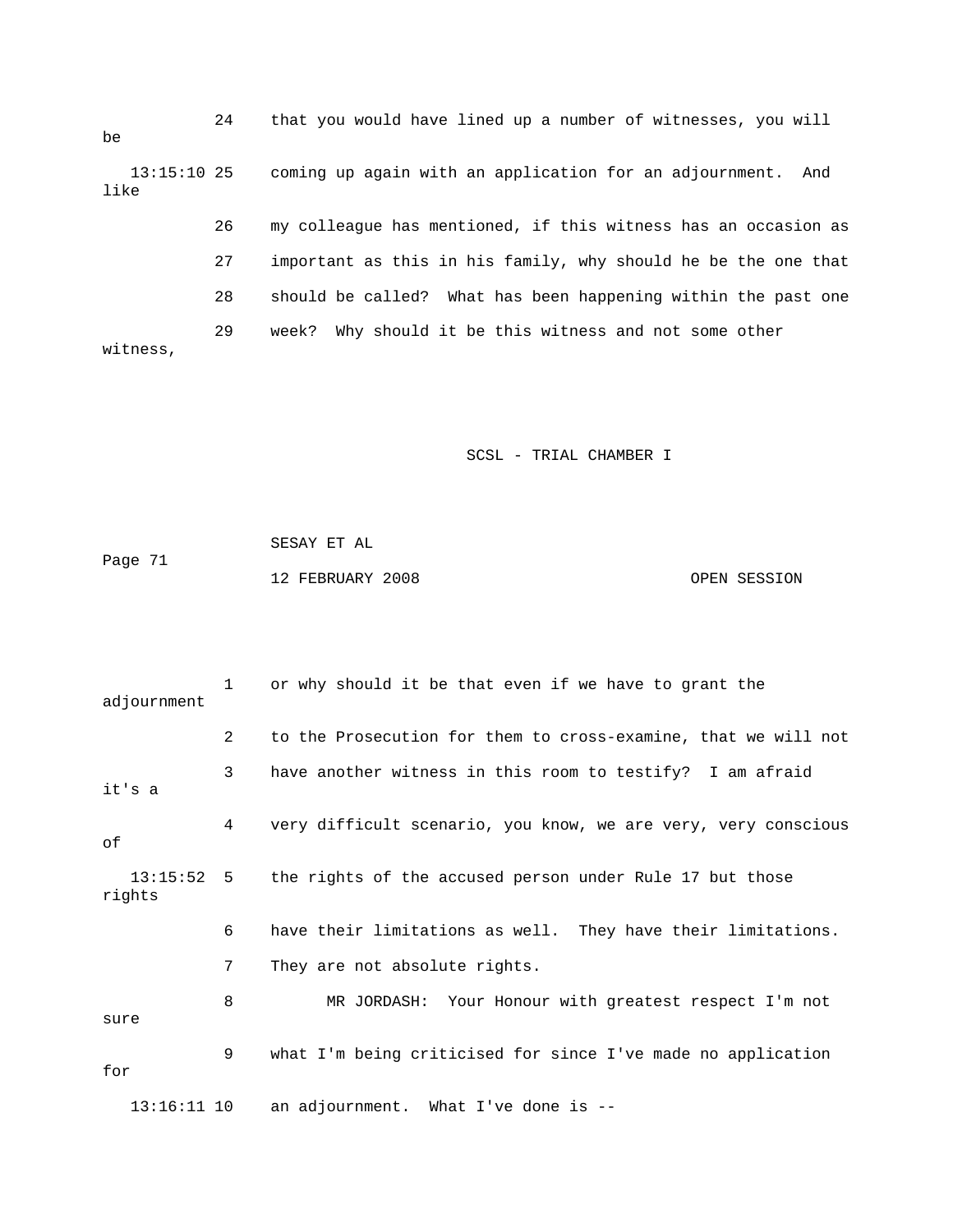11 PRESIDING JUDGE: You mentioned an adjournment. 12 MR JORDASH: I didn't mention -- 13 PRESIDING JUDGE: We came close to that and that's why I'm 14 worried here. Mr Jordash, if you say, you know, without this 13:16:23 15 witness we are going on this afternoon, fine. If you say that we 16 will not be asking -- you will not be asking for an adjournment 17 and that we'll be proceeding, fine. If I'm making these comments 18 it is because you did say, you know, that you might be asking for 19 an adjournment. 13:16:39 20 JUDGE BOUTET: That was my understanding too, I must say. 21 If that was not the case, both the Presiding Judge and myself 22 misunderstood your statement because I understood you to say 23 we're fortunate to have -- I was fortunate to have this witness 24 here today. Otherwise, I would have asked for an adjournment, 13:16:56 25 that's what you said. And if the Prosecution is asking for an 26 adjournment now, whatever it is, as such, do I understand that 27 you have no witnesses to call if that were to be the case? 28 MR JORDASH: I need to -- we do have a witness. I need to 29 check whether he's well enough to give evidence --

SCSL - TRIAL CHAMBER I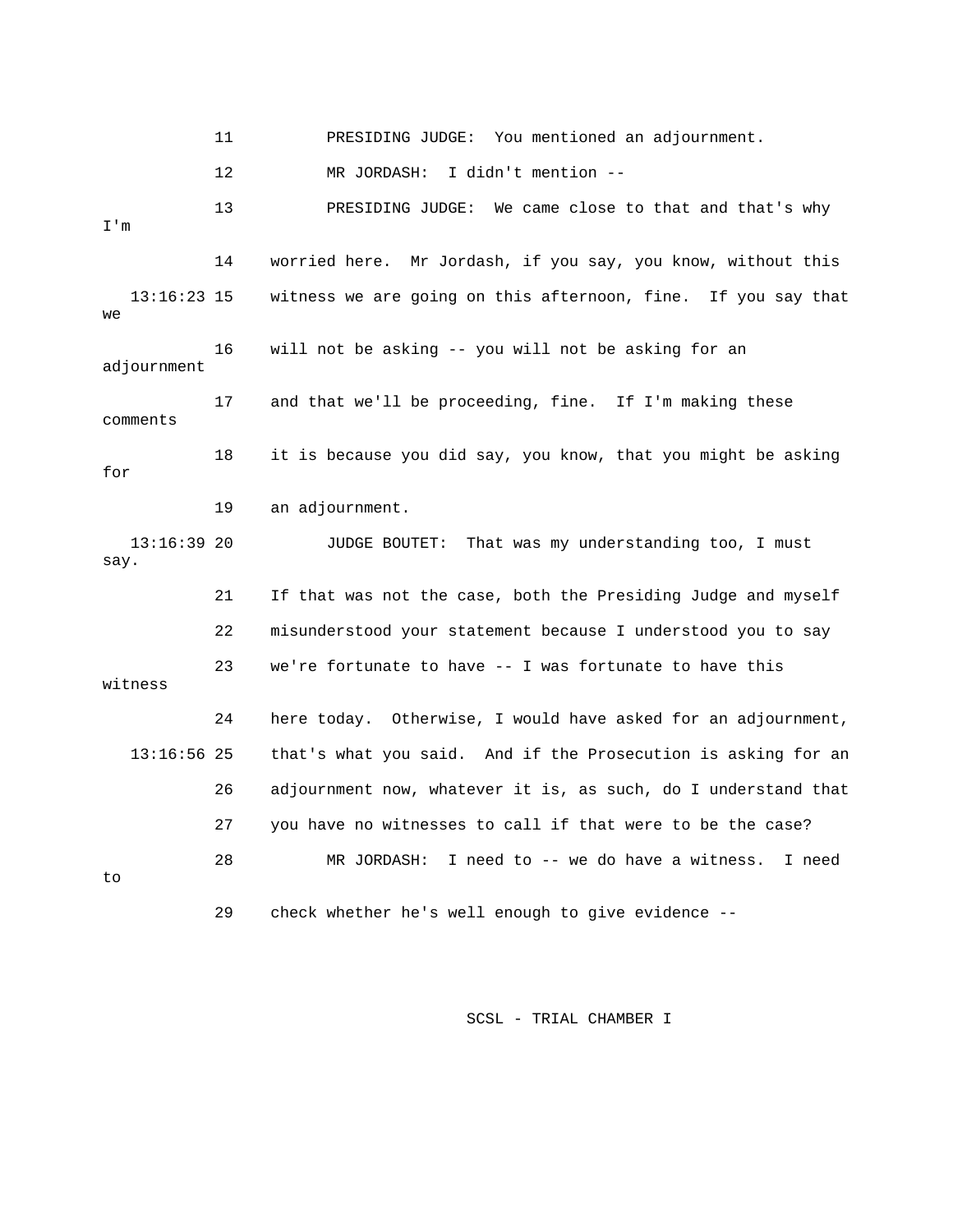### SESAY ET AL Page 72 12 FEBRUARY 2008 OPEN SESSION

 1 JUDGE BOUTET: But if he's not, Mr Jordash, I recall last 2 week when you were granted the adjournment you said that 3 witnesses were coming in now in Zulu by -- I don't know how many 4 that day, and you asked if the Court would give you this time 13:17:40 5 away from leading the case in Court because you had to be there 6 to interview these witnesses and this -- I presume this is what 7 you have been doing for the last week, and now you're talking of 8 maybe a witness and we're not sure if he is injured as such.  $\mathsf{T}$  9 mean, where are we going? 13:17:42 10 MR JORDASH: Well, that's what I was trying to explain 11 before I was criticised for doing something I haven't done yet. 12 PRESIDING JUDGE: It was a reaction -- it was a reaction  $t<sub>0</sub>$  13 your posturing that you mentioned an adjournment and that is why 14 I came in because I don't see myself being faced with another 13:18:02 15 application for an adjournment, after this Chamber has generously 16 given an adjournment for one week, you know, to enable you to 17 fulfill your obligations, and for the case to continue normally. 18 That is why I came with those comments. 19 MR JORDASH: With the greatest respect, being granted an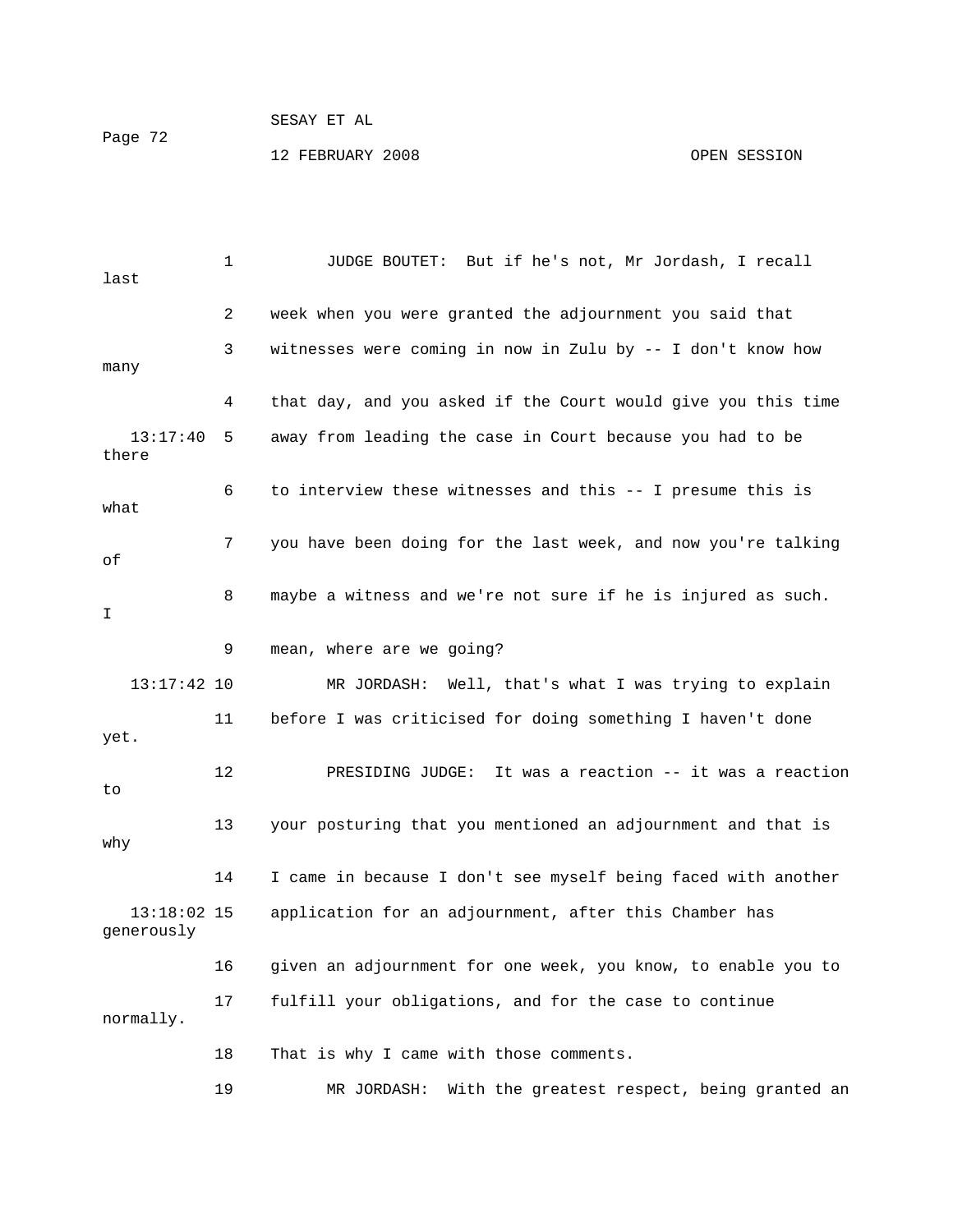13:18:19 20 adjournment because we were not able to go on through no fault of 21 our own whilst it was appreciated -- 22 PRESIDING JUDGE: Through no fault of your own? 23 MR JORDASH: Through no fault of our own, yes. I'll repeat 24 that. Through no fault of our own, and if we're forced to apply 13:18:35 25 for an adjournment again because we cannot get witnesses here in 26 time or because witnesses fall ill, again, it's through no fault 27 of our own. 28 PRESIDING JUDGE: There's there a difference between a 29 witness falling ill and not being able to get witnesses into Zulu

#### SCSL - TRIAL CHAMBER I

 SESAY ET AL Page 73 12 FEBRUARY 2008 OPEN SESSION

 1 or investigators being in the countryside and hunting witnesses 2 at this point in time. At this point in time. 3 JUDGE BOUTET: You've been on the case since June 2003, Mr 4 Jordash. I mean, you are not new to this case. And to be told 13:19:04 5 at this late stage, as such, that you still have investigators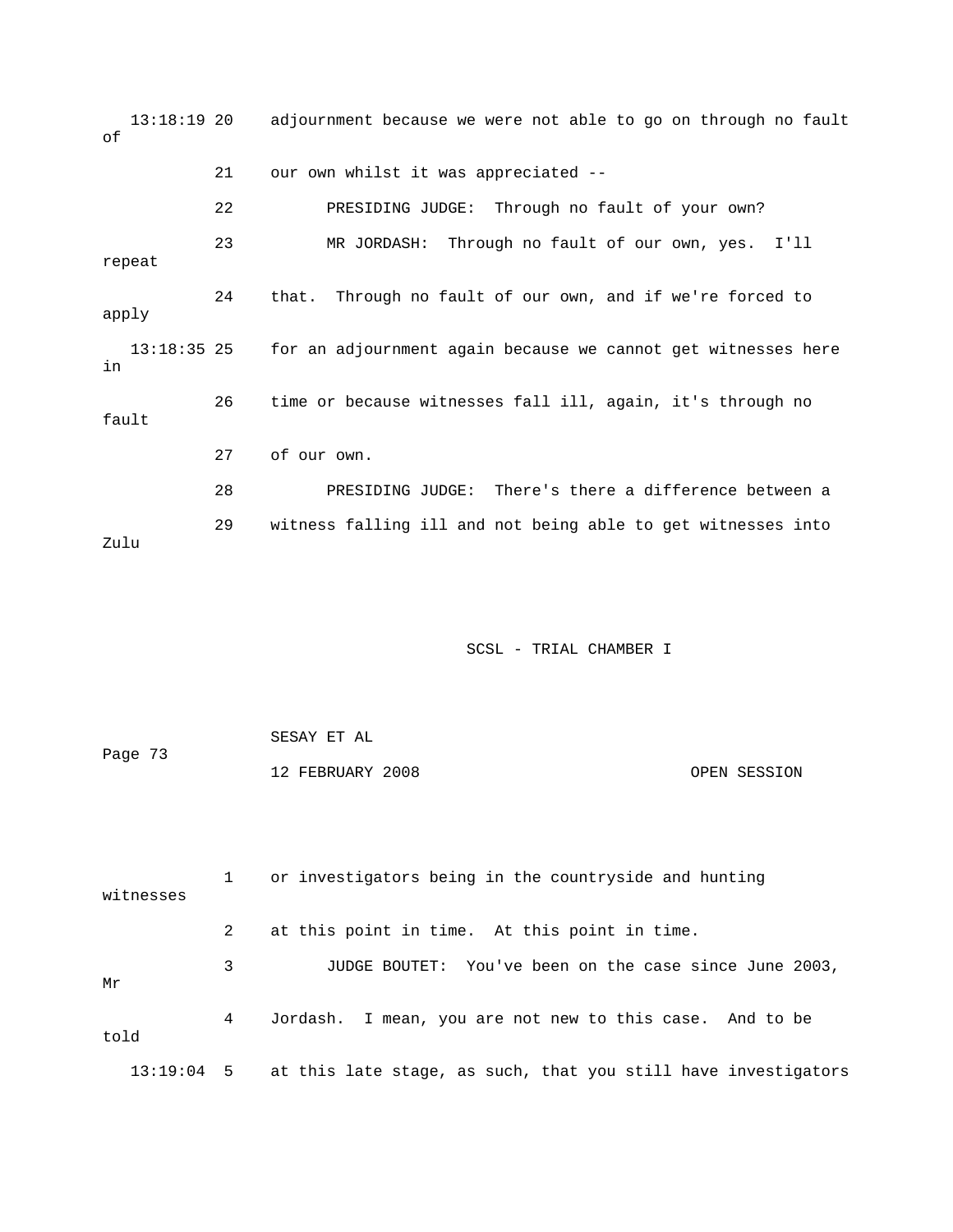6 running up the country to seek witnesses to get witnesses down to 7 Freetown is astonishing, I must say. I mean, we are almost at 8 the end of your case and you filed yesterday another list of 9 witnesses, I don't know how many but more than two. Where are 13:19:19 10 these witnesses that you are to call? Why aren't they here? Why 11 is it they are not available for you to call now? 12 MR JORDASH: Well, it's not astonishing that investigators 13 are in the field getting witnesses because we can't just phone 14 them up and ask them to come down. 13:19:36 15 PRESIDING JUDGE: Mr Jordash, for how long? 16 MR JORDASH: If I could explain. 17 PRESIDING JUDGE: For how long? Look at when the 18 Prosecution finished their case. Look at when we did say, even 19 after taking Mr Sesay's evidence, we said no, we are suspending 13:19:48 20 everything. You go to the field and you're organising your 21 defence because we have to finish with the CDF case. 22 MR JORDASH: Your Honours -- 23 PRESIDING JUDGE: And you had all this time. 24 MR JORDASH: Your Honours appear to be ignoring one fact. 13:20:00 25 PRESIDING JUDGE: Which is? 26 MR JORDASH: Which is that witnesses have lives. One 27 cannot just bring them to Freetown three months before they are 28 going to testify. They have jobs. They have personal lives, and 29 can only be brought at a particular time before their testimony.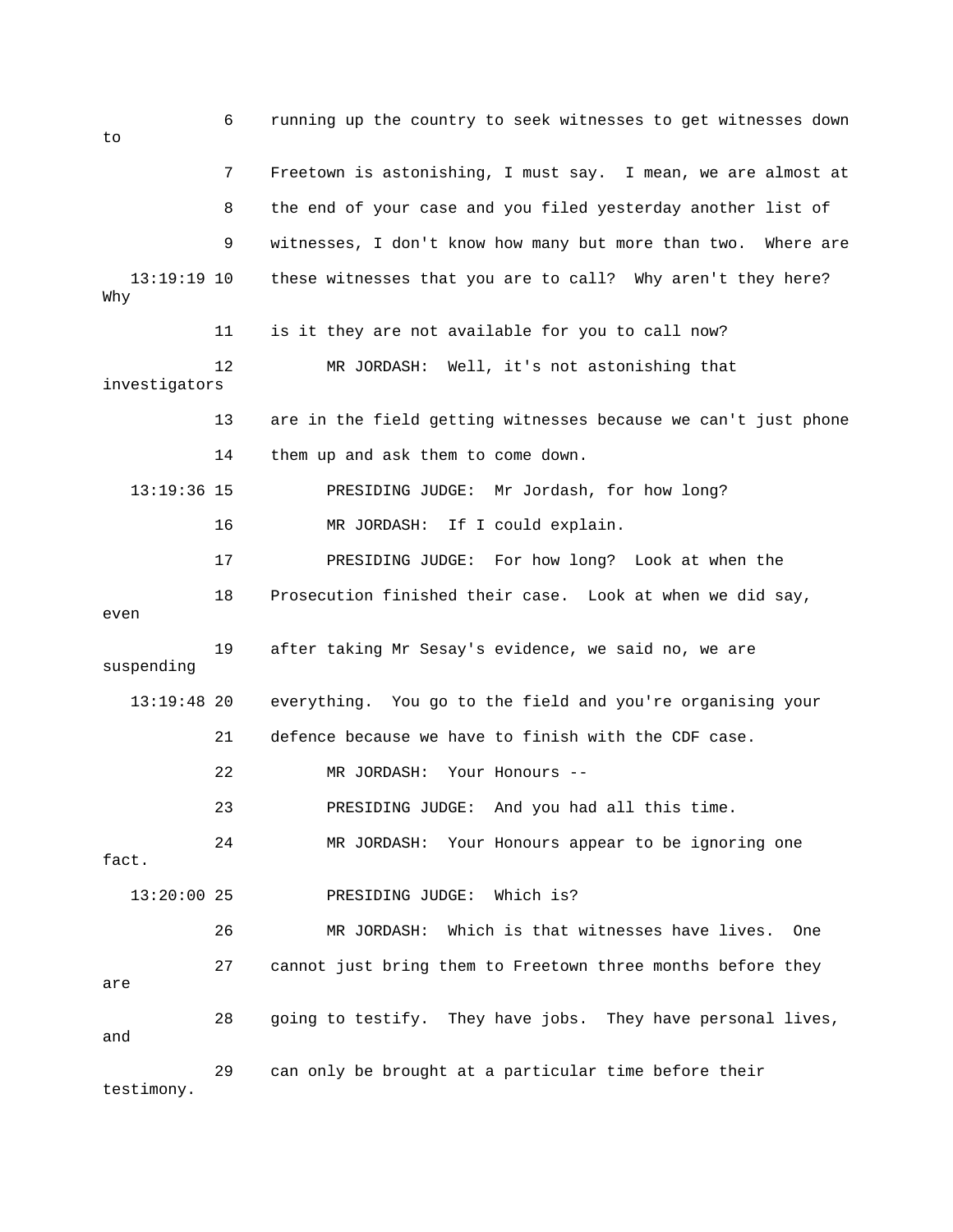| Page 74 | SESAY ET AL      |              |
|---------|------------------|--------------|
|         | 12 FEBRUARY 2008 | OPEN SESSION |
|         |                  |              |

|                 | 1  | Why are investigators in the field? Because we have to send    |
|-----------------|----|----------------------------------------------------------------|
|                 | 2  | investigators to the field to get witnesses. It's not          |
| witnesses       | 3  | astonishing because I don't know any other way to get          |
| in              | 4  | but to send people to fetch them. With the best investigators  |
| 13:20:30<br>and | 5  | the world two investigators can only fetch so many witnesses,  |
| what,           | 6  | when they get to the field if the witnesses say: You know      |
| out             | 7  | I've got to sort out my family arrangements; I've got to sort  |
|                 | 8  | my job, what are the investigators to do? We can call in the   |
|                 | 9  | Sierra Leonean Police and arrest them, but I don't think that  |
| $13:20:49$ 10   |    | will be very productive.                                       |
| the             | 11 | JUDGE THOMPSON: Let me say, what I find intriguing is          |
|                 | 12 | number of witnesses who are actually repeating issues that are |
| witnesses.      | 13 | clearly being covered by quite a substantial number of         |
| from            | 14 | And of course, it goes to the question for me, and speaking    |
| $13:21:07$ 15   |    | a judicial perspective, whether the rule of corroboration is   |
|                 | 16 | being ignored because clearly, as far as I understand the law, |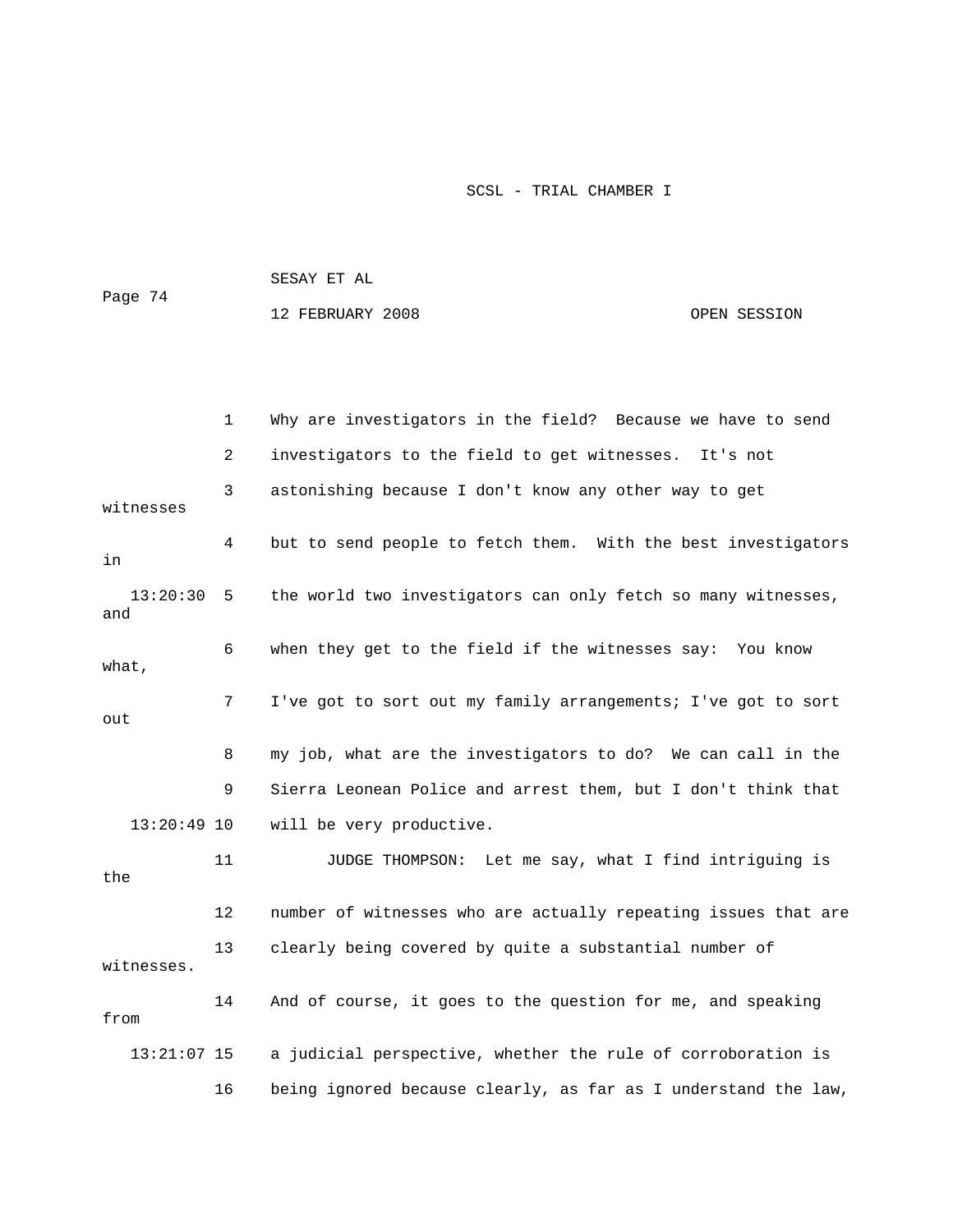|               | 17 | it's always been the law that you do not need more than one or |
|---------------|----|----------------------------------------------------------------|
|               | 18 | two witnesses to corroborate a witness who testifies as to a   |
| and I         | 19 | particular episode. I have been following the proceedings,     |
| $13:21:34$ 20 |    | find that we've been having quite a number of witnesses        |
| And           | 21 | testifying on almost the same episode over and over again.     |
| multiplying   | 22 | so clearly, it appears to me therefore that we may be          |
| my            | 23 | witnesses and sometimes multiplying issues and that would be   |
| if            | 24 | own concern which I really find extremely intriguing. Because  |
| $13:22:01$ 25 |    | you have ten witnesses testifying to a particular episode, how |
| evidence?     | 26 | does the Tribunal find it's way towards evaluating the         |
|               | 27 | MR JORDASH: Well, I'm not sure if Your Honour is making        |
|               | 28 | that comment in relation to this witness or not.               |
| saying        | 29 | No. No, not at all. I'm just<br>JUDGE THOMPSON:<br>No.         |

|         | SESAY ET AL      |              |
|---------|------------------|--------------|
| Page 75 |                  |              |
|         | 12 FEBRUARY 2008 | OPEN SESSION |

 1 that some of the witnesses who have testified here, for example, 2 a witness comes and talks about mining in a particular area, and 3 then you have three or four other witnesses virtually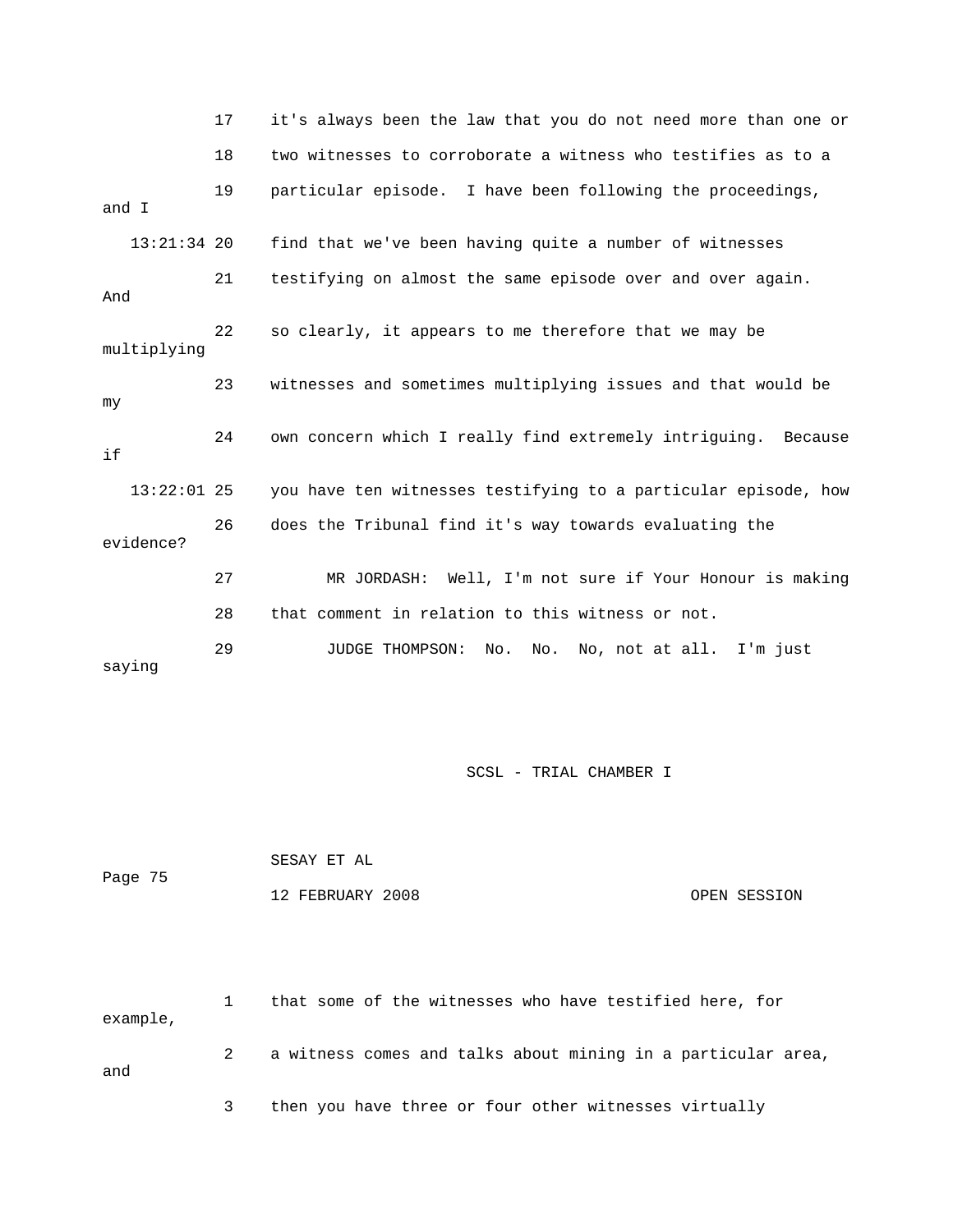4 corroborating that, I'm saying that isn't it intriguing that 13:22:36 5 having had two witnesses corroborate the mining position in terms 6 of the defence you are putting forward, do you want five or more 7 witnesses to come and corroborate that. 8 MR JORDASH: Well, yes. 9 JUDGE THOMPSON: That is intriguing for me. 13:22:51 10 MR JORDASH: When the Prosecution have had that number 11 then, yes. This is -- 12 JUDGE THOMPSON: In other words, the Prosecution has 13 virtually compounded the rule because the rule is that one 14 witness can corroborate a witness on a particular issue, as long 13:23:06 15 as that witness is believable. 16 PRESIDING JUDGE: But that is a general, that is a 17 principal on which international criminal justice lies and it is 18 a principal that has been adopted by other international criminal 19 tribunals. 13:23:10 20 JUDGE THOMPSON: That is my own concerns. 21 MR JORDASH: But it wasn't -- 22 PRESIDING JUDGE: That is, I mean, there is no rule which 23 says that you need more than one witness to prove an issue. 24 We're not ruling out corroboration. We are not. We are not 13:23:28 25 saying you must call only one witness, this is not what we're 26 saying, but the rule is there and we are stuck with it. You do 27 not need more than one witness to establish a fact that is 28 relevant to the issues that are raised in the indictment.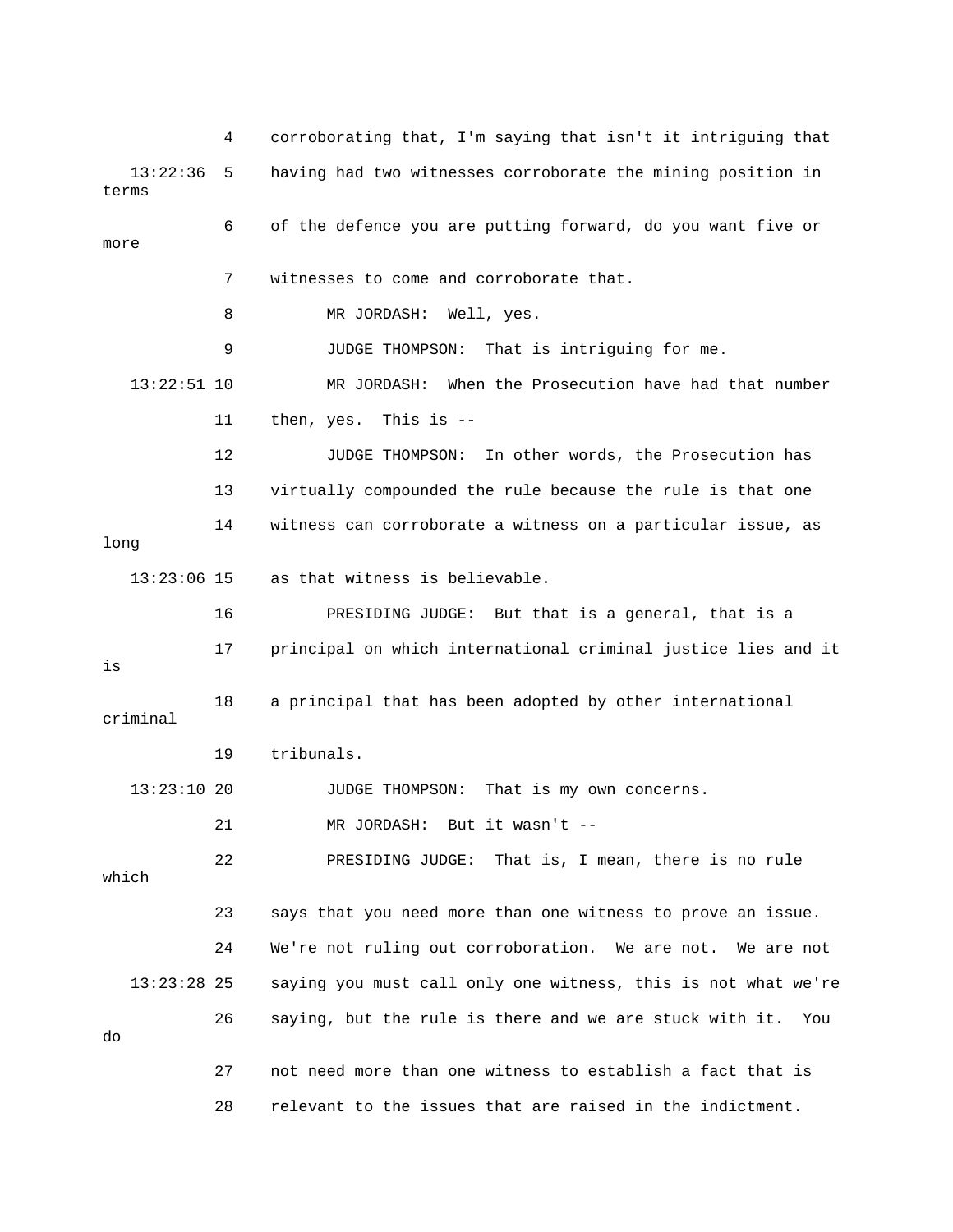29 MR JORDASH: Well, I would simply say this: Why weren't

#### SCSL - TRIAL CHAMBER I

 SESAY ET AL Page 76 12 FEBRUARY 2008 OPEN SESSION

 1 these points not raised when the Prosecution were calling their 2 85 witnesses? 3 PRESIDING JUDGE: The Prosecution called 85 witnesses for 4 three accused persons, and they listed -- there were some cases, 13:23:55 5 you know, where they listed about 200 witnesses or a hundred and 6 something and they had to bring them down. Those witnesses were 7 brought down and they called 85 witnesses for three accused 8 persons. 9 MR JORDASH: They had at least ten -- 13:24:06 10 PRESIDING JUDGE: You have -- Mr Jordash, you have served a 11 notice here that you intend to call -- I mean, I don't know 12 what -- 89 witnesses, a revised ordering of 89 witnesses. I 13 don't know what we are doing with 89 witnesses for the case of 14 your accused person. Let me be very, very frank on this. 13:24:28 15 89 witnesses, I will say that it's an exaggerated number. The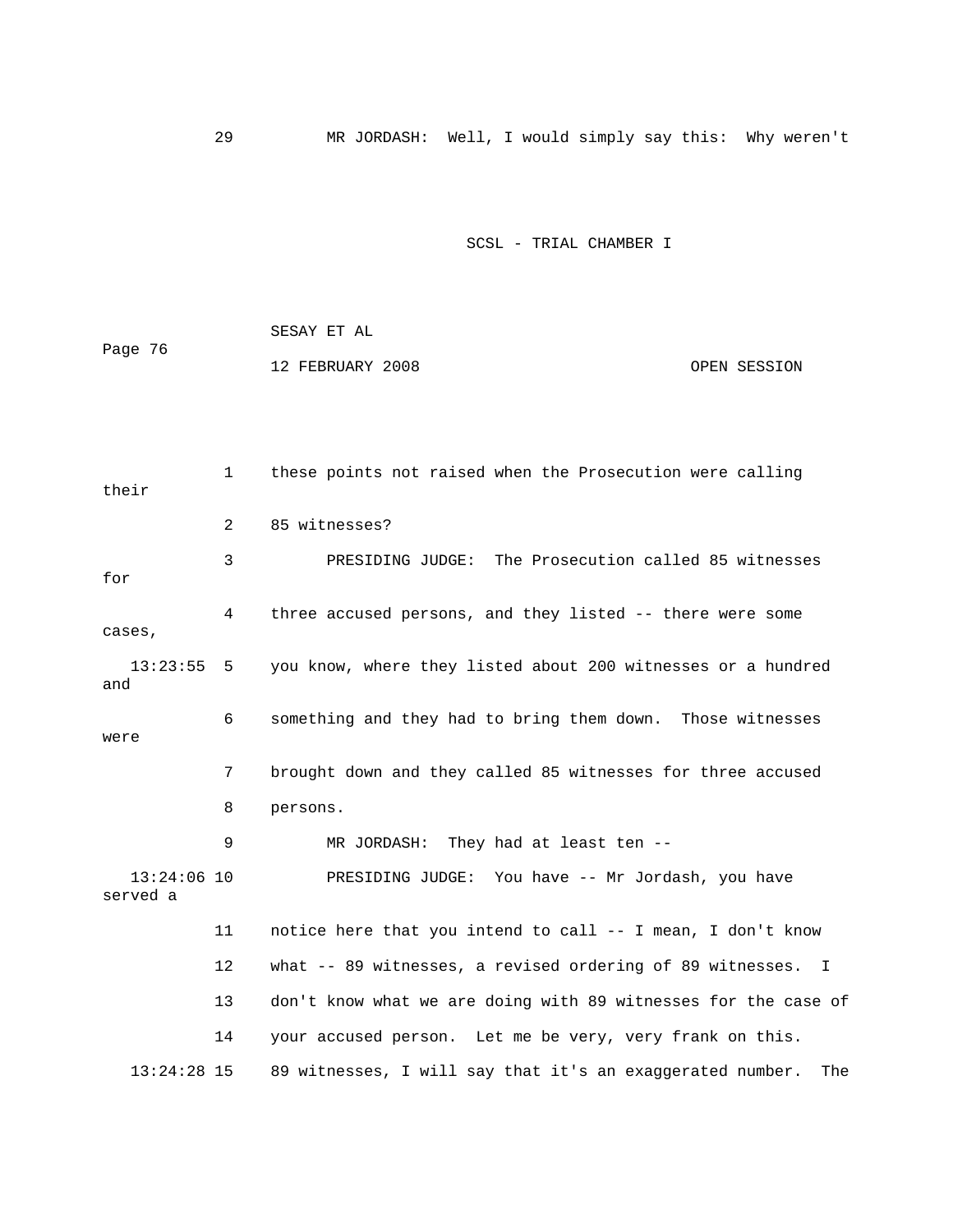16 Prosecution cannot call 85 and for your defendant alone you want 17 to call 89 -- 18 MR JORDASH: No. 19 PRESIDING JUDGE: -- and maybe more than a hundred. How 13:24:40 20 many will Kallon call? How many will Gbao call? How many 21 witnesses shall we end up with in this trial? 22 MR JORDASH: Well, Your Honours are ignoring, with respect, 23 what we made very clear last week which was we made an 24 application to say we don't have enough time to interview 13:24:57 25 witnesses, and then Your Honours made an order which effectively 26 said, in seven days please give us the exact witnesses you are 27 going to call. An impossibility, of course. 28 PRESIDING JUDGE: No. We didn't give you, we didn't give 29 you the one week for you to give us an exact number of witnesses.

SCSL - TRIAL CHAMBER I

 SESAY ET AL Page 77 12 FEBRUARY 2008 OPEN SESSION

1 It was one week for you to continue with the proceedings.

2 MR JORDASH: No, it was --

3 PRESIDING JUDGE: And to interview your witnesses and to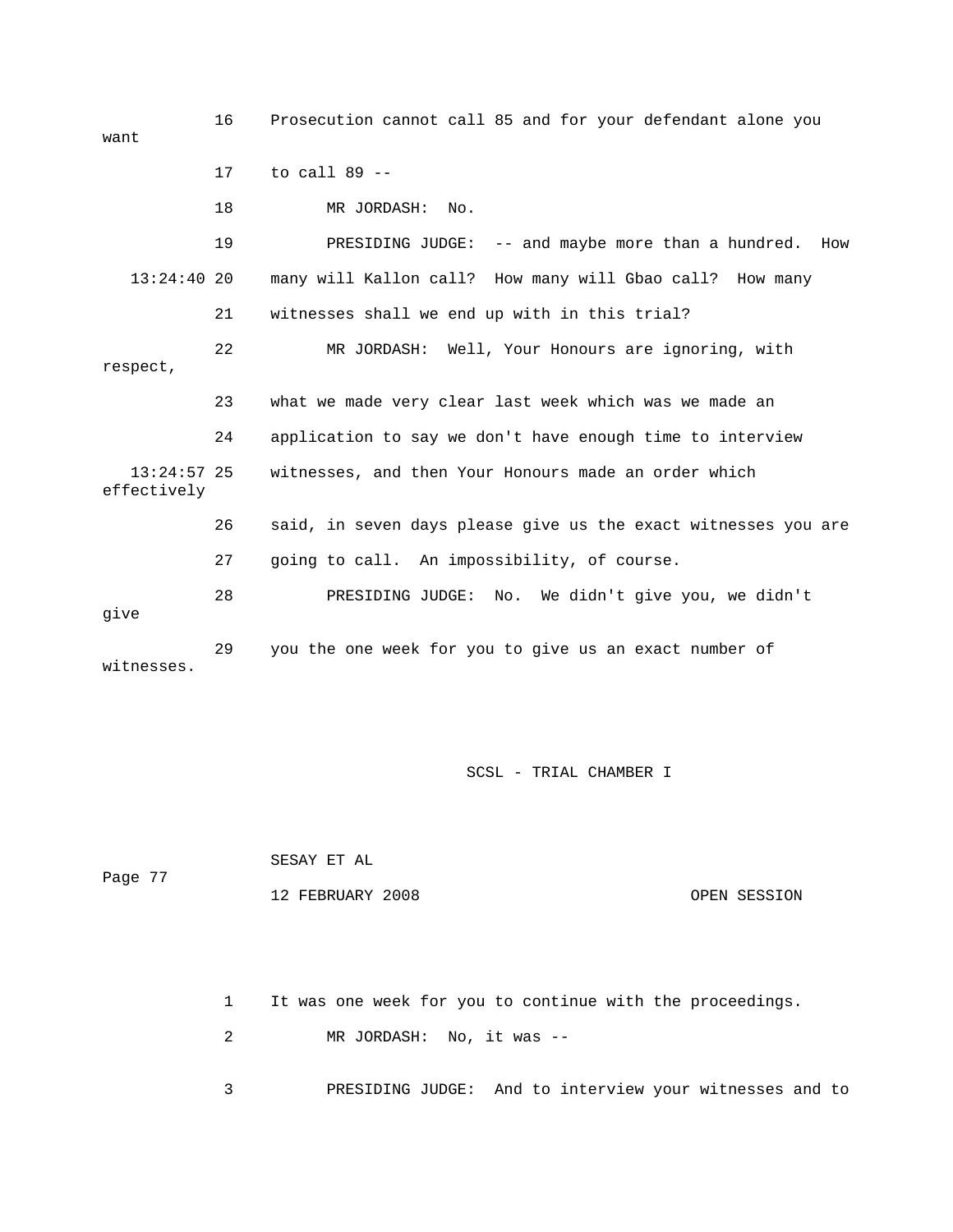4 continue with these proceedings. We were very reluctant to grant 13:25:25 5 you the one week, but we did because we wanted to give you some 6 respite, you know, to be able to at least go and interview some 7 of your witnesses and make them available, you know, for us to 8 take them in the course of these proceedings. 9 MR JORDASH: But Your Honours passed an order which said: 13:25:42 10 Please file your list of witnesses -- your reduced list of 11 witnesses. 12 PRESIDING JUDGE: Yes. 13 MR JORDASH: So we had a week to interview the 89 witnesses 14 and give you our final list. How -- 13:25:52 15 PRESIDING JUDGE: Well, that was only one of the orders. 16 MR JORDASH: Yes. 17 PRESIDING JUDGE: That was only one of the orders and the 18 case was to continue anyway from the twelfth. 19 MR JORDASH: But the point is Your Honours now criticise  $11S$  13:26:03 20 for giving you a list of 89. What were we suppose to do? 21 PRESIDING JUDGE: 89 but you have -- you have given 89 but 22 you have not complied with the other order. Where is the summary 23 of the evidence? 24 MR JORDASH: It's there. 13:26:13 25 PRESIDING JUDGE: Which is supposed to be there. Where is 26 the summary? I've seen it here but I have not seen the summary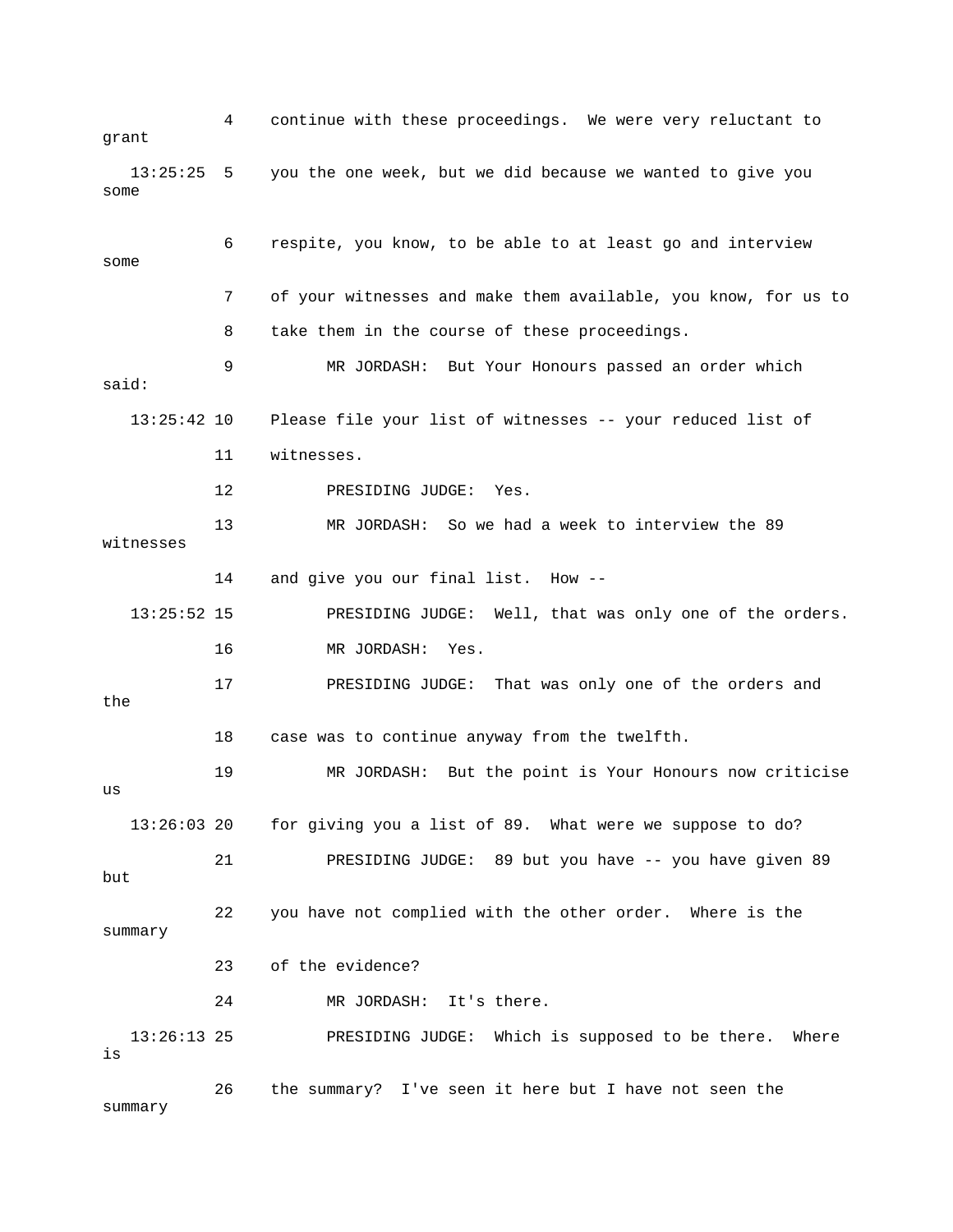27 of the evidence.

 28 MR JORDASH: May I just stick with the point of the 89 for 29 a moment.

SCSL - TRIAL CHAMBER I

 SESAY ET AL Page 78 12 FEBRUARY 2008 OPEN SESSION

 1 PRESIDING JUDGE: Because where we wanted the summary of 2 the evidence is to see, is to tackle the issue of repetitiveness 3 and we will insist on the summary of the evidence of witnesses 4 who you intend to call. It is important otherwise we will not 13:26:35 5 see the end of the tunnel. 6 MR JORDASH: The summary was to be filed by today and it 7 will be filed by today. It's been done -- 8 PRESIDING JUDGE: Well, we are waiting for it because we 9 are interested in knowing what summary, you know, and the summary 13:26:48 10 must be detailed and should not be a summary that will be 11 accompanied later on with supplementals which will take us to 12 another scenario, like what Mr Hardaway is complaining about 13 today. 14 MR JORDASH: There is no way we can do it. We cannot 13:27:05 15 interview 89 people in seven days to give you detailed

summaries.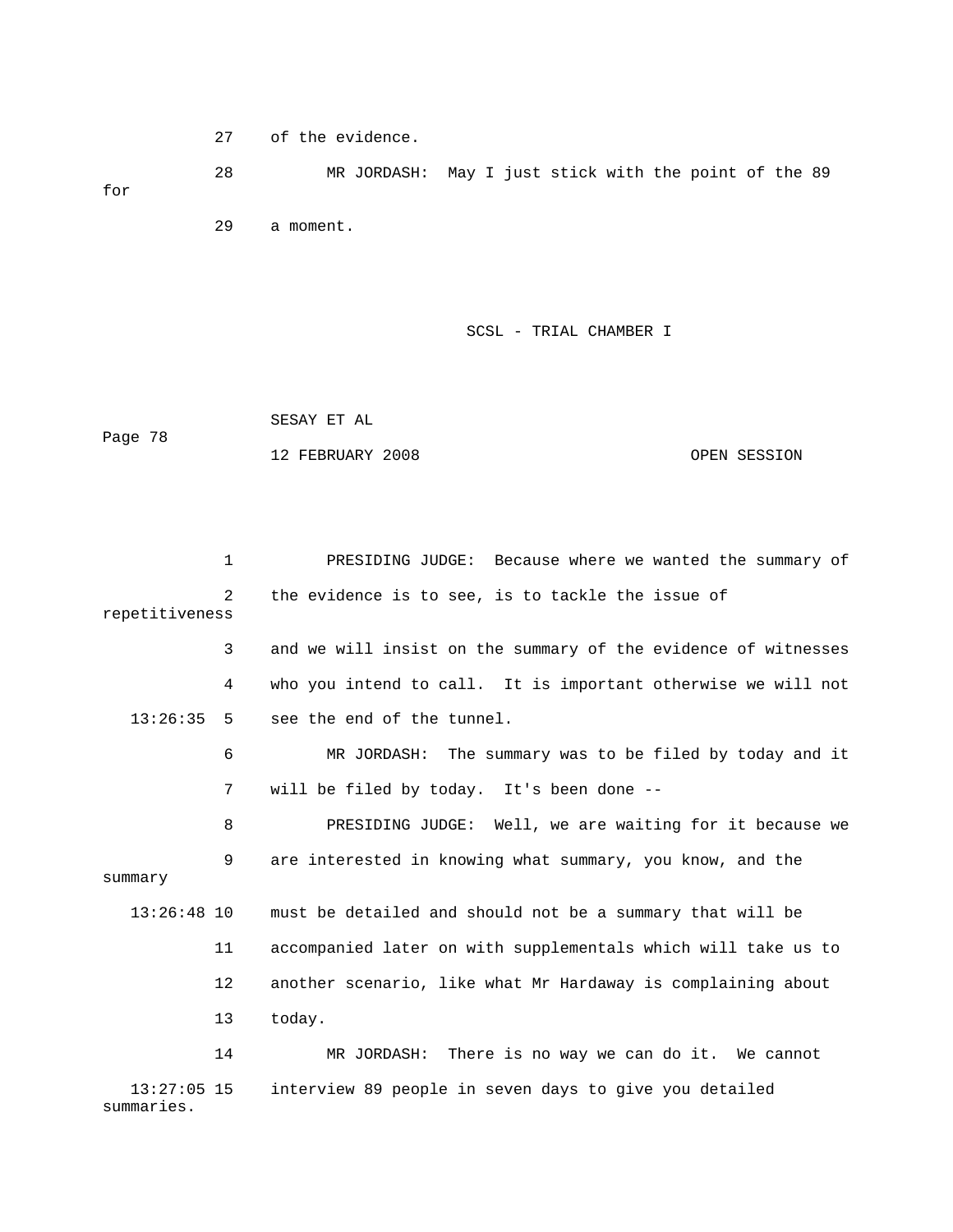| doing                | 16 | PRESIDING JUDGE: 89 witnesses. What have you been              |
|----------------------|----|----------------------------------------------------------------|
| been                 | 17 | since the case of the Prosecution was closed? What have you    |
| Mr                   | 18 | doing since the case of the Prosecution was closed? And since  |
| is                   | 19 | Sesay ended his case, I mean his testimony. This is -- this    |
| $13:27:24$ 20        |    | the question.                                                  |
| our                  | 21 | MR JORDASH: Well, what we've been doing is waiting for         |
|                      | 22 | motion to be ruled upon so that you can decide and engage with |
| not;                 | 23 | our argument as to whether we have legitimate resources or     |
|                      | 24 | that's what we've been doing.                                  |
| $13:27:37$ 25<br>you |    | JUDGE BOUTET: Well, if that's all you are doing then           |
| a11                  | 26 | are warned. You had to proceed with what you had if that's     |
|                      | 27 | you had.                                                       |
|                      | 28 | PRESIDING JUDGE: You were totally wrong.                       |
| as                   | 29 | It was wrong for our motion to be ignored<br>MR JORDASH:       |

| Page 79 | SESAY ET AL      |              |
|---------|------------------|--------------|
|         | 12 FEBRUARY 2008 | OPEN SESSION |

1 well, and to be standing here to be criticised constantly when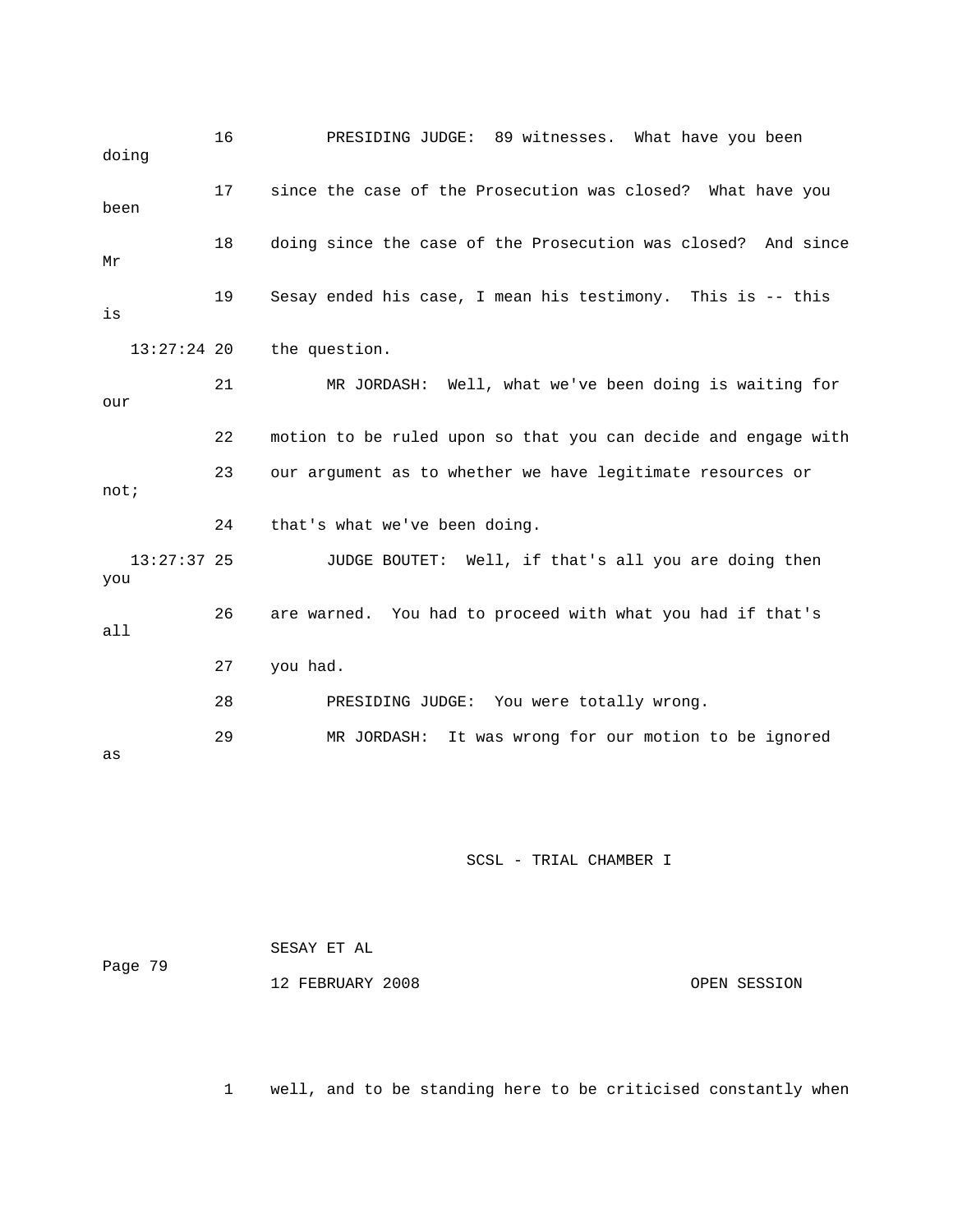2 our arguments are there on paper and not engaged with. 3 JUDGE BOUTET: Mr Jordash you were given time and suppose 4 to be ready to start in January 2007 with your case. You were 13:28:01 5 arguing with this Court that you would be prepared to proceed at 6 that particular moment. When we got there you were the first one 7 to stand up and say I'm not ready to proceed, I ask the case to 8 be adjourned again, and we have agreed and we have conceded and 9 all of your requests for adjournment because -- and because you 13:28:16 10 needed more time but at the same time you kept pressuring the 11 Court to move ahead because your client has the right to be tried 12 expeditiously. And we've been with you. But you're the one now 13 that is asking time and time and time again for adjournment 14 because you are not ready to proceed. As I say you've been on 13:28:33 15 this case since June 2003. Not as just yesterday. 16 MR JORDASH: How long I've been on this case is not the 17 point. The point is this -- 18 PRESIDING JUDGE: It is a very crucial point. A very very 19 crucial point. 13:28:44 20 MR JORDASH: It would be a crucial point if the Prosecution 21 hadn't adduced hundreds of factual allegations throughout their 22 case. We could barely investigate the case in June 2003 because 23 most of it wasn't known.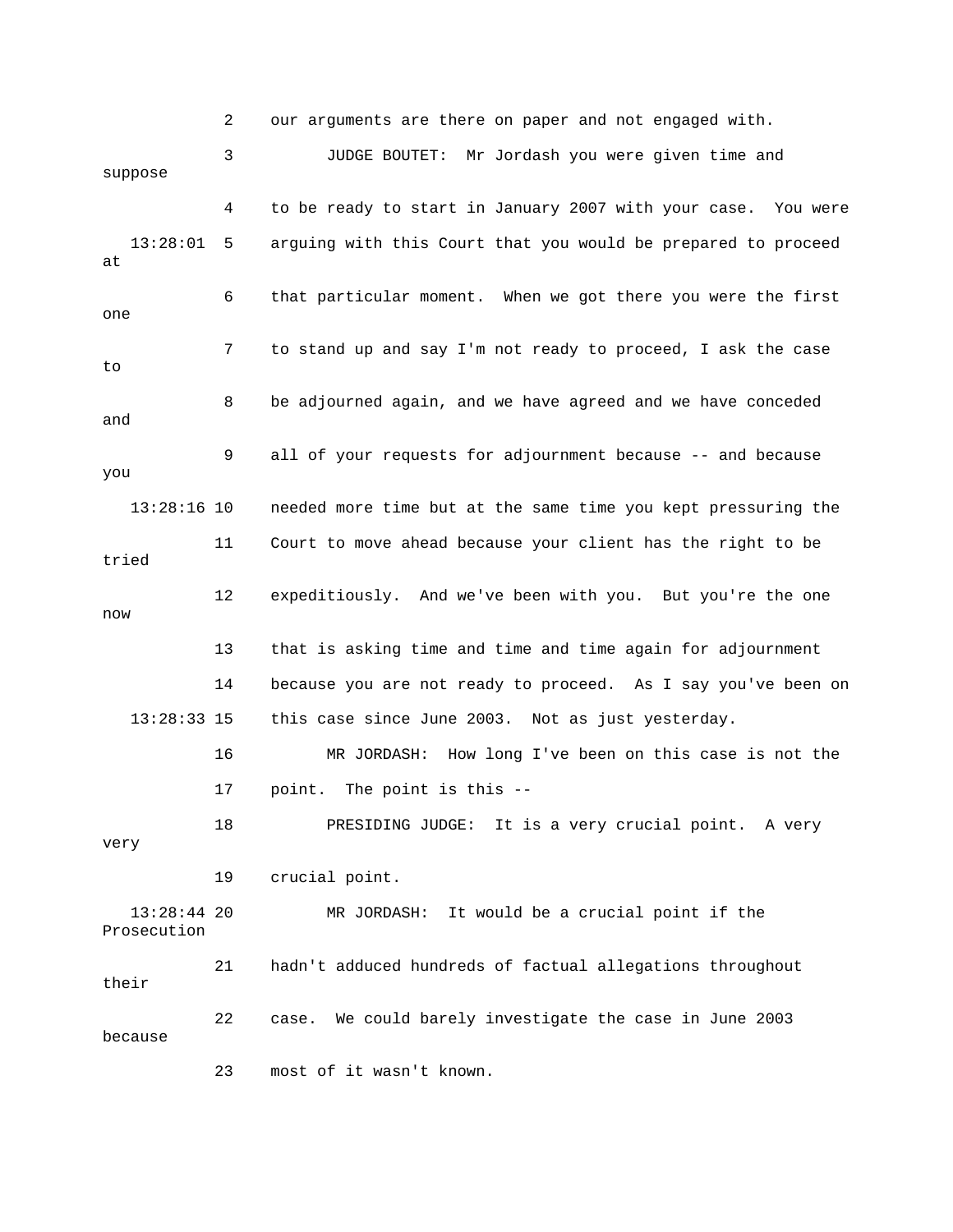24 JUDGE BOUTET: Mr Jordash at that time we were proceeding 13:28:59 25 with six-weeks CDF, six-weeks RUF, and during the recess of the 26 RUF you had the time to do some work in between. You were not 27 Court on a daily basis. We were, you were not. 28 MR JORDASH: If Your Honours had observed and if Your 29 Honours had actually looked at our application Your Honours would

SCSL - TRIAL CHAMBER I

 SESAY ET AL Page 80 12 FEBRUARY 2008 OPEN SESSION

 1 know that throughout that time we have -- had people working. 2 JUDGE BOUTET: I'm not suggesting or saying you were not 3 working, this is not what I was saying. What we're concerned 4 about -- and that's why I use the word I am astonished to see at 13:29:32 5 this late time of the process you still have to interview 6 witnesses and we are in this dilemma today. That's why I was 7 saying astonishing. 8 MR JORDASH: With the greatest respect, it's astonishing we 9 can lay out our argument in absolute meticulous detail and those 13:29:45 10 arguments not to be taken notice of but I have to stand here and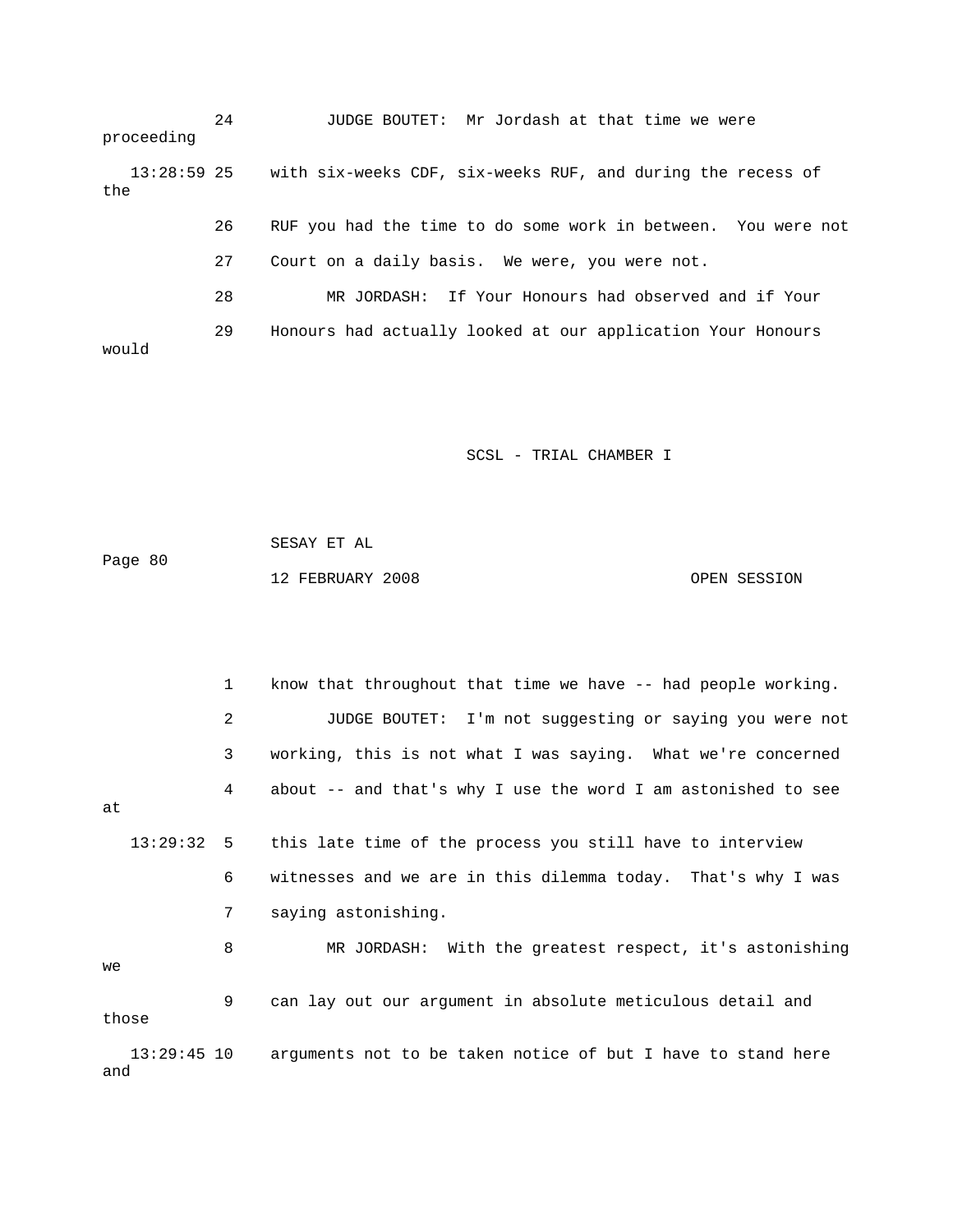11 be criticised constantly for not going ahead. In my submission 12 it's completely contradictory. I cannot put forward an argument, 13 it be ignored and then be criticised for not being ready. How 14 can that be? I'm sorry, I can make an argument, if it's ignored 13:30:09 15 what can I do? Nothing. But to be standing here -- Your Honours 16 can criticise as much as you want but my arguments were on paper, 17 they have been on paper since 2005. They have been ignored since 18 2005. Your Honours can criticise me as long as Your Honours 19 want, that is the state of affairs. 13:30:33 20 PRESIDING JUDGE: Learned counsel, we would recess for 21 lunch and resume with the proceedings at 2.30. 22 The Court will rise please. 23 [Luncheon recess taken at 1.30 p.m.] 24 [Upon resuming at 2.57 p.m.] 15:06:30 25 [The witness entered Court] 26 PRESIDING JUDGE: Good afternoon learned counsel. The 27 Chamber will like to observe that we were supposed to start at 28 2.30. And it's becoming a habit, you know, that we do arrive 29 Chambers quite on time and Court Management summons us in rather

SCSL - TRIAL CHAMBER I

SESAY ET AL

Page 81

12 FEBRUARY 2008 OPEN SESSION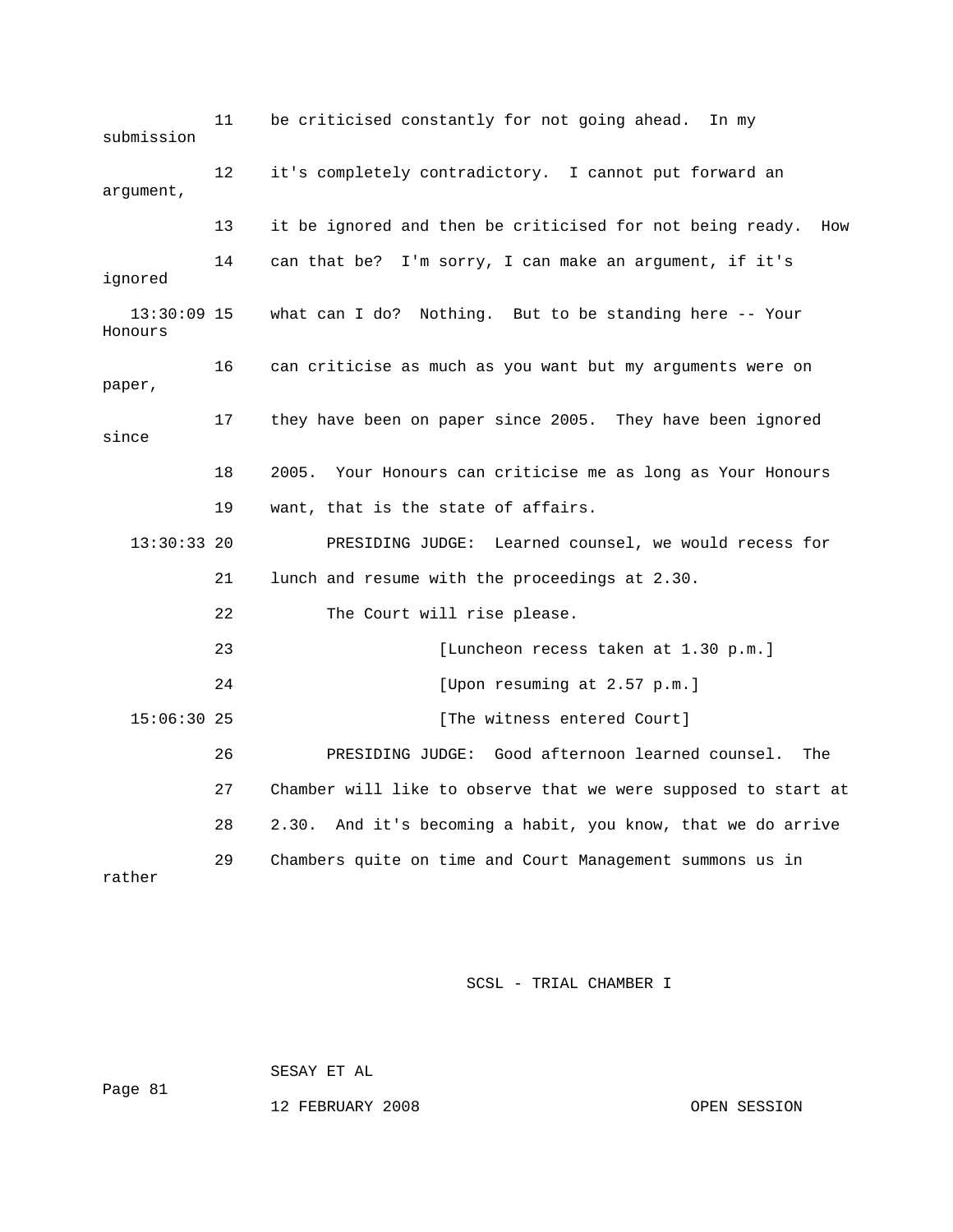| in                       | 1  | lately because he says that counsel are usually not available  |
|--------------------------|----|----------------------------------------------------------------|
| we                       | 2  | Court. I would like to see a change in this and look at when   |
| since                    | 3  | are starting. It's virtually 3 o'clock. We've been there       |
| continue.                | 4  | 2.30, even before. We were there because we wanted to          |
| 15:07:43                 | 5  | So, we have to be told, you know, that the Court is ready. I   |
| the                      | 6  | don't know whether you learned counsel want us to bump into    |
| that                     | 7  | Court and start the case without them. We don't want to do     |
|                          | 8  | and we count on the understanding and the cooperation of       |
| you                      | 9  | everybody in this regard because we cannot function without    |
| $15:08:08$ 10            |    | in these cases anyway. And I don't think that the accused      |
| which I                  | 11 | persons can function without you. So, this is the remark       |
| starting                 | 12 | thought I should make and we will proceed whilst we were       |
|                          | 13 | at 3.00 p.m. instead of at 2.30. Yes, Mr --                    |
|                          | 14 | MR CAMMEGH: Your Honour, I really don't want to sound          |
| $15:08:33$ 15<br>are     |    | facetious but I'm starting to wondering how many courtrooms    |
| before                   | 16 | operating in the building because I've been in here since      |
|                          | 17 | 2.30 and I know for a fact that my learned friends were all in |
|                          | 18 | here at 2.30. I'm quite shocked.                               |
| mister                   | 19 | PRESIDING JUDGE: Well, we have just been ushered in            |
| $15:08:47$ 20<br>because |    | and this is not the first -- we are making this comment        |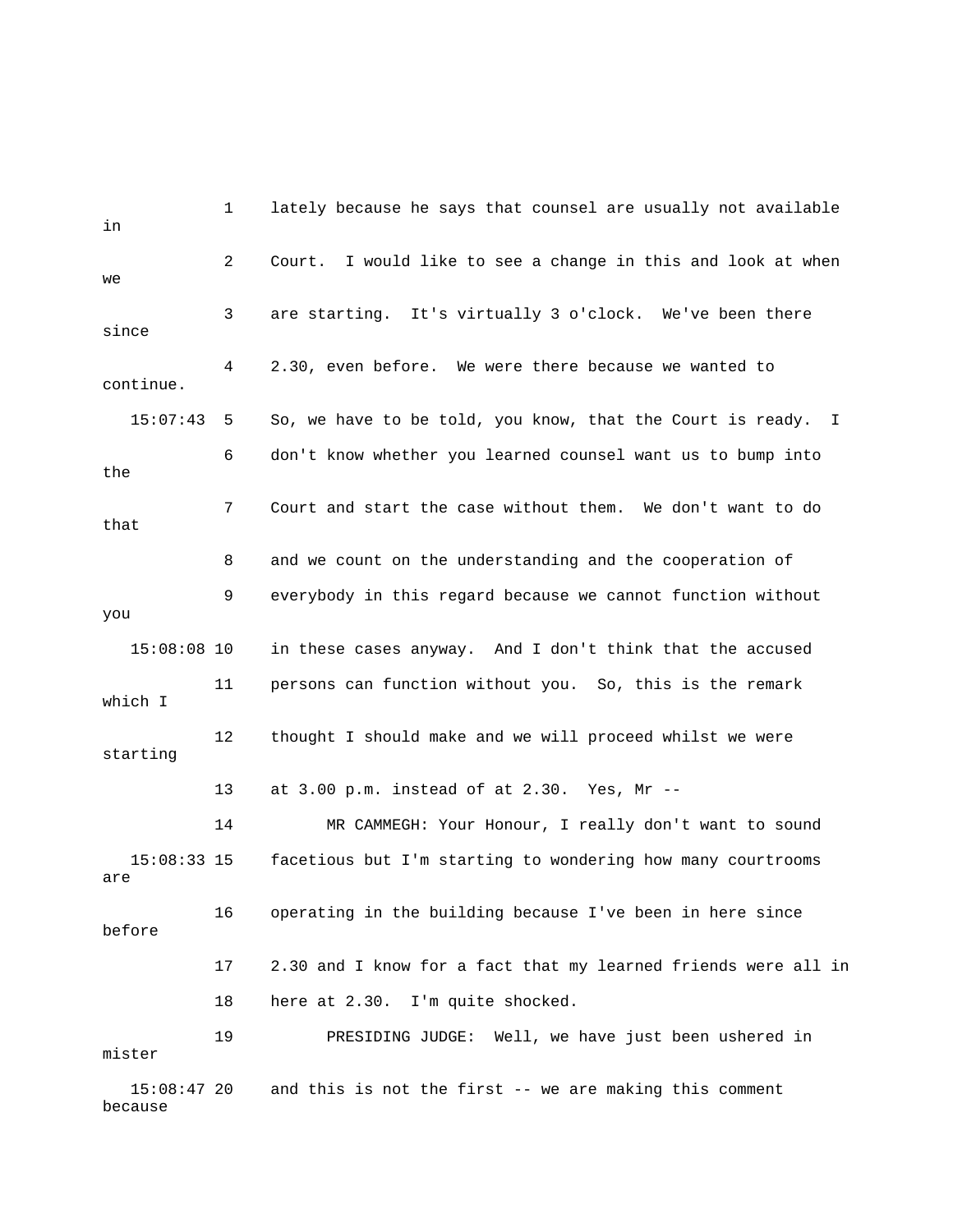| is  |               | 21 | out of the abundance of the heart, the mouth speaketh. This   |
|-----|---------------|----|---------------------------------------------------------------|
|     |               | 22 | not the first time counsel are not there and we've been there |
|     |               | 23 | too, if you've been here since 2.30, we've been here 2.32 to  |
|     |               | 24 | start, even before so anyway, let's --let -- -                |
|     | $15:09:09$ 25 |    | JUDGE BOUTET: I will say if that were the case there's        |
| you |               | 26 | been a obvious miscommunication somewhere. I am not saying    |
|     |               | 27 | are wrong. I don't know, we didn't come.                      |
| I   |               | 28 | MR CAMMEGH: I don't want to stir up a hornets nest but        |
|     |               | 29 | think it's only right that I correct certain information that |

|         | SESAY ET AL      |              |
|---------|------------------|--------------|
| Page 82 |                  |              |
|         | 12 FEBRUARY 2008 | OPEN SESSION |

| that         | $1 \quad$    | Your Honours might have received. Because we're all aware     |
|--------------|--------------|---------------------------------------------------------------|
|              | $\mathbf{2}$ | we seldom start until about quarter to ten in the morning and |
| with         | $\mathbf{3}$ | about quarter to three in the afternoon. But Your Honour,     |
|              | 4            | my hand on my heart I can say I'm not aware of --             |
| $15:09:43$ 5 |              | PRESIDING JUDGE: Mr Cammegh, I want to tell you that we       |
|              | 6            | are here long before the quarter to ten or quarter to three   |
|              | 7            | you're talking about. We are there. We are in Chamber.        |
| astonished,  | 8            | MR CAMMEGH: But Your Honour, so are we and I'm                |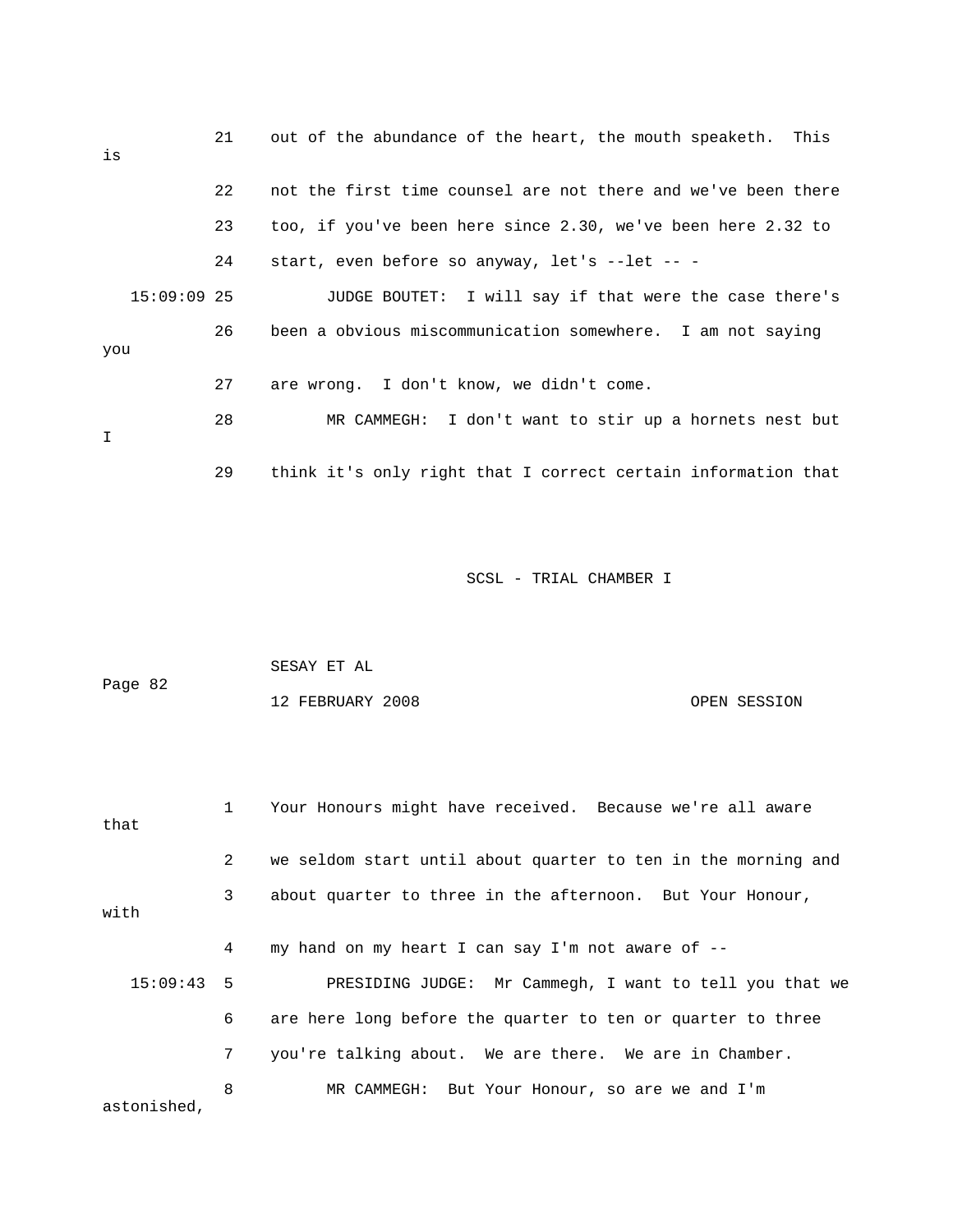9 and I look at my learned friends and I look at their faces, I 15:09:58 10 look at Mr Hardaway and I think we're all astonished to hear what 11 Your Honour just said. And I'm not saying that to be impertinent 12 or disrespectful, but I've got to state the facts. 13 PRESIDING JUDGE: No, you are right. I mean, you are 14 perfectly entitled to stating the facts it's just a comment which 15:10:13 15 I am making and I think we may -- 16 MR CAMMEGH: Honestly, Your Honour, I have to emphasise, 17 I'm not aware of any counsel in this room coming to Court late on 18 any occasion and if they are they always have a junior sitting in 19 for them. 15:10:29 20 PRESIDING JUDGE: Well, I remember on one occasion at least 21 we walked in here and there were some counsel who were not here. 22 Let's let the matter rest there. We know what we should do in 23 these circumstances. So, Mr Jordash may we proceed with this 24 witness please. 15:10:50 25 MR JORDASH: Yes, Your Honour. 26 Q. Good afternoon Mr Witness. Are you getting me? 27 A. Yes, good afternoon. 28 Q. Let's pick up with you in Koidu Town. When you entered 29 Koidu Town, did you observe if there were any houses which were

SCSL - TRIAL CHAMBER I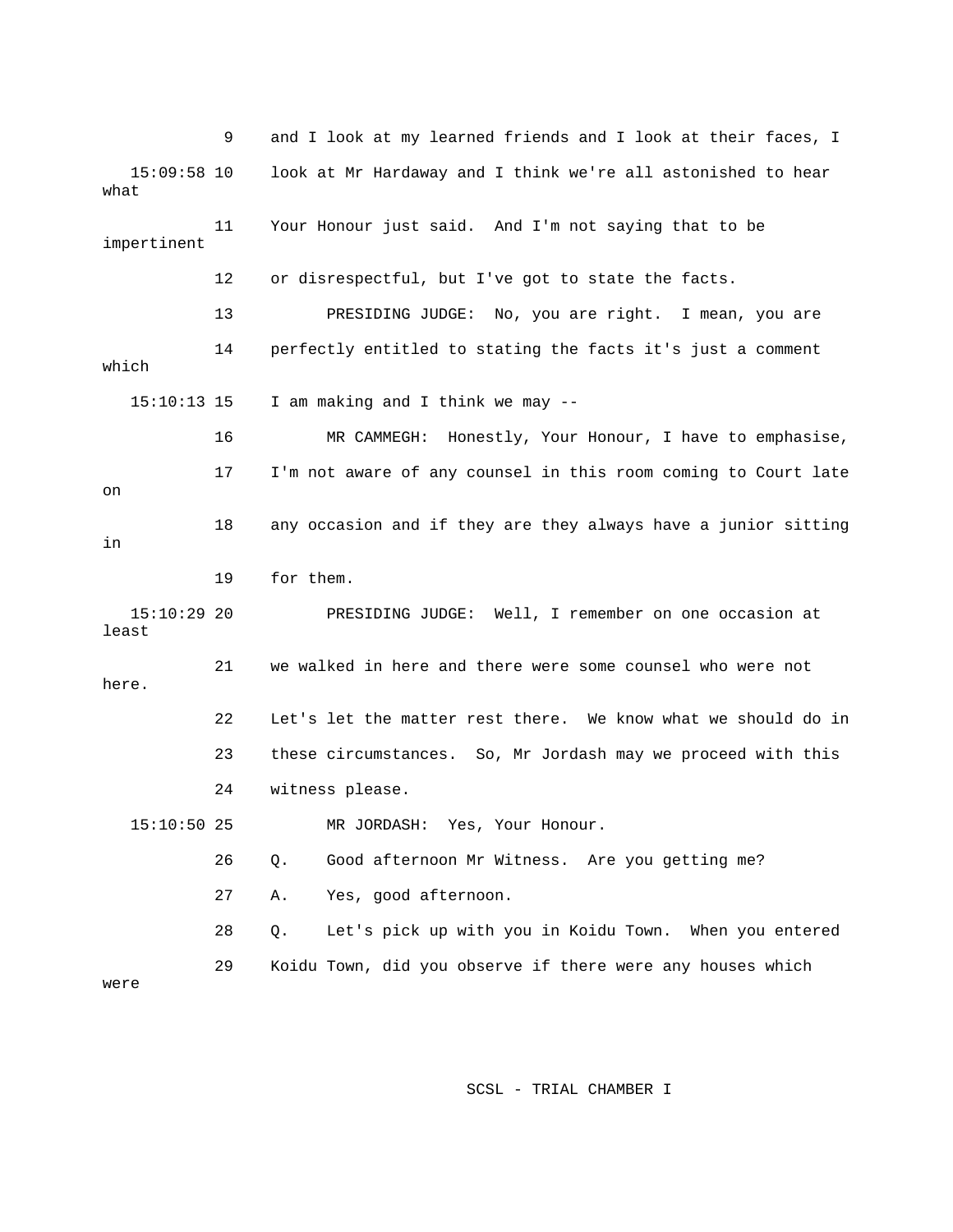| Page 83         |             |       | 12 FEBRUARY 2008<br>OPEN SESSION                               |  |  |
|-----------------|-------------|-------|----------------------------------------------------------------|--|--|
|                 |             |       |                                                                |  |  |
|                 |             |       |                                                                |  |  |
|                 |             |       |                                                                |  |  |
|                 | $\mathbf 1$ |       | recently burned or damaged?                                    |  |  |
|                 | 2           | Α.    | When we entered Kono, I saw some house being burned but        |  |  |
|                 | 3           |       | they had been burned sometime, it was not the time we entered. |  |  |
|                 | 4           | Q.    | Did you observe any civilian orders?                           |  |  |
| 15:12:00<br>the | 5           | Α.    | The night that we entered I did not see civilians, but         |  |  |
|                 | 6           |       | other day I saw civilians coming around.                       |  |  |
|                 | 7           | Q.    | Did you see any dead civilians within Koidu Town?              |  |  |
|                 | 8           | Α.    | No, I did not see any civilian corpse.                         |  |  |
|                 | 9           |       | PRESIDING JUDGE: But did you see any other corpses?            |  |  |
| $15:12:36$ 10   |             |       | THE WITNESS: Yes. I saw ECOMOG corpses.                        |  |  |
|                 | 11          |       | MR JORDASH:                                                    |  |  |
|                 | 12          | Q.    | Did there come a time when you left Koidu Town?                |  |  |
|                 | 13          | Α.    | Yes.                                                           |  |  |
|                 | 14          | Q.    | How long after the town had been captured was it before        |  |  |
| you             |             |       |                                                                |  |  |
| $15:13:12$ 15   |             | left? |                                                                |  |  |
| time            | 16          | Α.    | Well, when we captured Kono, I only moved during the           |  |  |
|                 |             |       |                                                                |  |  |
|                 | 17          |       | when Makeni Town was captured. That was the next day that we   |  |  |
|                 | 18          |       | moved to go to Makeni, I.                                      |  |  |
|                 | 19          | Q.    | Did you travel with anyone?                                    |  |  |
| $15:13:37$ 20   |             | Α.    | Yes, sir.                                                      |  |  |
|                 | 21          | Q.    | Who did you travel with?                                       |  |  |
|                 | 22          | Α.    | Ah -- I travelled with Issa.                                   |  |  |

SESAY ET AL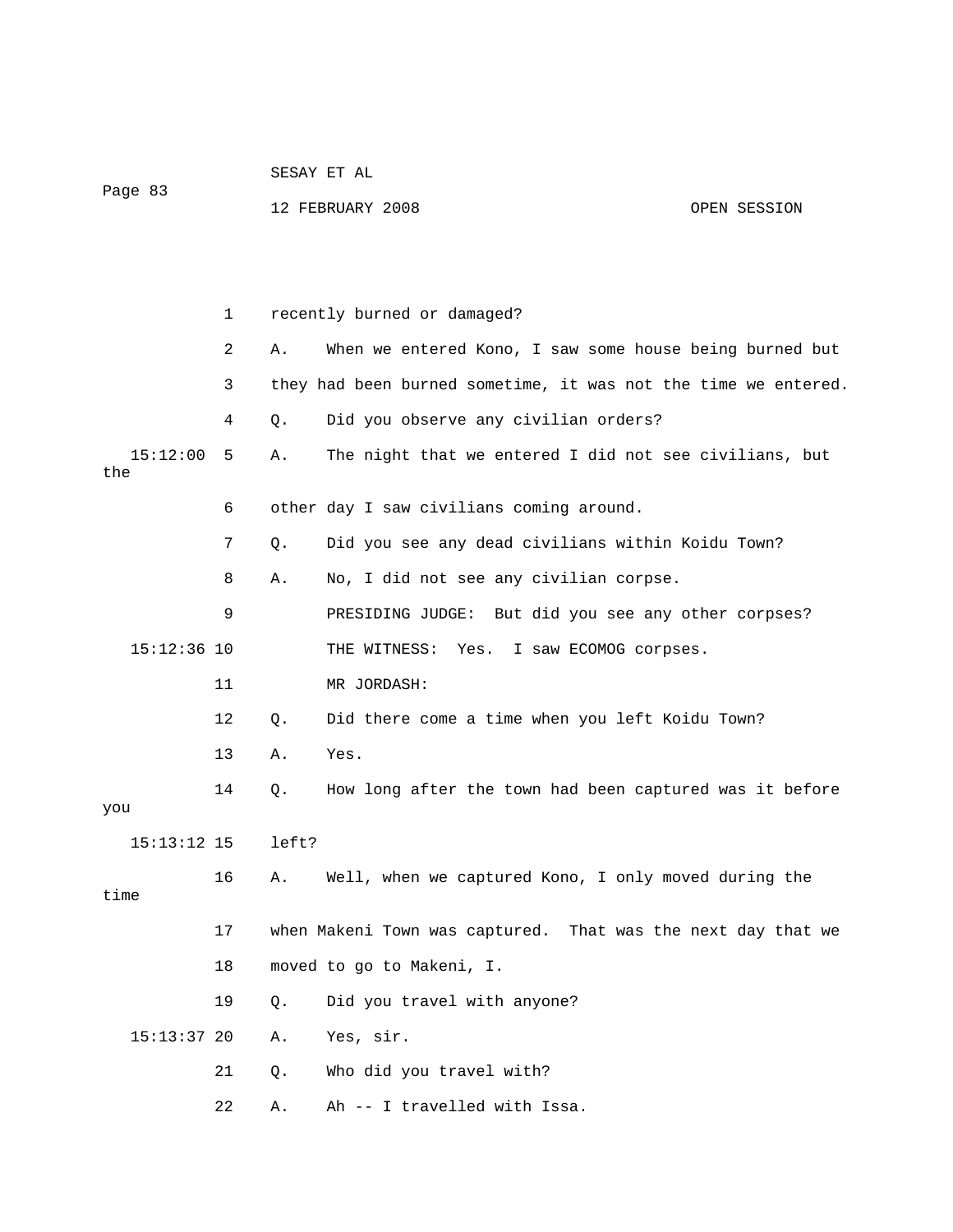23 Q. Did you travel on foot or in a vehicle?

24 A. It was in a vehicle.

15:14:01 25 Q. Did you stop on the way anywhere?

26 A. Yes, sir.

27 Q. Did you stop in Masingbi?

28 A. Yes, sir.

29 MR HARDAWAY: Objection, Your Honour, leading.

SCSL - TRIAL CHAMBER I

 SESAY ET AL Page 84 12 FEBRUARY 2008 OPEN SESSION

 1 PRESIDING JUDGE: The objection should be upheld really. 2 You should have asked this witness: Where did you stop. Not to 3 suggest an answer to him. We all know these rules. Let's not 4 run into stormy waters, you know, before we respect the rules. 15:14:40 5 If you stop, where did you stop? Then the witness will provide 6 the answer for where he stopped. Now the response is there. He 7 stopped in -- did you stop in Masingbi? Yes, I stopped in 8 Masingbi. 9 MR JORDASH: 15:14:54 10 Q. Do you remember where you first stopped, Mr Witness?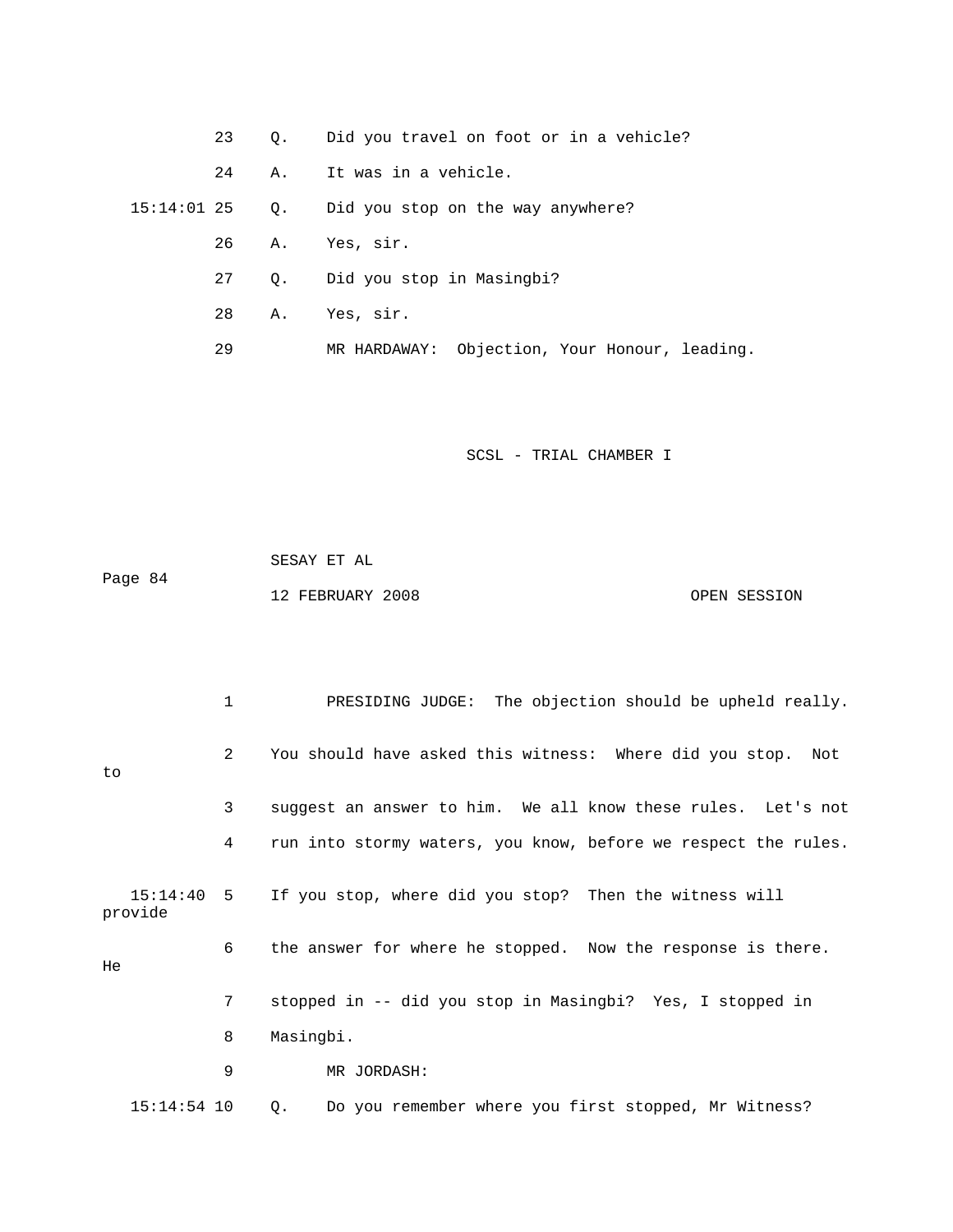|        |               | 11 | Α.        | It was at Masingbi that I could recall.                        |
|--------|---------------|----|-----------|----------------------------------------------------------------|
|        |               | 12 | Q.        | Did anything happen in Masingbi?                               |
| that   |               | 13 | Α.        | We saw some civilians around with some soldiers<br>Yes.        |
|        |               | 14 | we met.   |                                                                |
|        | $15:15:28$ 15 |    | Q.        | Did Issa Sesay do anything?                                    |
|        |               | 16 | Α.        | I listened to him when he was talking to the<br>Yes.           |
| do     |               | 17 |           | civilians, saying that they were free and that nobody had to   |
| they   |               | 18 |           | anything to them, that nobody had to harass them, and that     |
|        |               | 19 |           | should live in peace.                                          |
|        | $15:15:59$ 20 |    | $\circ$ . | Did he speak to any of the fighters?                           |
|        |               | 21 | Α.        | He talked to the soldiers that were there, that<br>Yes.        |
| be     |               | 22 |           | nobody should harass any civilian, and that no property should |
|        |               | 23 | looted.   | Nobody should be killed or to burn, burn house s.              |
| recent |               | 24 | Q.        | Did you observe if any houses had been burned to any           |
|        | $15:16:32$ 25 |    | stage?    |                                                                |
| houses |               | 26 | Α.        | At the time I entered Masingbi, there were no<br>No.           |
|        |               | 27 |           | being burned at that time.                                     |
|        |               | 28 | Q.        | After stopping at Masingbi, did you continue?                  |
|        |               | 29 | Α.        | Yes, we went to Makali.                                        |

SESAY ET AL

12 FEBRUARY 2008 OPEN SESSION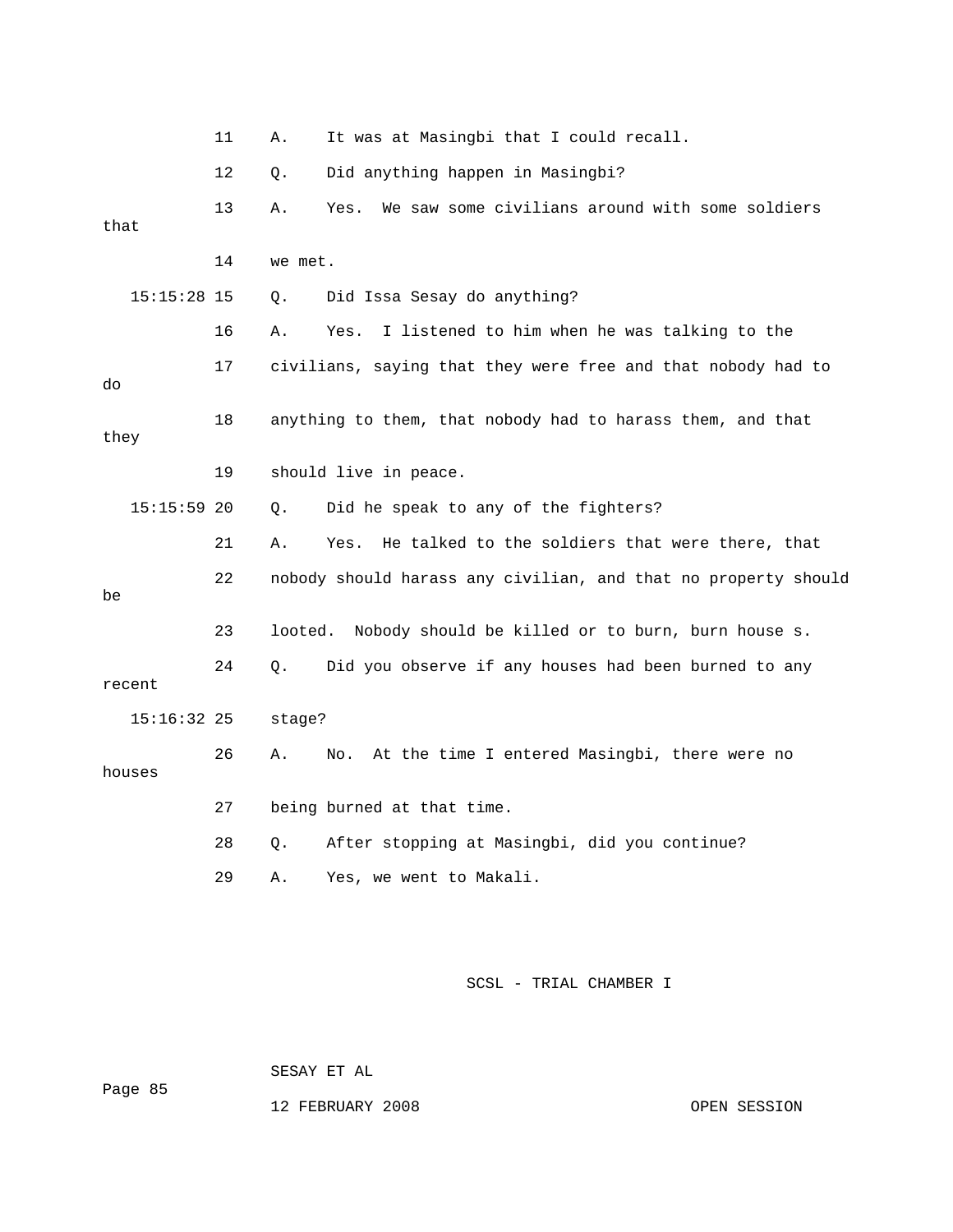|                     | $\mathbf 1$ | Q.        | Did anything happen at Makali?                          |
|---------------------|-------------|-----------|---------------------------------------------------------|
| the                 | 2           | Α.        | No, I did not see anything happen there. We only saw    |
| Masingbi.           | 3           |           | civilians and other fighters, just like what we saw at  |
|                     | 4           | Q.        | Did you stop at Makali?                                 |
| 15:17:07            | 5           | Α.        | Yes, sir.                                               |
|                     | 6           | Q.        | Did anything happen when you stopped?                   |
|                     | 7           | Α.        | No, I did not see any other thing that happened.        |
|                     | 8           | Q.        | Why did you stop?                                       |
|                     | 9           | Α.        | We stopped because the bra had been talking to the      |
| $15:17:34$ 10<br>to |             | soldiers. | He had been trying to encourage the civilians not       |
|                     | 11          |           | be afraid in the town.                                  |
|                     | 12          | Q.        | And just so that we're clear, who's bra?                |
|                     | 13          | Α.        | Issa, Issa.                                             |
|                     | 14          | Q.        | And from Makali, did you go anywhere?                   |
| $15:17:56$ 15       |             | Α.        | Yes, sir we went to Matotoka.                           |
|                     | 16          | Q.        | Did Issa Sesay do anything there?                       |
| the                 | 17          | Α.        | It was the same piece of advice that had been advising  |
|                     | 18          |           | civilians and the soldiers.                             |
|                     | 19          | Q.        | Did you hear that?                                      |
| 15:18:13 20         |             | Α.        | Yes, sir.                                               |
|                     | 21          | Q.        | Did you see any CDF on the way from Kono to Makeni?     |
| Issa.               | 22          | Α.        | Yes, sir, we saw some of them who came.<br>They came to |
|                     | 23          |           | I saw some of them coming to Issa.                      |
|                     | 24          | Q.        | Did Issa Sesay speak to them?                           |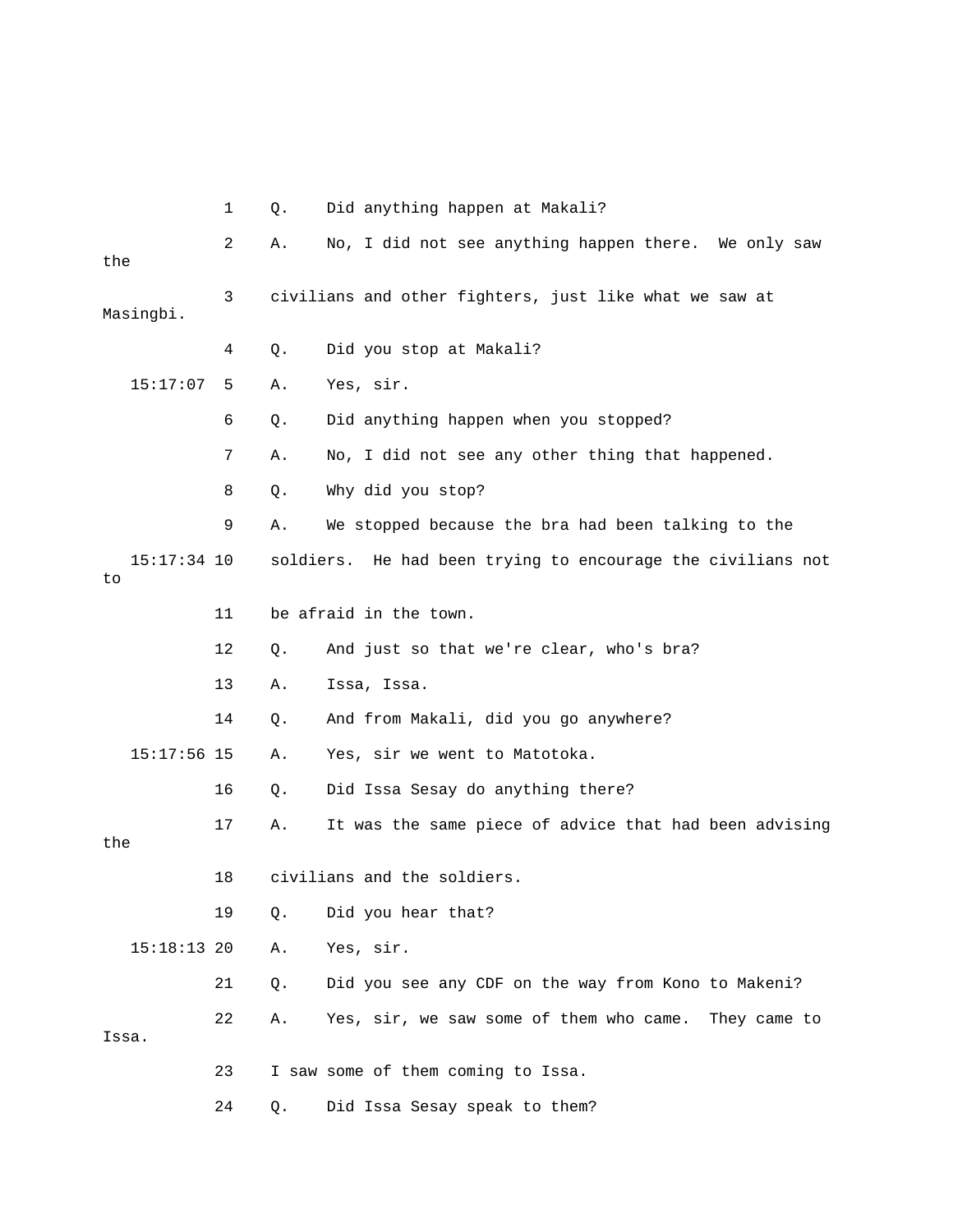|      | $15:18:42$ 25 |    | A.,       | Yes. When they came they said that they did not want to        |
|------|---------------|----|-----------|----------------------------------------------------------------|
| qo   |               | 26 |           | fight and that they wanted to be with Issa, and they would not |
|      |               | 27 |           | to the bush anymore. So they had to be with the RUF.           |
|      |               | 28 | $\circ$ . | And how did $-$                                                |
| CDF? |               | 29 |           | JUDGE BOUTET: I'm sorry, who's saying this, you said           |

| Page 86 | SESAY ET AL      |              |
|---------|------------------|--------------|
|         | 12 FEBRUARY 2008 | OPEN SESSION |

|               | 1  | THE WITNESS: Yes, sir the CDF, the Kamajors whom we met        |
|---------------|----|----------------------------------------------------------------|
|               | 2  | there.                                                         |
| the           | 3  | JUDGE BOUTET: When you say "we met them there," what's         |
|               | 4  | "there"?                                                       |
| 15:19:20      | 5  | THE WITNESS: Masingbi.                                         |
|               | 6  | MR JORDASH:                                                    |
|               | 7  | And how did Issa Sesay respond?<br>Q.                          |
| came          | 8  | He was really happy. The commander that was there, he<br>Α.    |
|               | 9  | and he talked to him, he encouraged him. In fact, he gave the  |
| $15:19:44$ 10 |    | instructions to go and bring all of his colleagues who were in |
|               | 11 | the bush so that they could come to town.                      |
|               | 12 | Now, after you'd gone through Matotoka, where did you go<br>Q. |
|               | 13 | from there?                                                    |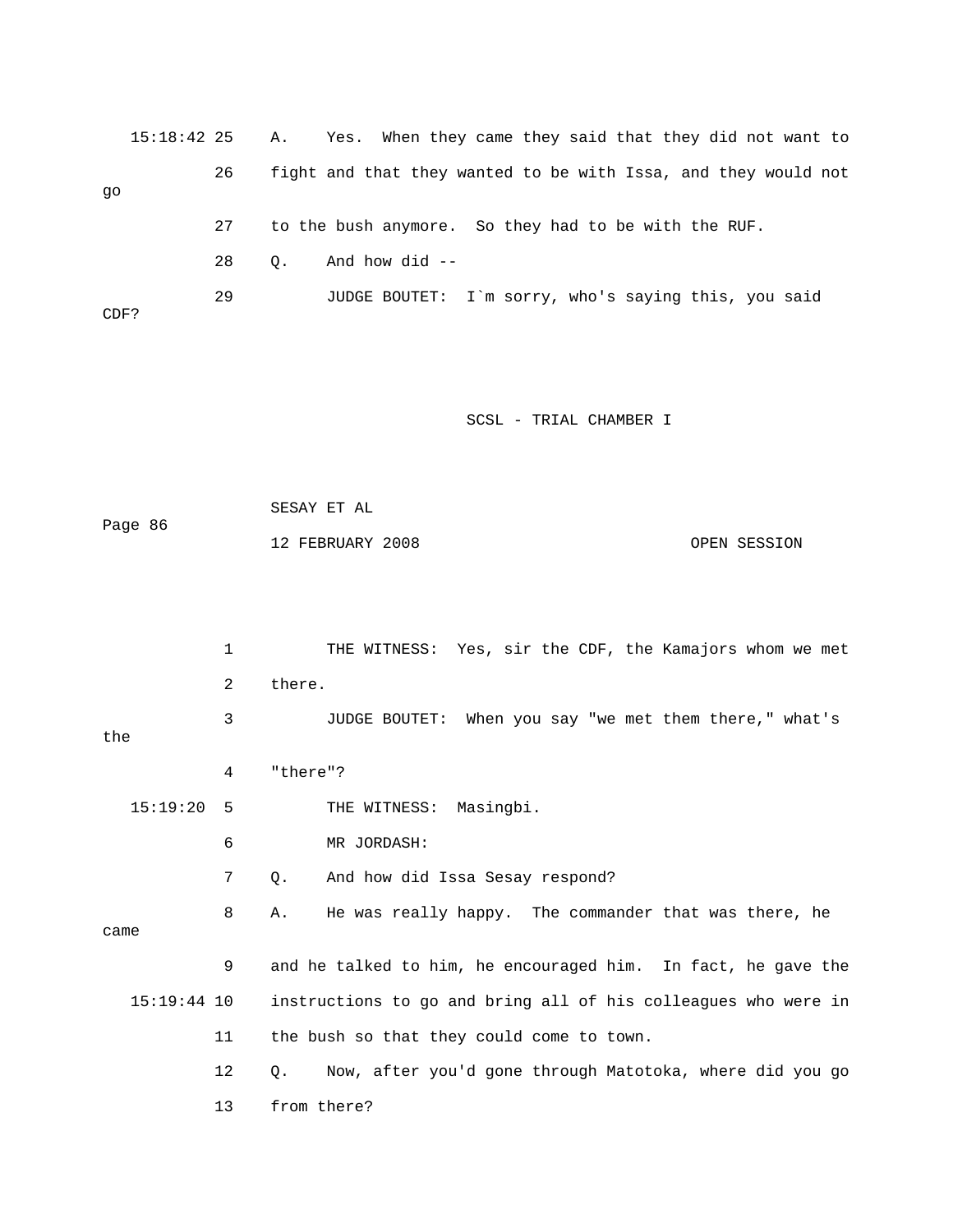|               | 14 | Α.        | We went to Magburaka.                                         |
|---------------|----|-----------|---------------------------------------------------------------|
| $15:20:08$ 15 |    | Q.        | Did anything happen in Magburaka?                             |
|               | 16 | Α.        | Well, no. They had just been going, talking to the            |
|               | 17 |           | civilians and soldiers. He had been telling them to be in the |
|               | 18 |           | town so that -- telling them that there would be no problem.  |
|               | 19 | $\circ$ . | Did you hear this?                                            |
| $15:20:32$ 20 |    | Α.        | Yes, sir.                                                     |
|               | 21 | Q.        | After Magburaka where did you go?                             |
|               | 22 | Α.        | We entered Makeni.                                            |
|               | 23 | Ο.        | When you travelled from Kono to Makeni, did Issa Sesay        |
| have          |    |           |                                                               |
|               | 24 |           | a radio set?                                                  |
| $15:21:01$ 25 |    | Α.        | Well, yes he had a set.                                       |
|               | 26 | $Q$ .     | Were you able to listen to any communication on the way?      |
|               | 27 | Α.        | Well, I did not listen to the communication.                  |
| captured,     | 28 | $Q$ .     | When you entered Makeni a day after it had been               |
|               |    |           |                                                               |

29 what did you observe?

SCSL - TRIAL CHAMBER I

|         | SESAY ET AL      |              |
|---------|------------------|--------------|
| Page 87 |                  |              |
|         | 12 FEBRUARY 2008 | OPEN SESSION |

 1 A. Well, when we entered Makeni I saw that there was no 2 problem, nobody burnt any house there. Civilians were there.

So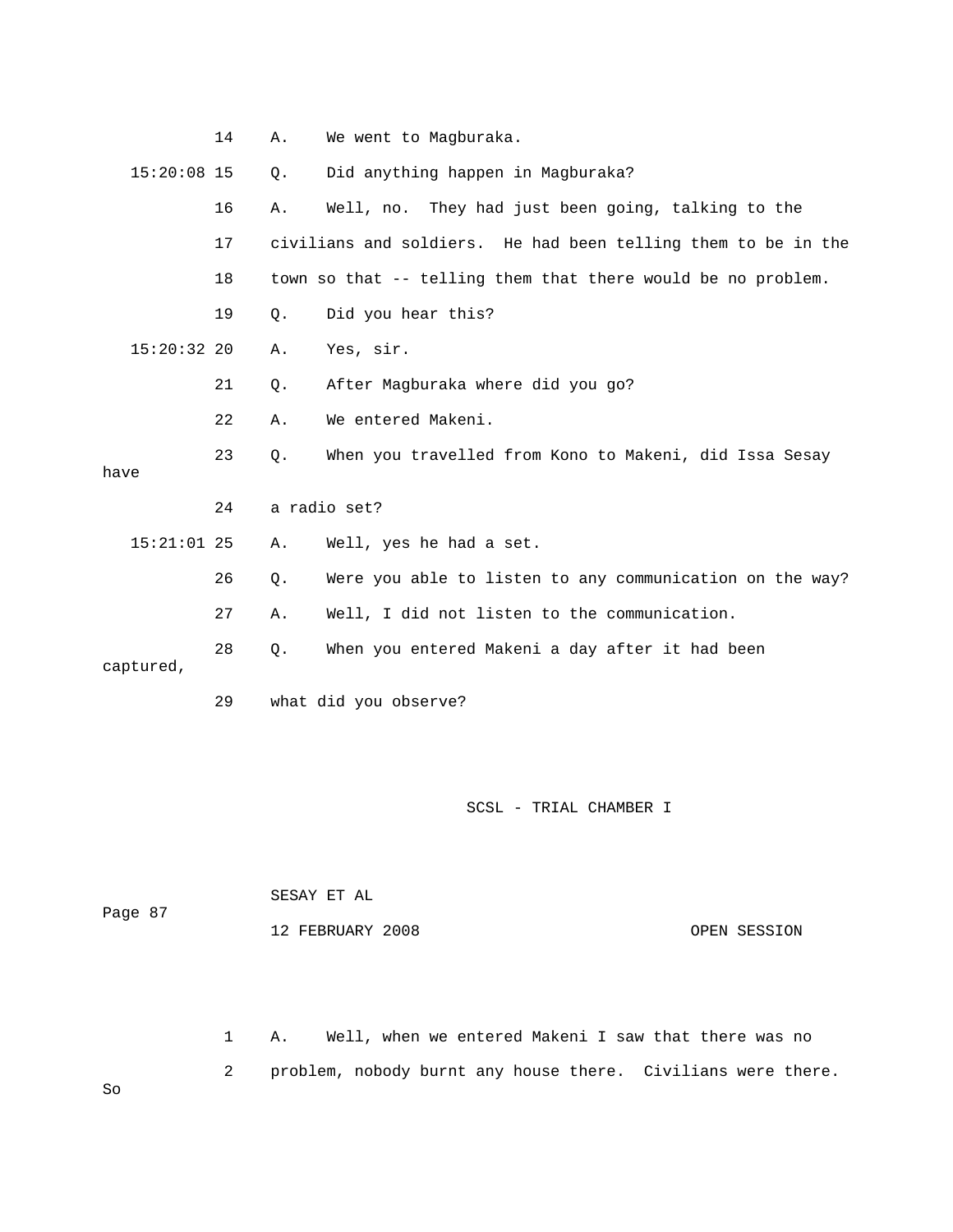3 I don't see any other problem there. ECOMOG was in the barracks. 4 Q. Sorry, who was in the barracks? 15:21:58 5 A. ECOMOG. 6 Q. What happened to ECOMOG in the barracks? 7 A. Well, when we were staying in the town, later in the night 8 there was a mission to go and attack at the barracks. 9 Q. And who did the mission involve? 15:22:31 10 A. Well Rambo was there, Superman. They were the ones that I 11 could recall now. 12 Q. Did you observe if Issa Sesay did anything in Makeni when 13 you arrived? 14 PRESIDING JUDGE: You say Superman and who? Who's the 15:22:57 15 third one in the barracks? And Rambo? Superman and Rambo? 16 THE WITNESS: Rambo, yes. 17 JUDGE BOUTET: Before you -- Mr Witness, you say you 18 captured Makeni the day before? 19 THE WITNESS: Makeni was captured. The next day we entered 15:23:19 20 Makeni. 21 JUDGE BOUTET: At that time, what do you mean by "captured 22 Makeni"? Where is, where are ECOMOG? Because you say "We 23 captured Makeni, but ECOMOG was in the barrack." And now you 24 about to attack ECOMOG. ECOMOG in the barrack in Makeni? I'm 15:23:40 25 just trying to understand what you mean by this. 26 THE WITNESS: First, it was in the town that they captured, 27 and the next day it was the time that they attacked the barracks.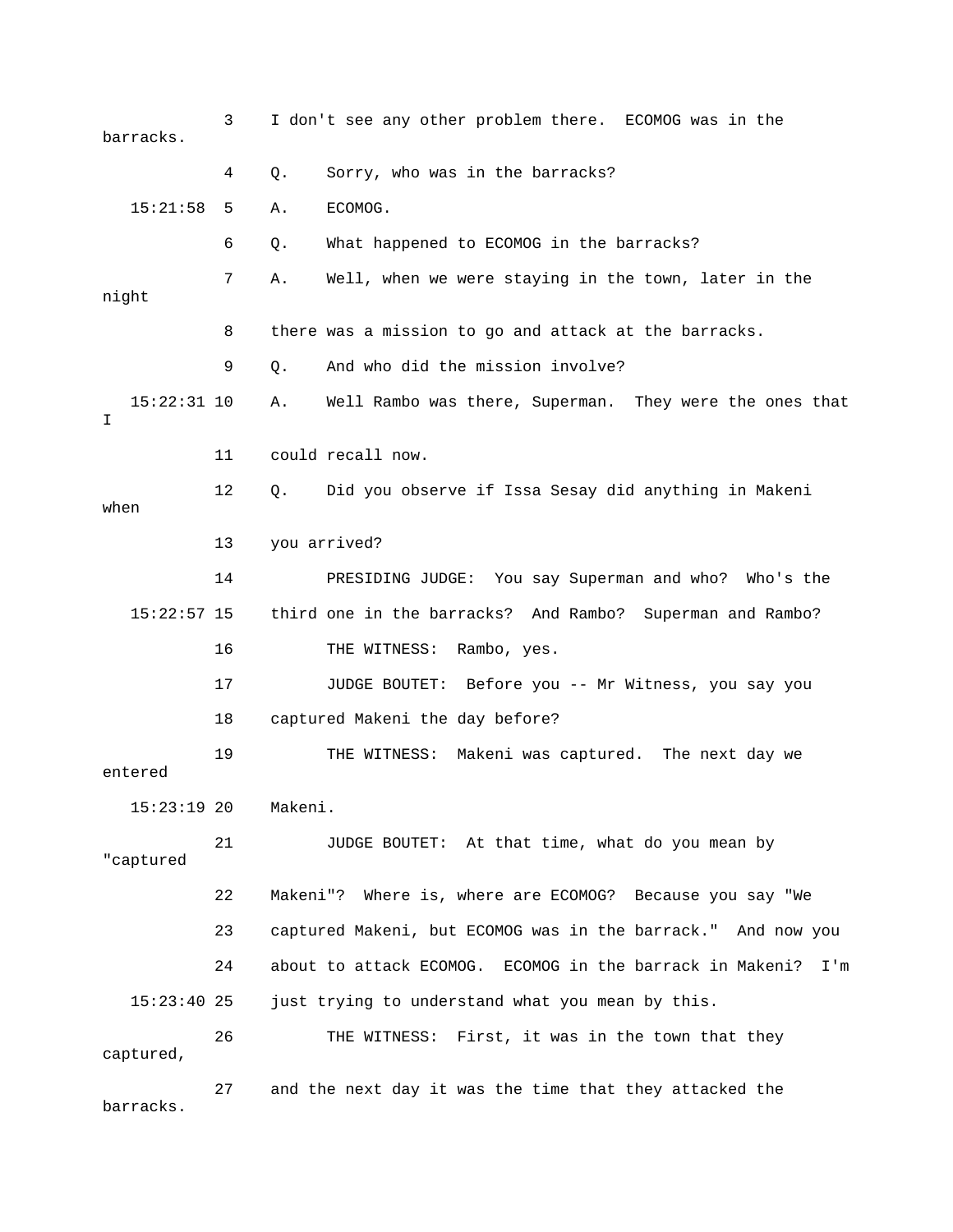28 JUDGE BOUTET: But the barracks where ECOMOGs are located

29 are within the town of Makeni.

SCSL - TRIAL CHAMBER I

|         | SESAY ET AL      |              |
|---------|------------------|--------------|
| Page 88 |                  |              |
|         | 12 FEBRUARY 2008 | OPEN SESSION |

 1 THE WITNESS: Yes. But it was almost in the town that is a 2 little bit far. It was joined. 3 JUDGE BOUTET: Okay, thank you. 4 MR JORDASH: 15:24:21 5 Q. Do you know if there had been any fighting within the town 6 itself before you arrived? 7 A. No. I did not know that. 8 Q. Is it possible to get from Magburaka to Makeni Town without 9 going through the barracks, or do you have to go through the 15:24:59 10 barracks? 11 A. No, sir. From Magburaka you have to go directly to Makeni 12 Town. 13 Q. Did you remain in Makeni Town, Mr Witness? 14 A. Yes. We were there initially during that time. 15:25:38 15 Q. Did you see Issa Sesay doing any function or carrying out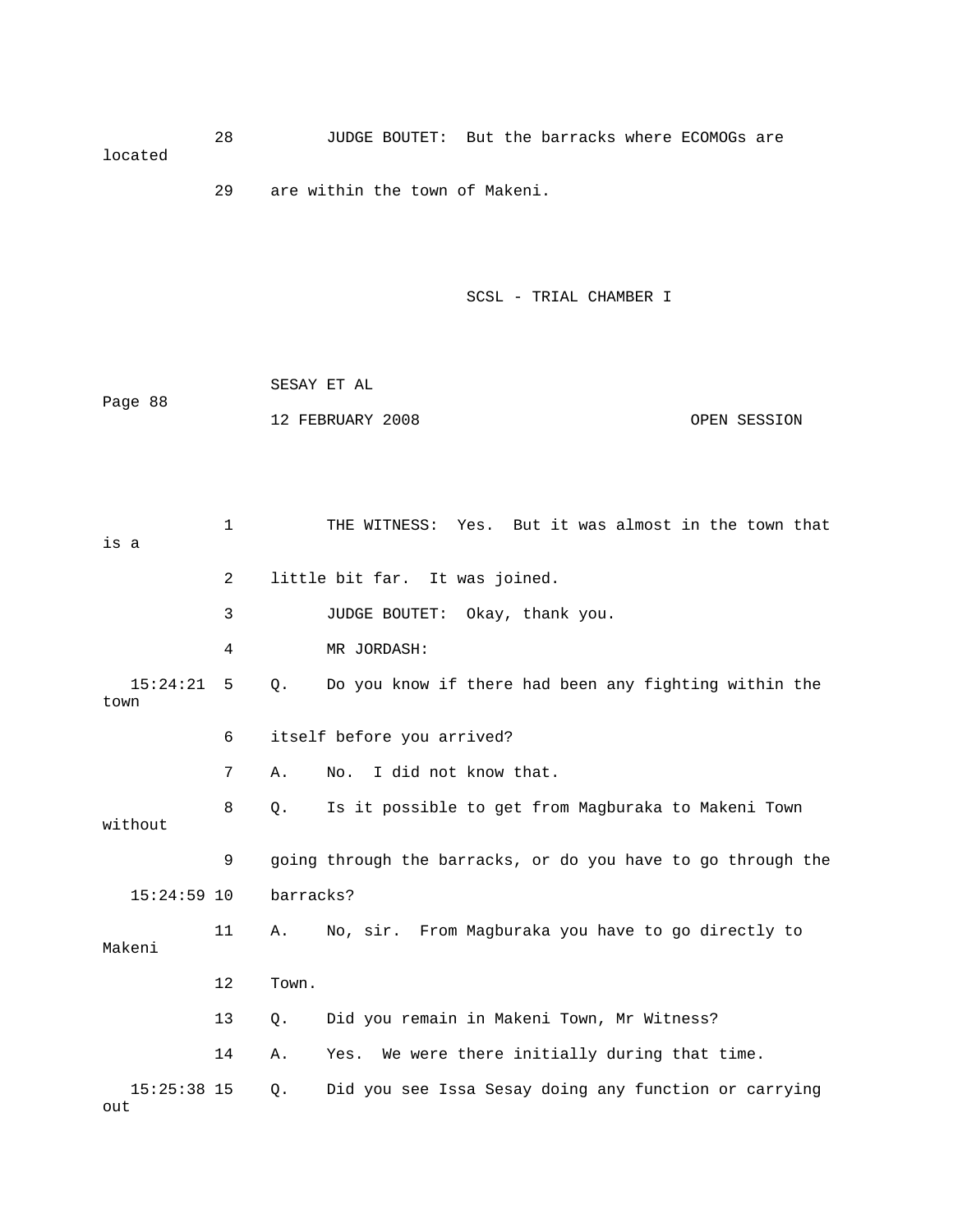|      |               | 16 |           | any activities in Makeni Town when you were there?           |
|------|---------------|----|-----------|--------------------------------------------------------------|
|      |               | 17 | Α.        | Yes, because when we went he had been trying to put the      |
|      |               | 18 |           | soldiers under control so that nobody would loot or kill any |
| to   |               | 19 |           | other person, or any other thing that was bad. He was trying |
|      | $15:26:08$ 20 |    |           | prevent such things from happening.                          |
|      |               | 21 | $\circ$ . | Did you see him doing this?                                  |
|      |               | 22 | Α.        | Yes, I saw him with my own two eyes.                         |
|      |               | 23 | $\circ$ . | Did you see or hear of him taking any actions?               |
|      |               | 24 | Α.        | Yes, I heard about it. I heard about it that he took         |
|      | $15:26:40$ 25 |    | action.   |                                                              |
|      |               | 26 | О.        | Against what kind of things?                                 |
|      |               | 27 | Α.        | Raping.                                                      |
|      |               | 28 | Q.        | What did you hear about actions against raping?              |
| that |               | 29 | Α.        | Well, I was not there but according to the information       |

|         | SESAY ET AL      |              |
|---------|------------------|--------------|
| Page 89 |                  |              |
|         | 12 FEBRUARY 2008 | OPEN SESSION |

 1 I had, they arrested two men who raped in Makeni. So they took 2 them to the MP. When I come they told me that they had been shot

3 at because nobody should rape.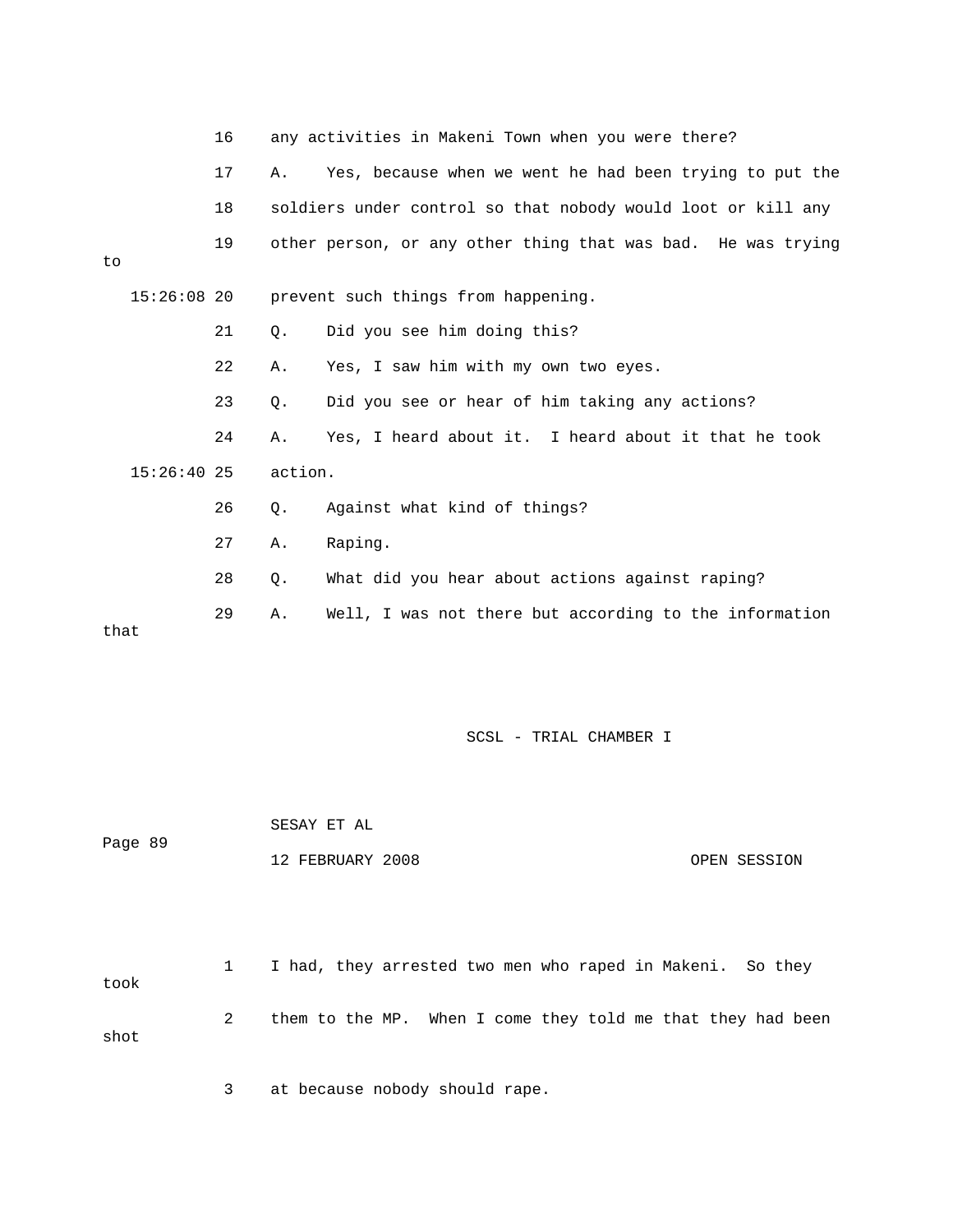|                       | 4  | Q.          | Do you know if there was an order to shoot them?               |
|-----------------------|----|-------------|----------------------------------------------------------------|
| 15:27:22              | 5  | Α.          | Yes, because that was the law, that nobody should rape.        |
|                       | 6  | Q.          | Do you know who gave the order?                                |
|                       | 7  | Α.          | That order, it was RUF standing order.                         |
| an                    | 8  |             | PRESIDING JUDGE: He said "who gave the order."<br>It was       |
| gave                  | 9  |             | RUF standing order. Is it a standing order, that shot?<br>Who  |
| $15:27:48$ 10         |    | the order?  |                                                                |
|                       | 11 |             | To shoot at the man? Yes well, I did not<br>THE WITNESS:       |
|                       | 12 |             | know who gave the order because I was not there when they were |
|                       | 13 |             | shot, being shot at.                                           |
|                       | 14 |             | MR JORDASH:                                                    |
| $15:28:14$ 15         |    | Q.          | Did you know what Issa Sesay's attitude was to that            |
|                       | 16 |             | standing order?                                                |
| make                  | 17 | Α.          | Yes, because he had really been trying to maintain to          |
| trying                | 18 |             | sure that bad things, them bad things that people had been     |
|                       |    |             |                                                                |
| $15:28:37$ 20         | 19 |             | to do would stop. And he tried to stop them.                   |
|                       |    | Q.          | Did you see him trying to stop? What did he do?                |
|                       | 21 | Α.          | I saw him when he was trying to stop the bad things that       |
|                       | 22 |             | had been happening.                                            |
|                       | 23 | Q.          | Do you know what his attitude was to looting in Makeni?        |
| had                   | 24 | Α.          | He was angry when he heard about these bad things that         |
| $15:29:13$ 25<br>they |    |             | been happening, so he had been trying to take action so that   |
|                       | 26 | could stop. |                                                                |
|                       | 27 | Q.          | Did you see this?                                              |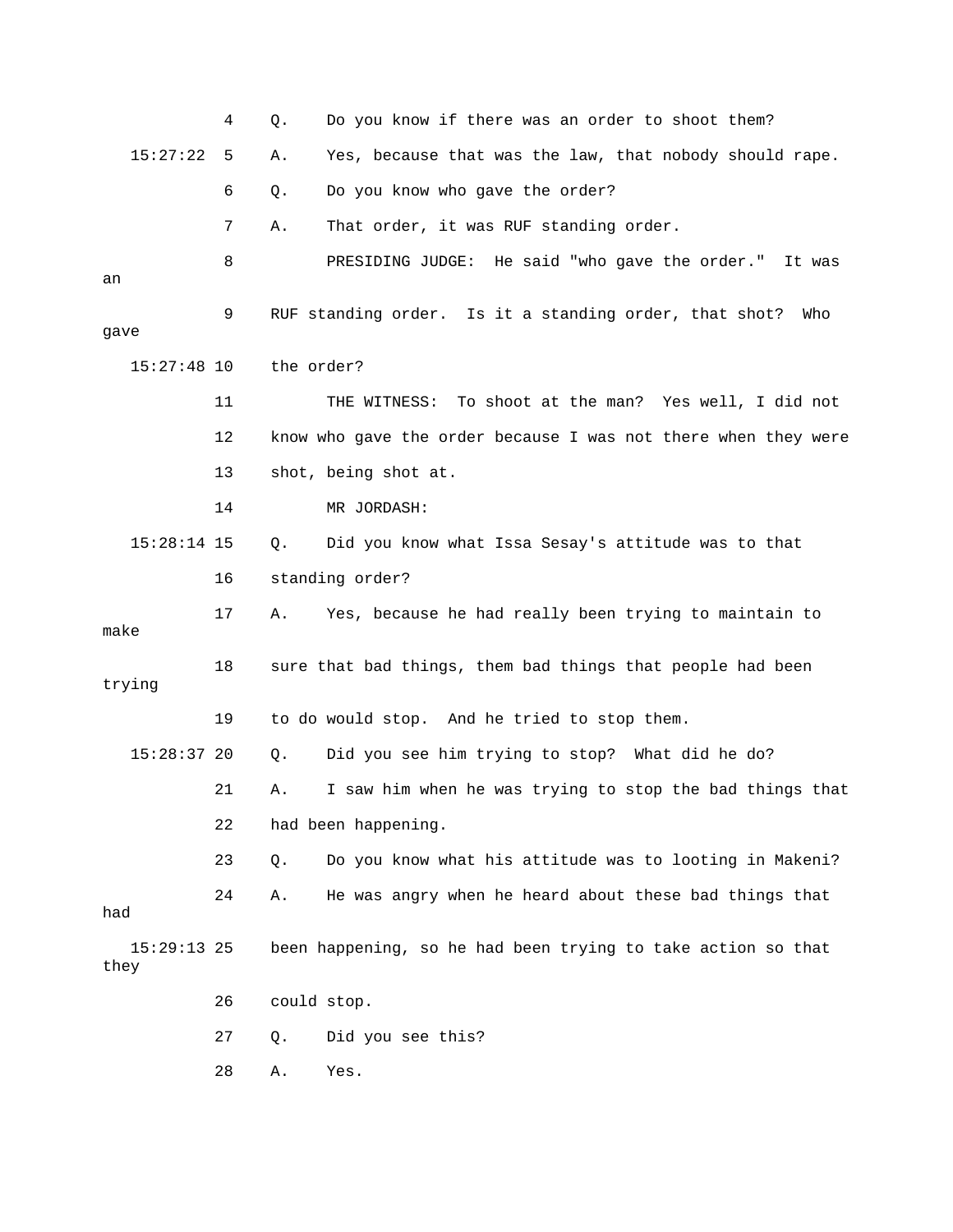29 Q. When you were in Makeni, did you see any trucks or vehicles

### SCSL - TRIAL CHAMBER I

|         | SESAY ET AL      |  |  |  |  |  |  |  |  |  |  |  |  |  |  |  |  |  |  |  |  |  |  |  |  |  |  |  |  |  |  |  |              |  |  |  |  |  |
|---------|------------------|--|--|--|--|--|--|--|--|--|--|--|--|--|--|--|--|--|--|--|--|--|--|--|--|--|--|--|--|--|--|--|--------------|--|--|--|--|--|
| Page 90 |                  |  |  |  |  |  |  |  |  |  |  |  |  |  |  |  |  |  |  |  |  |  |  |  |  |  |  |  |  |  |  |  |              |  |  |  |  |  |
|         | 12 FEBRUARY 2008 |  |  |  |  |  |  |  |  |  |  |  |  |  |  |  |  |  |  |  |  |  |  |  |  |  |  |  |  |  |  |  | OPEN SESSION |  |  |  |  |  |

 1 with people in them going anywhere? 2 A. Yes. 3 Q. What did you see? 4 A. Vehicles had been coming from Kono, from Kono to Makeni. 15:29:39 5 Q. What about in the other direction, did you see any? 6 A. Which other direction? 7 Q. Makeni to Kono. 8 A. This is what I meant. The vehicles had been flying from 9 Makeni to Makono [sic] -- to Kono -- from Kono to Makeni. 15:30:07 10 Q. And do you know why vehicles were going from Makeni to Kono 11 at this time? 12 A. Yes, people had been travelling. Some people had been 13 coming from Makeni to Kono to go and do some trading. 14 Q. Did you say trading? 15:30:41 15 A. They went for trading and some go to the base to do, to 16 train. 17 Q. Did you see people going to the base? 18 A. Yes. I saw the CDF who came to us. Later on they said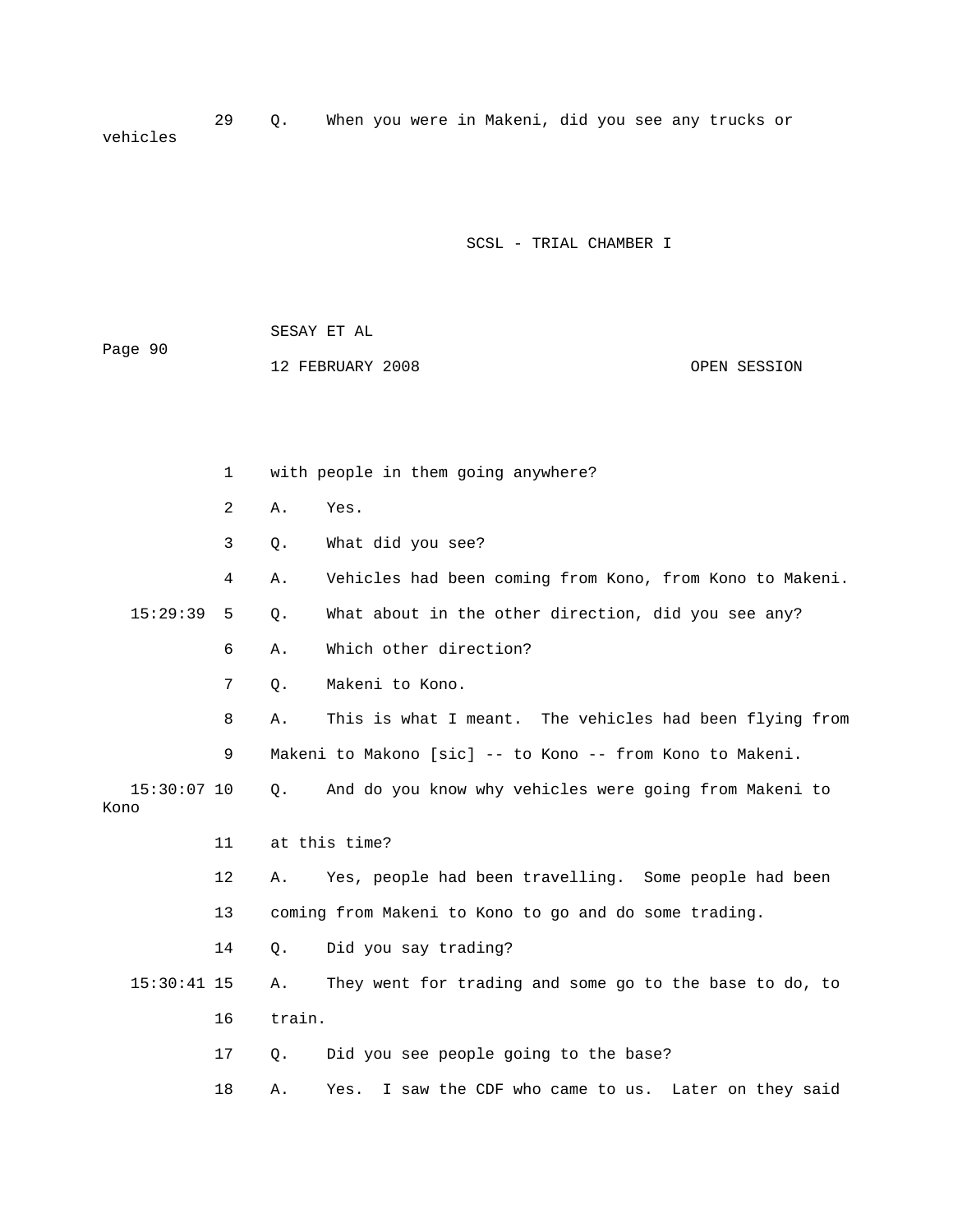|               | 19 | they were going to Kono to trade.                             |
|---------------|----|---------------------------------------------------------------|
| $15:30:47$ 20 |    | Did you see any trucks going with CDF?<br>Q.                  |
| whenever      | 21 | It was not that the trucks had been parking, but<br>Α.        |
|               | 22 | they saw a truck they would go inside and leave. If you ask   |
| trade.        | 23 | them, some of them would tell you that they were going to     |
|               | 24 | 0.<br>The people you saw going to trade or the people who you |
| $15:31:17$ 25 |    | heard that went to trade, do you know whether they did so     |
|               | 26 | willingly or not?                                             |
|               | 27 | They were going willingly. Nobody forced them to go<br>Α.     |
| saw.          | 28 | anywhere. They were going there willingly, the ones that I    |
|               | 29 | Did you see any children going anywhere?<br>0.                |
|               |    |                                                               |
|               |    |                                                               |

| Page 91 | SESAY ET AL      |              |
|---------|------------------|--------------|
|         | 12 FEBRUARY 2008 | OPEN SESSION |

 1 A. I did not see any child during that time. 2 MR JORDASH: Can I just take instructions please? 3 PRESIDING JUDGE: Yes please. 4 MR JORDASH: 15:33:04 5 Q. From Makeni, did you go with Issa Sesay anywhere, around 6 this time? 7 A. Yes. During that time when Lunsar was captured, we went 8 there and came back.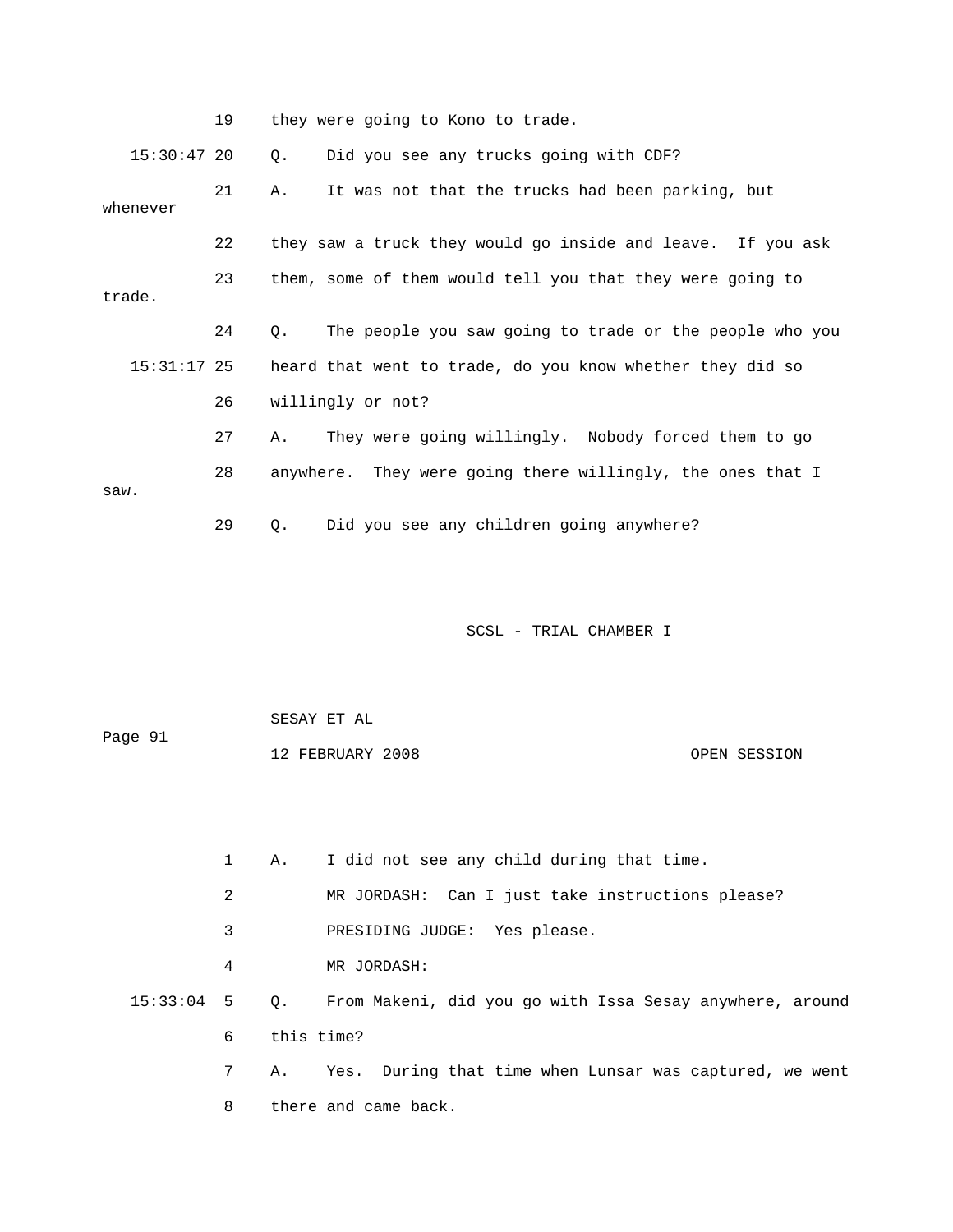9 Q. Do you know if anyone was in Waterloo around this time? 15:33:43 10 A. During the time we went to Makeni initially, no I can't 11 tell. 12 PRESIDING JUDGE: You said you went to Lunsar and came 13 back. You went with who? 14 THE WITNESS: I went with Issa. 15:33:58 15 JUDGE BOUTET: At that time you seemed to be moving with 16 Issa. What was your role vis-a-vis Issa? Were you a bodyguard 17 at that moment, or were you just a fighting, or what is your 18 function, if any? 19 PRESIDING JUDGE: And where is Commander C at this time? 15:34:17 20 THE WITNESS: Commander C was the one that assigned me to 21 Issa -- 22 JUDGE BOUTET: No, no, at the -- 23 THE WITNESS: Please repeat. 24 JUDGE BOUTET: My question: What was your role with Issa 15:34:30 25 at the time? You said they had been moving from Kono to all of 26 these places with Issa, and now you're going to Lunsar. Are you 27 a fighter going with, or are you a bodyguard? What do you do? 28 THE WITNESS: It was Commander C that assigned me to Issa 29 so that I will be with him. At times I would go to the frontline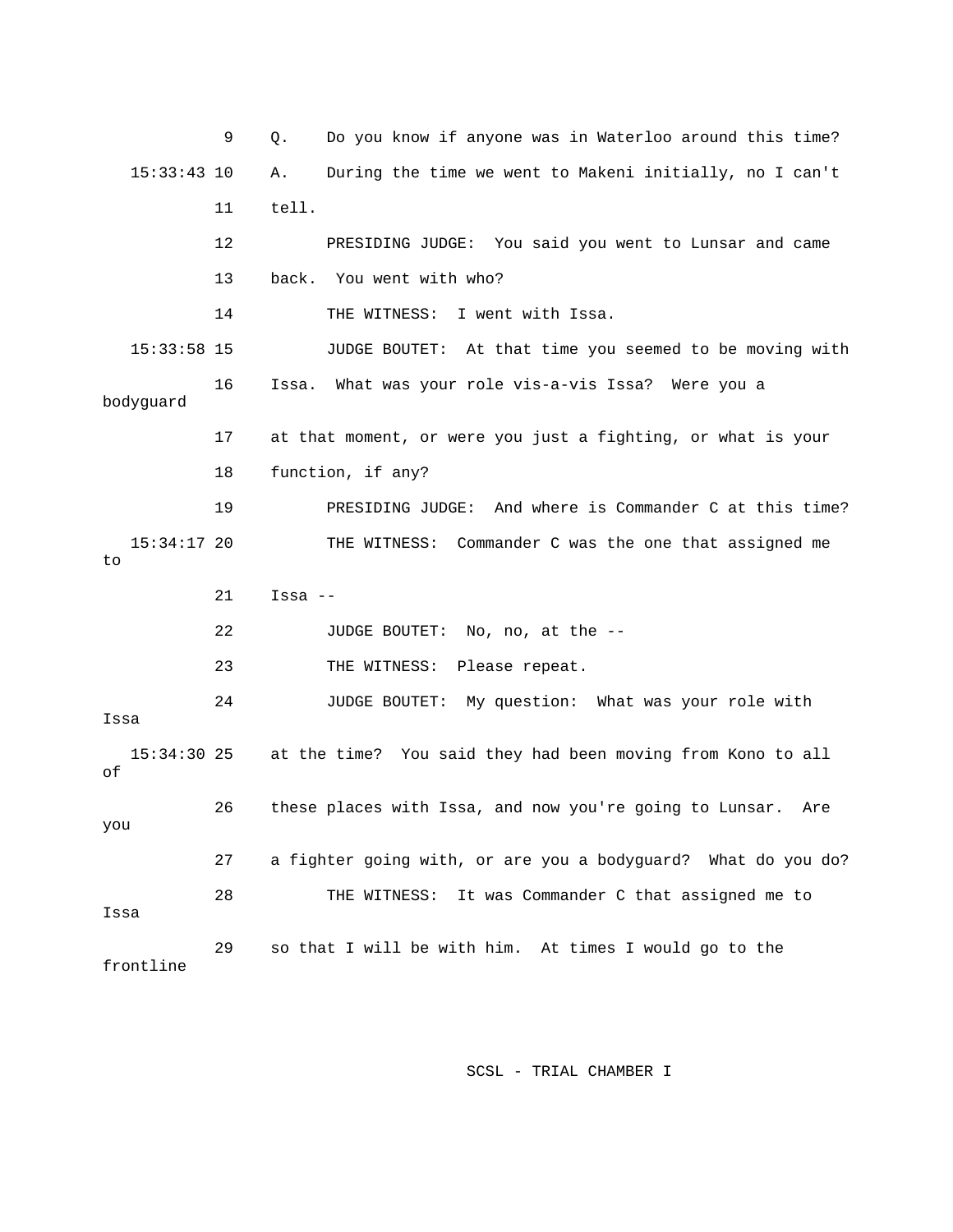|         | SESAY ET AL |  |
|---------|-------------|--|
| Page 92 |             |  |

| FEBRUARY 2008 |  | OPEN SESSION |
|---------------|--|--------------|
|               |  |              |

 1 and come back. 2 PRESIDING JUDGE: My understanding was that Commander C 3 assigned you to go with him to -- for the specific task of 4 attacking and capturing Kono. 15:35:15 5 THE WITNESS: Yes, sir. 6 PRESIDING JUDGE: Anyway get along, get along. 7 MR JORDASH: 8 Q. At any stage around this point in time, did you go to 9 Waterloo? 15:35:43 10 A. At that time we captured Makeni. At that time we did not 11 go to Waterloo initially. 12 Q. Did you go after this initial period; do you recall or not? 13 A. No, I cannot recall. 14 Q. Let me jump you forward to the year 2000. Do you recall 15:36:40 15 something happening to -- between the UN and the RUF in 2000? 16 A. Yes. 17 Q. Where were you? 18 A. I was in Kono. 19 Q. Do you know where Issa Sesay was? 15:37:11 20 A. At that time I saw him in Kono, he, himself. 21 Q. And after you'd seen him in Kono, did he stay in Kono? 22 A. Well, when the thing happened he came to Makeni, when the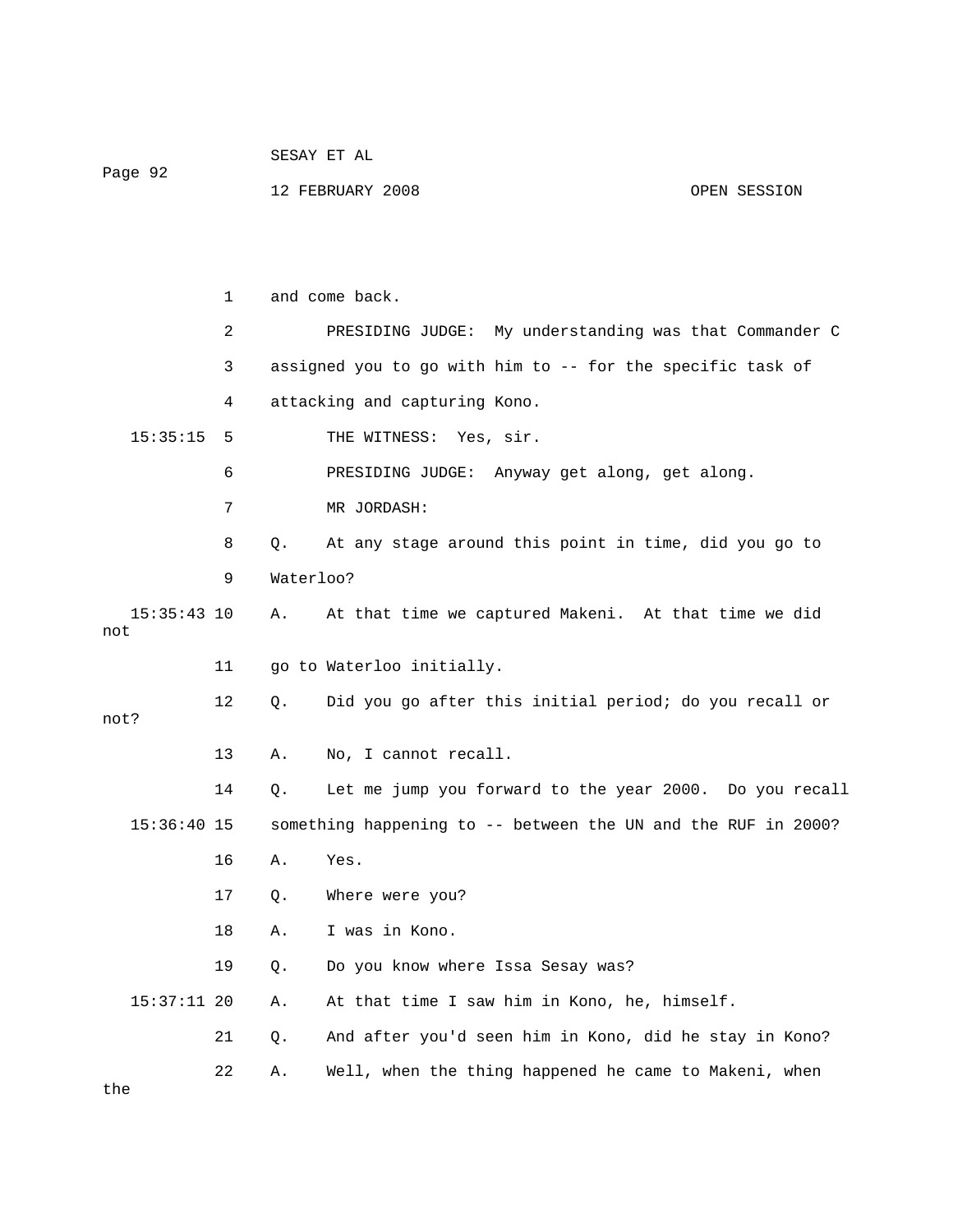23 fighting had been going on.

 24 MR JORDASH: Thank you. I've got no further questions for 15:37:42 25 this witness. Thank you. 26 THE WITNESS: Thank you, too. 27 PRESIDING JUDGE: Yes, Mr Ogeto you want to? 28 MR OGETO: We have no questions for this witness. 29 PRESIDING JUDGE: You have no questions for this witness.

SCSL - TRIAL CHAMBER I

|         | SESAY ET AL      |  |              |
|---------|------------------|--|--------------|
| Page 93 |                  |  |              |
|         | 12 FEBRUARY 2008 |  | OPEN SESSION |

1 MR OGETO: No questions. 2 PRESIDING JUDGE: Mr Ogeto, your name is spelt with two 3 T's? Is it two T's, double T's, or just one? 4 MR OGETO: It's supposed to be one T, but a lot of times 15:38:49 5 people put two T's. 6 PRESIDING JUDGE: Like me here. 7 MR OGETO: It's a mistake. It's supposed to be one T. 8 PRESIDING JUDGE: Like this Judge here? 9 MR OGETO: So it's one T. 15:38:57 10 PRESIDING JUDGE: Maybe for the syntax I put it as two T's. 11 So it's one T? 12 MR OGETO: Yes, My Lord.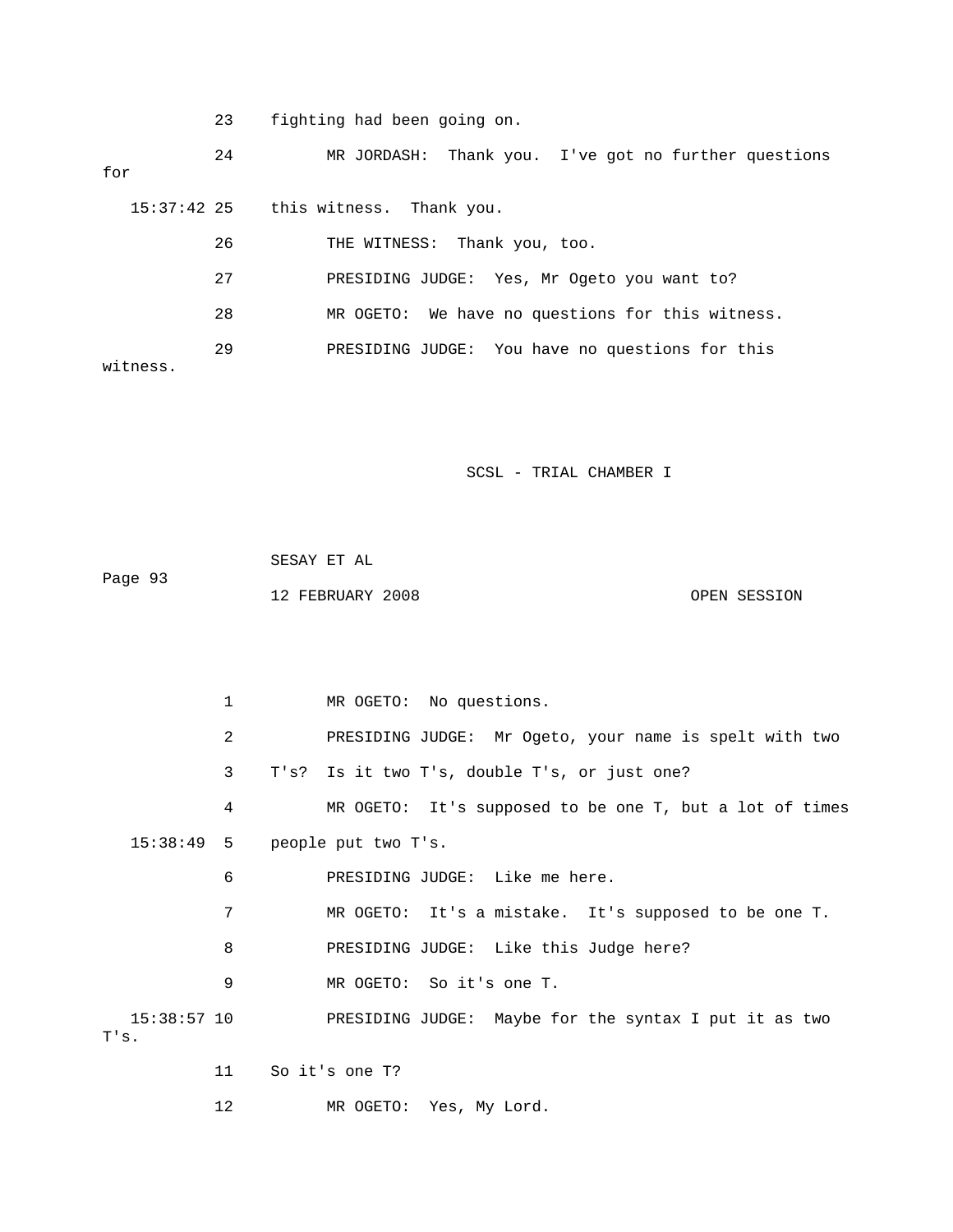|               | 13 | PRESIDING JUDGE: All right, thank you.                         |
|---------------|----|----------------------------------------------------------------|
|               | 14 | MR OGETO: Yes, My Lord.                                        |
| $15:39:03$ 15 |    | PRESIDING JUDGE: Thank you. That's why I asked the             |
|               | 16 | question.                                                      |
|               | 17 | Yes, Mr Cammegh.                                               |
|               | 18 | MR CAMMEGH: I have no questions.                               |
|               | 19 | PRESIDING JUDGE: No questions. Okay.                           |
| $15:41:21$ 20 |    | Yes, Mr Hardaway, as you can imagine we are now -- it is       |
| to            | 21 | now your turn, and we want to know where you stand in relation |
| and           | 22 | the application that you were seeking to make this morning,    |
|               | 23 | we also want to add, you know, that Mr Jordash gave a very     |
| has           | 24 | tenable reason for this witness to go home today because he    |
| $15:42:04$ 25 |    | some family -- very important family engagements.              |
|               | 26 | MR HARDAWAY: I do understand that, Your Honour.                |
|               | 27 | PRESIDING JUDGE: So where do we stand now?                     |
| Prosecution's | 28 | MR HARDAWAY: Your Honour, respectfully the                     |
|               | 29 | stand has not changed. The Prosecution would be asking of an   |

 SESAY ET AL Page 94 12 FEBRUARY 2008 OPEN SESSION

1 adjournment of it's cross-examination of this witness for the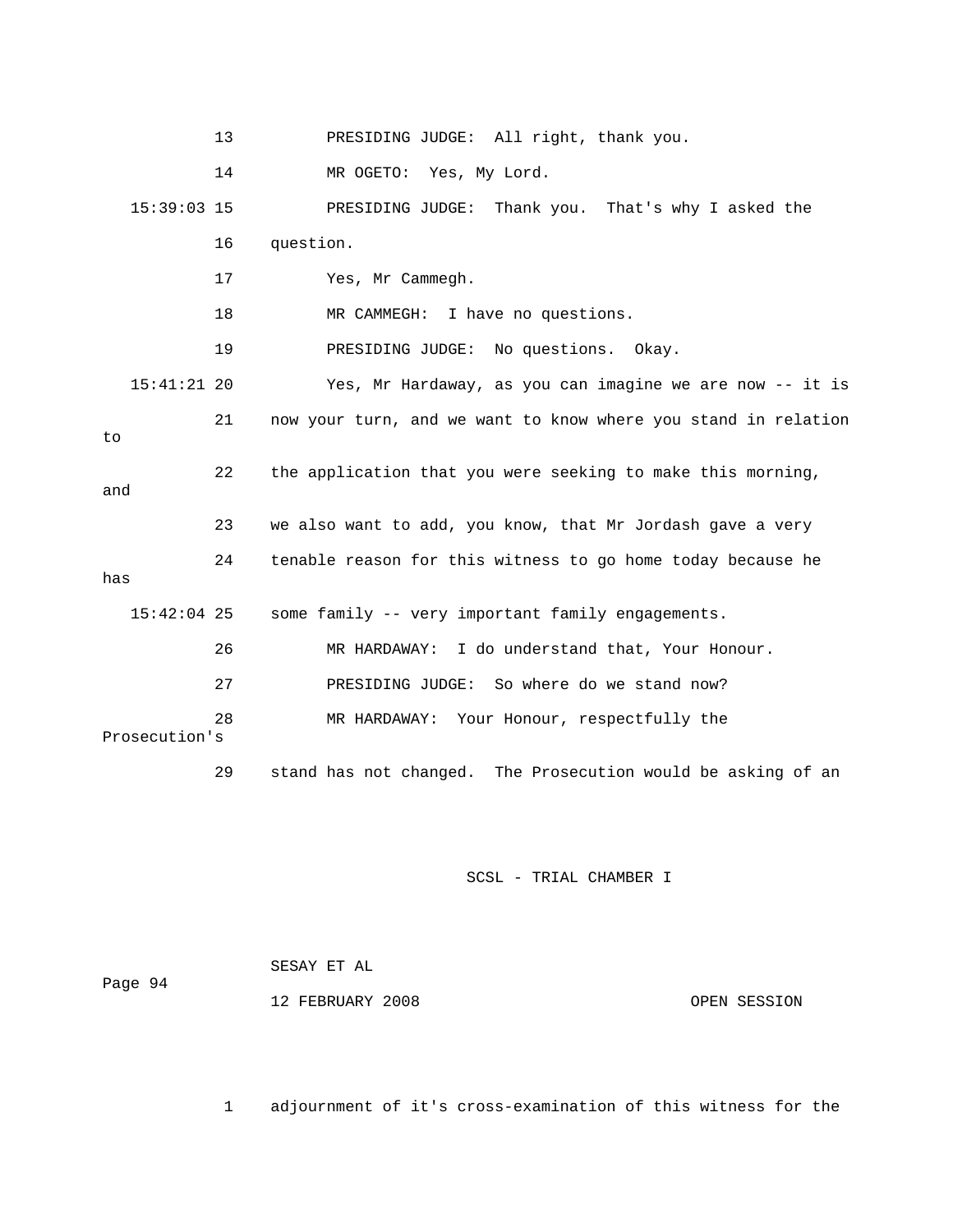2 following reasons.

| Μr                   | 3  | Just a minute. Just a minute.<br>PRESIDING JUDGE:<br>Yes,      |
|----------------------|----|----------------------------------------------------------------|
|                      | 4  | Hardaway.                                                      |
| 15:42:52<br>morning, | 5  | Yes, Your Honour. As I stated this<br>MR HARDAWAY:             |
|                      | 6  | the Prosecution is asking for an adjournment of its            |
| оf                   | 7  | cross-examination of this witness until Monday, and in support |
|                      | 8  | that the Prosecution would state that we received additional   |
|                      | 9  | information provided by this witness yesterday. Now, over the  |
| $15:43:12$ 10<br>be  |    | course of the case of the first accused, we would constantly   |
| witnesses            | 11 | receiving additional information immediately prior to          |
|                      | 12 | taking the stand, and the Prosecution has endeavoured to work  |
| and                  | 13 | through this additional information coming at the last minute  |
|                      | 14 | as such has proceeded. However, based upon the information in  |
| $15:43:35$ 15        |    | the additional summary and in the additional statements,       |
| being                | 16 | specifically point number two which relates to the witness     |
| not                  | 17 | affiliated with Commander C, the Prosecution feels it could    |
|                      | 18 | fairly and fully test the evidence of this witness without     |
|                      | 19 | conducting an investigation. The summaries -- our              |
| $15:43:58$ 20<br>we  |    | investigations, Your Honour, are based on the information that |
| known                | 21 | received from the Defence and it focuses on that.<br>Had we    |
|                      | 22 | in advance that this key important information was available,  |
|                      | 23 | then obviously we would have tailored our investigation.       |
| his                  | 24 | What is so key and so important about<br>PRESIDING JUDGE:      |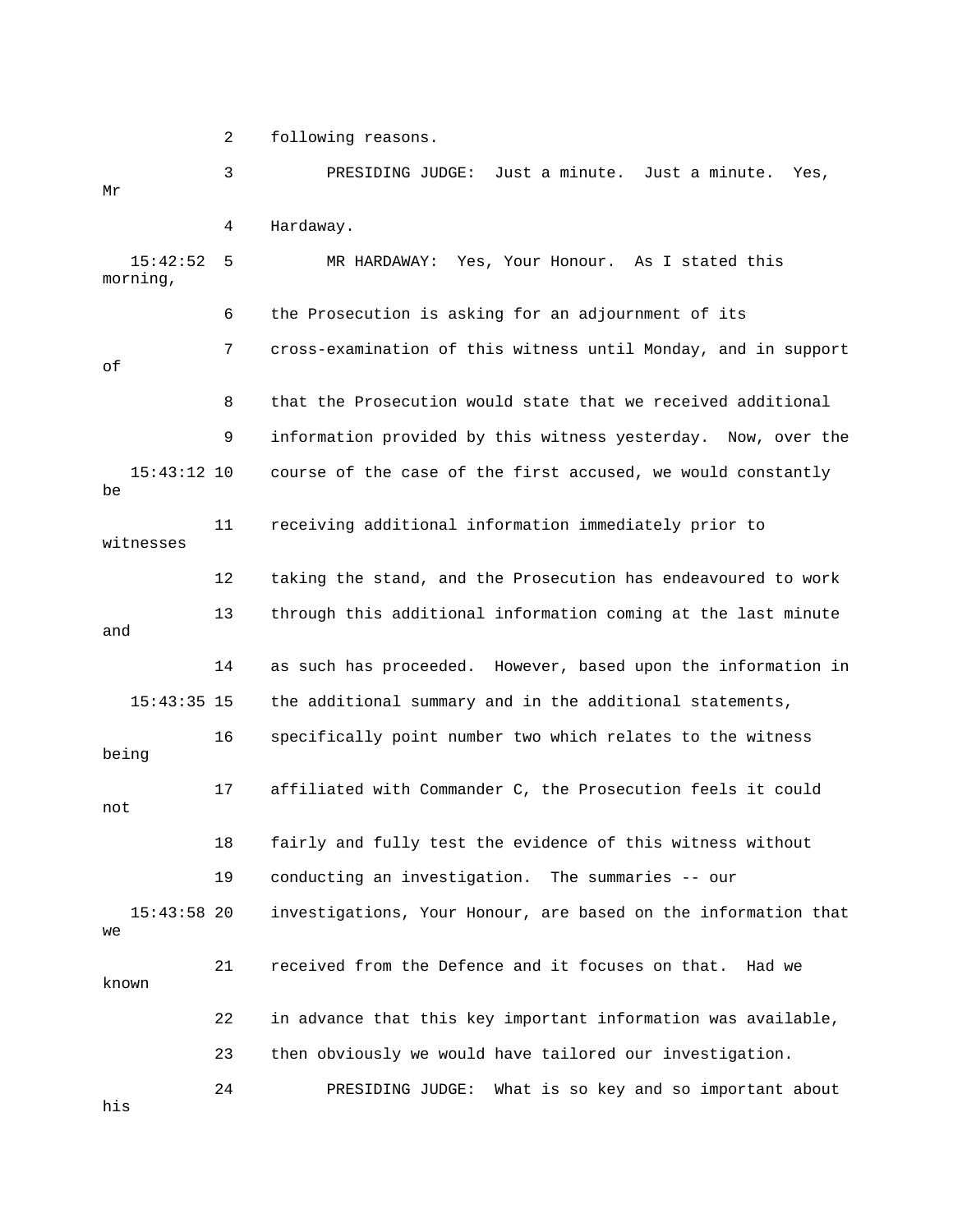15:44:19 25 association with Commander C as to warrant adjournment? What is 26 so key and so important in his testimony that you think warrants, 27 you know, an adjournment for you to investigate? 28 MR HARDAWAY: Well, Your Honours, it would be brought 29 forward obviously to challenge the credibility of Commander C and

SCSL - TRIAL CHAMBER I

 SESAY ET AL Page 95 12 FEBRUARY 2008 OPEN SESSION

 1 also TF1-045 that Mr Jordash specifically alluded to in some of 2 the evidence. 3 PRESIDING JUDGE: Can you, Mr Hardaway, can you refer to 4 where this witness has challenged the credibility of Commander C? 15:44:58 5 MR HARDAWAY: In terms of his positions in Freetown, Your 6 Honour, I believe. 7 PRESIDING JUDGE: Yes I think that the witness should 8 please be led out of this courtroom. Can the witness be led out 9 of the courtroom please. 15:45:13 10 [The witness stood down] 11 Yes, Mr Hardaway.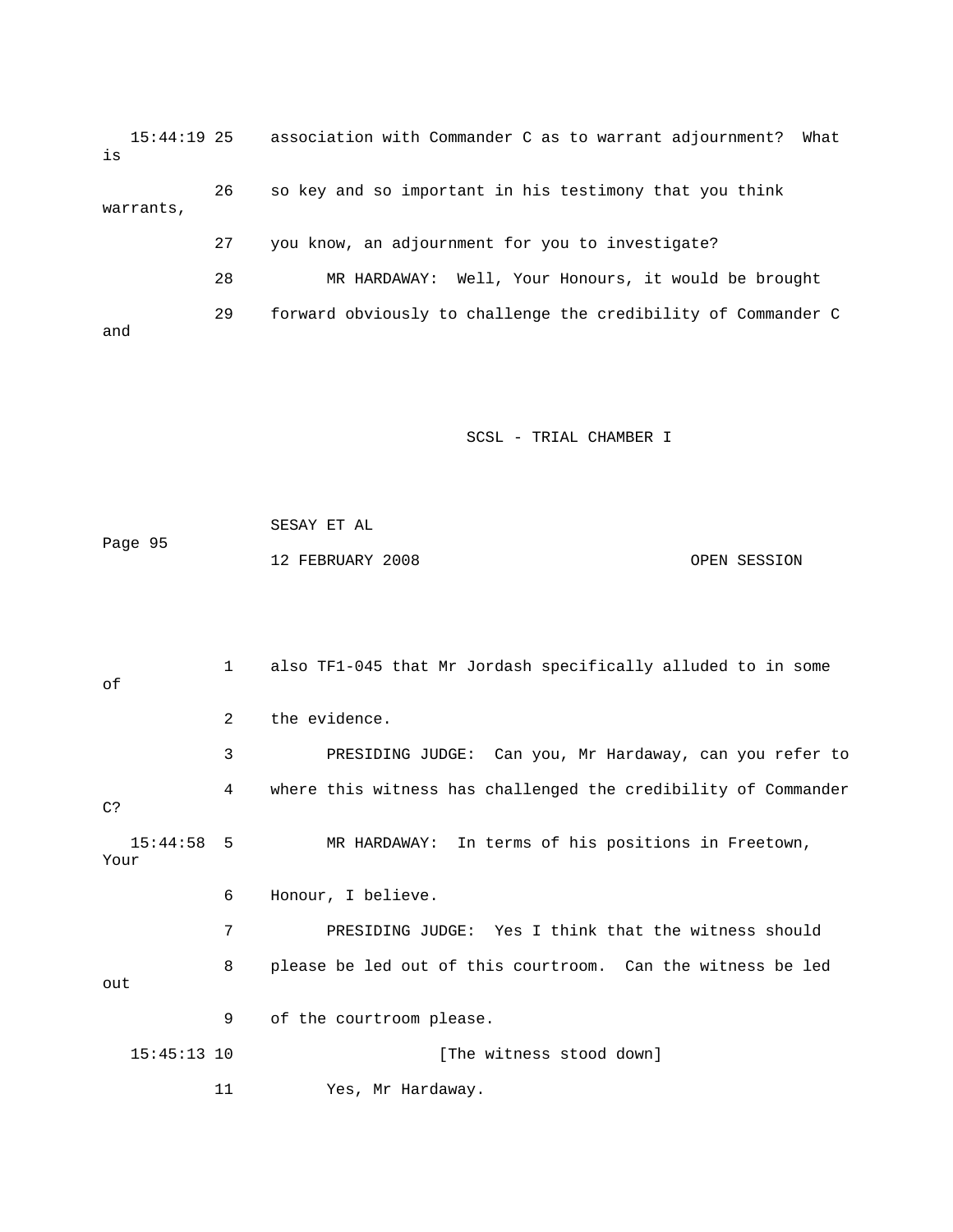| that                   | 12 | MR HARDAWAY: Your Honour, I would also just emphasise          |
|------------------------|----|----------------------------------------------------------------|
|                        | 13 | this would not in any way hinder the proceedings going forward |
|                        | 14 | because this is just a request for adjourning of our           |
| $15:46:27$ 15<br>other |    | cross-examination. We could still proceed should there be      |
|                        | 16 | witnesses.                                                     |
| to                     | 17 | PRESIDING JUDGE: But not until Monday. We are not here         |
|                        | 18 | adjourn this case until Monday because the Prosecution has to  |
| examination.           | 19 | investigate and for purpose of conducting its cross-           |
| $15:46:34$ 20          |    | MR HARDAWAY: With all do respect --                            |
|                        | 21 | PRESIDING JUDGE: We do of course agree, you know, there        |
| it                     | 22 | might be some material which was served on you only yesterday, |
|                        | 23 | was only filed yesterday, we've seen in it on the records.     |
|                        | 24 | MR HARDAWAY:<br>Yes.                                           |
| $15:46:54$ 25          |    | PRESIDING JUDGE: And you only took [indiscernible]             |
| you                    | 26 | yesterday and that you might need to exploit some material,    |
|                        | 27 | know, for purposes of cross-examination, but not up to Monday  |
|                        | 28 | anyway.                                                        |
| for                    | 29 | Well, Your Honours, I wouldn't be asking<br>MR HARDAWAY:       |

 SESAY ET AL Page 96

12 FEBRUARY 2008 OPEN SESSION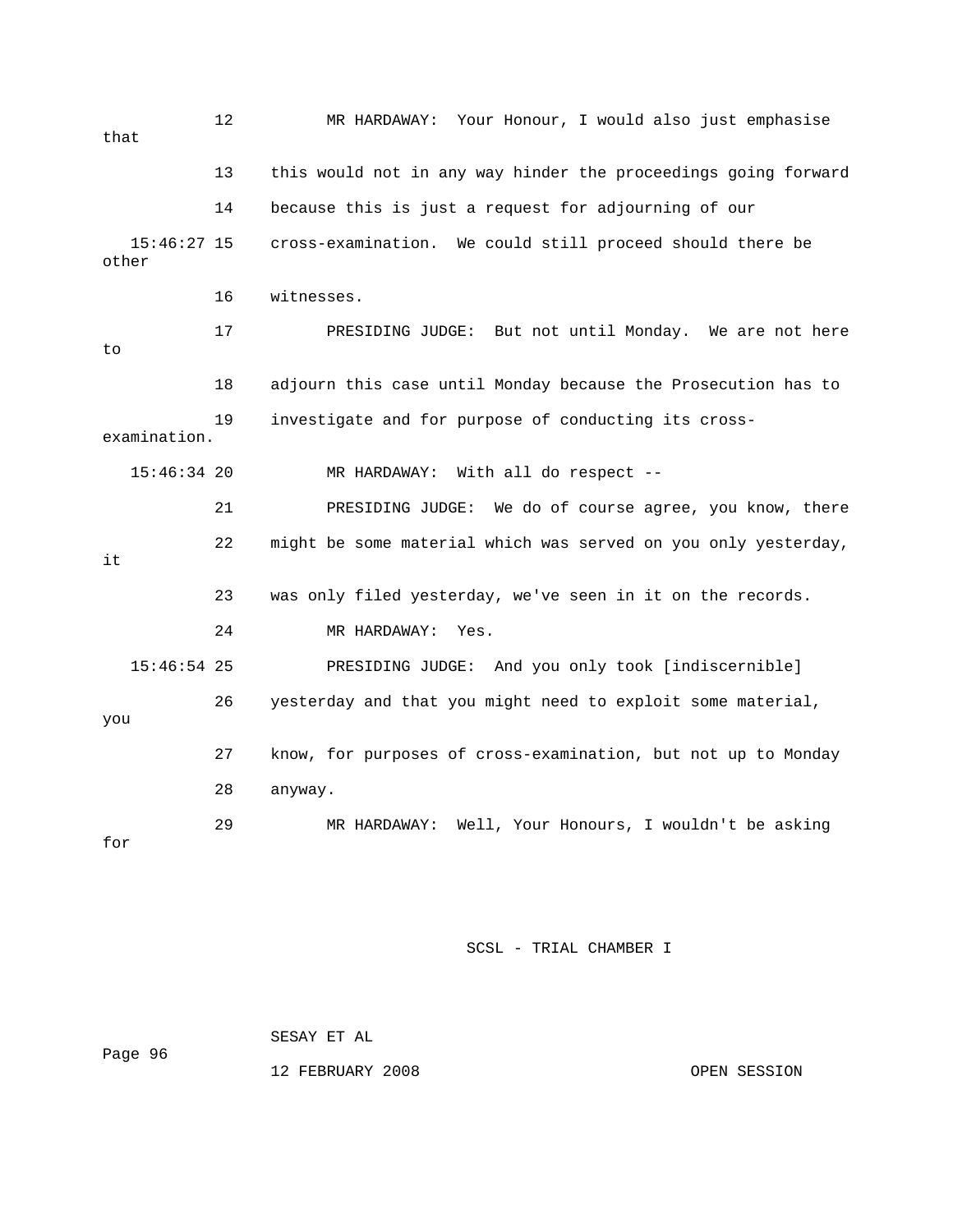1 the entire proceedings to be brought to a halt. If it were 2 brought to a halt, it would be because of a lack of witnesses 3 brought by the Defence. 4 PRESIDING JUDGE: No, we don't want you to peg your 15:47:18 5 adjournment onto that. 6 MR HARDAWAY: I'm not. 7 PRESIDING JUDGE: That's a completely different issue. 8 MR HARDAWAY: I understand that, Your Honour. 9 PRESIDING JUDGE: Because we want first of all to 15:47:20 10 understand why you think that -- how you think, you know, you 11 mentioned Commander C. Because we have to know why you think 12 that you deserve this adjournment. I mean, in what portion of 13 the evidence of this witness has the credibility of Commander  $\overline{C}$  14 been put to question? 15:47:42 15 MR HARDAWAY: I would submit, Your Honour, that based upon 16 his relationship with him during the junta period but also more 17 specifically -- 18 PRESIDING JUDGE: The relationship which we know. 19 MR HARDAWAY: Right, but then I would also point to the 15:47:57 20 fact that -- 21 PRESIDING JUDGE: His functional relationship with him? 22 MR HARDAWAY: Yes, Your Honour. 23 PRESIDING JUDGE: Yes. Yes. Yes. 24 MR HARDAWAY: But if the Court does not accept that 15:48:04 25 argument, the Prosecution will then move onto the argument it's a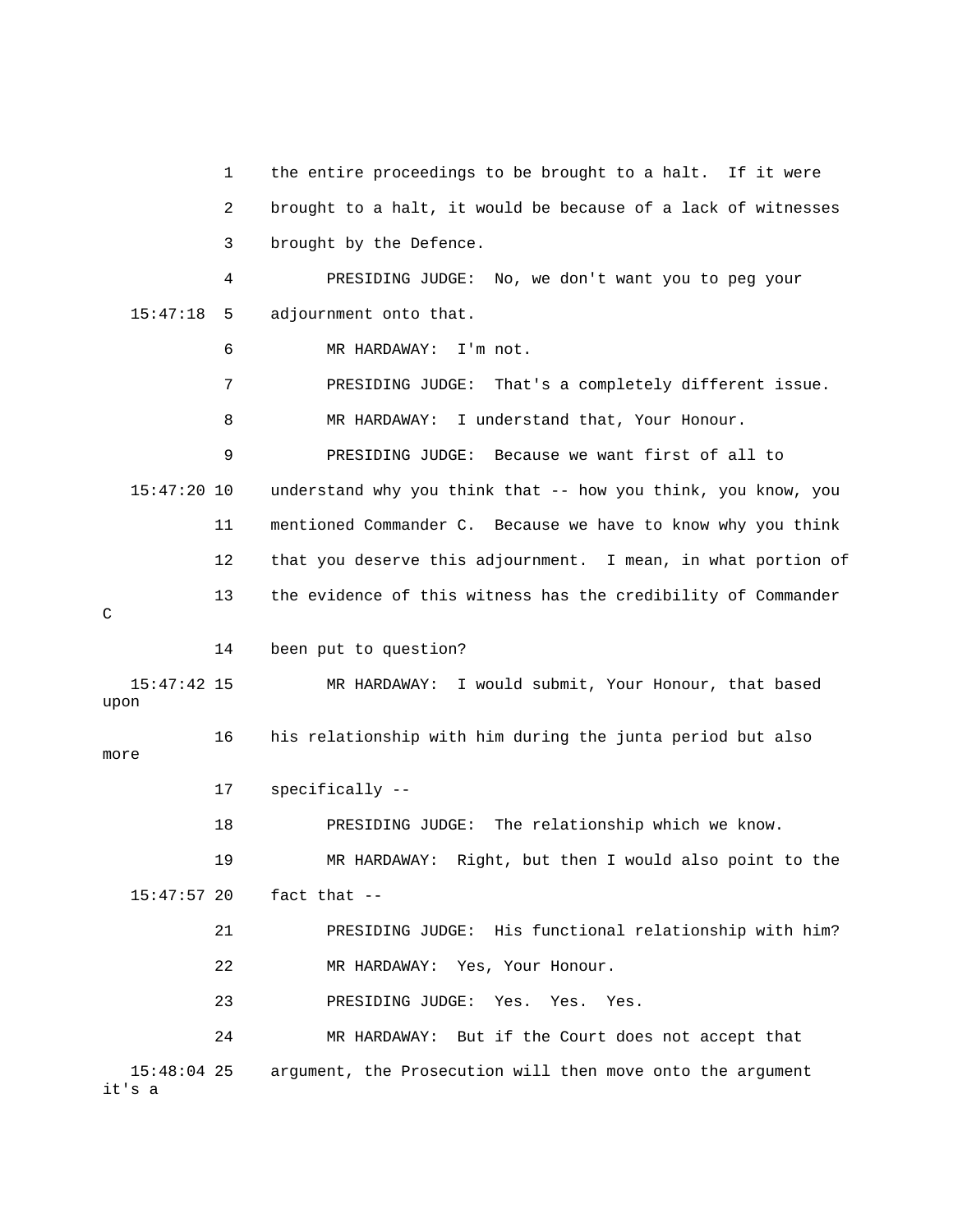26 direct challenge to the evidence of TF1-045.

27 PRESIDING JUDGE: That.

 28 MR HARDAWAY: That in terms of where the bodyguards were 29 stationed when they were going in and out of meetings.

SCSL - TRIAL CHAMBER I

 SESAY ET AL Page 97 12 FEBRUARY 2008 OPEN SESSION

 1 PRESIDING JUDGE: But how -- why should we revisit that? 2 You have proffered your own thesis of where the bodyguards were. 3 We know what the evidence is. So you are providing this evidence 4 because it was part of your case that bodyguards were present at 15:48:34 5 those meetings. 6 MR HARDAWAY: Yes, Your Honour. 7 PRESIDING JUDGE: You have visited that in terms of your 8 evidence. The Defence now comes up and provides its own thesis 9 of what was really happening. Must you revisit it to keep 15:48:48 10 rebutting at all times, I don't think so. 11 MR HARDAWAY: As it relates specifically to the point that 12 it brought forward, Your Honour, given the fact that we need to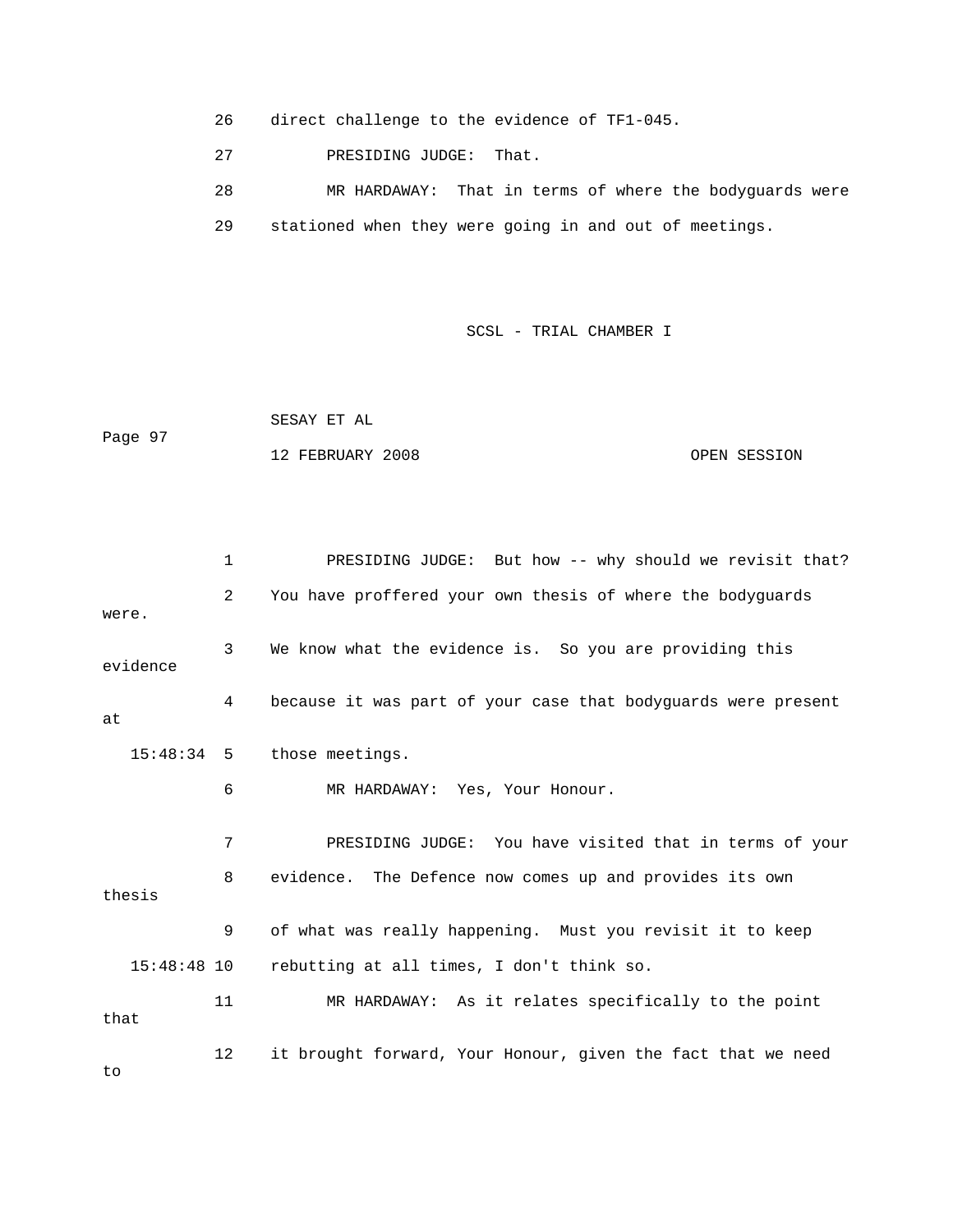| Monday,                   | 13 | investigate. If the Court does not wish to give us until      |
|---------------------------|----|---------------------------------------------------------------|
|                           | 14 | then the Prosecution obviously is going to fight for that but |
| $15:49:04$ 15             |    | PRESIDING JUDGE: Mr Hardaway, you know, let's -- let's        |
|                           | 16 | look at things the way they are. You have closed your case.   |
|                           | 17 | MR HARDAWAY: Yes, Your Honour.                                |
|                           | 18 | PRESIDING JUDGE: The Defence is not -- and you visited        |
|                           | 19 | this evidence which the Defence is now visiting with its own  |
| $15:49:20$ 20<br>meetings |    | thesis, with its own version of what happen during those      |
|                           | 21 | of the Supreme Council.                                       |
|                           | 22 | MR HARDAWAY: Yes.                                             |
|                           | 23 | PRESIDING JUDGE: Either in JPK's home or in the Wilbur        |
| thesis,                   | 24 | in the barracks. It is consistent, you know, from your        |
| 15:49:37 25<br>meetings.  |    | yes, those bodyguards, you know, had access into those        |
|                           | 26 | As far as they are concerned, they didn't have any access to  |
| and                       | 27 | those meetings. They were blocked at somewhere in the gate,   |
|                           | 28 | they only waited for their bosses, you know, there. So it's a |
|                           | 29 | question of looking at the evidence and arriving at a         |

|         | SESAY ET AL |                  |              |
|---------|-------------|------------------|--------------|
| Page 98 |             |                  |              |
|         |             | 12 FEBRUARY 2008 | OPEN SESSION |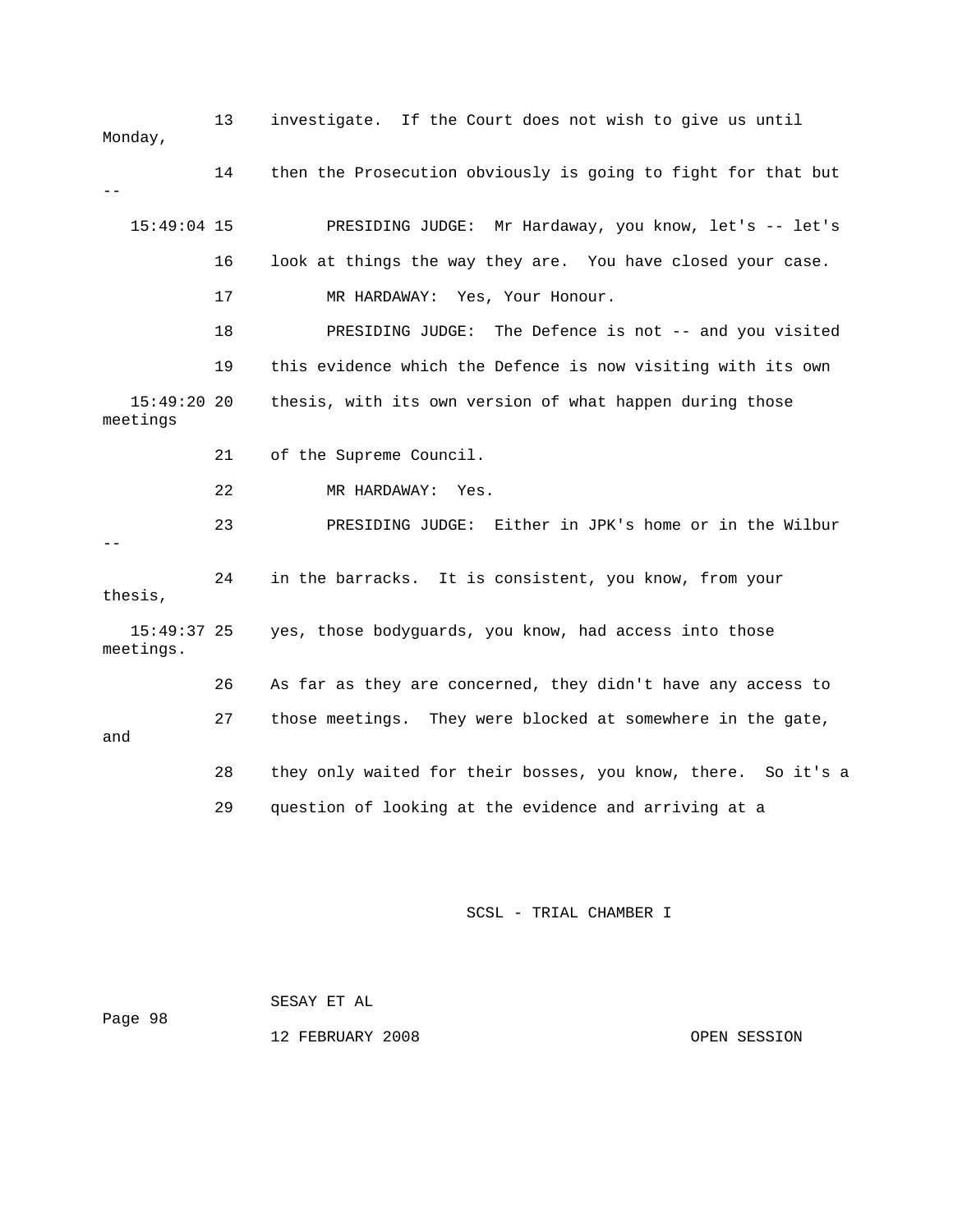1 determination as to who we believe. Instead of allowing you to 2 bring more evidence to contradict their story. Otherwise, we 3 will know no end to this, this is a problem. 4 MR HARDAWAY: Understood, Your Honour. But in terms of, 15:50:10 5 and you brought up a very good point, of testing the thesis which 6 the Prosecution has the right to do fully and fairly. 7 PRESIDING JUDGE: But not by revisiting its case, it is not 8 by reopening the Prosecution's case. 9 MR HARDAWAY: Understood, Your Honour. But in terms of an 15:50:21 10 investigation -- our investigation may turn up nothing. We don't 11 know. However, given the fact that this evidence -- Prosecution 12 would submit that having this information dropped on us the day 13 before hinders us from fully and fairly -- fully testing the 14 evidence of this witness. The Prosecution asks for some time to 15:50:43 15 investigate in order to fulfill its function. And also, Your 16 Honour, my understanding is that there was no meeting at 17 Wilberforce attended by Commander C. 18 PRESIDING JUDGE: Mr Hardaway, investigation to do what? 19 To establish what? 15:51:01 20 MR HARDAWAY: To establish -- we need to find out. We 21 don't even know -- I mean, we take the witness at his word that 22 he was a bodyguard for Commander C. We don't know that. We need 23 to find out exactly what his role was. Our investigation was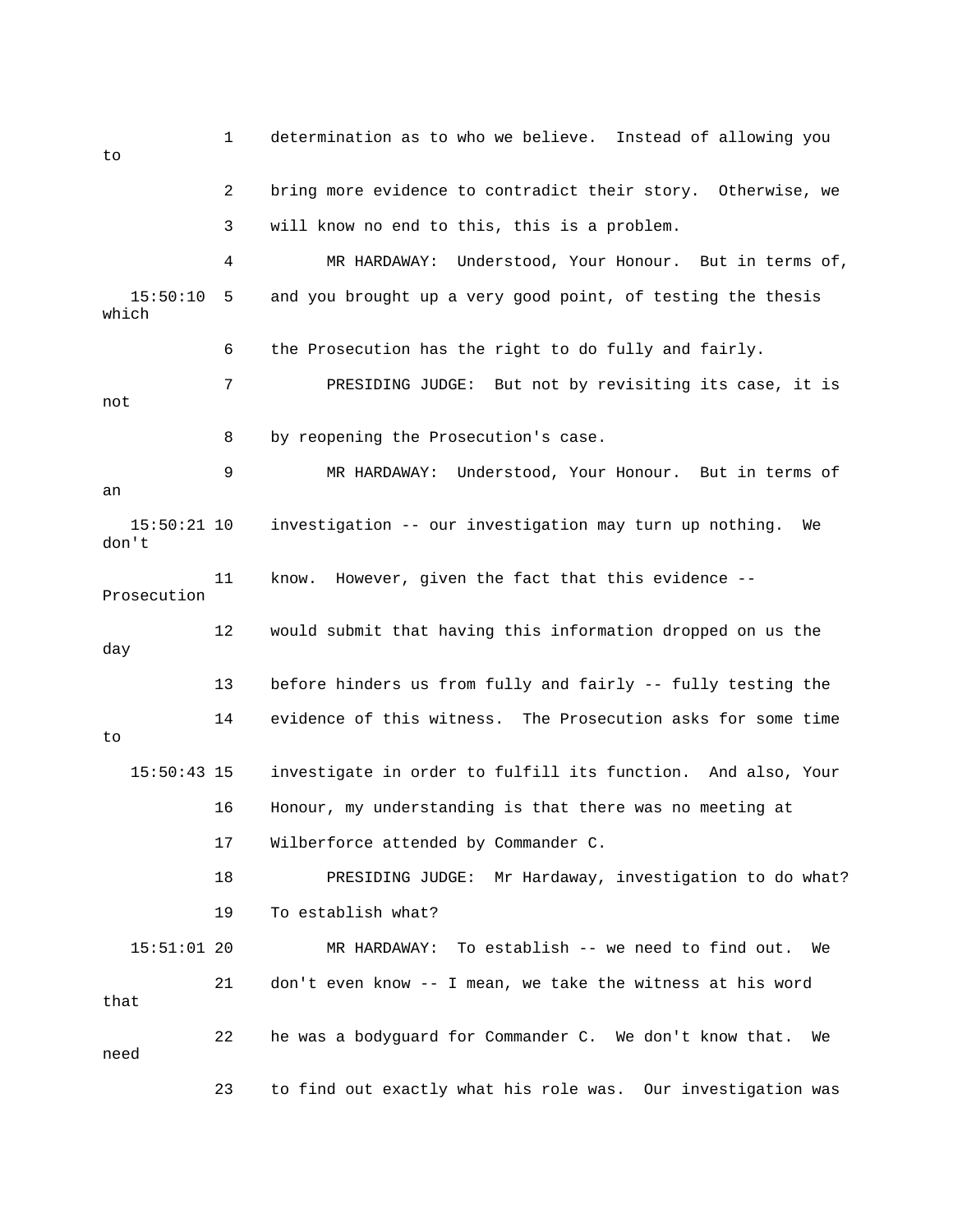| filing.                     | 24 | based on the information that was provided at the initial   |
|-----------------------------|----|-------------------------------------------------------------|
| $15:51:21$ 25<br>mentioning |    | Now, when we have something this critical where it is       |
| back                        | 26 | a major Commonwealth -- Commonwealth, excuse me. I feel I'm |
| result                      | 27 | in Pennsylvania. A major Prosecution witness and in the     |
|                             | 28 | of his chief also mentions another Prosecution witness, the |
| through                     | 29 | Prosecution feels that we cannot just test that evidence    |

|         | SESAY ET AL      |  |              |
|---------|------------------|--|--------------|
| Page 99 |                  |  |              |
|         | 12 FEBRUARY 2008 |  | OPEN SESSION |

| point.                  | $\mathbf{1}$   | cross-examination without further investigation as to this    |
|-------------------------|----------------|---------------------------------------------------------------|
|                         | $\overline{2}$ | I would submit that it goes beyond -- I strike that.          |
|                         | 3              | But also, Your Honour, another point which was mentioned      |
|                         | 4              | which we had no indication of was the mentioning of the UN    |
| $15:52:00$ 5<br>orality |                | incident. I would submit it goes beyond the principal of      |
| was                     | 6              | because it is not an exposition upon a previous question. It  |
| not                     | 7 <sup>7</sup> | a question directly put to the witness through counsel, and   |
| we                      | 8              | being on notice of that, that's another area that we may feel |
|                         | 9              | have to challenge on.                                         |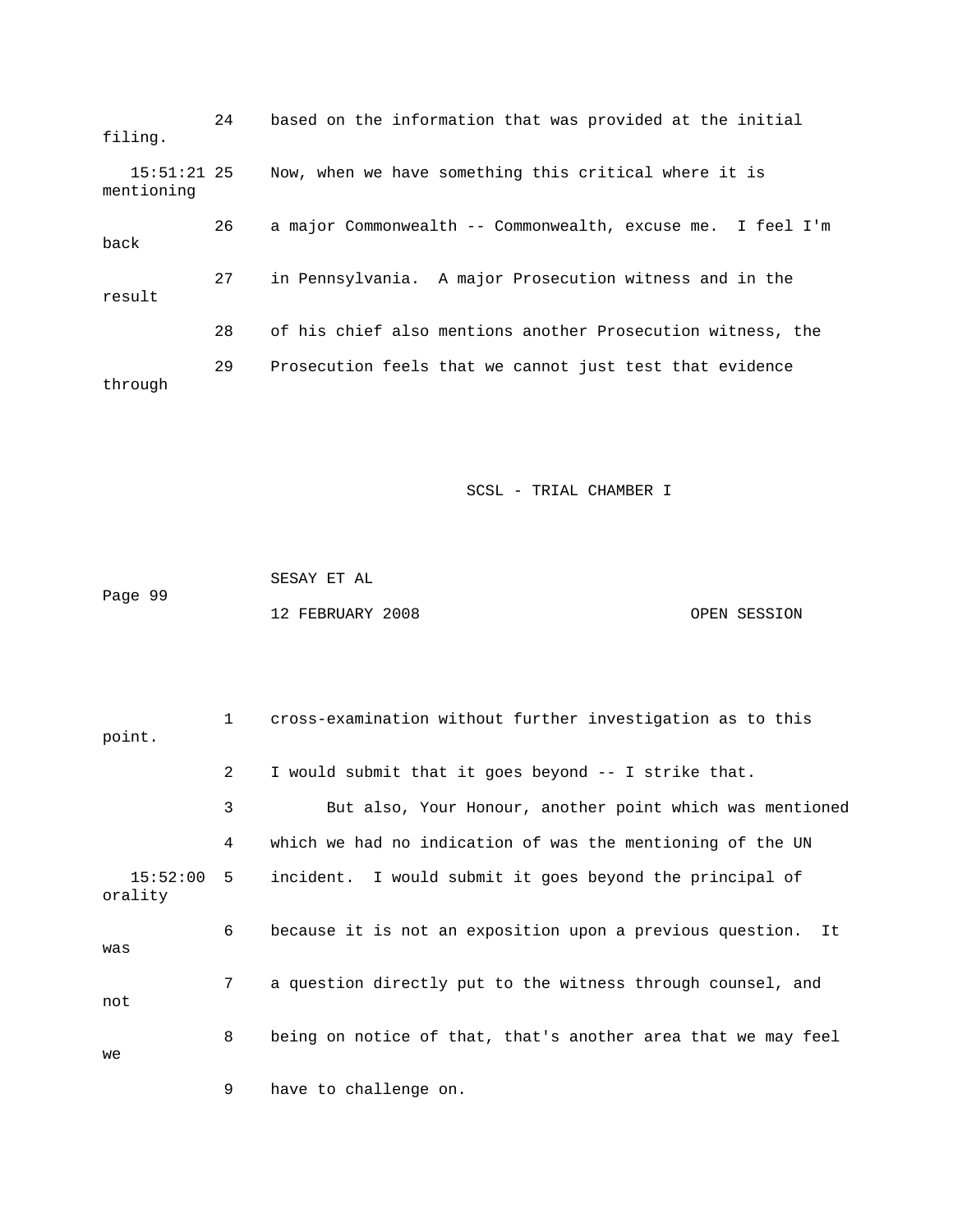15:52:18 10 PRESIDING JUDGE: I mean -- yes. 11 JUDGE THOMPSON: Does it mean that you've got to challenge 12 the Defence evidence on every considerable aspect of the Defence 13 case? Whenever the Defence -- the object of Defence is to poke 14 holes into the Prosecution's case. 15:52:37 15 MR HARDAWAY: Yes. 16 JUDGE THOMPSON: That's the object of the Defence. 17 MR HARDAWAY: Yes. 18 JUDGE THOMPSON: And in the process of poking holes into 19 the Prosecution's case, it would seem to me that the judicial 15:52:51 20 process would require that if they come, if it appears in 21 prosecutorial judgment that they've successfully poked holes in 22 your case, then you might have a duty to rebut, but do you 23 have -- is there a rule that requires you to investigate almost 24 every issue that is raised by the Defence whether tangential, 15:53:25 25 peripheral or collateral or isn't the issue -- the issue which is 26 really in controversy between the parties? Otherwise, there will 27 be no end of the process. The Prosecution will have almost an 28 interminable right of rebutting everything. 29 PRESIDING JUDGE: Everything.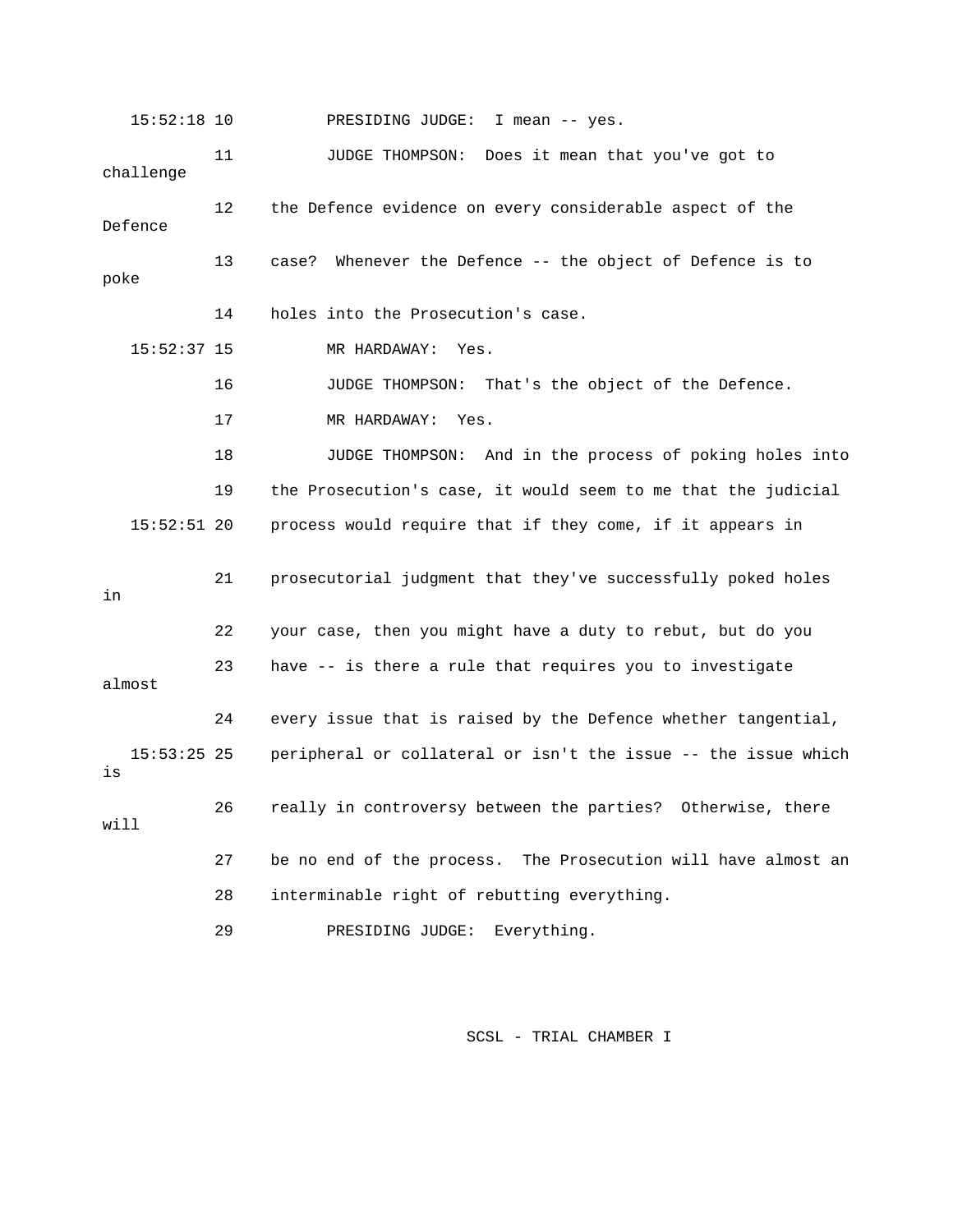1 JUDGE THOMPSON: I'm sure that's not how the process works. 2 PRESIDING JUDGE: Uh-uh. 3 MR HARDAWAY: Your Honours, that's why I'm only focusing on 4 these specific issues. There were 15 points brought up in the 15:53:59 5 confidential annex which was filed with the Chamber yesterday and 6 which was served upon us. 7 JUDGE THOMPSON: Fifteen key points, core points, relating 8 to the matters in controversy between the parties, really in 9 controversy between the parties having regard to the charges in 15:54:18 10 the indictment and the evidence of the Prosecution has already 11 led? 12 MR HARDAWAY: Your Honours, I would submit that we're not 13 asking for all 15 points. The purpose and the focus and the 14 scope is very narrow. Specifically upon point two which deals 15:54:38 15 with this witness's relationship with Commander C, which we would 16 like to explore through our investigation. 17 JUDGE THOMPSON: For what purpose? For what purpose? 18 MR HARDAWAY: To challenge his credibility, Your Honour, to 19 test his version of the evidence. 15:54:58 20 JUDGE THOMPSON: Remember that at the end of the day the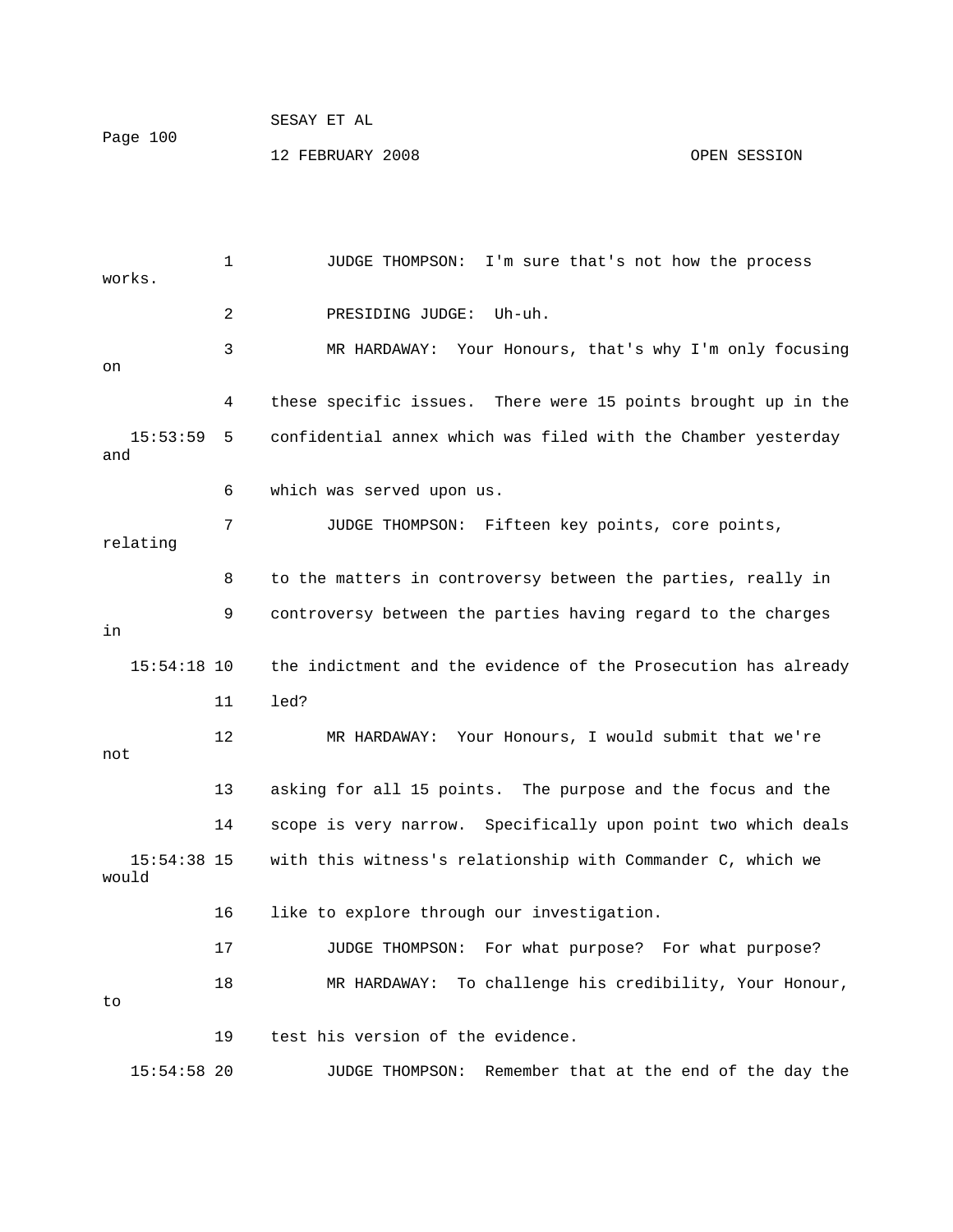| the         | 21 | Prosecution stands or falls on the basis of the totality of    |
|-------------|----|----------------------------------------------------------------|
|             | 22 | evidence which they've led, and the totality does not mean the |
|             | 23 | totality in respect of what each particular witness, whether   |
| Isn't       | 24 | Prosecution or Defence, says. It's the cumulating effect.      |
| 15:55:26 25 |    | that our understanding of the law?                             |
| presented   | 26 | MR HARDAWAY: It is the total evidence which is                 |
|             | 27 | before this Chamber.                                           |
|             | 28 | JUDGE THOMPSON: Precisely.                                     |
|             | 29 | MR HARDAWAY: And I would submit, Your Honour, that in          |

|          | SESAY ET AL      |              |
|----------|------------------|--------------|
| Page 101 |                  |              |
|          | 12 FEBRUARY 2008 | OPEN SESSION |

 1 order to fully test that so that this Chamber has all of the 2 evidence that we be allowed to adjourn the cross, not moving 3 forward -- we could still forward with the proceedings, but to 4 adjourn the cross so that we can investigate this one limited 15:55:53 5 aspect. Again, I'm not bringing up any other points which had 6 been raised in the additional statement, but just this one 7 particular aspect which the Prosecution feels is important enough 8 to warrant this application.

9 JUDGE THOMPSON: Let me say that to you and ask what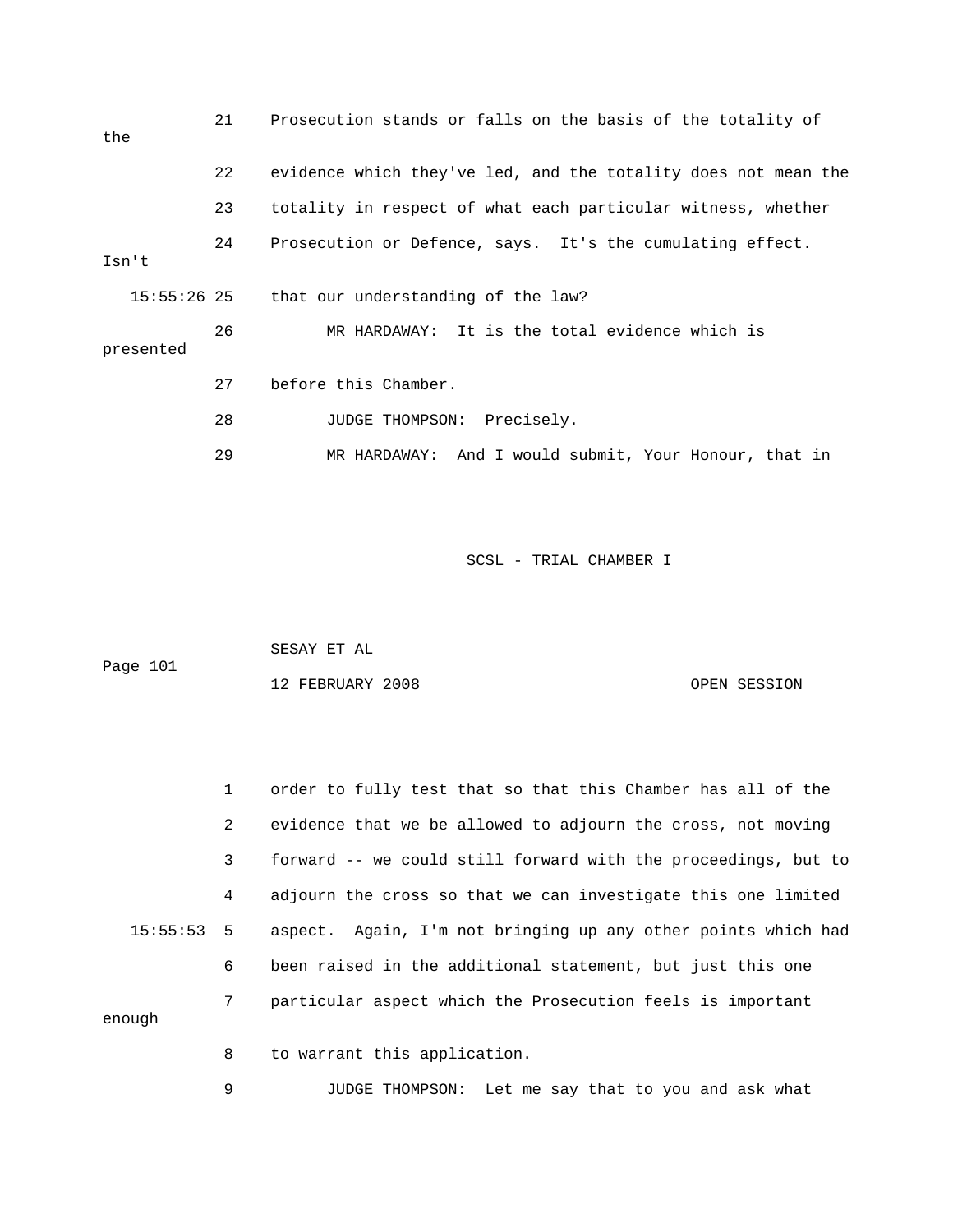15:56:08 10 prejudice have you suffered? 11 MR HARDAWAY: Your Honour, the prejudice -- 12 JUDGE THOMPSON: Which requires this insistence that you 13 must be given this opportunity to -- 14 JUDGE BOUTET: Well, I think in fairness they don't have to 15:56:24 15 show any prejudice. I think they are fairly entitled to proper 16 cross-examination, and disclosure has been given yesterday, they 17 say, it does not allow them to challenge this evidence. I think 18 it is a question of ability to carry proper cross-examination. 19 So I -- 15:56:40 20 JUDGE THOMPSON: Shall I have a response from you before T. 21 respond to my learned brother? Shall I have a response? 22 MR HARDAWAY: Your Honour, I believe that -- 23 JUDGE THOMPSON: He may have a different perception of the 24 law. I have a different. What prejudice, I think I'm entitled 15:56:56 25 to ask that. 26 MR HARDAWAY: The prejudice that we suffer, Your Honour, is 27 the fact that without this investigation we would not be in a 28 position to fully challenge the evidence of this witness. We 29 only go upon what is provided to us by the Defence. We do not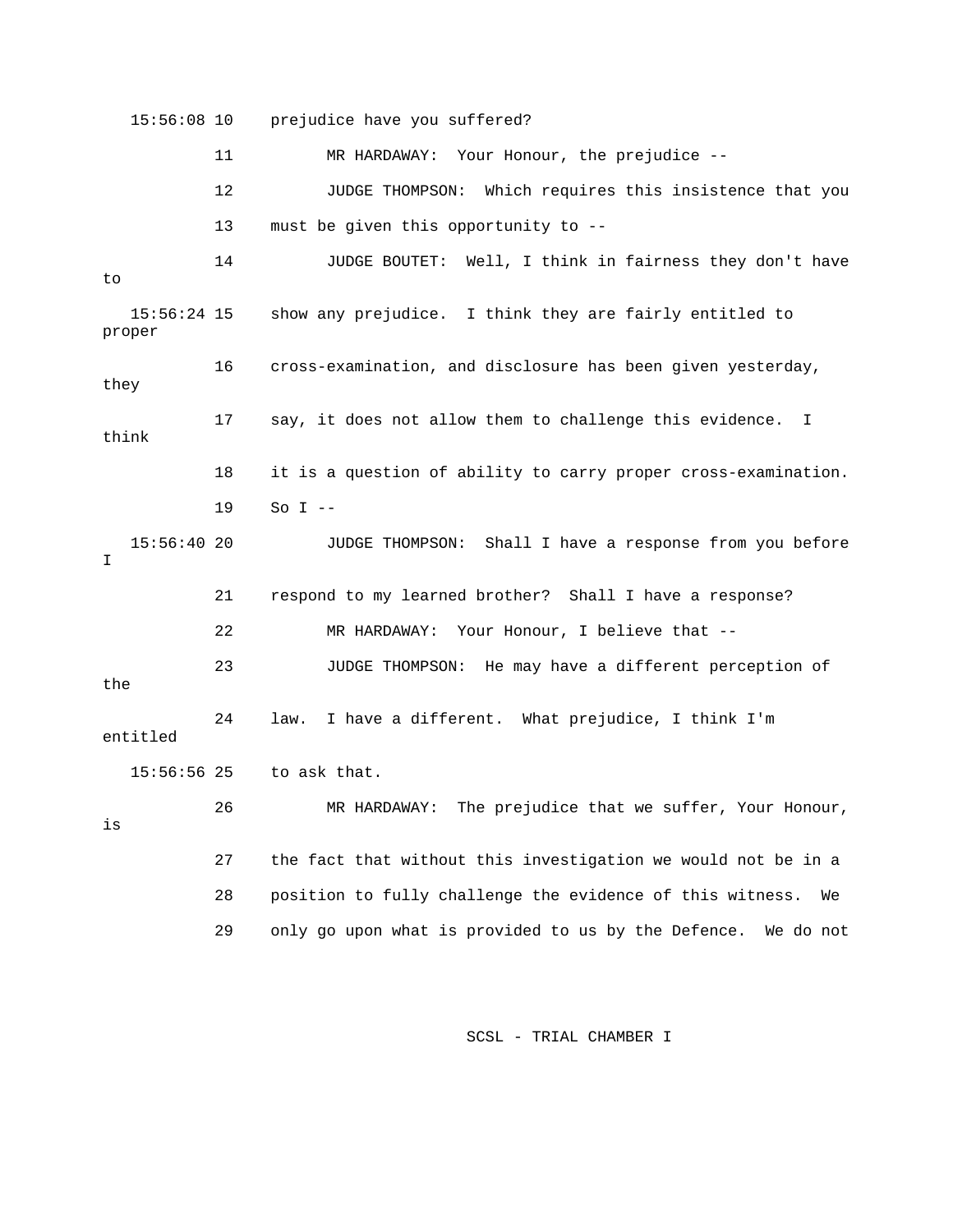## SESAY ET AL Page 102 12 FEBRUARY 2008 OPEN SESSION

| this      |               | 1  | have their statements. I'm not asking for the statement of       |
|-----------|---------------|----|------------------------------------------------------------------|
|           |               | 2  | witness, but based upon the information provided, we have to     |
|           |               | 3  | proceed based on that. And when new information has been         |
|           |               | 4  | provided which we feel is of a critical nature.<br>Aqain, I      |
|           | 15:57:31      | 5  | re-emphasise the point that there have been many additional      |
| witnesses |               | 6  | pieces of information brought forward on many Defence            |
| that.     |               | 7  | immediately before they testify. We've had no issue with         |
|           |               | 8  | We've worked through that.                                       |
| оf        |               | 9  | The Prosecution did the same with some<br>PRESIDING JUDGE:       |
|           | $15:57:45$ 10 |    | their witnesses in these proceedings.                            |
| to        |               | 11 | JUDGE THOMPSON: I'm satisfied on that. I just wanted             |
| to        |               | 12 | be very clear about what your -- in fact, I think I'm entitled   |
| becomes   |               | 13 | ask prejudice. I've never seen a situation where the law         |
|           |               | 14 | so easy as if the grey areas are the -- there's so little grey   |
| think     | $15:58:03$ 15 |    | In fact, 90 per cent of the law is grey area, and I<br>areas.    |
|           |               | 16 | it's important to know if you want to pursue this particular     |
|           |               | 17 | line.                                                            |
|           |               | 18 | MR HARDAWAY: Yes, Your Honour.                                   |
| оf        |               | 19 | Which really impacts upon the question<br><b>JUDGE THOMPSON:</b> |
|           | $15:58:14$ 20 |    | the expeditiousness of the trial that I'm entitled to know       |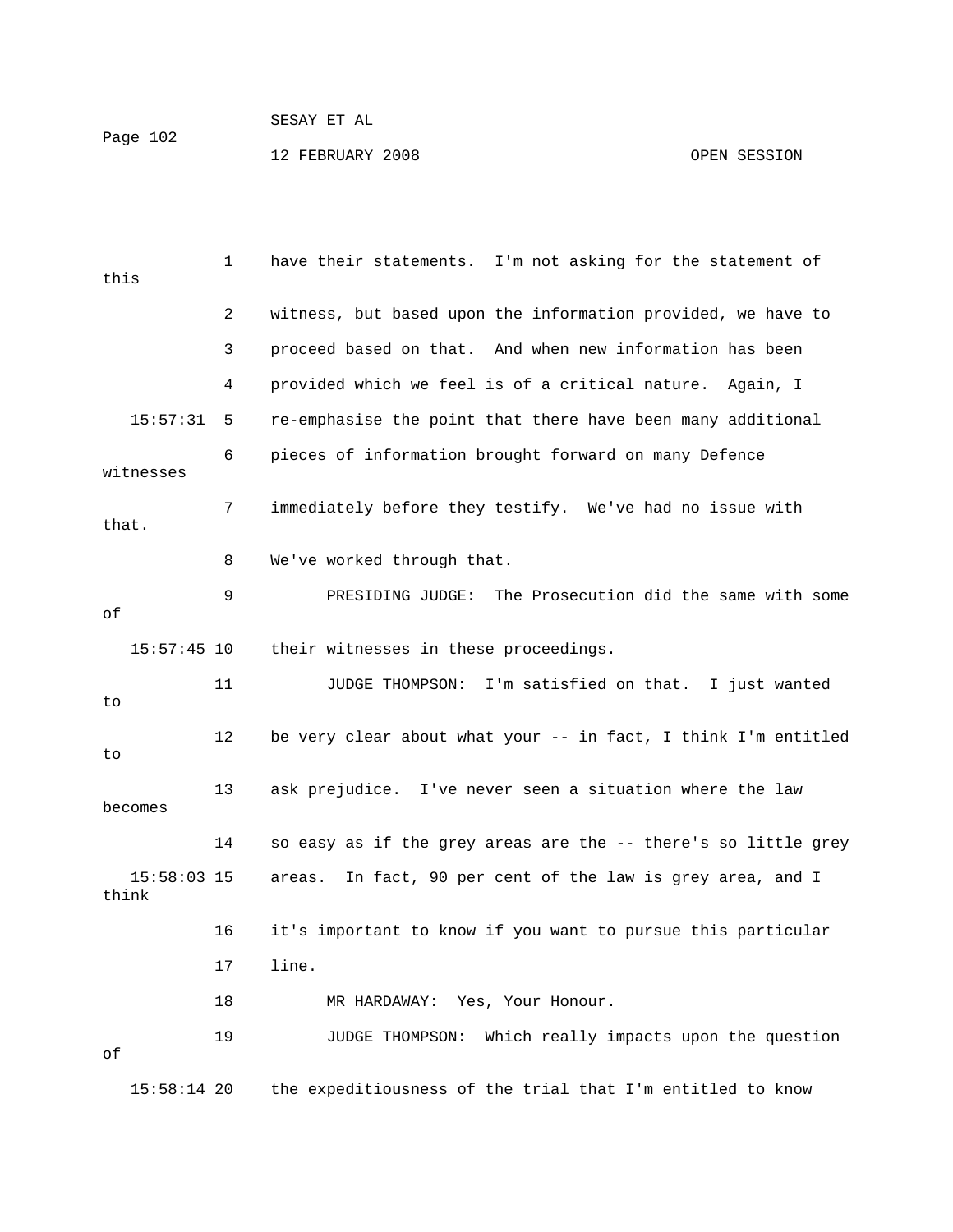| you. |               | 21 | whether the Prosecution has suffered any prejudice. Thank     |
|------|---------------|----|---------------------------------------------------------------|
|      |               | 22 | MR HARDAWAY: Yes, Your Honour.                                |
|      |               | 23 | PRESIDING JUDGE: My problem --                                |
|      |               | 24 | MR HARDAWAY: Yes, Your Honour.                                |
|      | $15:58:29$ 25 |    | PRESIDING JUDGE: Or your problem is the adjournment you       |
| may  |               | 26 | are seeking until Monday, I think that's too long. And if I   |
| Wе   |               | 27 | turn to Mr Jordash. Mr Hardaway, you may sit down a while.    |
|      |               | 28 | would like to make a decision on this matter. We want to move |
|      |               | 29 | along, you know, with this case.                              |
|      |               |    |                                                               |
|      |               |    |                                                               |
|      |               |    | SCSL - TRIAL CHAMBER I                                        |

 SESAY ET AL Page 103

| 12 FEBRUARY 2008 | OPEN SESSION |
|------------------|--------------|
|                  |              |

|            | 1 | MR JORDASH: May I?                                    |
|------------|---|-------------------------------------------------------|
| ceremony   | 2 | PRESIDING JUDGE: If the witness goes today, his       |
|            | 3 | is on when?                                           |
|            | 4 | MR JORDASH:<br>Tomorrow.                              |
| 15:59:02 5 |   | PRESIDING JUDGE: Tomorrow.                            |
| please?    | 6 | MR JORDASH: But may I address you on the merits,      |
|            | 7 | PRESIDING JUDGE: No, not on the merits, please.<br>We |
|            | 8 | $don't --$                                            |
|            | 9 | MR JORDASH: But I haven't been heard --               |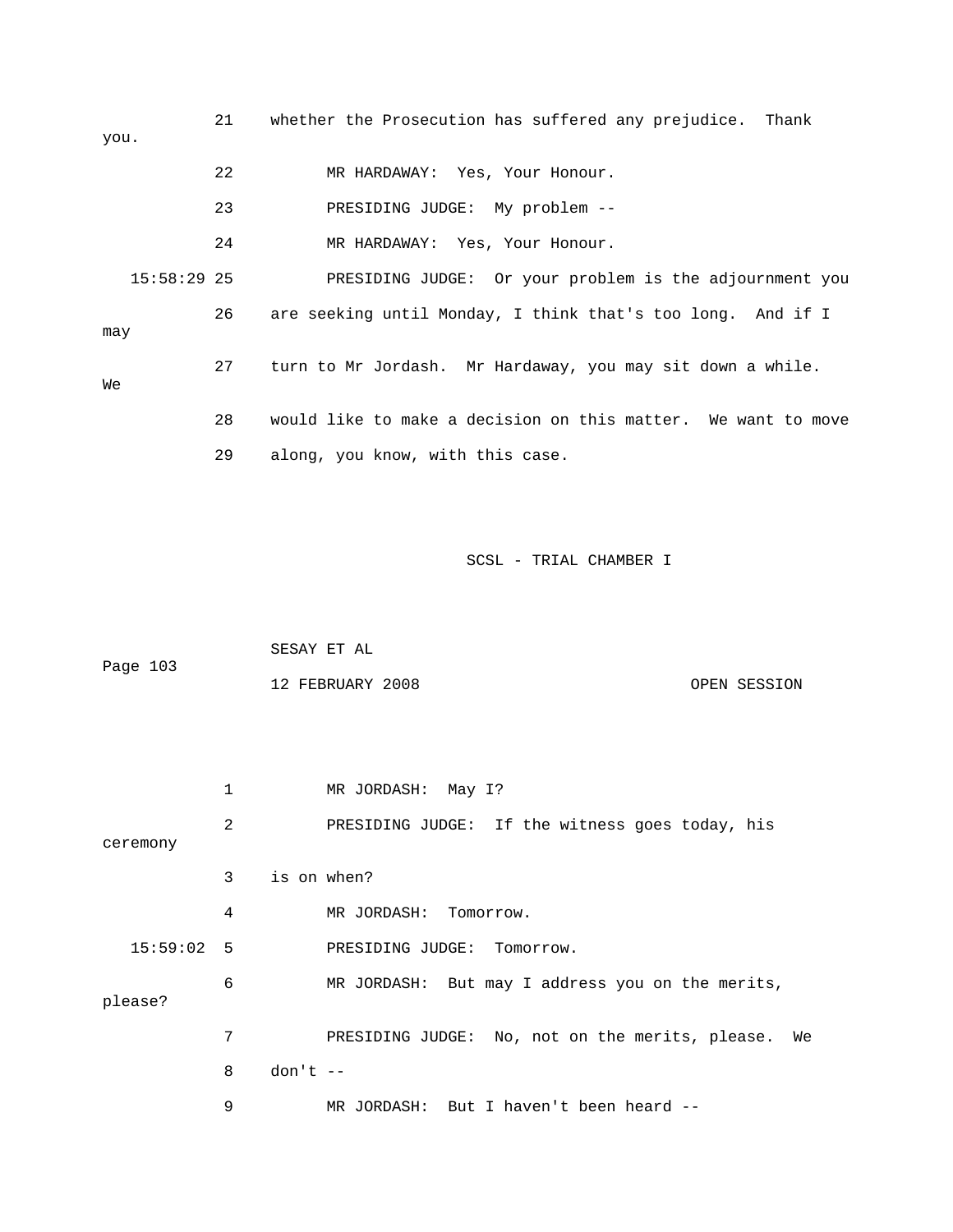15:59:07 10 PRESIDING JUDGE: Not on the merits, as yet. You know, we 11 just want some preliminary information. 12 MR JORDASH: As I understand it, the seven-day ceremony is 13 tomorrow. 14 PRESIDING JUDGE: Tomorrow, yes. 15:59:16 15 MR JORDASH: I haven't discussed with him when he could 16 come back, but I'm presuming he can come back at some point. 17 PRESIDING JUDGE: Tomorrow is Wednesday; he can come back 18 on Thursday, can't he? 19 MR JORDASH: I think that might be a bit tricky. I'm just 15:59:34 20 trying to remember where he's from. I know he said to me that 21 he's had to -- he would have to travel all night so I'm presuming 22 he's from -- that's right. Yeah, Kailahun. Kailahun. 23 PRESIDING JUDGE: The extreme east. 24 MR JORDASH: Yes, but may I offer some -- 16:00:06 25 PRESIDING JUDGE: Yes, you may if you -- 26 MR JORDASH: The Prosecution's application is based on a 27 false premise and that false premise is this: That the 28 Prosecution were given the name of this witness over seven weeks 29 ago. So in order to locate his function and role within the RUF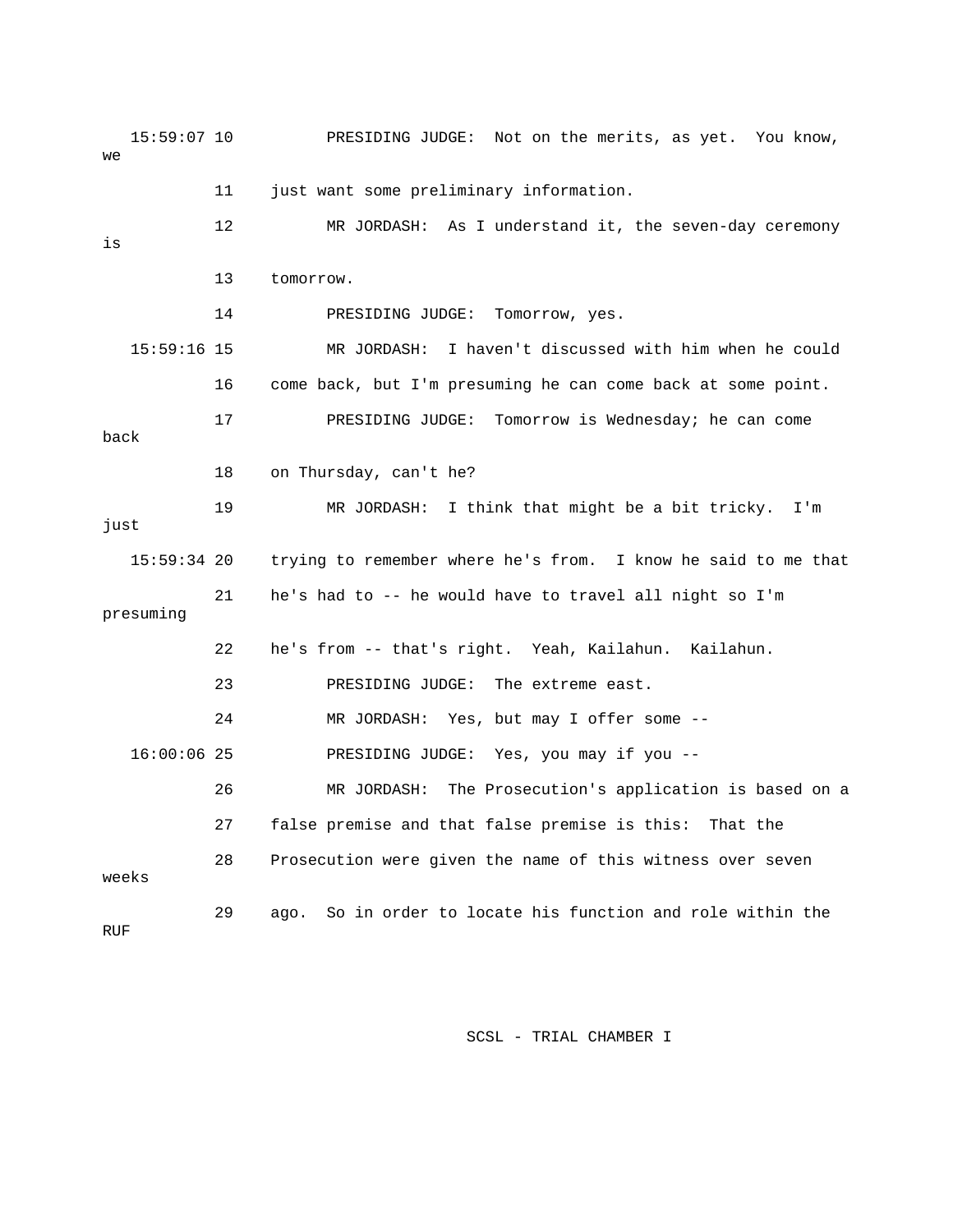| Page 104 | DLDAI LI AL      |              |
|----------|------------------|--------------|
|          | 12 FEBRUARY 2008 | OPEN SESSION |

CECAY ET AL

 1 requires that they simply ask -- 2 PRESIDING JUDGE: Were they given the information that he 3 was working with Commander C? 4 MR JORDASH: No, the point I'm making is this: That once 16:00:37 5 they have a name, then they can simply ask their insiders, as 6 we -- 7 PRESIDING JUDGE: They have so many names. The Prosecution 8 deals with so many names. I thought we might -- they are 9 entitled to being -- to a disclosure, you know, that he was 16:00:51 10 working with Commander C, so that they know -- that's the whole 11 basis of disclosure procedures. 12 MR JORDASH: The whole basis of disclosure proceedings with 13 the 42-day rule is this: That the names are disclosed at the 14 42-day stage in order to allow in -- 16:01:15 15 PRESIDING JUDGE: And the summary of the evidence, which 16 should at least use some indications. 17 MR JORDASH: Yes, my submission is that when they are given 18 the name and the summary that they were given, there was 19 sufficient information to work out who he is. There's not that 16:01:35 20 many of RUF members with that name and the Prosecution know that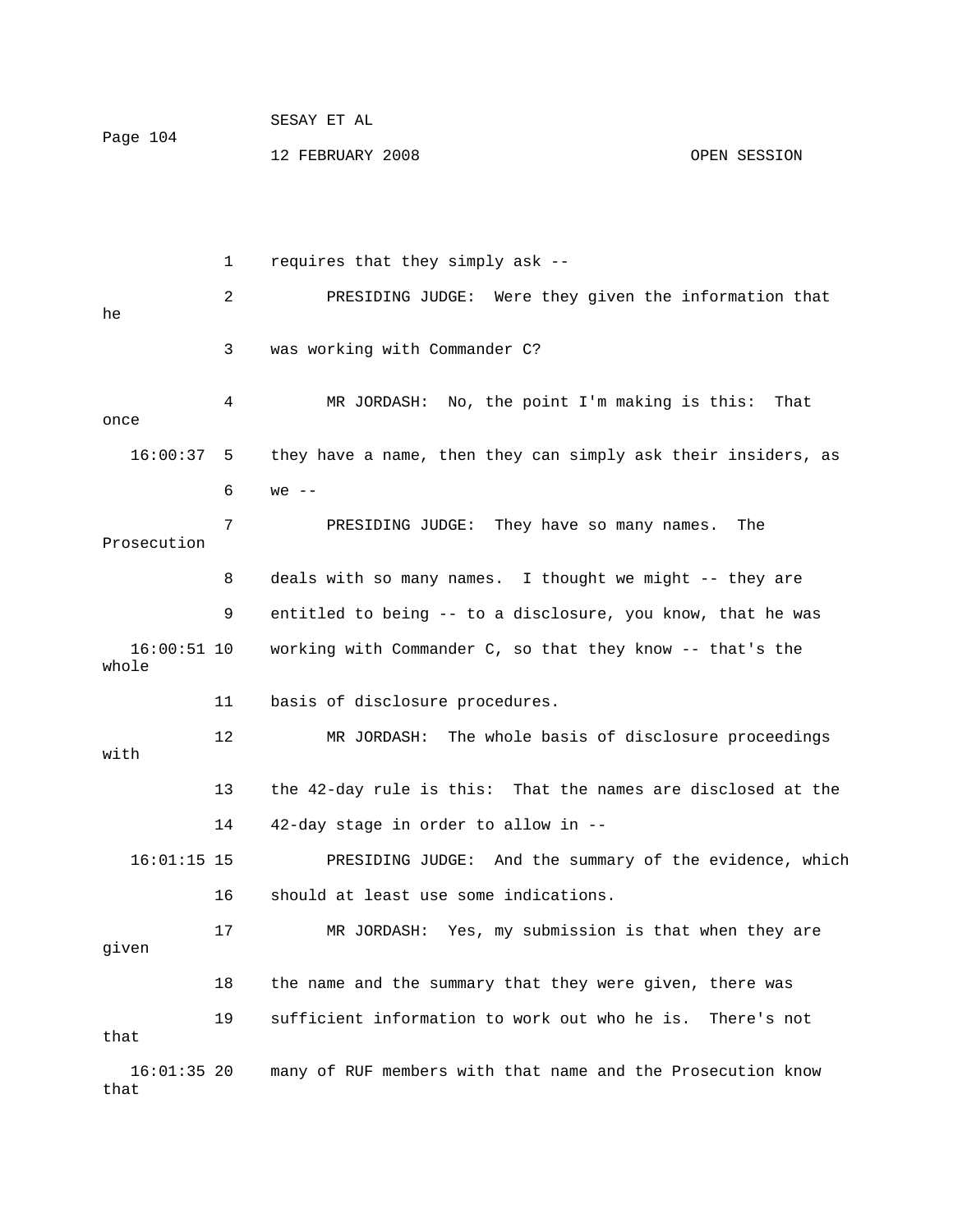| 21          | during the course of their evidence the first name of this     |
|-------------|----------------------------------------------------------------|
| 22          | witness was given by 371 as his security, and I can refer Your |
| 23          | Honours to the transcripts, if Your Honours want that. It      |
| 24          | doesn't say his last name but it says on 20 July 2006, 31      |
| 16:01:55 25 | July 2006 and 1 August 2006, 371 said.                         |
| 26          | PRESIDING JUDGE: Is 371 Commander C? 371 is the --             |
| 27          | MR JORDASH: Yes.                                               |
| 28          | PRESIDING JUDGE: Is the witness who -- yes, yes, yes.          |
| 29          | MR JORDASH: Who said his bodyguard was called the first        |

 SESAY ET AL Page 105 12 FEBRUARY 2008 OPEN SESSION

| Your  | $\mathbf{1}$ | name of this witness. And I've got the transcripts here if             |
|-------|--------------|------------------------------------------------------------------------|
|       | 2            | Honours require them. But the point is this: That the                  |
|       | 3            | Prosecution had his full name, they had 371 referring to his           |
|       | 4            | first name and with all due respect that's over six weeks to           |
| man.  |              | 16:02:33 5 simply ask one of their insider witnesses: Do you know this |
| this: | 6            | What did he do. That's my first point. My second point is              |
|       | 7            | That I intentionally led this witness, so his evidence did not         |
| оf    | 8            | turn on his exact function with Commander C. The only piece            |
|       | 9            | evidence which turned on that was the evidence he gave about           |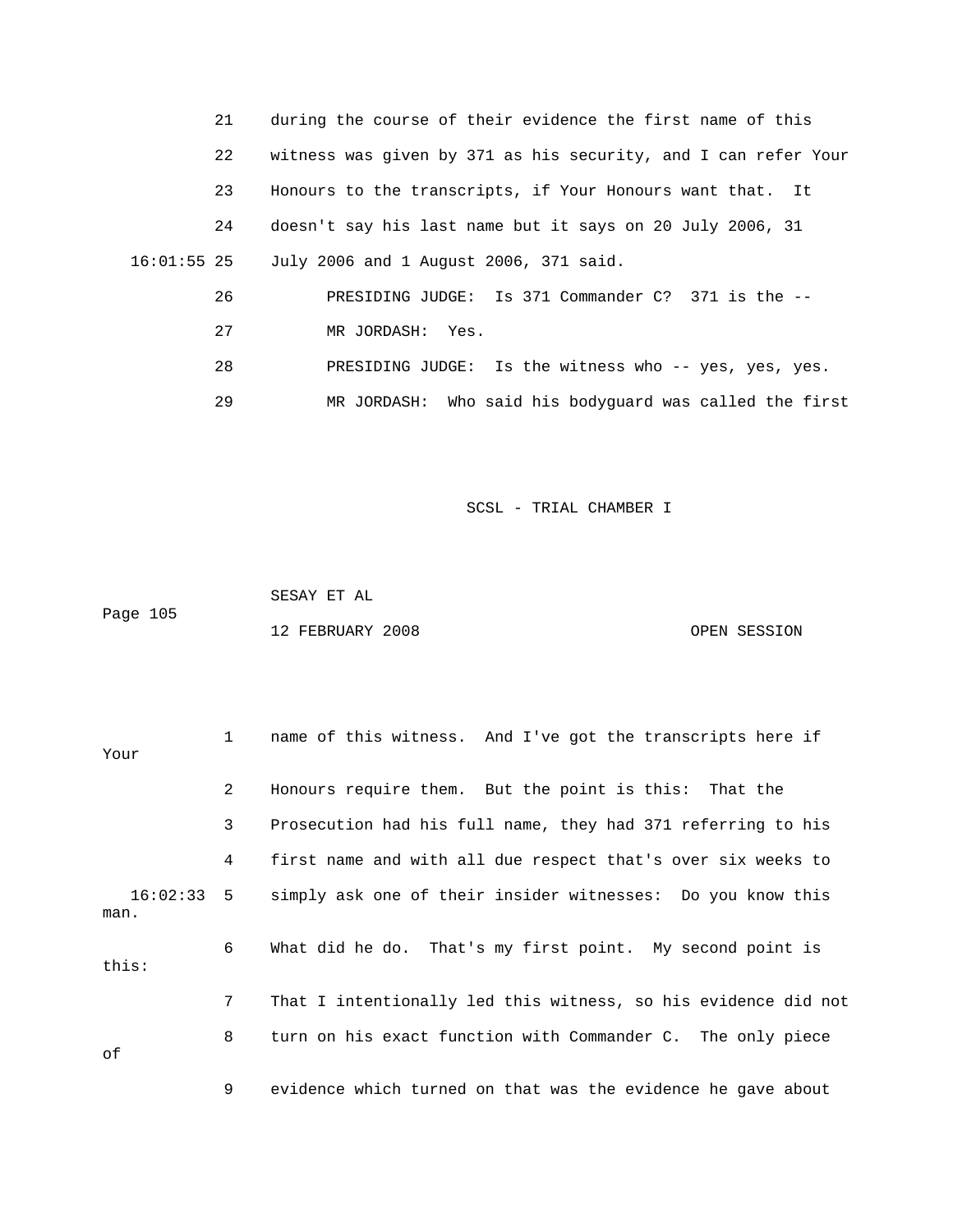16:03:05 10 bodyguards remaining outside of meetings. That has been dealt 11 with through other witnesses by the Defence. The Prosecution 12 have known that's in contention. What is it they would do to 13 investigate that? Well, they couldn't really investigate that. 14 They put their theory forward that bodyguards could enter and 16:03:26 15 perhaps they will go back to their witnesses and ask if 16 bodyguards could enter and their witnesses will say the same, our 17 witnesses say something different. So, where would their 18 investigation go? It would go back to that first thing: Was 19 this witness who he says he was, bodyguard to Commander C. Which 16:03:43 20 again goes back to did the Prosecution have his name. Could they 21 have asked an insider? They could have done that this morning. 22 371 testified in the Taylor case. He's in the Prosecution 23 custody. A phone call to The Hague would confirm or not whether 24 this man is who he says he is. That, the Prosecution have had 16:04:06 25 all morning to do. What will they do if given extra time? Well, 26 there is no further investigation but to confirm or otherwise 27 that fact which relates to whether he's in a position to say 28 whether bodyguards did or did not go into meetings. In relation 29 to the remainder of the evidence in Kailahun, it pretty much had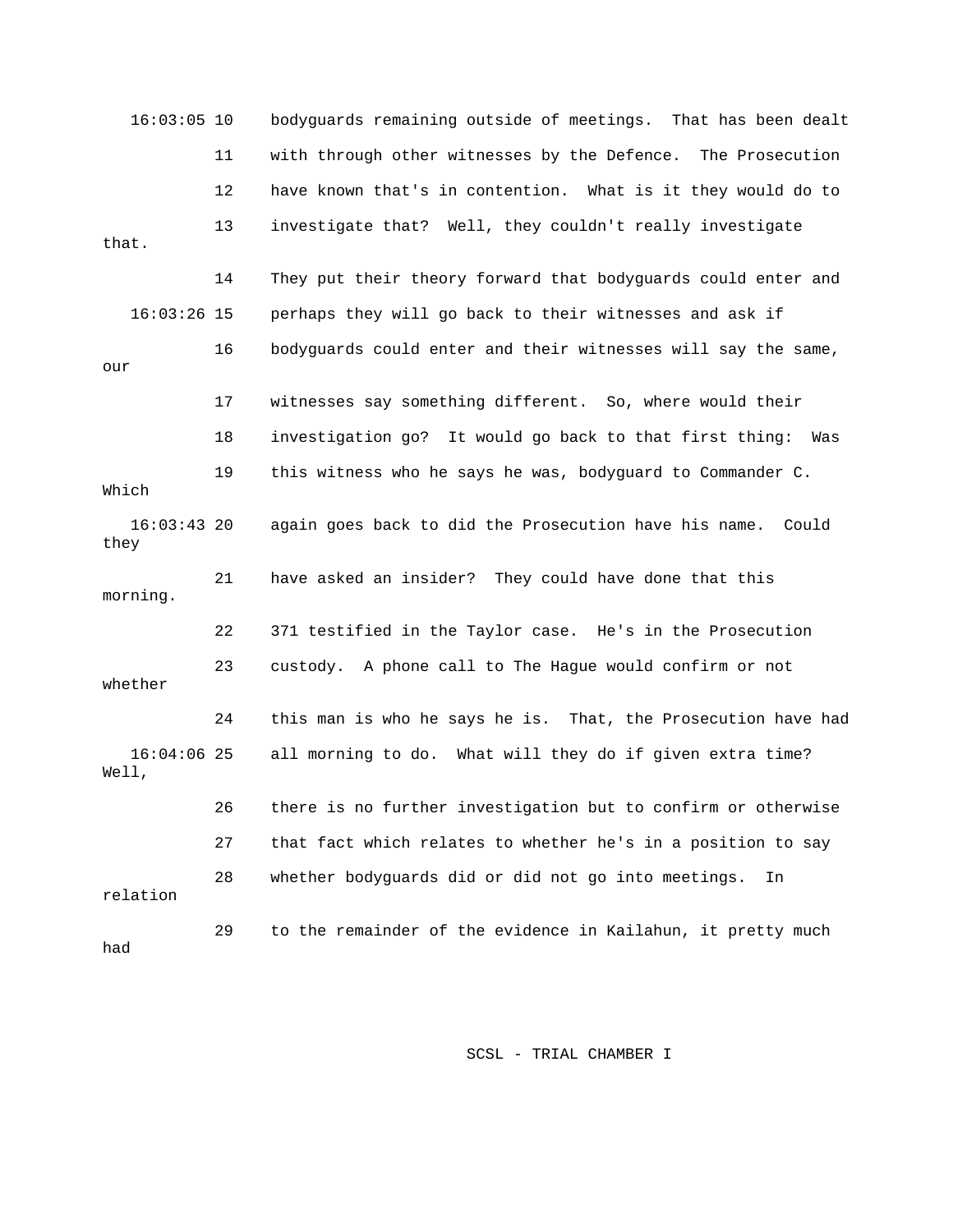SESAY ET AL Page 106 12 FEBRUARY 2008 OPEN SESSION

 1 nothing to do with him being the bodyguard to Commander C. It 2 was about him being a combatant and that evidence is contained in 3 the first summary which has been provided in April of 2006. And 4 in respect to my learned friend's arguments that there is 16:04:51 5 additional information, which apparently has been served late on 6 many occasions, I reiterate the same point I've made on many 7 occasions. This disclosure is equal to the Prosecution 8 disclosure. It need not be because of Your Honours' order which 9 says: We have to disclose the substance of a witnesses 16:05:07 10 testimony. Not the details. And, we serve this detail which is 11 equal to the detail given through the Prosecution's supplementary 12 notes, as a courtesy to the Prosecution to ensure that we can 13 prevent adjournments and inconveniences to witnesses. But, we do 14 not have to serve this additional information, as far as we are 16:05:30 15 concerned because we don't have the same disclosure obligations 16 as the Prosecution. If Your Honours look at this additional 17 information Your Honours will see it is as detailed as the 18 Prosecution disclosure through their supplementary statements. 19 We don't have to do it.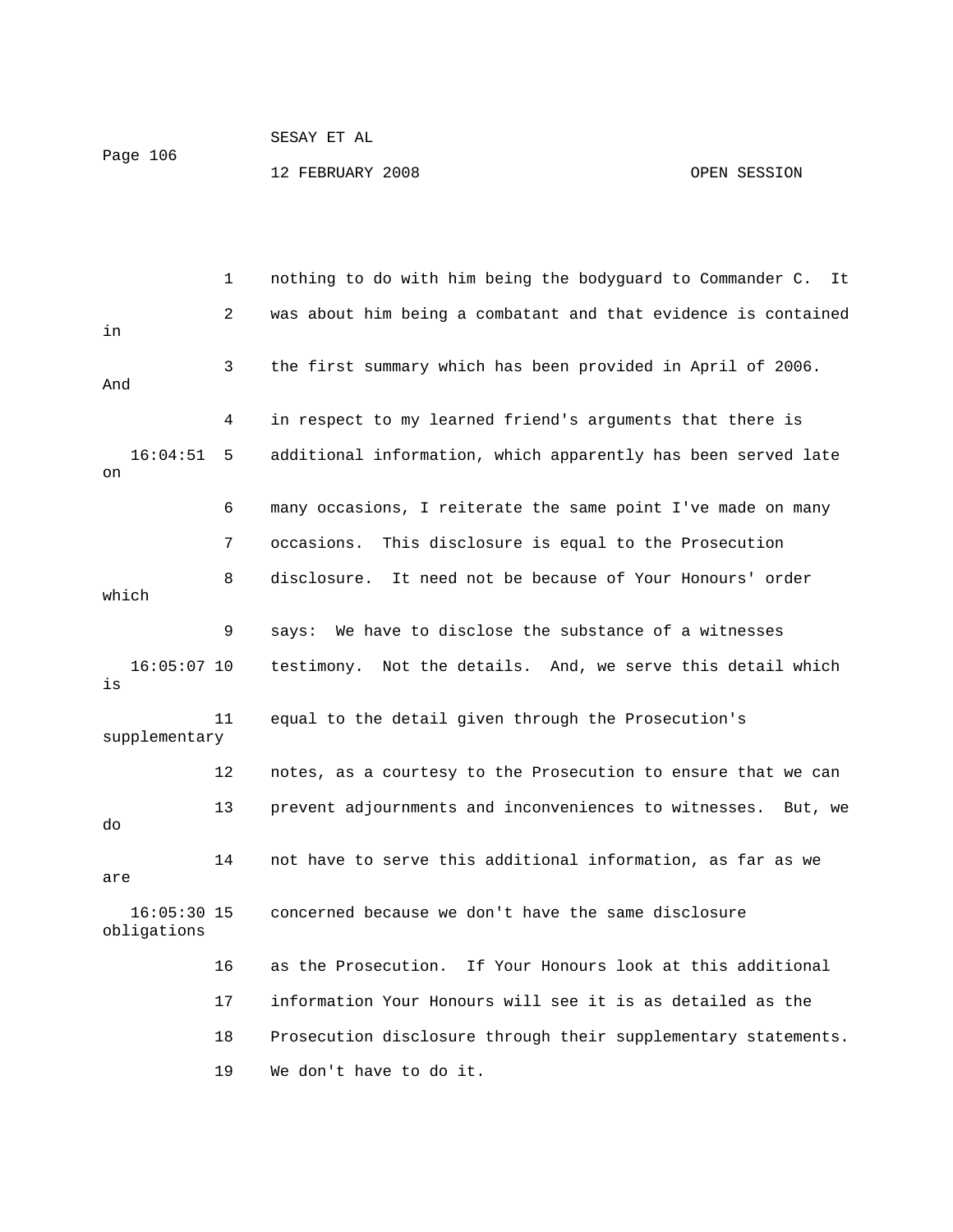| 16:05:42 20   |    | JUDGE BOUTET: Well, you were ordered to disclose             |
|---------------|----|--------------------------------------------------------------|
| summary       |    |                                                              |
|               | 21 | of the evidence of your witnesses.                           |
|               | 22 | MR JORDASH: Yes.                                             |
| from          | 23 | JUDGE BOUTET: So that is the order. And we refrain           |
|               | 24 | bothering you to disclose statements of any witness you are  |
| $16:05:56$ 25 |    | intending to call whilst the Prosecution had to disclose all |
|               | 26 | statements and obviously any additional statement they could |
|               | 27 | obtain whether -- in whatever form or format.                |
|               | 28 | MR JORDASH: Yes.                                             |
|               | 29 | JUDGE BOUTET: That was a major difference. You have no       |

| Page 107 | SESAY ET AL      |              |
|----------|------------------|--------------|
|          | 12 FEBRUARY 2008 | OPEN SESSION |

| you          | 1 | obligation to disclose statements per se. What we've asked   |
|--------------|---|--------------------------------------------------------------|
|              | 2 | to do is to disclose the summary of the evidence with enough |
| evidence     | 3 | information, so they would know what the essence of the      |
|              | 4 | would be, but not the statement per se.                      |
| $16:06:22$ 5 |   | MR JORDASH: Well, that's the point I'm making, Your          |
|              | 6 | Honour.                                                      |
| on           | 7 | JUDGE BOUTET: But at the same time, let me just finish       |
|              | 8 | this, I looked at the information you provided yesterday     |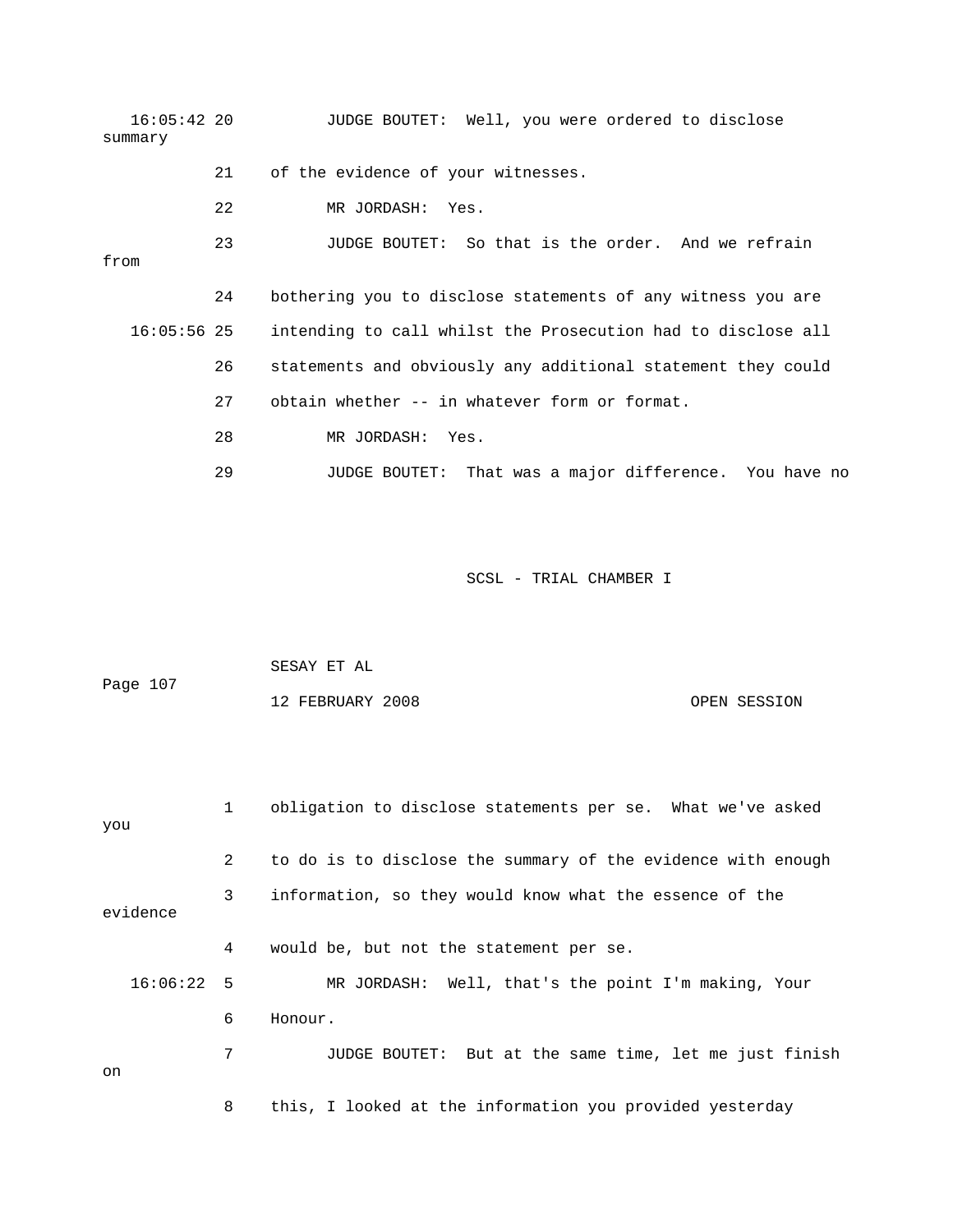9 afternoon and I note that it was served by 2.30 in the afternoon 16:06:36 10 yesterday, and I looked at it very quickly and I noticed that the 11 issue that the Prosecution is raising is that it would appear to 12 be -- I don't get [indiscernible] details of everything else - - 13 but it would appear that this is the only, I would call it "novel 14 information," if I can put it this way. Because everything else 16:06:54 15 appeared to be, would confirm essentially everything that is 16 contained in this additional appears to be linked to what was 17 there before, at least as I say. But I didn't look at every bit 18 of it but an aspect of it. But that one in paragraph two is what 19 I would say the novel aspect and that has not been covered in 16:07:14 20 that at all. And they were rightfully -- they had the right to 21 assume that this is evidence that you will not lead, whatever his 22 function might have been. Maybe it was not part of your case. 23 Why would they investigate this and all of a sudden you come back 24 with this yesterday. That's what I'm saying on this. So 16:07:32 25 everything else and it's there, they had the information. This 26 one is -- was not there. 27 MR JORDASH: And I accept that and I accept it -- we were 28 late in serving that function. I accept that but what I'm now 29 submitting is, in line with what Your Honours just said, the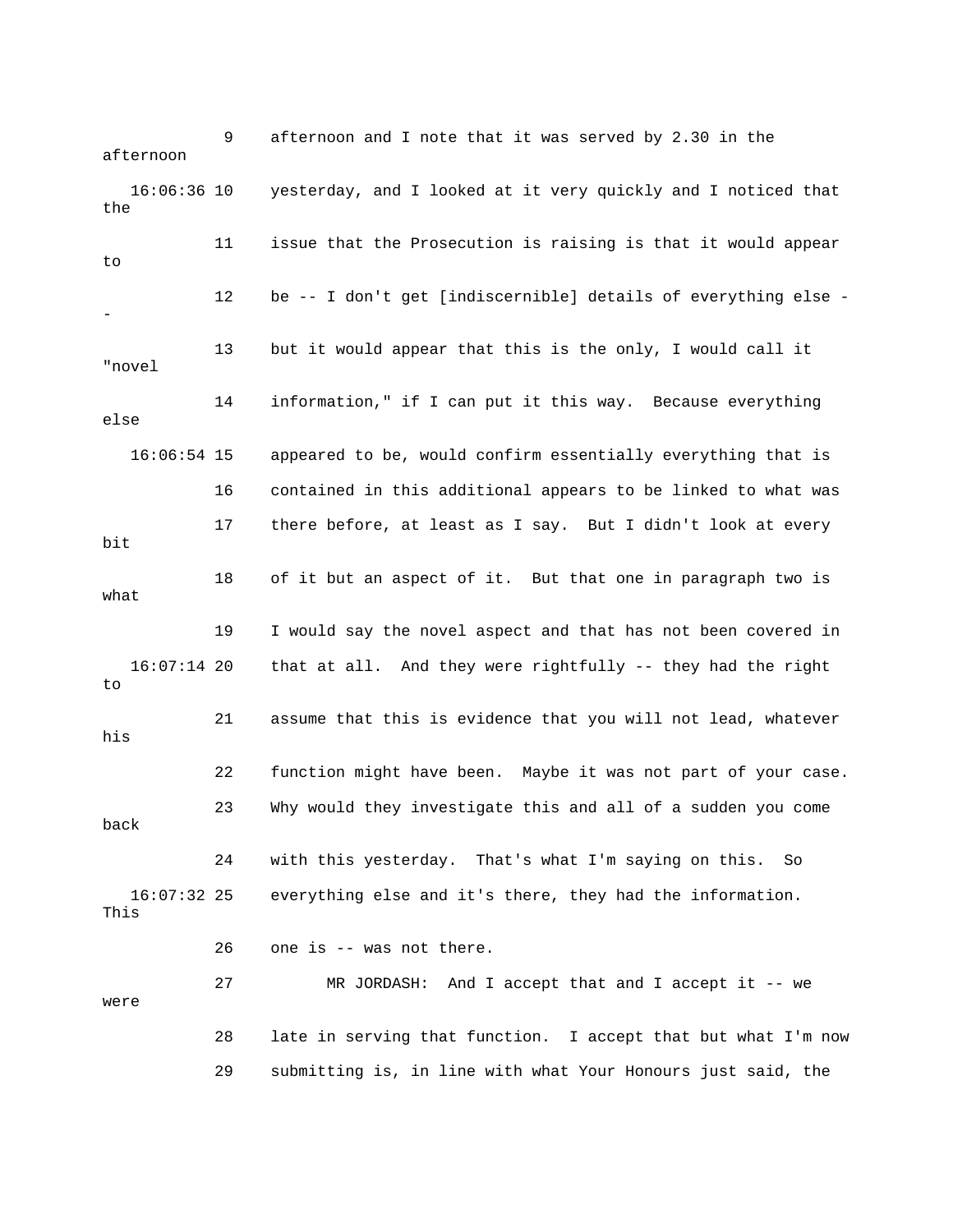| Page 108 | SESAY ET AL      |              |
|----------|------------------|--------------|
|          | 12 FEBRUARY 2008 | OPEN SESSION |

|     |               | 1              | substance of the remainder of the evidence was there, they had |  |  |
|-----|---------------|----------------|----------------------------------------------------------------|--|--|
|     |               | $\overline{2}$ | So the investigation which they have missed out on, if<br>it.  |  |  |
|     |               | 3              | missed out on is the right word, is confirmation that he is    |  |  |
| who |               |                |                                                                |  |  |
| all |               | 4              | he says he is. And what I'm submitting is that they've had     |  |  |
| an  | 16:08:07      | -5             | this morning, they've had half of yesterday simply to phone up |  |  |
|     |               | 6              | They've got many of the same insiders in --<br>insider.        |  |  |
|     |               | 7              | PRESIDING JUDGE: It's not so easy to get in touch with         |  |  |
|     |               | 8              | those insiders. Do you know the way they are -- nobody knows   |  |  |
|     |               | 9              | where he is even now.                                          |  |  |
|     | $16:08:20$ 10 |                | MR JORDASH: Well they are sitting in there.                    |  |  |
|     |               | 11             | PRESIDING JUDGE: Do we know where he is? Is he in the          |  |  |
|     |               | 12             | Hague or somewhere else.                                       |  |  |
|     |               | 13             | MR JORDASH: He's in The Hague, as is --                        |  |  |
|     |               | 14             | PRESIDING JUDGE: Are you very sure Mr Jordash that he          |  |  |
| is  |               |                |                                                                |  |  |
|     | $16:08:26$ 15 |                | in The Hague.                                                  |  |  |
|     |               | 16             | MR JORDASH:<br>I know that.                                    |  |  |
|     |               | 17             | PRESIDING JUDGE: I couldn't be very sure.                      |  |  |
| is  |               | 18             | Well, I know TF1-360 is in The Hague.<br>MR JORDASH:<br>He     |  |  |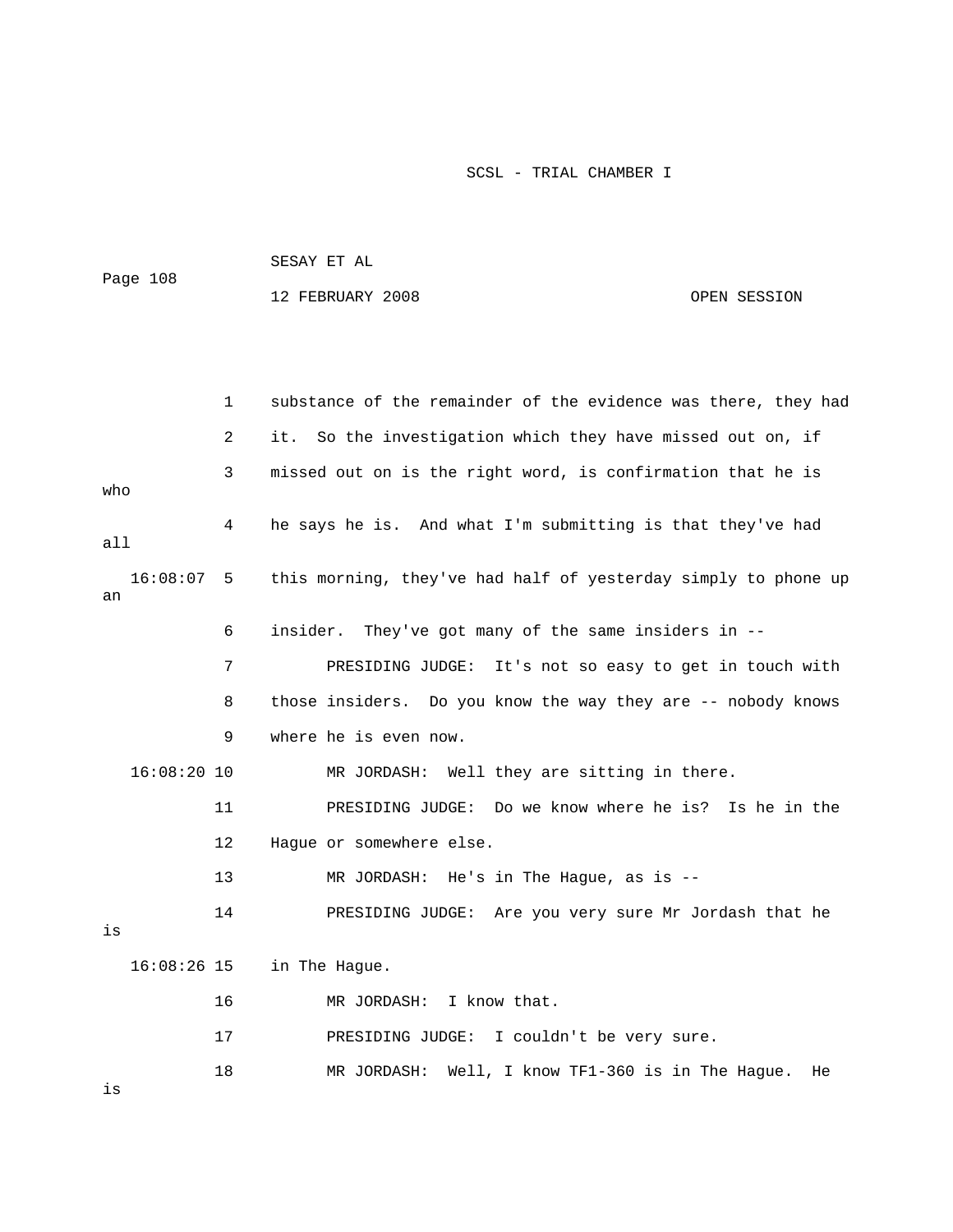|      |               | 19 | just testifying. And he, is an --                              |
|------|---------------|----|----------------------------------------------------------------|
|      | $16:08:41$ 20 |    | PRESIDING JUDGE: We are talking of 371.                        |
|      |               | 21 | MR JORDASH: But he is another major insider who would          |
|      |               | 22 | confirm and know that this man is who he says he is.           |
| all  |               | 23 | JUDGE BOUTET: But how they do their work, Mr Jordash,          |
|      | whether       | 24 | they are asking is time to do their work. To check this,       |
|      | 16:08:57 25   |    | they want to speak to one of them, or two of them, or three of |
| part |               | 26 | them, I don't know. If they are asking time to check this      |
|      |               |    |                                                                |
|      |               | 27 | of your aspect.                                                |
|      |               | 28 | MR JORDASH: They've had six weeks --                           |
|      |               | 29 | JUDGE BOUTET: Mr Jordash, when you are doing                   |
|      |               |    |                                                                |

|          | SESAY ET AL      |              |
|----------|------------------|--------------|
| Page 109 |                  |              |
|          | 12 FEBRUARY 2008 | OPEN SESSION |

 1 cross-examination and information came to you at the last moment, 2 you did ask for and you were granted some adjournment in some 3 cases when it was information that was late in disclosure. You 4 were granted that. 16:09:21 5 MR JORDASH: Your Honours, I asked for an adjournment on 6 two occasions. And despite the fact the Prosecutions served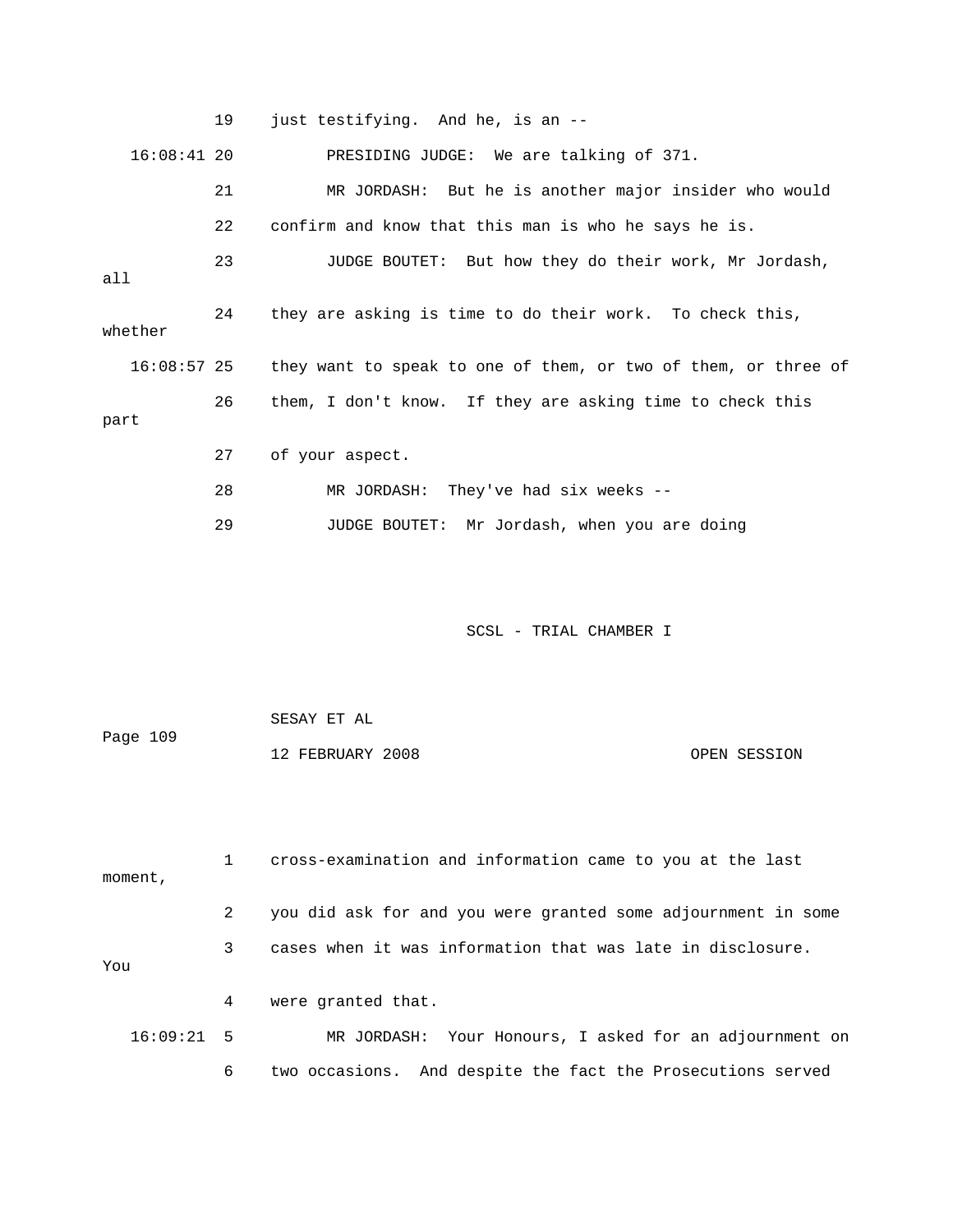| a                       | 7  | supplementary statements two weeks before often and sometimes   |
|-------------------------|----|-----------------------------------------------------------------|
|                         | 8  | week before testimony, I didn't apply for adjournments.<br>One, |
|                         | 9  | because it's actually rare that that kind of evidence can be    |
| $16:09:38$ 10<br>didn't |    | investigated -- well, let me not make that concession.<br>I.    |
|                         | 11 | apply for an adjournment because often it wasn't strictly       |
|                         | 12 | necessary. I can deal with the investigation later on.<br>I can |
| he                      | 13 | confirm through an insider whether that person is who he says   |
| it                      | 14 | But, be that as it may, my learned friend -- let me put<br>is.  |
| $16:10:02$ 15           |    | like this:<br>If the Court does not want to rely upon the       |
| staying                 | 16 | information that this witness could give about bodyguards       |
| place                   | 17 | outside of meetings, I'm happy to, for Your Honours not to      |
|                         | 18 | any reliance --                                                 |
| Jordash.                | 19 | PRESIDING JUDGE:<br>Why should you go that far, Mr              |
| $16:10:16$ 20           |    | Because $it's -$<br>MR JORDASH:                                 |
|                         | 21 | PRESIDING JUDGE: I said here that you have provided a           |
|                         | 22 | contrary thesis to the thesis of the case on which the          |
|                         | 23 | Prosecution -- on the facts on which the Prosecution has based  |
|                         | 24 | it's case, and that it is for us, you know. And that's one of   |
| $16:10:29$ 25<br>to     |    | the things I told him: Why do you need this. Why do you need    |
| fact                    | 26 | visit every -- I mean, why do you need to investigate every     |
|                         | 27 | that has been rebutted, you know, by some evidence on the       |
| say,                    | 28 | Prosecution and I remember Justice Thompson, my brother, did    |
| will                    | 29 | you know, that if it comes to rebutting everything then we      |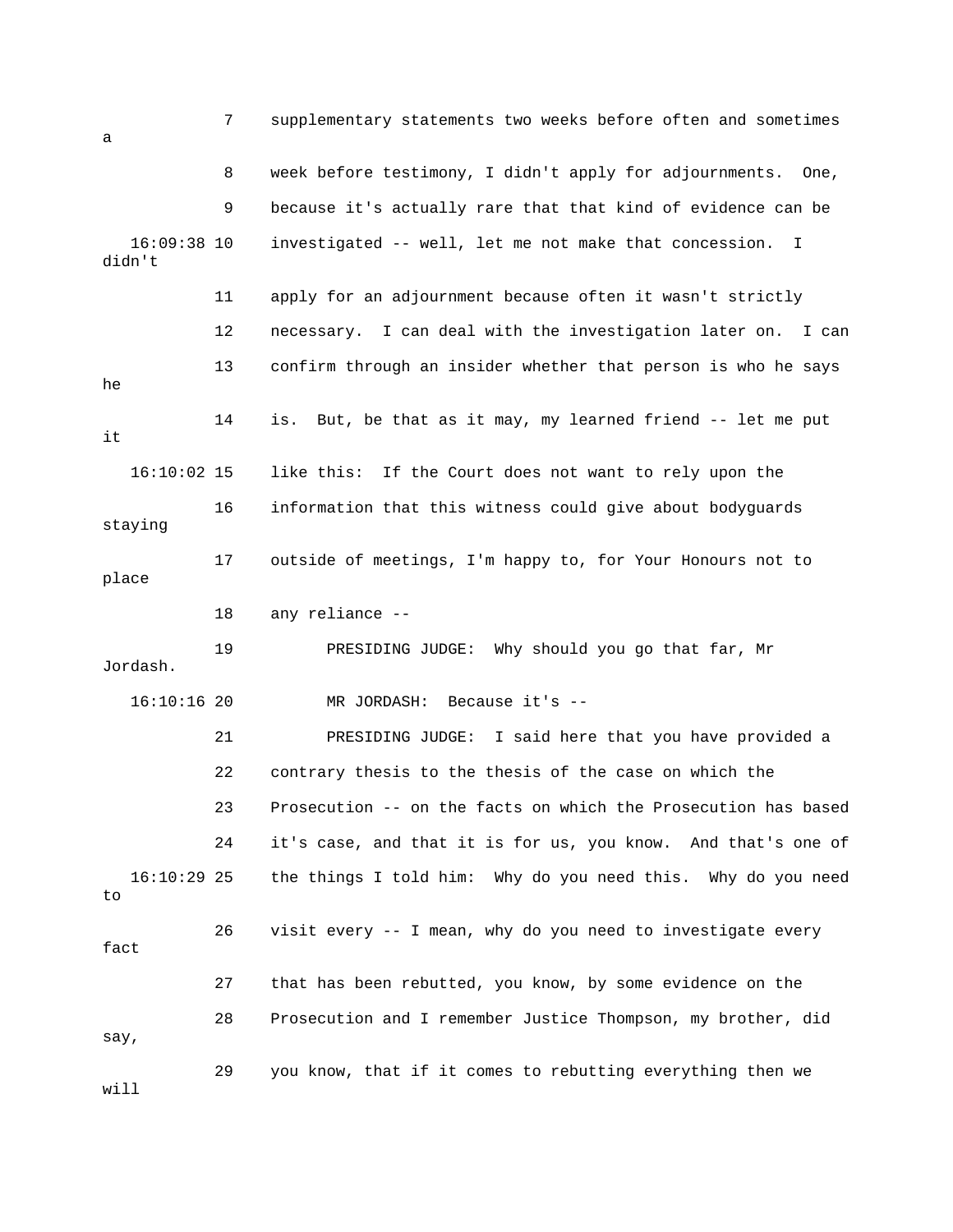|                       |    | SESAY ET AL                                                  |  |  |
|-----------------------|----|--------------------------------------------------------------|--|--|
| Page 110              |    | 12 FEBRUARY 2008<br>OPEN SESSION                             |  |  |
|                       |    |                                                              |  |  |
|                       |    |                                                              |  |  |
|                       | 1  | see no end. Because I mean the purpose at this stage of      |  |  |
| case                  | 2  | cross-examination by the Prosecution which has closed it's   |  |  |
|                       | 3  | is not to rebut all allegations that are being made by the   |  |  |
| know,                 | 4  | Defence as a rebuttal to the allegations of the case, you    |  |  |
| 16:11:07              | 5  | that has been presented by the Prosecution. Otherwise we     |  |  |
|                       | 6  | wouldn't see the end of the road at all.                     |  |  |
| their                 | 7  | The Prosecution would have to reopen<br>JUDGE THOMPSON:      |  |  |
|                       | 8  | case several times over.                                     |  |  |
| no                    | 9  | MR JORDASH: Well, I agree with that assessment, there's      |  |  |
| $16:11:29$ 10<br>went |    | investigation that can -- their witness says that bodyguards |  |  |
|                       | 11 | into the meeting; our witness says no. There's no further    |  |  |
|                       | 12 | investigation that can be conducted on that. The only        |  |  |
| he                    | 13 | investigation, and I repeat, is that whether this guy is who |  |  |
|                       | 14 | says he is --                                                |  |  |
| $16:11:32$ 15<br>ago  |    | PRESIDING JUDGE: But you conceded a couple of minutes        |  |  |
|                       | 16 | that it's easy to do that by just a telephone call --        |  |  |
|                       | 17 | MR JORDASH:<br>It is.                                        |  |  |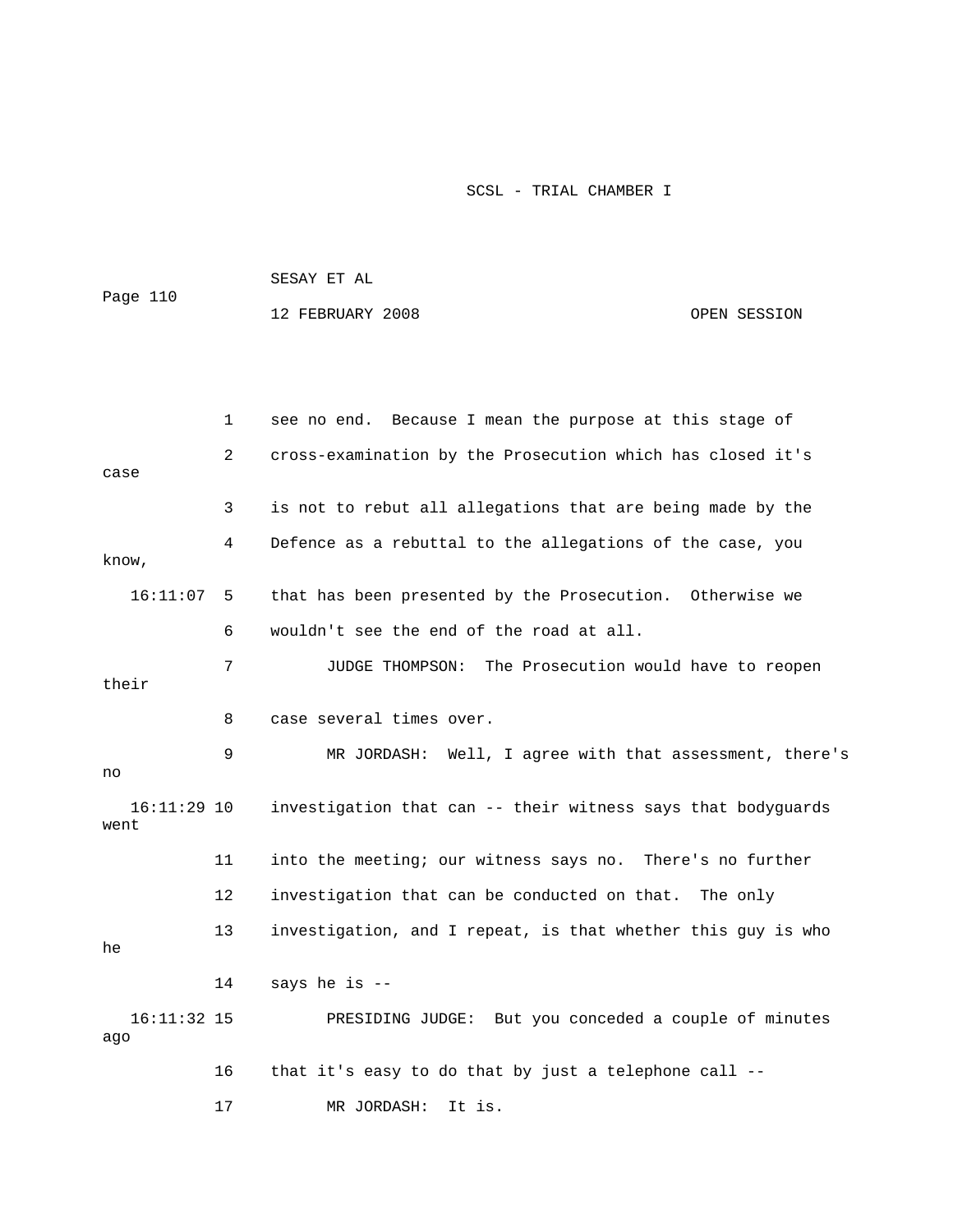|                       | 18 | PRESIDING JUDGE: -- in The Hague. Which means that you         |
|-----------------------|----|----------------------------------------------------------------|
|                       | 19 | accept that they at least have a right somewhere, you know, to |
| $16:11:47$ 20<br>with |    | carry out some investigations in order to know how to come     |
|                       | 21 | the cross-examination. Let me put it this way: They may well   |
|                       | 22 | want to tell him that he was not the bodyquard to Commander C. |
|                       | 23 | They may well want to say so.                                  |
|                       | 24 | MR JORDASH: They can phone up Commander C right now.           |
| $16:12:11$ 25         |    | PRESIDING JUDGE: That's why I think they need some             |
| be                    | 26 | adjournment. Not right now. We can't sit here to ask them to   |
|                       | 27 | phoning.                                                       |
| They've               | 28 | MR JORDASH: They had this at 2 o'clock yesterday.              |
|                       | 29 | got Commander C in their custody on the phone in protective    |

| Page 111 | SESAY ET AL      |              |  |
|----------|------------------|--------------|--|
|          | 12 FEBRUARY 2008 | OPEN SESSION |  |

 1 custody. 2 PRESIDING JUDGE: No. Up to 2 o'clock yesterday, Mr 3 Jordash, we -- you filed these, your motion, you know, yesterday 4 and it was served on them at 2.30. So, I think we have to -- 16:12:31 5 it's a fairness of the process, you know, that interests us now.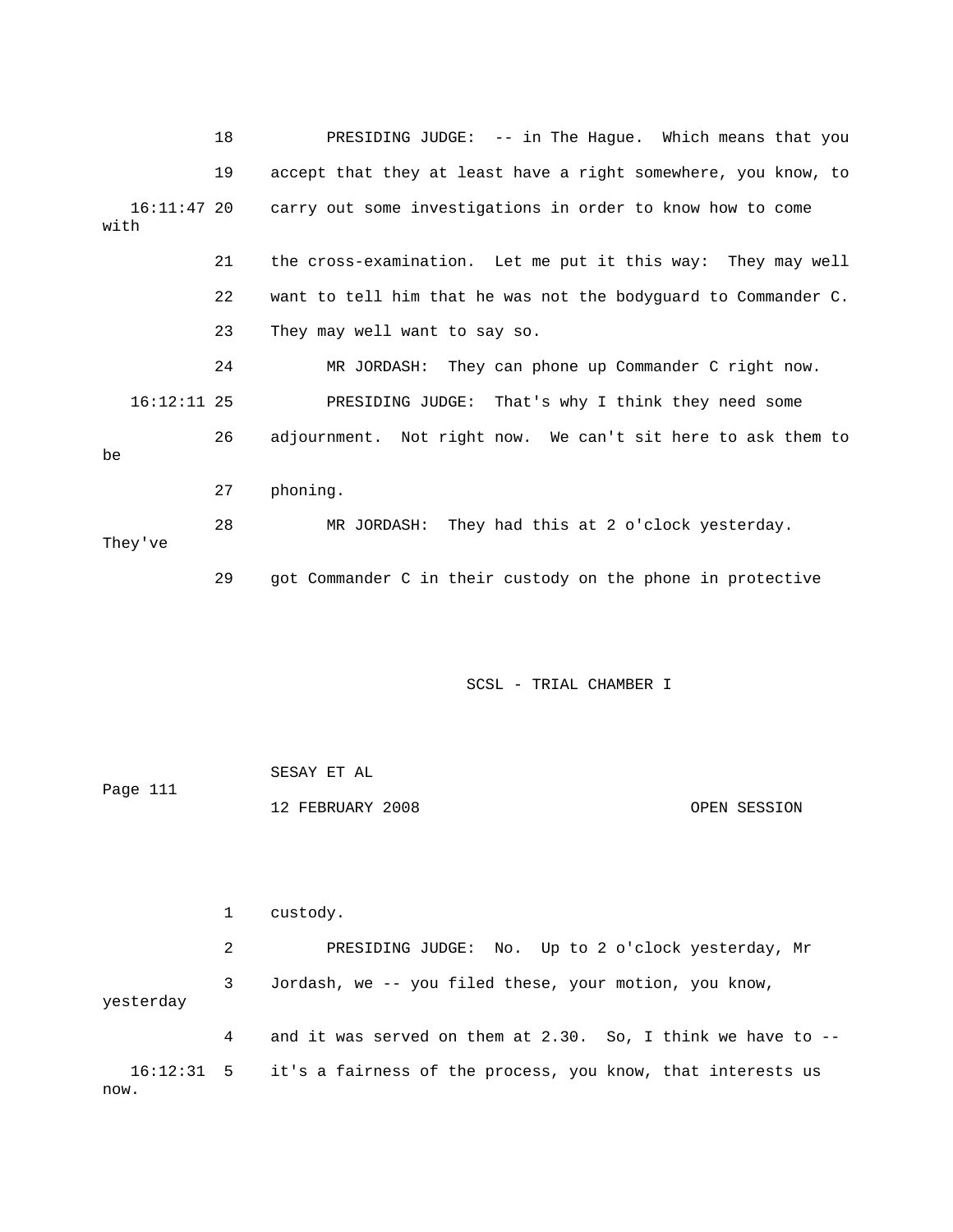6 And that is why, you know, I'll come back to where I started 7 from: When can we have your witness back. We admit that he has 8 a very, very very important family engagement which you have put 9 across to us. And let me tell you I mean we -- we were not 16:12:59 10 prepared to grant the Prosecution one week. No. I mean, we are 11 not -- not even to Monday we are not prepared to go to Monday 12 with the Prosecution for them to do what they have to do. 13 MR JORDASH: The difficulty is that if this witness goes to 14 Kailahun, it's probably important that he deals with the family 16:13:21 15 issues and they may take a few days. 16 PRESIDING JUDGE: Because it's quite a distance from here. 17 MR JORDASH: It's quite a distance and it's an important 18 family issue so I -- 19 PRESIDING JUDGE: Well, we are in your hands as far as we 16:13:34 20 want to release this witness to meet up with his family 21 obligation, and we are also committed to Mr Hardaway for the 22 Prosecution to assemble the information it can before proceeding 23 with it's cross-examination. 24 MR HARDAWAY: A logistical point, Your Honour. Not to 16:13:56 25 rehash the point, but in terms of trying to find out the 26 witnesses availability since this witness is now sworn, it would 27 probably only be incumbent upon WVS to make the proper enquiries 28 to get the information as the witness is now sworn. That's the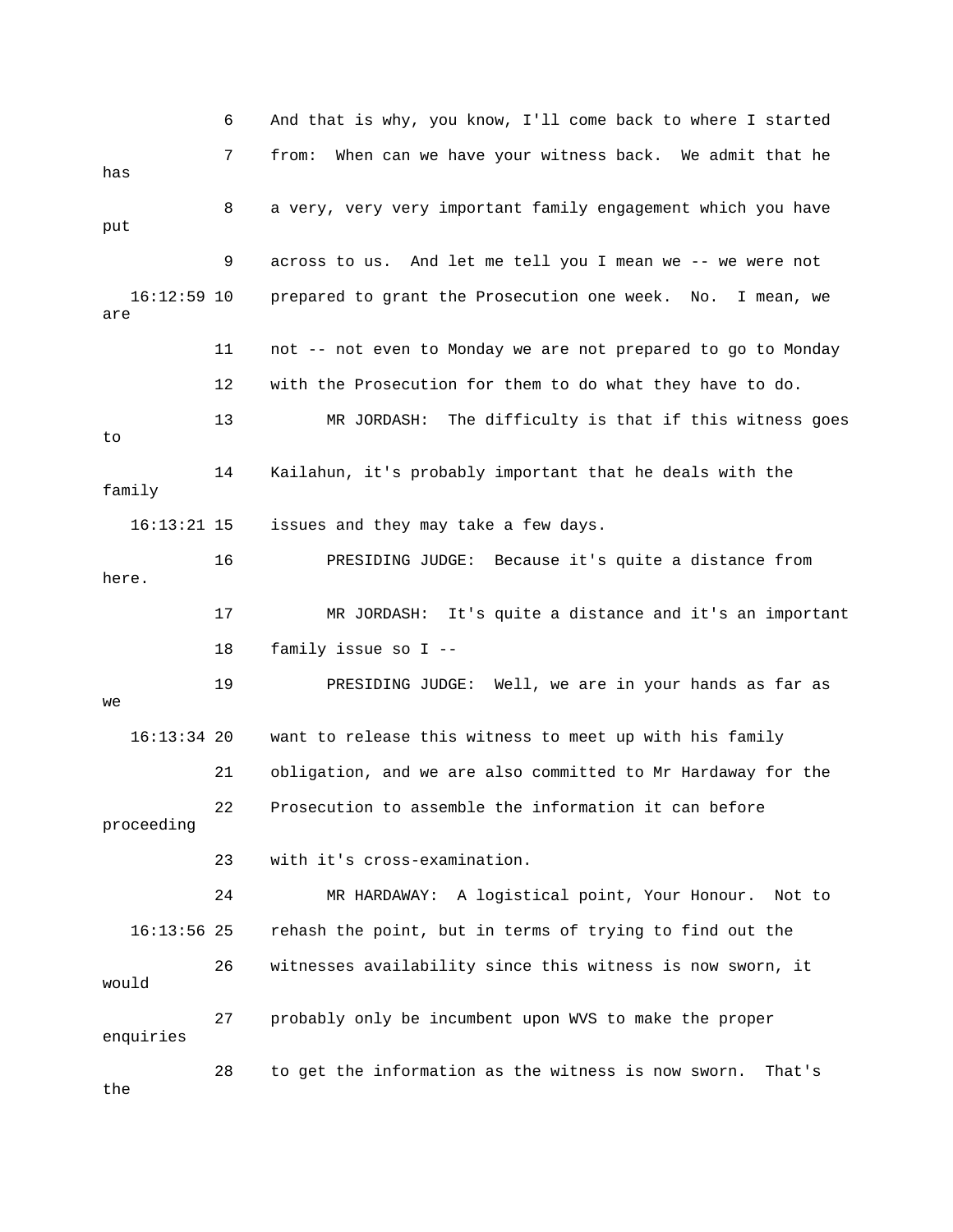29 only logistical [indiscernible].

SCSL - TRIAL CHAMBER I

|          | SESAY ET AL      |              |
|----------|------------------|--------------|
| Page 112 |                  |              |
|          | 12 FEBRUARY 2008 | OPEN SESSION |

|                       | $\mathbf{1}$ | MR JORDASH: I could actually be trusted to speak to the      |
|-----------------------|--------------|--------------------------------------------------------------|
| allays                | 2            | witness on just that subject. But I'm happy for WVS if it    |
|                       | 3            | the Prosecution's suspicions.                                |
| what                  | 4            | MR HARDAWAY: No suspicions, Your Honour, just stating        |
| 16:14:28              | - 5          | the facts are.                                               |
| process.              | 6            | JUDGE THOMPSON:<br>It ensures the integrity of the           |
|                       | 7            | PRESIDING JUDGE: Well, the Chamber will stand down this      |
| shortly.              | 8            | matter and recess for a few minutes we will resume very      |
|                       | 9            | We will rise please.                                         |
| $16:22:31$ 10         |              | [Break taken at 4.18 p.m.]                                   |
|                       | 11           | [Upon resuming at 4.40 p.m.]                                 |
|                       | 12           | PRESIDING JUDGE: Yes. May the witness be brought in          |
|                       | 13           | please.                                                      |
|                       | 14           | [The witness enters Court]                                   |
| $16:43:01$ 15<br>have |              | PRESIDING JUDGE: We are resuming the session and we          |
|                       | 16           | been deliberating on the issue of the adjournment that comes |

from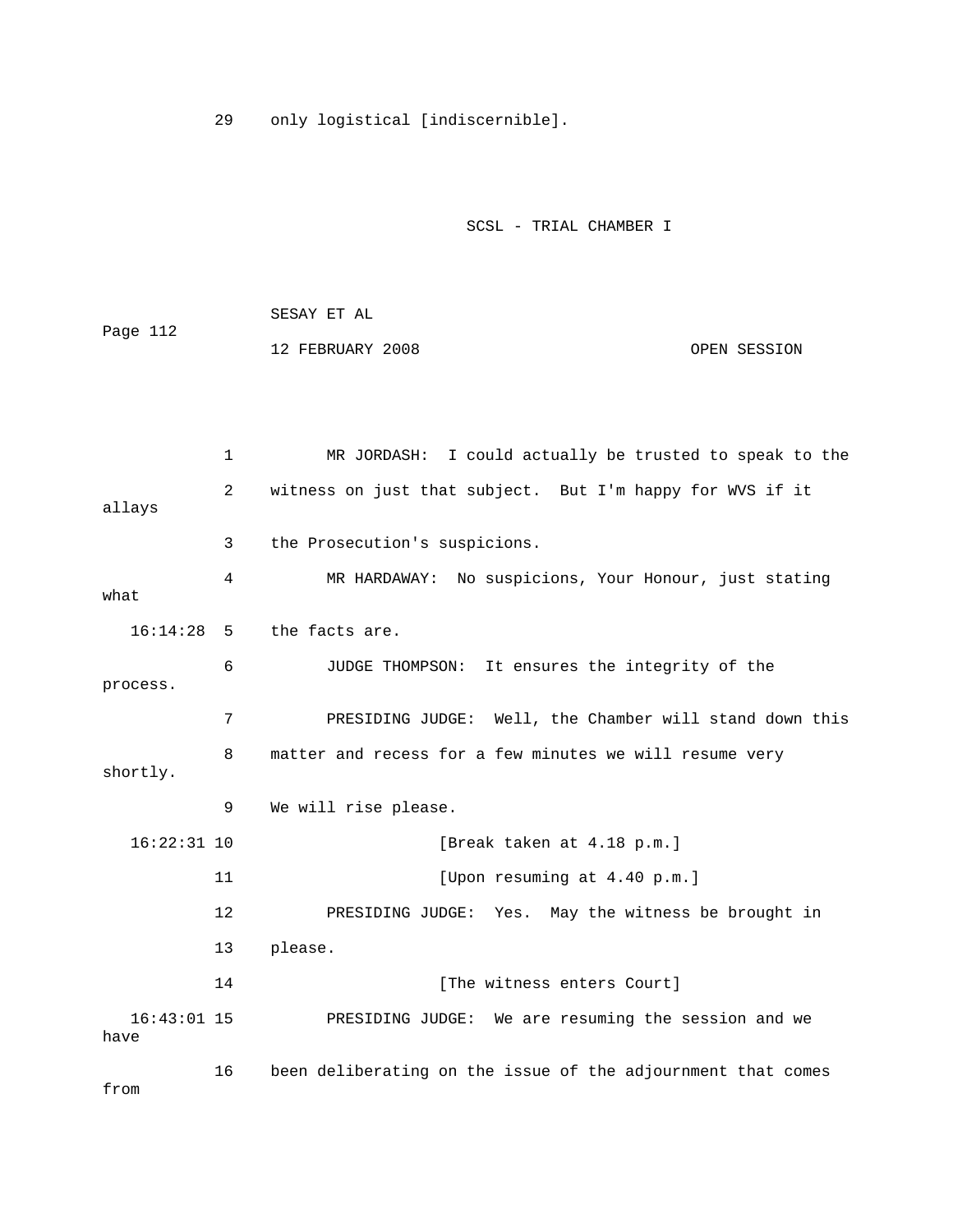17 first the Prosecution and also in a sense, in a sense, obliquely 18 from the Defence of this witness's testimony for today and it is 19 the decision of the Chamber that in order to give this witness 16:43:39 20 time to meet up with this very important family obligation, which 21 the Chamber recognises, and in order to also give Mr Hardaway 22 time to investigate issues that feature in the witness testimony 23 of this witness -- the summary that was served on him only 24 yesterday, 11 February, that this matter, or the hearing of this 16:44:28 25 witness, the continuation of his evidence, is adjourned to 26 Monday. We consider that this gives him enough time even if the 27 ceremony spills over from tomorrow to Thursday and Friday. He 28 should be able to be here over the weekend to continue with his 29 testimony in terms of the cross-examination from Mr Hardaway for

SCSL - TRIAL CHAMBER I

| Page 113 | SESAY ET AL      |              |
|----------|------------------|--------------|
|          | 12 FEBRUARY 2008 | OPEN SESSION |

 1 the Prosecution. So Mr Witness, you are still the property of 2 the Court and you are not yet released but because of this family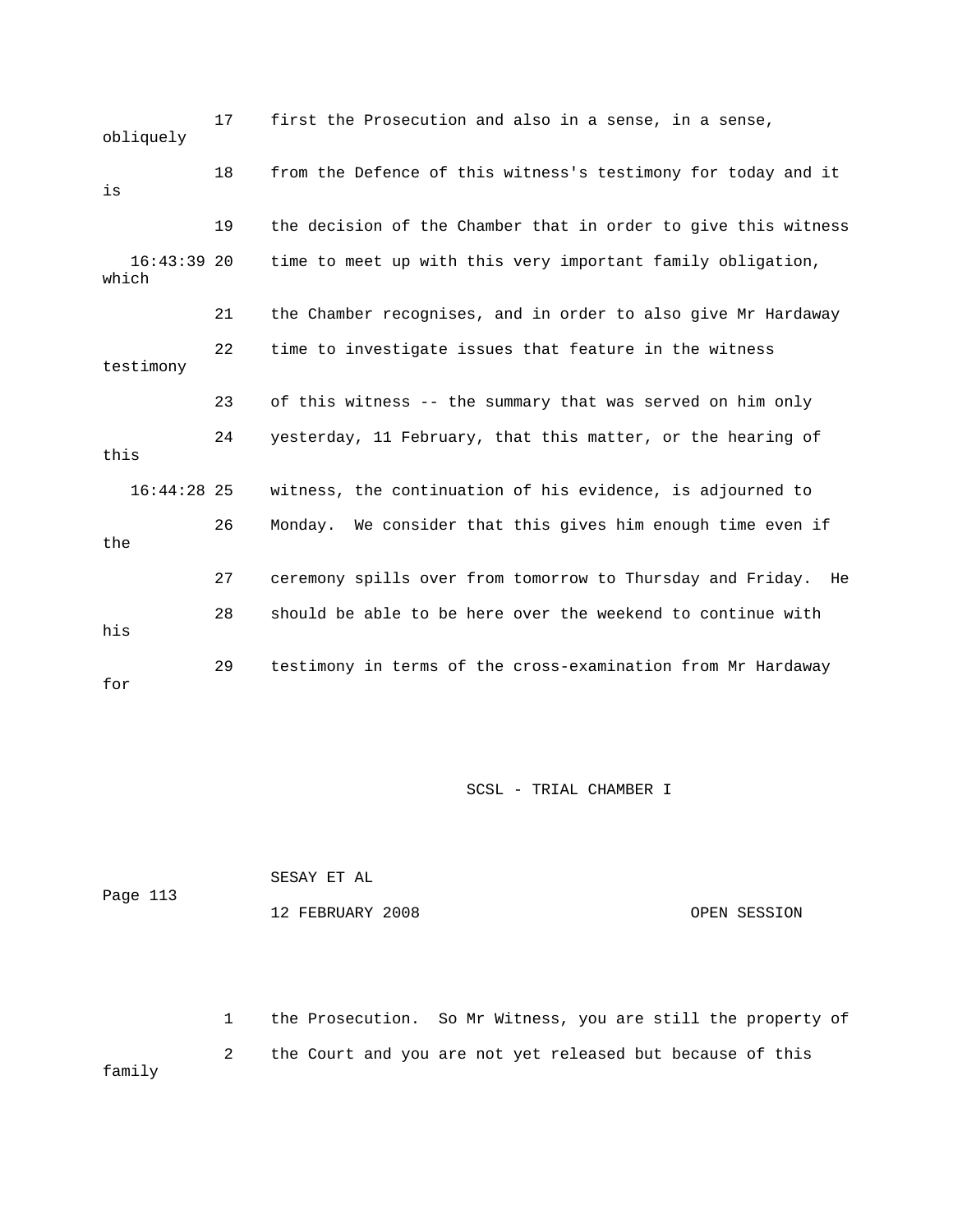3 engagement you may go home today and meet up with this engagement 4 tomorrow, Thursday and so on. You have our sympathies. Is this 16:45:29 5 the mother who is dead or so? Yes. 6 THE WITNESS: It's my mother. 7 PRESIDING JUDGE: You have our sympathies for the death of 8 your mother. It's a very precious person to lose at this time, 9 at your age, but it has happened. So, you will take heart and go 16:45:50 10 and do the celebrations and come back to us here before this 11 Court on Monday, 18 February at 9.30. Do you understand me. 12 THE WITNESS: Yes, sir. 13 PRESIDING JUDGE: Right. I think he can now leave because 14 he has to travel. He may now leave and find the means of going 16:46:33 15 to his place which is not next door. 16 [The witness stood down] 17 PRESIDING JUDGE: Yes, we still have time to start taking 18 the testimony of another witness. 19 MR JORDASH: Well, as I indicated earlier we don't have 16:48:47 20 another witness ready. We anticipated this witness would take 21 all day. The witness after this hasn't arrived in Freetown. 22 He's expected tonight. DIS-15 who is the subject of a 92ter 23 application awaits Your Honours' decision. Prosecution have 24 indicated that they agreed to that process. So we await Your 16:49:36 25 Honours' decision on that. 26 JUDGE BOUTET: When was that one filed, Mr Jordash? 27 MR JORDASH: 8th of February 2008. He's in the witness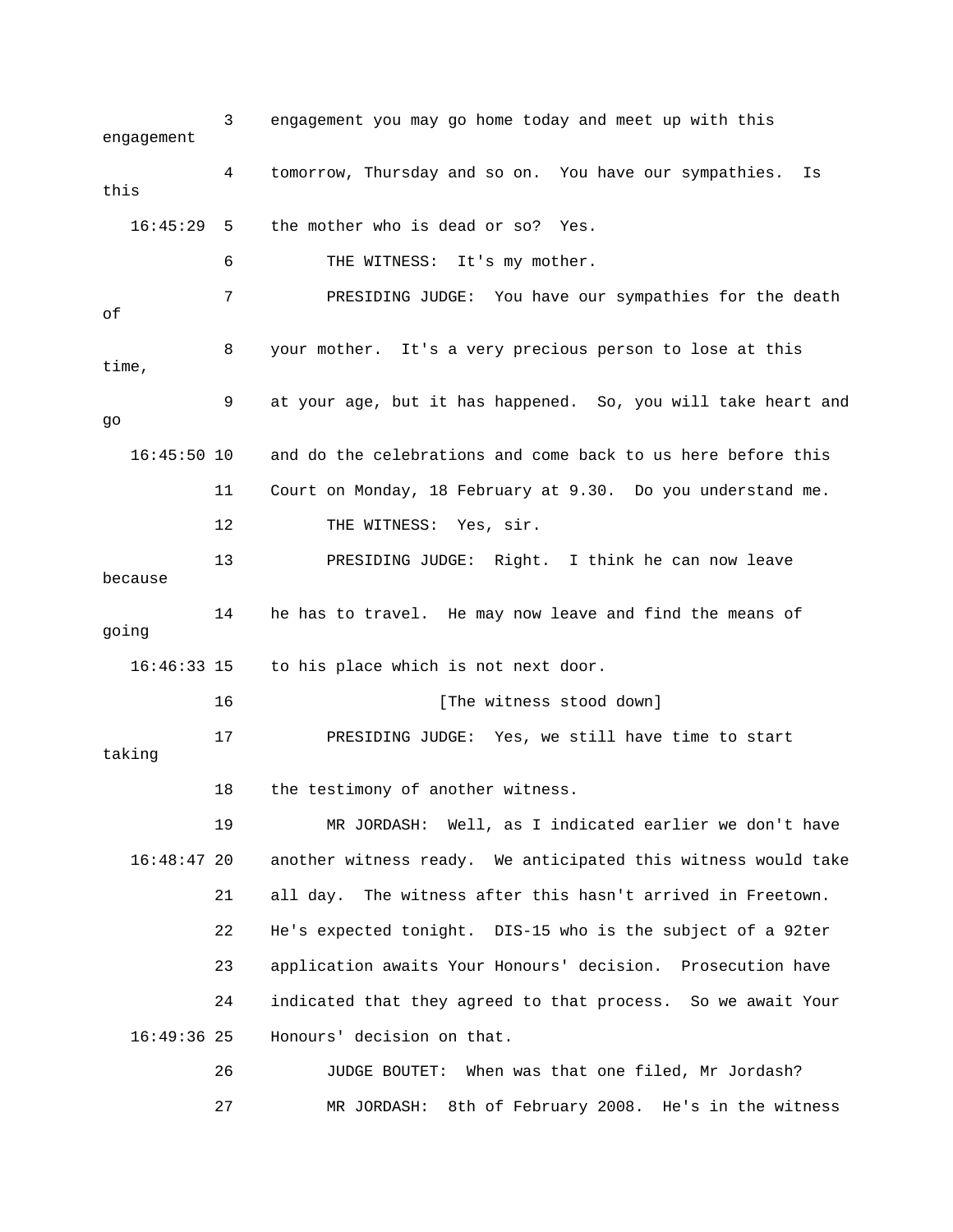28 house and ready to go.

 29 JUDGE BOUTET: How many 92ter did you file? I know you had

SCSL - TRIAL CHAMBER I

|          | SESAY ET AL      |              |
|----------|------------------|--------------|
| Page 114 |                  |              |
|          | 12 FEBRUARY 2008 | OPEN SESSION |

 1 filed some, but. 2 MR JORDASH: Just the one witness. 3 JUDGE BOUTET: Just that one? 4 MR JORDASH: Yes. 16:49:55 5 JUDGE BOUTET: You have indicated you have more to file, 6 that's where we're misguided. 7 MR JORDASH: We're filing them as we have them ready. 8 JUDGE BOUTET: Yes, that's where it is, in one of your 9 document you said, I don't know 15 or 20. I seem to recall a 16:50:10 10 number like 20, 22bis or ter, whatever it is. 11 MR JORDASH: We should be able to file three or four more 12 92bis tomorrow. 13 JUDGE BOUTET: So if we accept this bis -- pardon me, ter, 14 for 015, this one is after this, obviously. 16:50:34 15 MR JORDASH: Well, the ter, the Prosecution have indicated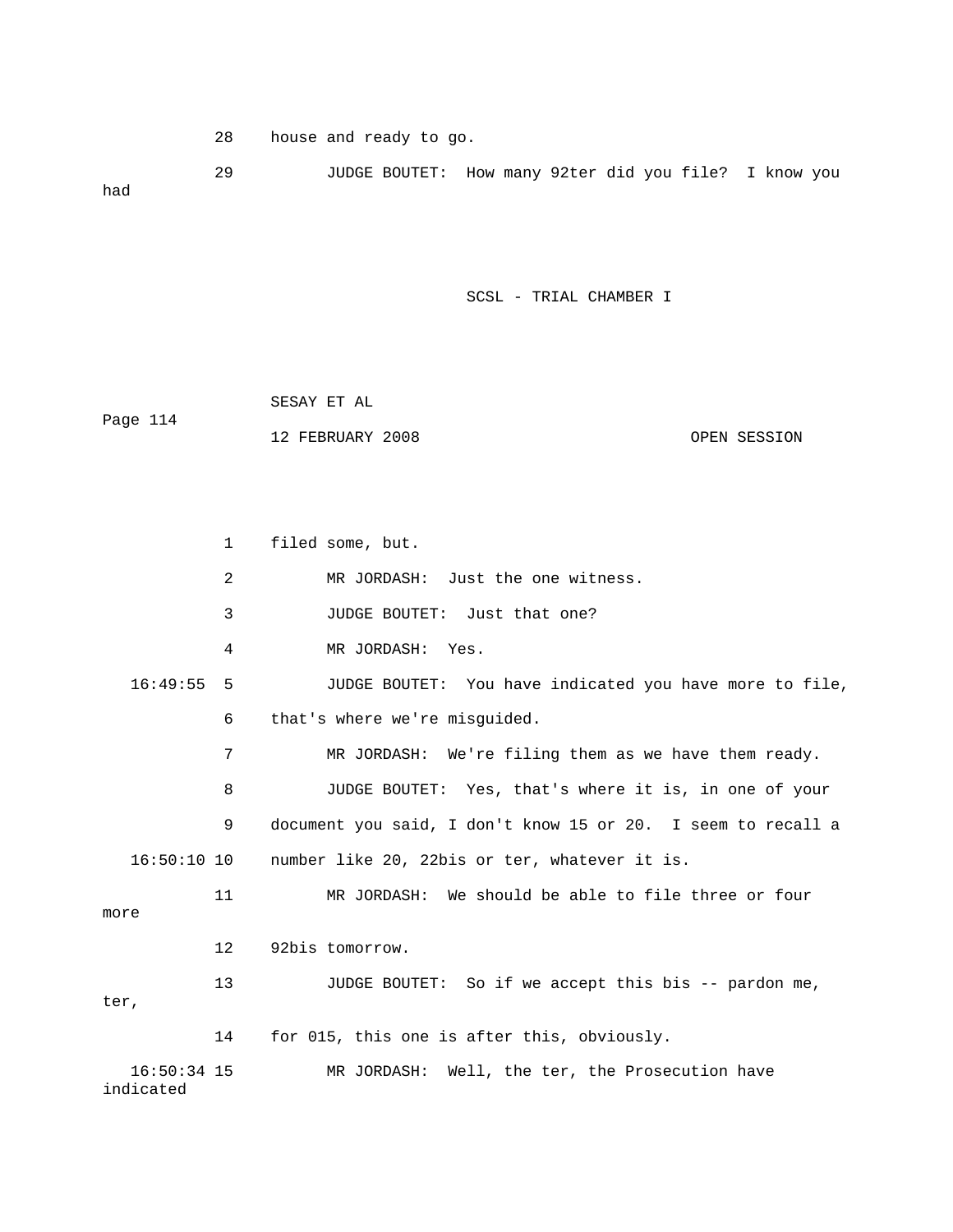16 they want to cross-examination this witness.

17 JUDGE BOUTET: Okay.

 18 MR JORDASH: Actually, he would have been ready to go today 19 but the last time we saw him he had taken some medicine for a 16:50:45 20 damaged leg so it was a bit less than clear, but subject to Your 21 Honours' ruling he will be ready to go tomorrow or Thursday. 22 JUDGE BOUTET: On Thursday, yes. 23 MR JORDASH: And we anticipate, if I can offer any 24 reassurance, that we have sufficient witnesses for Thursday and 16:51:13 25 Friday and witnesses are coming into the witness house and we 26 anticipate that we'll be able to go for some time without any 27 delay. So it's an application, I suppose -- 28 PRESIDING JUDGE: Your seeking adjournment to Thursday 29 then.

SCSL - TRIAL CHAMBER I

 SESAY ET AL Page 115 12 FEBRUARY 2008 OPEN SESSION

 1 MR JORDASH: I'd be happy to go tomorrow but I know that 2 tomorrow is the usual judicial day off. But we're ready to go. 3 PRESIDING JUDGE: Are you sure you really would be happy to 4 go on tomorrow.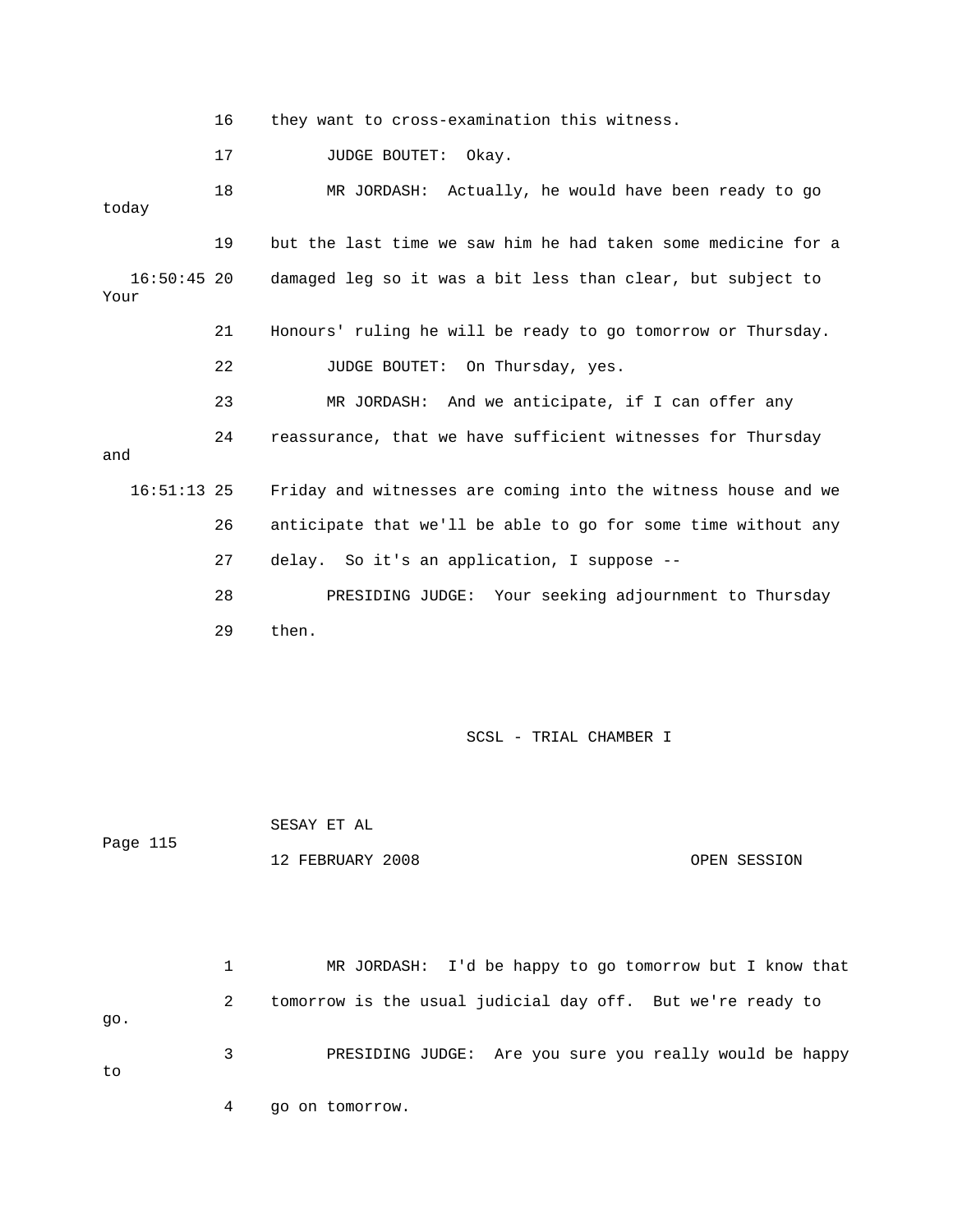| $16:51:57$ 5  |      | MR JORDASH: I'm desperate to get this over with.             |
|---------------|------|--------------------------------------------------------------|
| SO            | б    | PRESIDING JUDGE: Well, we want to give you some respite      |
| and           | 7    | that you do more to enable us to move further after Thursday |
|               | 8    | Friday. So for that reason we would adjourn at this point in |
|               | 9    | time and resume the session on Thursday at 9.30.             |
| $16:52:39$ 10 |      | The Chamber will rise please.                                |
| p.m.          | 11   | [Whereupon the hearing adjourned at 4.52                     |
| $\circ f$     | 12   | to be reconvened on Thursday, the 14th day                   |
|               | 13   | February 2008, at 9.30 a.m.]                                 |
|               | 14   |                                                              |
|               | 15   |                                                              |
|               | 16   |                                                              |
|               | $17$ |                                                              |
|               | 18   |                                                              |
|               | 19   |                                                              |
|               | 20   |                                                              |
|               | 21   |                                                              |
|               | 22   |                                                              |
|               | 23   |                                                              |
|               | 24   |                                                              |
|               | 25   |                                                              |
|               | 26   |                                                              |
|               | 27   |                                                              |
|               | 28   |                                                              |
|               | 29   |                                                              |